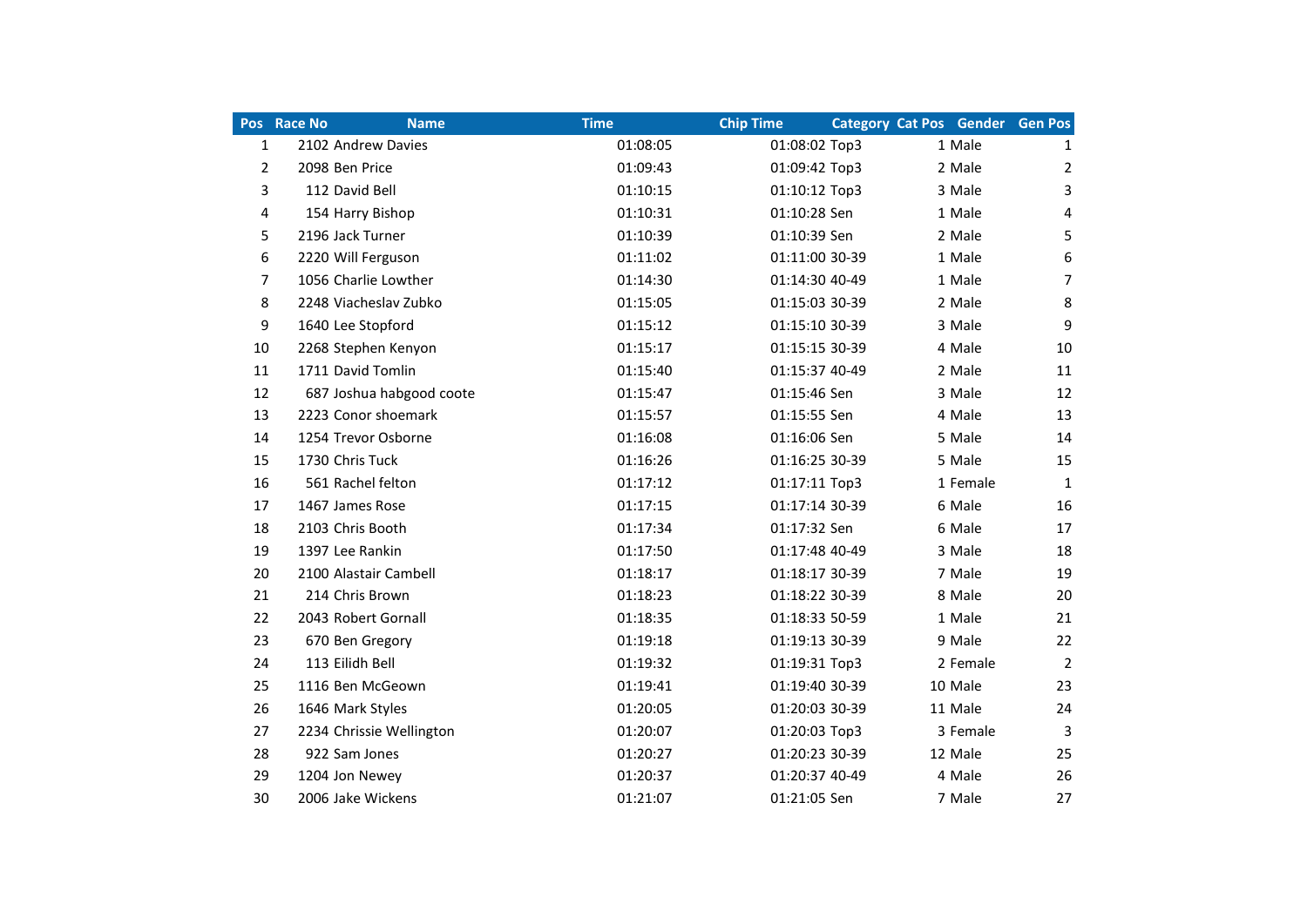| 31 | 506 Matt Dyer         | 01:21:13 | 01:21:10 30-39 | 13 Male  | 28 |
|----|-----------------------|----------|----------------|----------|----|
| 32 | 2218 Dewi Williams    | 01:21:20 | 01:21:16 30-39 | 14 Male  | 29 |
| 33 | 2067 Ian Barrett      | 01:21:24 | 01:21:22 40-49 | 5 Male   | 30 |
| 34 | 2034 Kevin Watkins    | 01:21:53 | 01:21:53 30-39 | 15 Male  | 31 |
| 35 | 1947 Alex Smith       | 01:22:04 | 01:21:59 30-39 | 16 Male  | 32 |
| 36 | 1574 Nathan Smith     | 01:22:09 | 01:22:07 30-39 | 17 Male  | 33 |
| 37 | 776 Rob Herbert       | 01:22:26 | 01:22:23 40-49 | 6 Male   | 34 |
| 38 | 219 Michael Brown     | 01:22:36 | 01:22:35 30-39 | 18 Male  | 35 |
| 39 | 1300 William PEARCE   | 01:22:46 | 01:22:43 30-39 | 19 Male  | 36 |
| 40 | 1463 Matt Rogers      | 01:22:50 | 01:22:47 40-49 | 7 Male   | 37 |
| 41 | 755 James Head        | 01:23:01 | 01:23:00 40-49 | 8 Male   | 38 |
| 42 | 1931 Helena Youde     | 01:23:06 | 01:23:03 Sen   | 1 Female | 4  |
| 43 | 902 David Johnson     | 01:23:07 | 01:23:03 30-39 | 20 Male  | 39 |
| 44 | 2125 Will Kemp        | 01:23:13 | 01:23:11 30-39 | 21 Male  | 40 |
| 45 | 1983 Richard Millier  | 01:23:24 | 01:23:21 30-39 | 22 Male  | 41 |
| 46 | 608 Tom Gange         | 01:23:28 | 01:23:20 30-39 | 23 Male  | 42 |
| 47 | 453 Rupert Denny      | 01:23:38 | 01:23:35 Sen   | 8 Male   | 43 |
| 48 | 1127 Simon Meadows    | 01:23:39 | 01:23:35 40-49 | 9 Male   | 44 |
| 49 | 92 Jason Barry        | 01:23:43 | 01:23:41 40-49 | 10 Male  | 45 |
| 50 | 1528 Max Sheppard     | 01:23:48 | 01:23:46 40-49 | 11 Male  | 46 |
| 51 | 592 Jamie Frayling    | 01:23:56 | 01:23:50 30-39 | 24 Male  | 47 |
| 52 | 1209 Ian Newns        | 01:24:03 | 01:24:00 30-39 | 25 Male  | 48 |
| 53 | 2235 Bean Pole        | 01:24:07 | 01:24:02 40-49 | 12 Male  | 49 |
| 54 | 1180 Jeremy Mower     | 01:24:15 | 01:24:14 50-59 | 2 Male   | 50 |
| 55 | 2040 Jon Howes        | 01:24:18 | 01:24:15 40-49 | 13 Male  | 51 |
| 56 | 1968 Gavin Jones      | 01:24:26 | 01:24:20 Sen   | 9 Male   | 52 |
| 57 | 228 Stephen Bryden    | 01:24:42 | 01:24:32 40-49 | 14 Male  | 53 |
| 58 | 2061 Darren Long      | 01:24:50 | 01:24:48 40-49 | 15 Male  | 54 |
| 59 | 1332 Stephen Pick     | 01:24:59 | 01:24:55 30-39 | 26 Male  | 55 |
| 60 | 1436 William Richmond | 01:25:10 | 01:25:08 Sen   | 10 Male  | 56 |
| 61 | 841 Matt Hudd         | 01:25:18 | 01:25:08 Sen   | 11 Male  | 57 |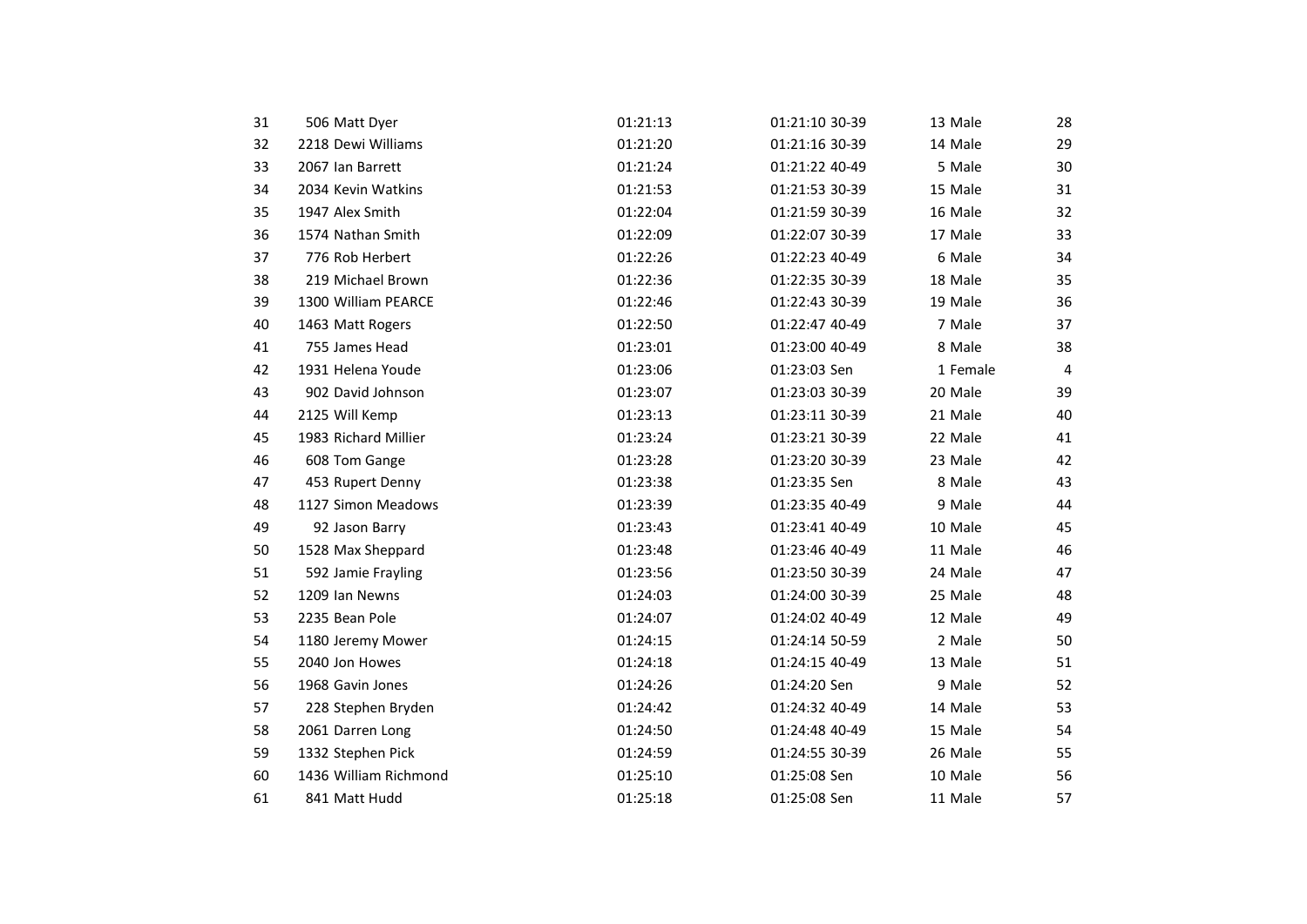| 62 | 105 Paul Beach          | 01:25:26 | 01:25:16 30-39 | 27 Male  | 58 |
|----|-------------------------|----------|----------------|----------|----|
| 63 | 2066 Prashanth Sripathi | 01:25:28 | 01:25:26 30-39 | 28 Male  | 59 |
| 64 | 2155 Wayne Bevan        | 01:25:28 | 01:25:21 40-49 | 16 Male  | 60 |
| 65 | 258 Ross Cameron        | 01:25:31 | 01:25:26 Sen   | 12 Male  | 61 |
| 66 | 1967 Will Hillier       | 01:25:35 | 01:25:31 50-59 | 3 Male   | 62 |
| 67 | 1963 Philip Troughton   | 01:25:46 | 01:25:34 30-39 | 29 Male  | 63 |
| 68 | 655 Jack Grant          | 01:25:51 | 01:25:45 30-39 | 30 Male  | 64 |
| 69 | 1496 Matt Sanders       | 01:25:54 | 01:25:47 Sen   | 13 Male  | 65 |
| 70 | 532 Richard Elsworthy   | 01:25:54 | 01:25:50 Sen   | 14 Male  | 66 |
| 71 | 331 Justin Clements     | 01:26:02 | 01:25:55 40-49 | 17 Male  | 67 |
| 72 | 2260 Ryan Knight        | 01:26:03 | 01:25:56 Sen   | 15 Male  | 68 |
| 73 | 1971 Ian Smith          | 01:26:07 | 01:26:01 50-59 | 4 Male   | 69 |
| 74 | 624 Stephen Gibson      | 01:26:15 | 01:26:08 30-39 | 31 Male  | 70 |
| 75 | 308 Sophie Chudley      | 01:26:16 | 01:26:12 40-49 | 1 Female | 5  |
| 76 | 1058 Dave Lowthian      | 01:26:20 | 01:26:16 50-59 | 5 Male   | 71 |
| 77 | 424 Carwyn Davies       | 01:26:25 | 01:26:16 40-49 | 18 Male  | 72 |
| 78 | 465 John Dixon          | 01:26:56 | 01:26:49 Sen   | 16 Male  | 73 |
| 79 | 1033 Samuel Lewis       | 01:27:00 | 01:26:56 30-39 | 32 Male  | 74 |
| 80 | 1826 Marcus Weedon      | 01:27:14 | 01:27:11 40-49 | 19 Male  | 75 |
| 81 | 584 Martin Foster       | 01:27:15 | 01:27:11 40-49 | 20 Male  | 76 |
| 82 | 1961 David Vaudin       | 01:27:17 | 01:27:12 60-69 | 1 Male   | 77 |
| 83 | 1377 Elliott Prince     | 01:27:19 | 01:27:16 30-39 | 33 Male  | 78 |
| 84 | 392 Shona Crombie-Hicks | 01:27:20 | 01:27:16 40-49 | 2 Female | 6  |
| 85 | 735 Will Hartop         | 01:27:27 | 01:27:18 30-39 | 34 Male  | 79 |
| 86 | 941 Rob Keeble          | 01:27:28 | 01:27:19 30-39 | 35 Male  | 80 |
| 87 | 146 Richard Birch       | 01:27:39 | 01:27:35 40-49 | 21 Male  | 81 |
| 88 | 2178 James Eastwood     | 01:27:39 | 01:27:36 30-39 | 36 Male  | 82 |
| 89 | 2093 Simon Padley       | 01:27:43 | 01:27:38 30-39 | 37 Male  | 83 |
| 90 | 2261 Ian Cutler         | 01:27:51 | 01:27:47 40-49 | 22 Male  | 84 |
| 91 | 517 Greg Edwards        | 01:27:57 | 01:27:53 30-39 | 38 Male  | 85 |
| 92 | 1627 Michael stevenson  | 01:27:59 | 01:27:40 50-59 | 6 Male   | 86 |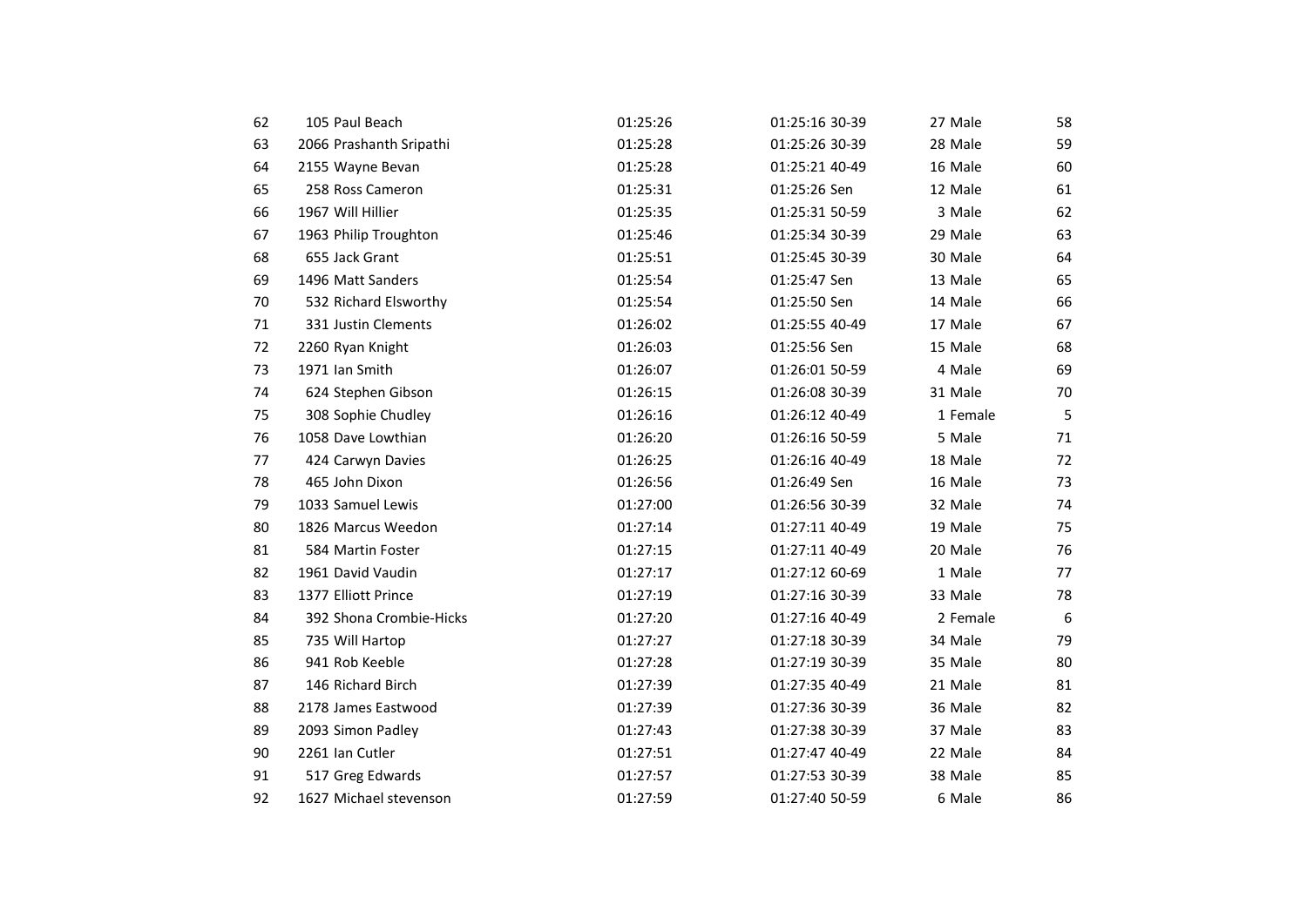| 93  | 859 Joshua Hutchings     | 01:28:05 | 01:27:55 Sen   | 17 Male  | 87             |
|-----|--------------------------|----------|----------------|----------|----------------|
| 94  | 786 Matthew Hickman      | 01:28:07 | 01:28:01 40-49 | 23 Male  | 88             |
| 95  | 158 Fiona Blackmore      | 01:28:08 | 01:28:04 40-49 | 3 Female | $\overline{7}$ |
| 96  | 2136 Andrew Brentnall    | 01:28:14 | 01:27:56 40-49 | 24 Male  | 89             |
| 97  | 754 Matt Hazel Livall    | 01:28:14 | 01:28:06 30-39 | 39 Male  | 90             |
| 98  | 2144 Alex Monro          | 01:28:16 | 01:28:13 40-49 | 25 Male  | 91             |
| 99  | 664 Peter Green          | 01:28:16 | 01:28:08 50-59 | 7 Male   | 92             |
| 100 | 1129 Allan Meek          | 01:28:20 | 01:27:57 50-59 | 8 Male   | 93             |
| 101 | 1329 Liam Phipps         | 01:28:23 | 01:28:08 30-39 | 40 Male  | 94             |
| 102 | 98 Richard Bashford      | 01:28:27 | 01:28:21 40-49 | 26 Male  | 95             |
| 103 | 1245 Tim Ogbourn         | 01:28:35 | 01:28:21 30-39 | 41 Male  | 96             |
| 104 | 1955 Duncan Hayes        | 01:28:40 | 01:28:28 30-39 | 42 Male  | 97             |
| 105 | 1466 John Rooney         | 01:28:54 | 01:28:44 40-49 | 27 Male  | 98             |
| 106 | 817 Stephen Honight      | 01:28:59 | 01:28:57 30-39 | 43 Male  | 99             |
| 107 | 1337 Alan Pitt           | 01:29:01 | 01:28:56 50-59 | 9 Male   | 100            |
| 108 | 86 Paul Barnes           | 01:29:04 | 01:28:51 50-59 | 10 Male  | 101            |
| 109 | 274 Gregg Carson         | 01:29:07 | 01:29:03 Sen   | 18 Male  | 102            |
| 110 | 1099 Muir Mathieson      | 01:29:22 | 01:29:14 40-49 | 28 Male  | 103            |
| 111 | 135 James best           | 01:29:23 | 01:29:17 Sen   | 19 Male  | 104            |
| 112 | 2085 Matt Polson         | 01:29:27 | 01:29:22 30-39 | 44 Male  | 105            |
| 113 | 989 Ellie Laney          | 01:29:29 | 01:29:24 Sen   | 2 Female | 8              |
| 114 | 249 Andy Bush            | 01:29:37 | 01:29:33 30-39 | 45 Male  | 106            |
| 115 | 1448 Ian Roberts         | 01:29:42 | 01:29:35 50-59 | 11 Male  | 107            |
| 116 | 1512 Matt Scott          | 01:29:47 | 01:29:33 30-39 | 46 Male  | 108            |
| 117 | 429 Hywel Davies         | 01:29:48 | 01:29:45 40-49 | 29 Male  | 109            |
| 118 | 897 Darren Jewell        | 01:29:49 | 01:29:46 40-49 | 30 Male  | 110            |
| 119 | 1110 Annabelle McCourt   | 01:29:56 | 01:29:52 30-39 | 1 Female | 9              |
| 120 | 22 Ben Amigoni           | 01:30:01 | 01:29:55 30-39 | 47 Male  | 111            |
| 121 | 384 Andrew Crace-Calvert | 01:30:04 | 01:29:54 50-59 | 12 Male  | 112            |
| 122 | 2119 Nick Hitchcroft     | 01:30:05 | 01:29:58 40-49 | 31 Male  | 113            |
| 123 | 1852 Kris Whitmore       | 01:30:07 | 01:30:03 40-49 | 32 Male  | 114            |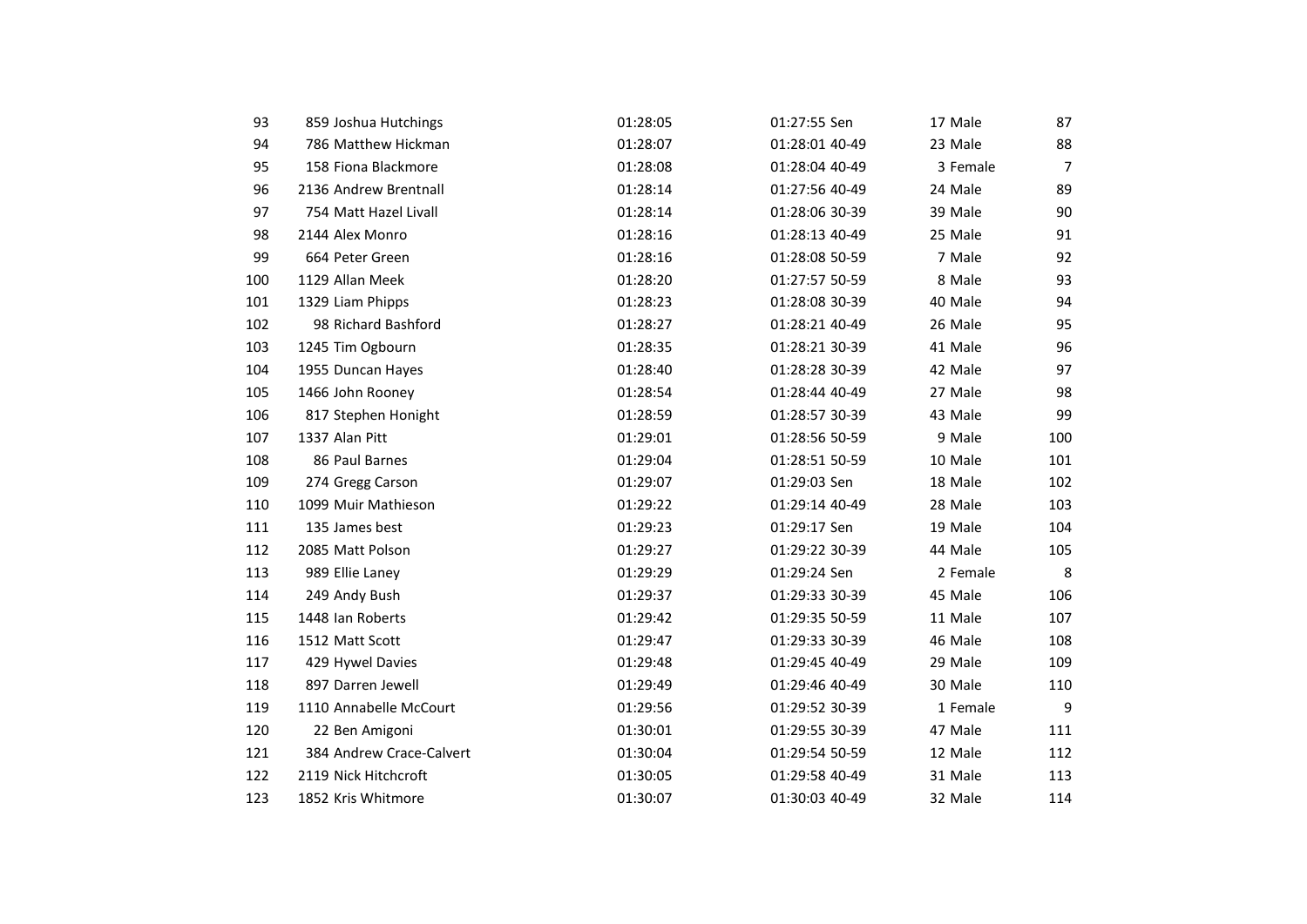| 124 | 1581 Thomas Smith       | 01:30:08 | 01:29:59 Sen   | 20 Male  | 115 |
|-----|-------------------------|----------|----------------|----------|-----|
| 125 | 1045 Anthony Liviabella | 01:30:09 | 01:30:04 40-49 | 33 Male  | 116 |
| 126 | 705 Janes Halsey        | 01:30:11 | 01:29:59 Sen   | 21 Male  | 117 |
| 127 | 1566 Joseph Smith       | 01:30:12 | 01:29:58 30-39 | 48 Male  | 118 |
| 128 | 189 Simon Brasier       | 01:30:12 | 01:30:06 40-49 | 34 Male  | 119 |
| 129 | 1549 Garry Slater       | 01:30:12 | 01:30:04 40-49 | 35 Male  | 120 |
| 130 | 2287 Mark James         | 01:30:17 | 01:30:08 Sen   | 22 Male  | 121 |
| 131 | 869 Tom Isherwood       | 01:30:17 | 01:30:16 30-39 | 49 Male  | 122 |
| 132 | 116 Helen Bellamy       | 01:30:18 | 01:30:10 40-49 | 36 Male  | 123 |
| 133 | 691 Steven Haines       | 01:30:24 | 01:30:19 40-49 | 37 Male  | 124 |
| 134 | 1387 Matt Proome        | 01:30:26 | 01:30:21 30-39 | 50 Male  | 125 |
| 135 | 1964 Peter Vernon       | 01:30:29 | 01:30:24 30-39 | 51 Male  | 126 |
| 136 | 1731 Carl Tucker        | 01:30:31 | 01:30:18 50-59 | 13 Male  | 127 |
| 137 | 1642 Chris Storey       | 01:30:31 | 01:30:30 30-39 | 52 Male  | 128 |
| 138 | 497 David Durden        | 01:30:32 | 01:30:26 50-59 | 14 Male  | 129 |
| 139 | 409 Hannab D'Ambrosio   | 01:30:35 | 01:30:23 30-39 | 2 Female | 10  |
| 140 | 1878 Royston Williams   | 01:30:36 | 01:30:26 40-49 | 38 Male  | 130 |
| 141 | 1447 Annabel Roberts    | 01:30:39 | 01:30:32 40-49 | 4 Female | 11  |
| 142 | 1147 Dale midwinter     | 01:30:41 | 01:30:34 50-59 | 15 Male  | 131 |
| 143 | 1781 Carl Walsh         | 01:30:43 | 01:30:37 40-49 | 39 Male  | 132 |
| 144 | 975 Helen Knight        | 01:30:48 | 01:30:43 30-39 | 3 Female | 12  |
| 145 | 49 Darren Atkinson      | 01:30:49 | 01:30:39 30-39 | 53 Male  | 133 |
| 146 | 552 Sam Evans           | 01:30:56 | 01:30:00 Sen   | 23 Male  | 134 |
| 147 | 305 Lee Christmas       | 01:30:59 | 01:30:53 50-59 | 16 Male  | 135 |
| 148 | 1434 Sarah Richards     | 01:31:01 | 01:30:52 Sen   | 3 Female | 13  |
| 149 | 1705 Nigel tillott      | 01:31:02 | 01:30:52 50-59 | 17 Male  | 136 |
| 150 | 724 Simon Harmer        | 01:31:10 | 01:30:55 30-39 | 54 Male  | 137 |
| 151 | 180 Jerome Boyd         | 01:31:12 | 01:30:59 Sen   | 24 Male  | 138 |
| 152 | 536 Adrian England      | 01:31:19 | 01:31:17 30-39 | 55 Male  | 139 |
| 153 | 2012 Robert Phillips    | 01:31:21 | 01:31:10 40-49 | 40 Male  | 140 |
| 154 | 801 Robert Hingston     | 01:31:21 | 01:31:14 50-59 | 18 Male  | 141 |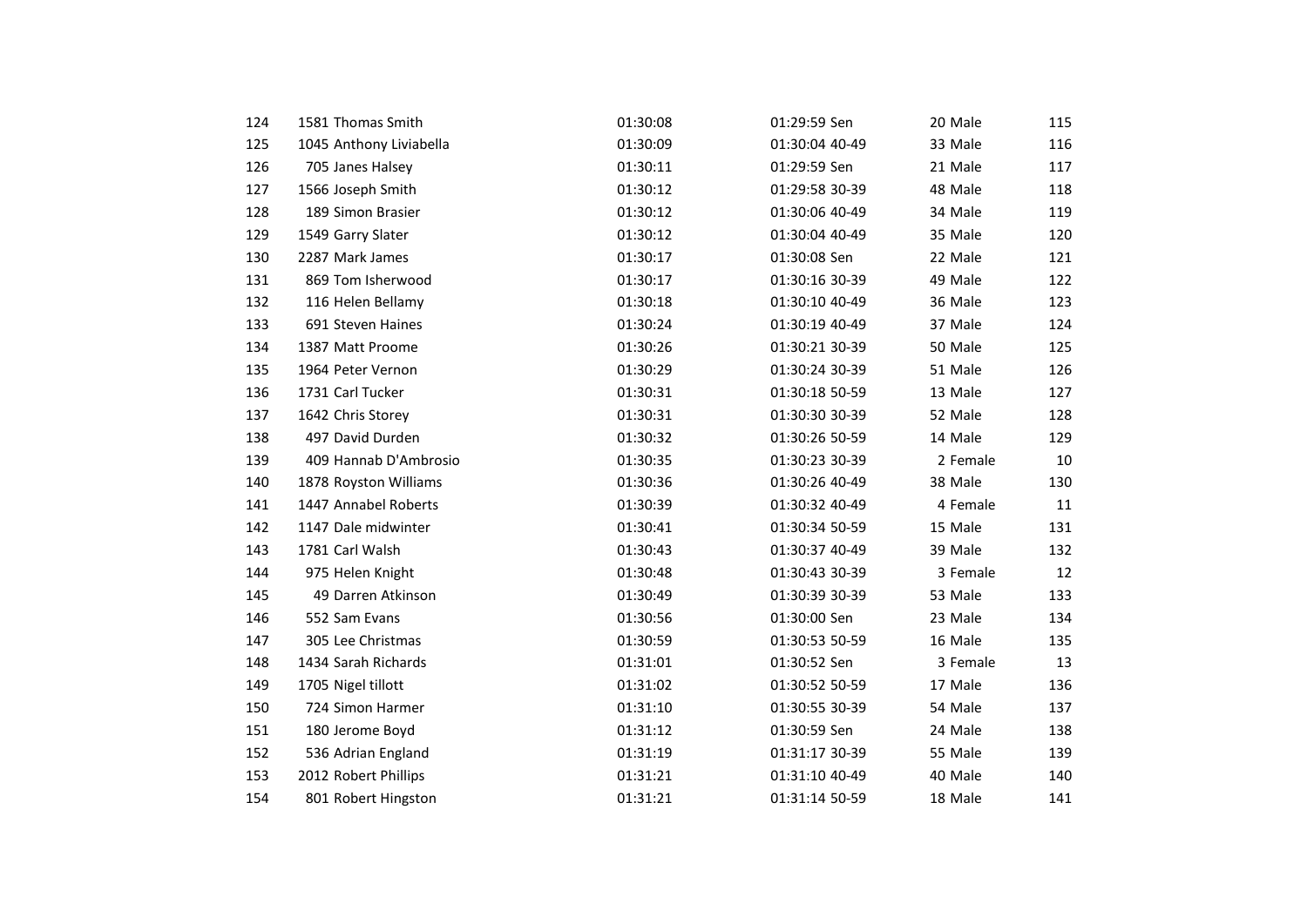| 155 | 1939 Tirian JAKES         | 01:31:29 | 01:31:18 Sen   | 25 Male  | 142 |
|-----|---------------------------|----------|----------------|----------|-----|
| 156 | 2251 Aidan Mercer         | 01:31:30 | 01:31:28 30-39 | 56 Male  | 143 |
| 157 | 1230 Paul Northup         | 01:31:36 | 01:31:28 50-59 | 19 Male  | 144 |
| 158 | 148 Jonathan Bird         | 01:31:40 | 01:31:20 30-39 | 57 Male  | 145 |
|     |                           |          |                |          |     |
| 159 | 1167 Mark Morgan          | 01:31:53 | 01:31:44 50-59 | 20 Male  | 146 |
| 160 | 1089 Nathan Marshall      | 01:32:04 | 01:31:57 30-39 | 58 Male  | 147 |
| 161 | 1055 Francois Low         | 01:32:07 | 01:32:01 30-39 | 59 Male  | 148 |
| 162 | 237 Sam Burgess           | 01:32:15 | 01:32:04 Sen   | 26 Male  | 149 |
| 163 | 226 Martin Bruwer         | 01:32:16 | 01:32:08 30-39 | 60 Male  | 150 |
| 164 | 1430 David Richards       | 01:32:19 | 01:32:06 40-49 | 41 Male  | 151 |
| 165 | 2117 Steve Axford         | 01:32:20 | 01:32:07 40-49 | 42 Male  | 152 |
| 166 | 1183 David Mundy          | 01:32:25 | 01:32:05 40-49 | 43 Male  | 153 |
| 167 | 835 David Howells         | 01:32:25 | 01:31:22 50-59 | 21 Male  | 154 |
| 168 | 1541 Tom Simpson          | 01:32:30 | 01:32:19 40-49 | 44 Male  | 155 |
| 169 | 673 Lee Grenfell Williams | 01:32:34 | 01:32:25 30-39 | 61 Male  | 156 |
| 170 | 675 Dean Griffin          | 01:32:36 | 01:32:33 30-39 | 62 Male  | 157 |
| 171 | 1545 Ben Skinner          | 01:32:49 | 01:32:44 30-39 | 63 Male  | 158 |
| 172 | 1972 Gopal Shankararaman  | 01:32:53 | 01:32:50 30-39 | 64 Male  | 159 |
| 173 | 939 Andrew Kaye           | 01:32:59 | 01:32:49 50-59 | 22 Male  | 160 |
| 174 | 493 Stu Dudfield          | 01:33:04 | 01:32:54 40-49 | 45 Male  | 161 |
| 175 | 1181 Matthew Mulcahy      | 01:33:04 | 01:32:38 40-49 | 46 Male  | 162 |
| 176 | 1237 Martin O'Connor      | 01:33:05 | 01:32:56 30-39 | 65 Male  | 163 |
| 177 | 546 Rob Coleman           | 01:33:09 | 01:32:41 50-59 | 23 Male  | 164 |
| 178 | 2166 Rosie Marsh          | 01:33:13 | 01:33:06 Sen   | 4 Female | 14  |
| 179 | 856 Steve Hurn            | 01:33:13 | 01:32:53 50-59 | 24 Male  | 165 |
| 180 | 2036 Sam Franklin         | 01:33:15 | 01:33:08 30-39 | 66 Male  | 166 |
| 181 | 1532 Niamh Shoemark       | 01:33:19 | 01:33:08 50-59 | 1 Female | 15  |
| 182 | 1235 David O'Brien        | 01:33:20 | 01:33:17 30-39 | 67 Male  | 167 |
| 183 | 2092 Allan Dyus           | 01:33:29 | 01:33:09 50-59 | 25 Male  | 168 |
| 184 | 1865 Mark Wilkins         | 01:33:33 | 01:33:20 50-59 | 26 Male  | 169 |
| 185 | 1079 Mark Manley          | 01:33:35 | 01:33:25 50-59 | 27 Male  | 170 |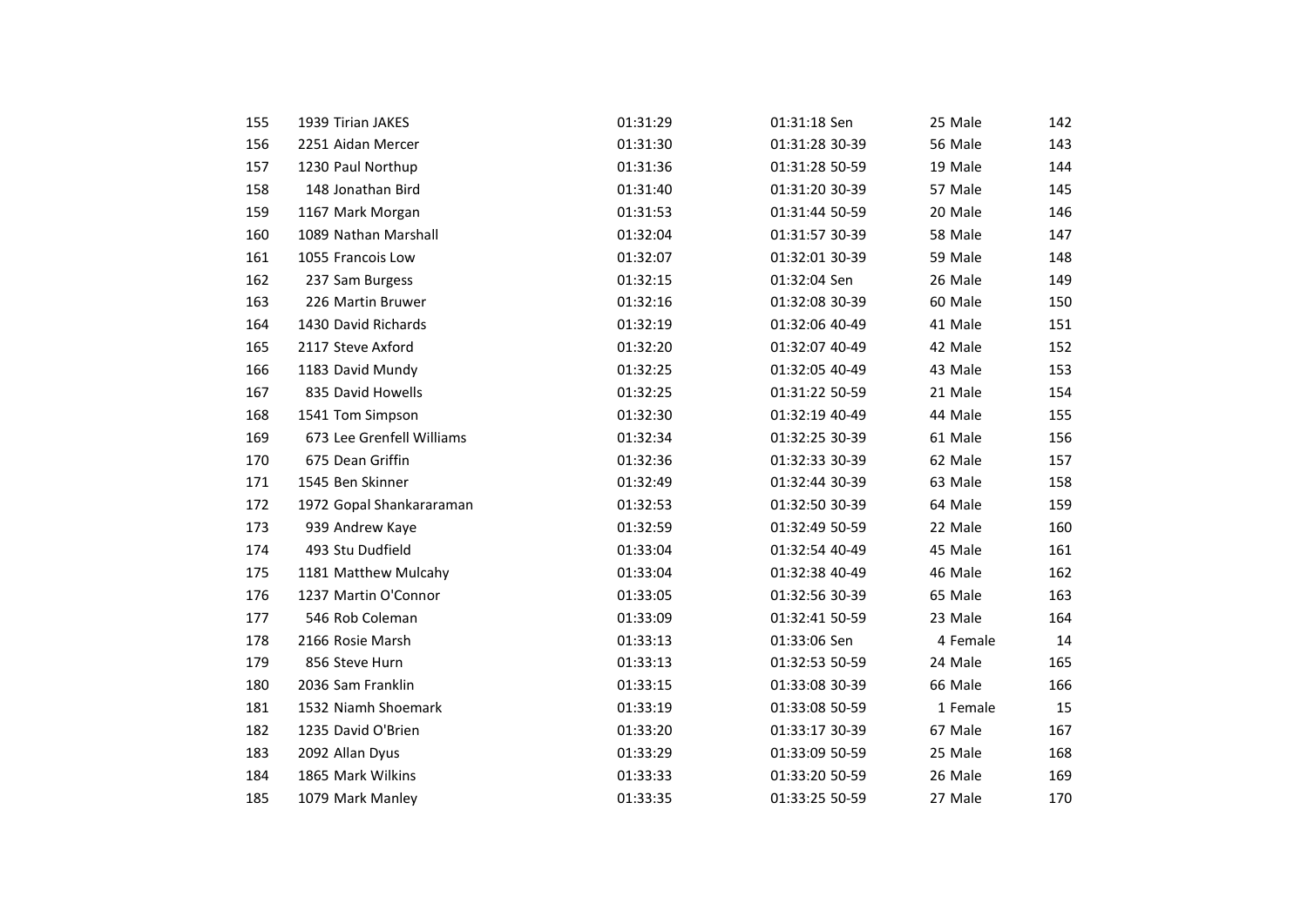| 186 | 1123 Eoin McQuone     | 01:33:44 | 01:33:39 40-49 | 47 Male  | 171 |
|-----|-----------------------|----------|----------------|----------|-----|
| 187 | 1288 Philip Partridge | 01:33:48 | 01:33:31 30-39 | 68 Male  | 172 |
| 188 | 1309 Patricia Peever  | 01:33:53 | 01:33:48 30-39 | 4 Female | 16  |
| 189 | 1653 Chris Sweet      | 01:33:56 | 01:33:47 40-49 | 48 Male  | 173 |
| 190 | 875 Kevin Jackson     | 01:33:57 | 01:33:51 50-59 | 28 Male  | 174 |
| 191 | 2146 Richard Sandison | 01:33:58 | 01:33:38 40-49 | 49 Male  | 175 |
| 192 | 505 Mark Dyer         | 01:34:00 | 01:33:54 Sen   | 27 Male  | 176 |
| 193 | 1385 John proctor     | 01:34:08 | 01:33:59 50-59 | 29 Male  | 177 |
| 194 | 1139 Simon Merrell    | 01:34:08 | 01:33:56 40-49 | 50 Male  | 178 |
| 195 | 173 Ian Booty         | 01:34:13 | 01:34:03 40-49 | 51 Male  | 179 |
| 196 | 1207 Paul Newman      | 01:34:15 | 01:34:07 60-69 | 2 Male   | 180 |
| 197 | 1671 Neil Taylor      | 01:34:23 | 01:33:41 40-49 | 52 Male  | 181 |
| 198 | 590 Richard Frape     | 01:34:24 | 01:34:13 40-49 | 53 Male  | 182 |
| 199 | 2168 David Turner     | 01:34:24 | 01:34:10 40-49 | 54 Male  | 183 |
| 200 | 207 Daniel Brook      | 01:34:29 | 01:34:23 40-49 | 55 Male  | 184 |
| 201 | 525 Craig Ellis       | 01:34:31 | 01:34:01 30-39 | 69 Male  | 185 |
| 202 | 1402 Richard Rawlings | 01:34:33 | 01:34:10 40-49 | 56 Male  | 186 |
| 203 | 2212 Paul Wade        | 01:34:34 | 01:34:33 30-39 | 70 Male  | 187 |
| 204 | 1122 Mario McNamara   | 01:34:40 | 01:34:31 60-69 | 3 Male   | 188 |
| 205 | 1218 Louis Nolan      | 01:34:52 | 01:34:47 30-39 | 71 Male  | 189 |
| 206 | 2149 Chris King       | 01:34:53 | 01:34:34 Sen   | 28 Male  | 190 |
| 207 | 324 Paddy Clatworthy  | 01:34:54 | 01:34:46 40-49 | 57 Male  | 191 |
| 208 | 868 Stephen Ireland   | 01:34:55 | 01:34:43 30-39 | 72 Male  | 192 |
| 209 | 1057 Richard Lowther  | 01:34:55 | 01:34:28 30-39 | 73 Male  | 193 |
| 210 | 2204 Jason Smith      | 01:34:56 | 01:34:35 30-39 | 74 Male  | 194 |
| 211 | 1725 William Trippett | 01:35:03 | 01:34:52 40-49 | 58 Male  | 195 |
| 212 | 2206 Andrew Ford      | 01:35:04 | 01:34:59 40-49 | 59 Male  | 196 |
| 213 | 273 Paul Carruthers   | 01:35:06 | 01:34:50 40-49 | 60 Male  | 197 |
| 214 | 1284 Thomas Parsons   | 01:35:08 | 01:34:55 30-39 | 75 Male  | 198 |
| 215 | 1800 Paul Warren      | 01:35:09 | 01:34:54 30-39 | 76 Male  | 199 |
| 216 | 753 Oliver Hazel      | 01:35:09 | 01:34:59 30-39 | 77 Male  | 200 |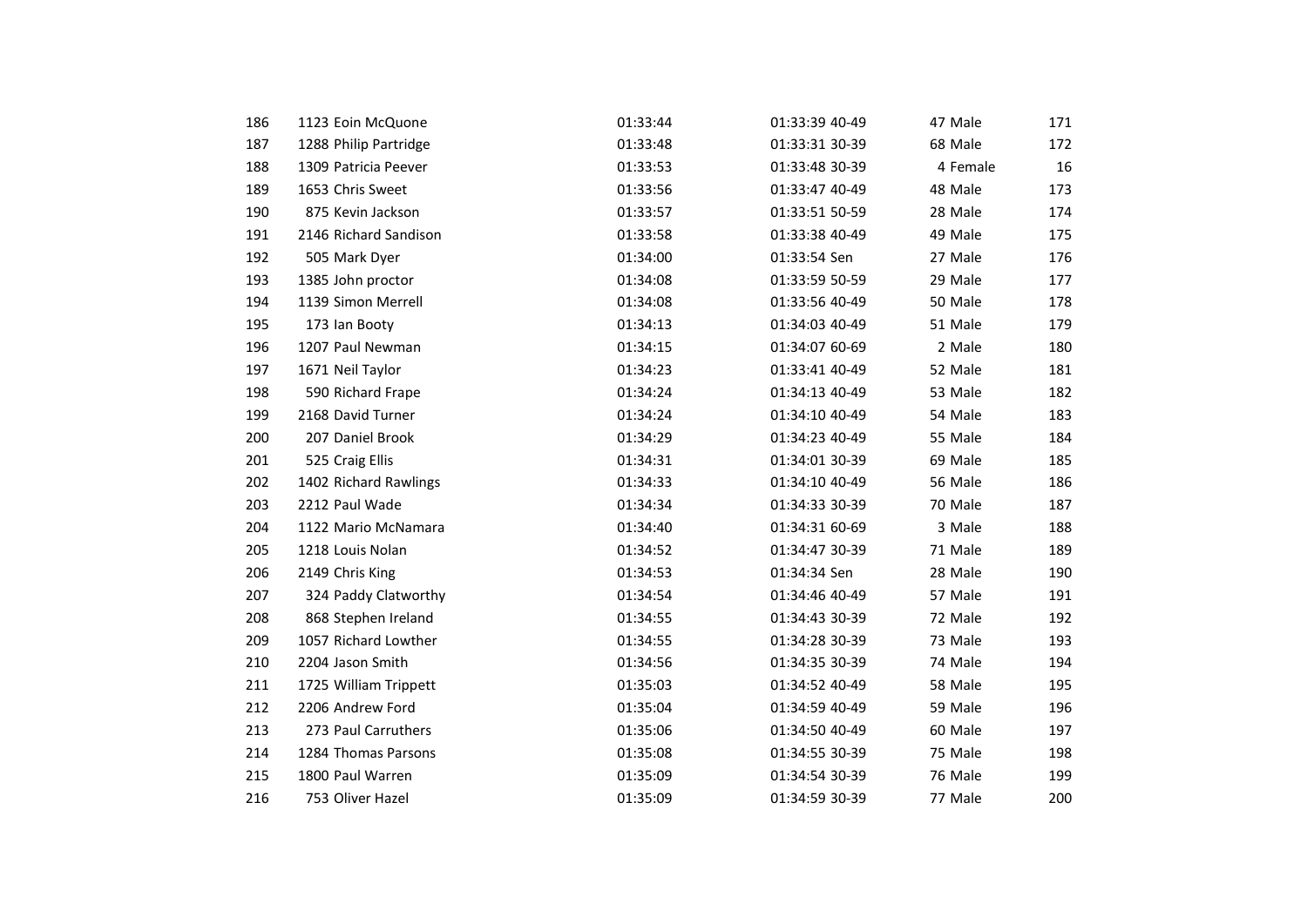| 217 | 2160 Steve Duddell        | 01:35:11 | 01:34:43 60-69 | 4 Male   | 201 |
|-----|---------------------------|----------|----------------|----------|-----|
| 218 | 1169 Ben Morris           | 01:35:14 | 01:34:58 40-49 | 61 Male  | 202 |
| 219 | 1015 Richard Leatherdale  | 01:35:16 | 01:35:01 30-39 | 78 Male  | 203 |
| 220 | 117 James Bellamy         | 01:35:18 | 01:34:47 40-49 | 62 Male  | 204 |
| 221 | 1010 Timothy Lawrence     | 01:35:19 | 01:34:56 40-49 | 63 Male  | 205 |
| 222 | 1024 Jude Lee-Allan       | 01:35:19 | 01:34:55 Sen   | 29 Male  | 206 |
| 223 | 865 Tim Ingham            | 01:35:20 | 01:35:02 40-49 | 64 Male  | 207 |
| 224 | 2184 Robert Hendy         | 01:35:21 | 01:35:05 30-39 | 79 Male  | 208 |
| 225 | 1280 Mark Parker          | 01:35:21 | 01:35:01 40-49 | 65 Male  | 209 |
| 226 | 1906 Robert Woodward      | 01:35:22 | 01:35:11 50-59 | 30 Male  | 210 |
| 227 | 1191 Darren Nash          | 01:35:25 | 01:35:15 40-49 | 66 Male  | 211 |
| 228 | 792 Daniel Hill           | 01:35:30 | 01:35:14 40-49 | 67 Male  | 212 |
| 229 | 1372 Louis Rummer-Downing | 01:35:32 | 01:35:18 30-39 | 80 Male  | 213 |
| 230 | 150 Philip Bird           | 01:35:34 | 01:35:28 50-59 | 31 Male  | 214 |
| 231 | 1210 Caroline Nicholas    | 01:35:36 | 01:35:12 30-39 | 5 Female | 17  |
| 232 | 2026 Steve Jackson        | 01:35:38 | 01:35:27 50-59 | 32 Male  | 215 |
| 233 | 779 John Hesketh          | 01:35:42 | 01:34:44 30-39 | 81 Male  | 216 |
| 234 | 966 Robert kingdon        | 01:35:45 | 01:34:52 50-59 | 33 Male  | 217 |
| 235 | 2252 Jed Vanter           | 01:35:46 | 01:35:00 Sen   | 30 Male  | 218 |
| 236 | 1888 Colin Wilson         | 01:35:47 | 01:35:36 30-39 | 82 Male  | 219 |
| 237 | 927 Simon Jones           | 01:35:48 | 01:35:40 40-49 | 68 Male  | 220 |
| 238 | 363 Paul Corderoy         | 01:35:51 | 01:35:48 50-59 | 34 Male  | 221 |
| 239 | 839 Joey HP               | 01:35:54 | 01:35:45 30-39 | 83 Male  | 222 |
| 240 | 1328 Jordan Phipps        | 01:35:56 | 01:35:47 Sen   | 31 Male  | 223 |
| 241 | 990 Nick Langridge        | 01:35:59 | 01:35:48 60-69 | 5 Male   | 224 |
| 242 | 780 Sam Hester            | 01:36:00 | 01:35:17 Sen   | 32 Male  | 225 |
| 243 | 2222 Samuel Marsh         | 01:36:01 | 01:35:37 40-49 | 69 Male  | 226 |
| 244 | 348 Edward Collier        | 01:36:02 | 01:35:55 60-69 | 6 Male   | 227 |
| 245 | 1226 Chris norris         | 01:36:05 | 01:35:52 30-39 | 84 Male  | 228 |
| 246 | 1498 Iain Sandison        | 01:36:05 | 01:35:45 50-59 | 35 Male  | 229 |
| 247 | 1613 Russell Steele       | 01:36:11 | 01:35:52 40-49 | 70 Male  | 230 |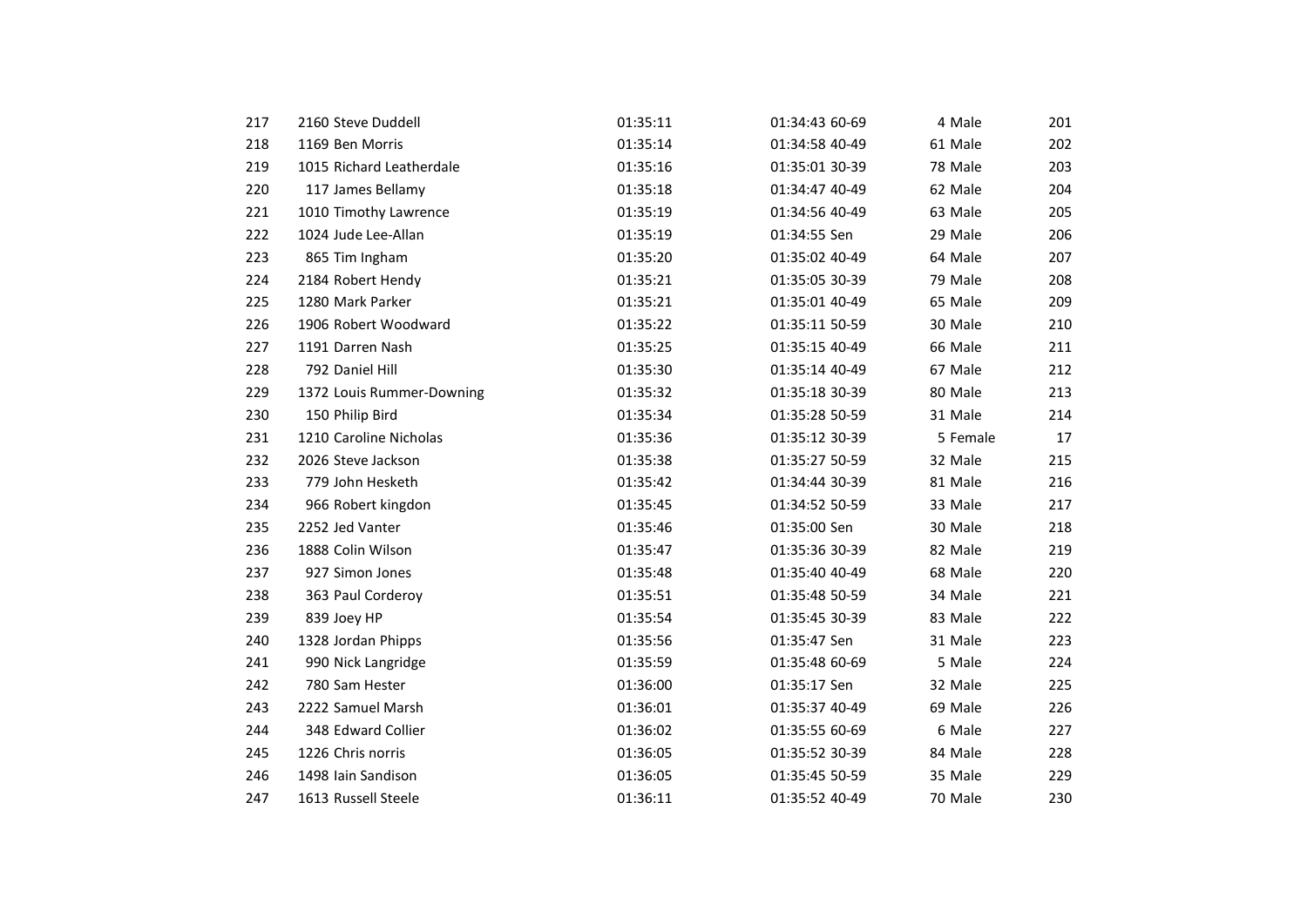| 248 | 2199 Matthew Gregory        | 01:36:12 | 01:35:27 30-39 | 85 Male  | 231 |
|-----|-----------------------------|----------|----------------|----------|-----|
| 249 | 2057 Martin Vile            | 01:36:15 | 01:36:01 50-59 | 36 Male  | 232 |
| 250 | 861 Pete hydd               | 01:36:16 | 01:36:08 40-49 | 71 Male  | 233 |
| 251 | 1615 Darren Stephens        | 01:36:16 | 01:35:55 30-39 | 86 Male  | 234 |
| 252 | 2145 John Martin            | 01:36:16 | 01:36:08 40-49 | 72 Male  | 235 |
| 253 | 1046 Dorothy Liviabella     | 01:36:18 | 01:36:13 40-49 | 5 Female | 18  |
| 254 | 2232 Robert Game            | 01:36:21 | 01:36:01 Sen   | 33 Male  | 236 |
| 255 | 2083 Matthew holyfield      | 01:36:24 | 01:36:07 30-39 | 87 Male  | 237 |
| 256 | 824 Christina Horak         | 01:36:25 | 01:36:19 30-39 | 6 Female | 19  |
| 257 | 1525 Amy Sheer              | 01:36:30 | 01:36:15 40-49 | 6 Female | 20  |
| 258 | 2148 Darren Forster         | 01:36:36 | 01:36:13 50-59 | 37 Male  | 238 |
| 259 | 1780 Matthew Wallis Baldwin | 01:36:40 | 01:35:42 30-39 | 88 Male  | 239 |
| 260 | <b>568 Constant FISCHER</b> | 01:36:43 | 01:36:32 50-59 | 38 Male  | 240 |
| 261 | 1100 Dave Matthews          | 01:36:47 | 01:36:38 30-39 | 89 Male  | 241 |
| 262 | 892 Natalie Jenks           | 01:36:48 | 01:36:29 30-39 | 7 Female | 21  |
| 263 | 1742 Geoff twinning         | 01:36:51 | 01:36:46 30-39 | 90 Male  | 242 |
| 264 | 412 Robert dalton-morris    | 01:36:54 | 01:36:10 50-59 | 39 Male  | 243 |
| 265 | 156 Graham Black            | 01:36:55 | 01:36:25 40-49 | 73 Male  | 244 |
| 266 | 260 A Campanelli            | 01:37:00 | 01:36:27 50-59 | 40 Male  | 245 |
| 267 | 1829 Ben Welch              | 01:37:13 | 01:36:27 30-39 | 91 Male  | 246 |
| 268 | 1164 Jonathon Morgan        | 01:37:14 | 01:37:01 30-39 | 92 Male  | 247 |
| 269 | 95 Andy Barton              | 01:37:16 | 01:37:03 30-39 | 93 Male  | 248 |
| 270 | 1666 Catherine Taylor       | 01:37:16 | 01:37:02 Sen   | 5 Female | 22  |
| 271 | 1792 Oliver Ward            | 01:37:18 | 01:37:03 30-39 | 94 Male  | 249 |
| 272 | 1422 Alastair Reid          | 01:37:23 | 01:36:52 40-49 | 74 Male  | 250 |
| 273 | 891 Paul Jenkins            | 01:37:24 | 01:36:24 30-39 | 95 Male  | 251 |
| 274 | 2105 Chris Pitt             | 01:37:24 | 01:37:01 30-39 | 96 Male  | 252 |
| 275 | 1847 Mark Whitby            | 01:37:26 | 01:37:09 40-49 | 75 Male  | 253 |
| 276 | 209 Jon Brough              | 01:37:29 | 01:37:17 60-69 | 7 Male   | 254 |
| 277 | 2038 Clare Mallender        | 01:37:29 | 01:37:23 40-49 | 7 Female | 23  |
| 278 | 2200 Nick Anthony           | 01:37:31 | 01:37:21 30-39 | 97 Male  | 255 |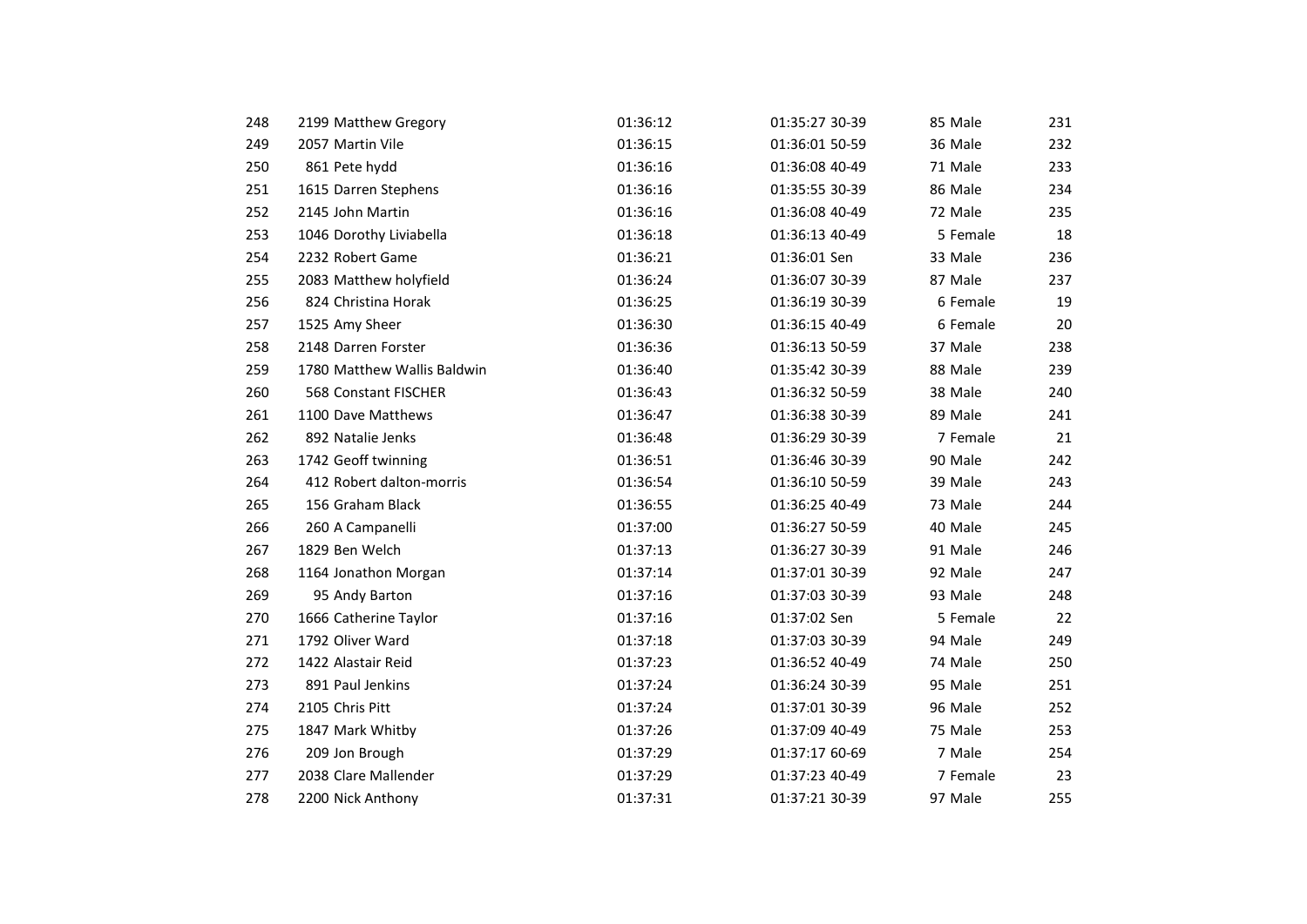| 279 | 1691 Simon Thompson    | 01:37:33 | 01:37:24 30-39 | 98 Male   | 256 |
|-----|------------------------|----------|----------------|-----------|-----|
| 280 | 2157 Steven Proud      | 01:37:33 | 01:37:23 30-39 | 99 Male   | 257 |
| 281 | 538 Steve Burch        | 01:37:37 | 01:37:07 30-39 | 100 Male  | 258 |
| 282 | 31 Chris Appleton      | 01:37:39 | 01:37:19 30-39 | 101 Male  | 259 |
| 283 | 2084 Richard Crampton  | 01:37:39 | 01:37:30 40-49 | 76 Male   | 260 |
| 284 | 550 Ian Evans          | 01:37:40 | 01:37:28 40-49 | 77 Male   | 261 |
| 285 | 491 Chris Duckworth    | 01:37:43 | 01:37:32 Sen   | 34 Male   | 262 |
| 286 | 1135 Leanne meredith   | 01:37:44 | 01:37:33 30-39 | 8 Female  | 24  |
| 287 | 1090 Nick Marshall     | 01:37:46 | 01:37:38 50-59 | 41 Male   | 263 |
| 288 | 1954 Dan Miles         | 01:37:46 | 01:37:25 Sen   | 35 Male   | 264 |
| 289 | 551 Neil Evans         | 01:37:48 | 01:37:03 50-59 | 42 Male   | 265 |
| 290 | 952 Joshua Kerr        | 01:37:49 | 01:37:28 Sen   | 36 Male   | 266 |
| 291 | 2002 Robert Green      | 01:37:50 | 01:37:22 50-59 | 43 Male   | 267 |
| 292 | 1893 Dave Wintle       | 01:37:51 | 01:37:39 60-69 | 8 Male    | 268 |
| 293 | 2170 Thomas WOOD       | 01:37:54 | 01:37:37 30-39 | 102 Male  | 269 |
| 294 | 846 Lorna Hulme        | 01:37:54 | 01:37:40 30-39 | 9 Female  | 25  |
| 295 | 2190 Bart Saaiman      | 01:37:55 | 01:37:44 30-39 | 103 Male  | 270 |
| 296 | 1140 Andy Merrick      | 01:37:56 | 01:37:48 40-49 | 78 Male   | 271 |
| 297 | 1287 Matthew Partridge | 01:37:59 | 01:37:46 40-49 | 79 Male   | 272 |
| 298 | 680 Max Grossmith      | 01:38:02 | 01:37:32 Sen   | 37 Male   | 273 |
| 299 | 1713 Liz Torrie        | 01:38:06 | 01:37:55 30-39 | 10 Female | 26  |
| 300 | 2052 Carl Morgan       | 01:38:06 | 01:37:52 30-39 | 104 Male  | 274 |
| 301 | 2139 Tom Razazan       | 01:38:12 | 01:37:32 30-39 | 105 Male  | 275 |
| 302 | 1473 Kevin Rowe        | 01:38:14 | 01:38:08 50-59 | 44 Male   | 276 |
| 303 | 877 Neil Jackson       | 01:38:22 | 01:38:12 40-49 | 80 Male   | 277 |
| 304 | 483 Lucy Dowie         | 01:38:22 | 01:38:11 40-49 | 8 Female  | 27  |
| 305 | 1431 Kat Richards      | 01:38:24 | 01:38:14 Sen   | 6 Female  | 28  |
| 306 | 1589 John Sowden       | 01:38:24 | 01:38:16 40-49 | 81 Male   | 278 |
| 307 | 288 William Chadwick   | 01:38:25 | 01:37:35 Sen   | 38 Male   | 279 |
| 308 | 2172 Simon DAKIN       | 01:38:26 | 01:38:14 50-59 | 45 Male   | 280 |
| 309 | 415 Luke Dando         | 01:38:30 | 01:37:50 30-39 | 106 Male  | 281 |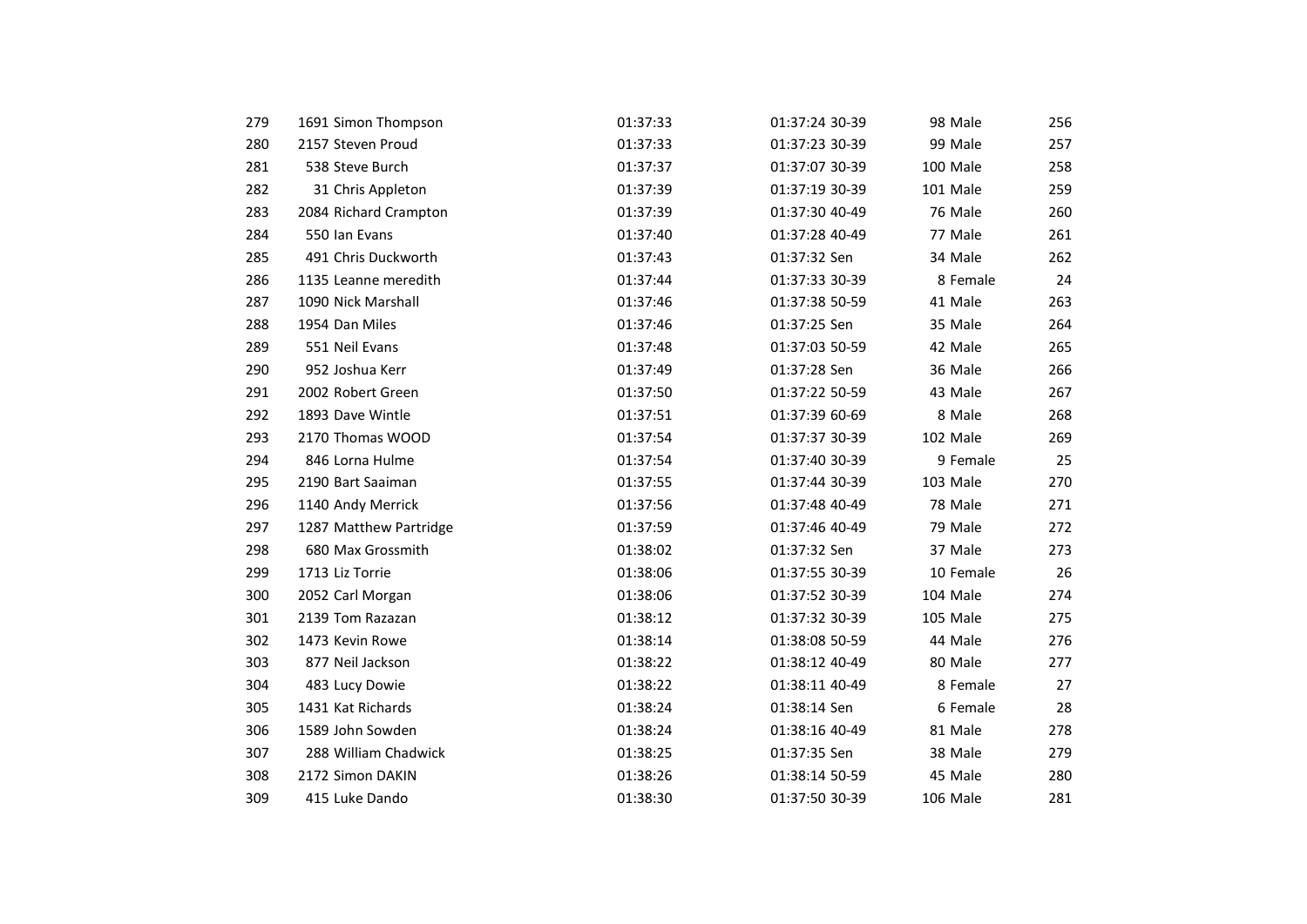| 310 | 1608 Rachel Stanley-Evans | 01:38:31 | 01:38:02 40-49 | 9 Female  | 29  |
|-----|---------------------------|----------|----------------|-----------|-----|
| 311 | 119 Helen Bellman         | 01:38:32 | 01:38:20 30-39 | 11 Female | 30  |
| 312 | 390 Edward Crimp          | 01:38:33 | 01:38:15 30-39 | 107 Male  | 282 |
| 313 | 1724 Neil Tring           | 01:38:34 | 01:37:39 60-69 | 9 Male    | 283 |
| 314 | 2185 Mike Hinton          | 01:38:41 | 01:38:25 30-39 | 108 Male  | 284 |
| 315 | 477 Karen Dore            | 01:38:44 | 01:37:54 40-49 | 10 Female | 31  |
| 316 | 1392 James Pullen         | 01:38:47 | 01:38:31 Sen   | 39 Male   | 285 |
| 317 | 2282 Dale kirkwood        | 01:38:47 | 01:38:26 Sen   | 40 Male   | 286 |
| 318 | 1966 Jason Tinsley        | 01:38:50 | 01:38:28 30-39 | 109 Male  | 287 |
| 319 | 1987 Matthew Frost        | 01:38:58 | 01:38:49 Sen   | 41 Male   | 288 |
| 320 | 1514 Alastair Seabrook    | 01:39:00 | 01:38:54 30-39 | 110 Male  | 289 |
| 321 | 1795 David Warlow         | 01:39:03 | 01:38:45 40-49 | 82 Male   | 290 |
| 322 | 878 Anthony Jacobson      | 01:39:05 | 01:38:43 30-39 | 111 Male  | 291 |
| 323 | 641 Amy Gomer             | 01:39:07 | 01:38:55 Sen   | 7 Female  | 32  |
| 324 | 2161 Kevin Brosnan        | 01:39:08 | 01:38:03 40-49 | 83 Male   | 292 |
| 325 | 1616 David Stephens       | 01:39:11 | 01:39:11 30-39 | 112 Male  | 293 |
| 326 | 129 Tony Bennett-Poole    | 01:39:13 | 01:38:52 50-59 | 46 Male   | 294 |
| 327 | 1305 Andrew Peaston       | 01:39:13 | 01:39:03 50-59 | 47 Male   | 295 |
| 328 | 26 Guy Anderson           | 01:39:15 | 01:39:03 40-49 | 84 Male   | 296 |
| 329 | 191 Paul Breen            | 01:39:21 | 01:39:00 30-39 | 113 Male  | 297 |
| 330 | 2181 Joanna Eddy          | 01:39:24 | 01:39:05 40-49 | 11 Female | 33  |
| 331 | 1146 Anna Midgley         | 01:39:25 | 01:38:21 30-39 | 12 Female | 34  |
| 332 | 172 Stuart bonham         | 01:39:28 | 01:39:11 50-59 | 48 Male   | 298 |
| 333 | 2004 Richard Brown        | 01:39:30 | 01:39:18 Sen   | 42 Male   | 299 |
| 334 | 131 John Berry            | 01:39:38 | 01:39:08 50-59 | 49 Male   | 300 |
| 335 | 1082 Kimberley Mansell    | 01:39:39 | 01:39:27 50-59 | 2 Female  | 35  |
| 336 | 653 Alison Graham         | 01:39:41 | 01:39:24 50-59 | 3 Female  | 36  |
| 337 | 387 Jacob Creed           | 01:39:45 | 01:39:00 Sen   | 43 Male   | 301 |
| 338 | 576 Ben Fogwill           | 01:39:49 | 01:39:41 50-59 | 50 Male   | 302 |
| 339 | 1619 Michael Stephenson   | 01:39:52 | 01:39:07 30-39 | 114 Male  | 303 |
| 340 | 688 Paul HAIG             | 01:39:56 | 01:38:32 50-59 | 51 Male   | 304 |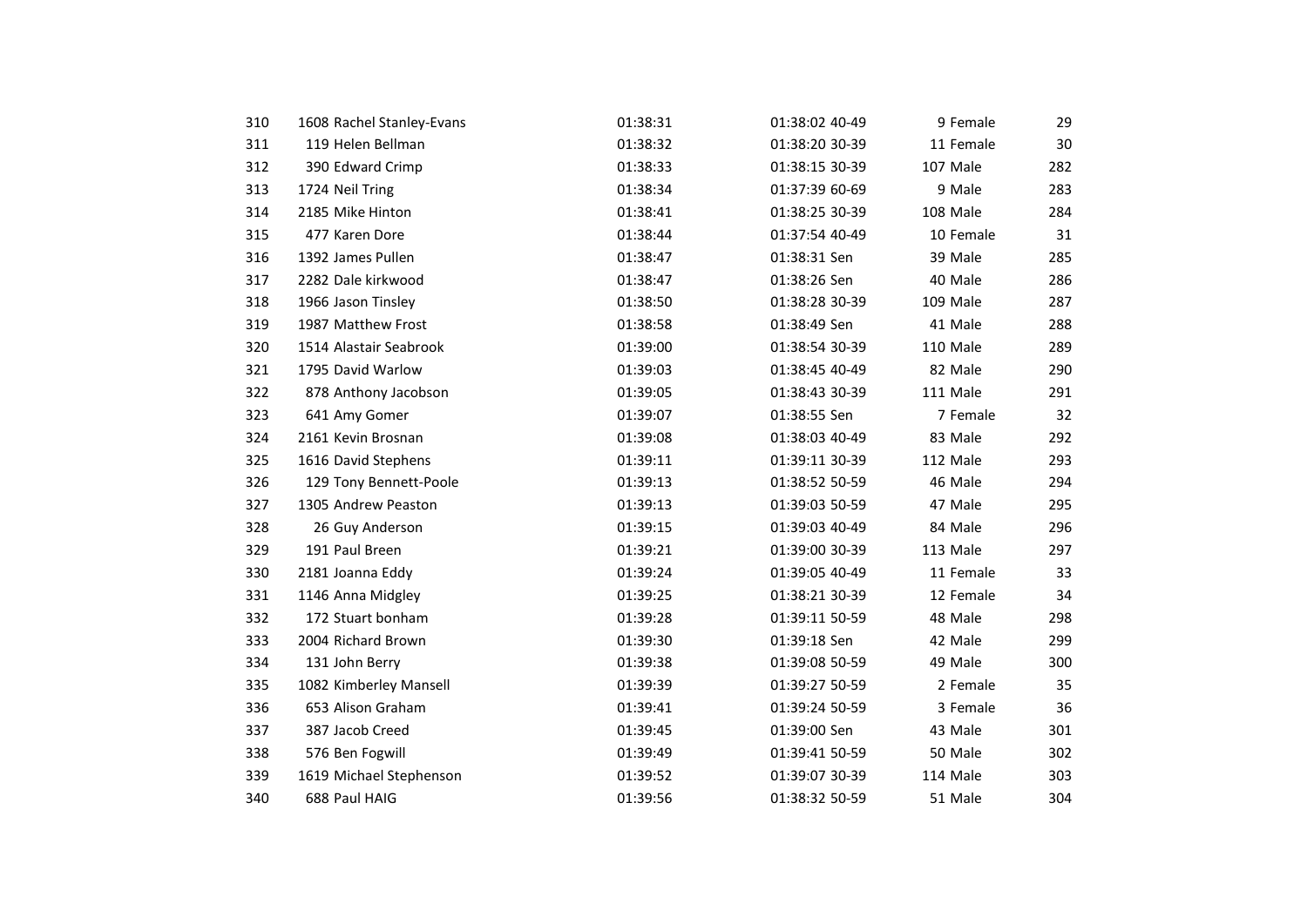| 341 | 1988 John Willson     | 01:39:57 | 01:39:48 50-59 | 52 Male   | 305 |
|-----|-----------------------|----------|----------------|-----------|-----|
| 342 | 285 James Chadwick    | 01:39:57 | 01:39:07 Sen   | 44 Male   | 306 |
| 343 | 103 Jon Batterham     | 01:39:58 | 01:39:31 40-49 | 85 Male   | 307 |
| 344 | 9 Paul Adams          | 01:39:58 | 01:39:31 40-49 | 86 Male   | 308 |
| 345 | 1926 Tim Wynn Jones   | 01:40:00 | 01:39:41 30-39 | 115 Male  | 309 |
| 346 | 2025 Sarah Clay       | 01:40:04 | 01:39:51 30-39 | 13 Female | 37  |
| 347 | 1293 Amar Patel       | 01:40:07 | 01:39:46 40-49 | 87 Male   | 310 |
| 348 | 1618 Heath Stephenson | 01:40:08 | 01:39:23 30-39 | 116 Male  | 311 |
| 349 | 1559 Daniel Smith     | 01:40:09 | 01:39:38 30-39 | 117 Male  | 312 |
| 350 | 471 James Dolman      | 01:40:09 | 01:39:48 Sen   | 45 Male   | 313 |
| 351 | 2064 Cos Ttofa        | 01:40:12 | 01:39:58 40-49 | 88 Male   | 314 |
| 352 | 1857 James Widdowson  | 01:40:14 | 01:39:56 40-49 | 89 Male   | 315 |
| 353 | 1762 Ross Wakely      | 01:40:15 | 01:39:53 30-39 | 118 Male  | 316 |
| 354 | 464 James Dinan       | 01:40:17 | 01:39:41 Sen   | 46 Male   | 317 |
| 355 | 630 Tim Gilling       | 01:40:17 | 01:39:58 60-69 | 10 Male   | 318 |
| 356 | 1874 John Williams    | 01:40:18 | 01:40:01 40-49 | 90 Male   | 319 |
| 357 | 23 Francesca Amigoni  | 01:40:24 | 01:40:04 30-39 | 14 Female | 38  |
| 358 | 15 Nicholas Allan     | 01:40:26 | 01:40:01 40-49 | 91 Male   | 320 |
| 359 | 1529 Nigel Sherwood   | 01:40:28 | 01:39:43 60-69 | 11 Male   | 321 |
| 360 | 1696 Patrick Thoyts   | 01:40:30 | 01:40:07 40-49 | 92 Male   | 322 |
| 361 | 682 Jeanette Gullick  | 01:40:30 | 01:40:16 50-59 | 4 Female  | 39  |
| 362 | 486 Mick Doyle        | 01:40:32 | 01:40:20 50-59 | 53 Male   | 323 |
| 363 | 2048 Derek Lightstone | 01:40:33 | 01:40:19 60-69 | 12 Male   | 324 |
| 364 | 2033 Lewis Pritchard  | 01:40:38 | 01:40:15 Sen   | 47 Male   | 325 |
| 365 | 1555 Chris Smart      | 01:40:48 | 01:40:20 30-39 | 119 Male  | 326 |
| 366 | 296 John Chapman      | 01:40:49 | 01:40:26 40-49 | 93 Male   | 327 |
| 367 | 2191 Amelia Hall      | 01:40:52 | 01:40:49 50-59 | 5 Female  | 40  |
| 368 | 809 Jody Hogg         | 01:40:58 | 01:39:58 30-39 | 120 Male  | 328 |
| 369 | 1062 Richard Lupo     | 01:41:01 | 01:40:24 50-59 | 54 Male   | 329 |
| 370 | 447 Therese de Souza  | 01:41:07 | 01:40:52 Sen   | 8 Female  | 41  |
| 371 | 1413 Graham Reed      | 01:41:15 | 01:40:45 50-59 | 55 Male   | 330 |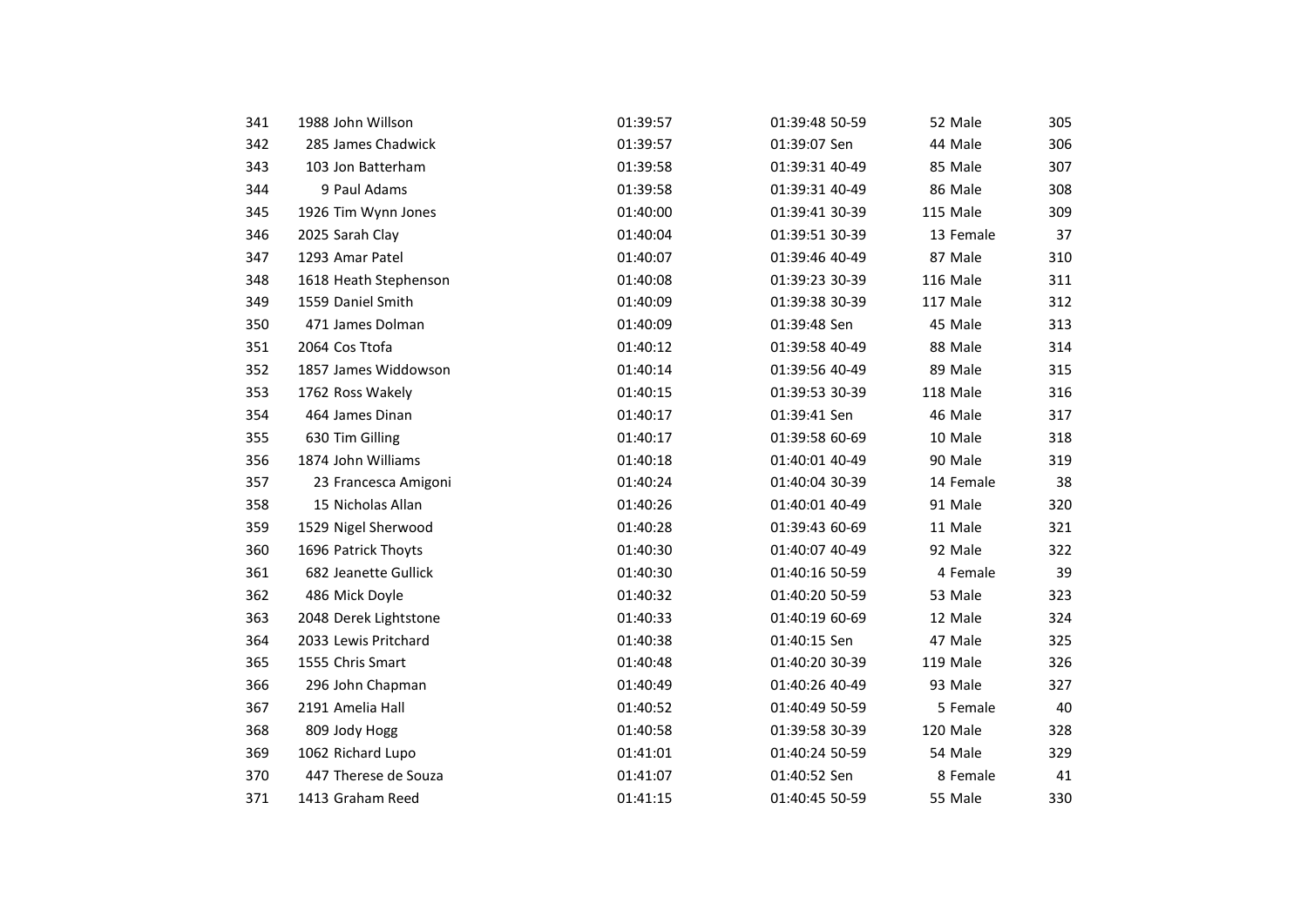| 372 | 2112 Andrew Jackson   | 01:41:15 | 01:40:57 30-39 | 121 Male  | 331 |
|-----|-----------------------|----------|----------------|-----------|-----|
| 373 | 607 Karen Galpin      | 01:41:16 | 01:41:03 50-59 | 6 Female  | 42  |
| 374 | 1359 Fern Powell      | 01:41:17 | 01:40:49 30-39 | 15 Female | 43  |
| 375 | 814 Marc Honey        | 01:41:18 | 01:39:54 40-49 | 94 Male   | 332 |
| 376 | 2205 Lee Hockham      | 01:41:18 | 01:40:57 30-39 | 122 Male  | 333 |
| 377 | 1928 Trevor Yates     | 01:41:20 | 01:40:44 40-49 | 95 Male   | 334 |
| 378 | 730 Ingrid Harris     | 01:41:22 | 01:41:10 50-59 | 7 Female  | 44  |
| 379 | 1102 Nick Matthews    | 01:41:23 | 01:40:52 40-49 | 96 Male   | 335 |
| 380 | 1185 Jon Murgatroyd   | 01:41:24 | 01:41:01 40-49 | 97 Male   | 336 |
| 381 | 945 Benjamin Kells    | 01:41:28 | 01:40:36 Sen   | 48 Male   | 337 |
| 382 | 2183 Robert Hopkins   | 01:41:28 | 01:41:20 40-49 | 98 Male   | 338 |
| 383 | 1712 Matt Tooby       | 01:41:29 | 01:41:00 30-39 | 123 Male  | 339 |
| 384 | 1223 Javid Norat      | 01:41:30 | 01:41:06 30-39 | 124 Male  | 340 |
| 385 | 179 Adam Boyd         | 01:41:32 | 01:41:18 30-39 | 125 Male  | 341 |
| 386 | 701 Jacob Hall        | 01:41:33 | 01:40:44 Sen   | 49 Male   | 342 |
| 387 | 2271 George Pedrick   | 01:41:36 | 01:41:24 Sen   | 50 Male   | 343 |
| 388 | 765 Rachael Helliker  | 01:41:38 | 01:41:11 30-39 | 126 Male  | 344 |
| 389 | 1289 Rachel Partridge | 01:41:39 | 01:41:10 40-49 | 12 Female | 45  |
| 390 | 1438 Darren Ridgley   | 01:41:39 | 01:41:15 40-49 | 99 Male   | 345 |
| 391 | 2013 Ed Targett       | 01:41:39 | 01:41:18 30-39 | 127 Male  | 346 |
| 392 | 1575 Neil Smith       | 01:41:42 | 01:41:25 50-59 | 56 Male   | 347 |
| 393 | 926 Si¦-õón Jones     | 01:41:46 | 01:41:30 Sen   | 9 Female  | 46  |
| 394 | 1662 Nicholas Tanner  | 01:41:46 | 01:41:21 30-39 | 128 Male  | 348 |
| 395 | 2094 Nick Worboys     | 01:41:52 | 01:41:40 40-49 | 100 Male  | 349 |
| 396 | 1924 Mark Wyld        | 01:41:57 | 01:41:34 30-39 | 129 Male  | 350 |
| 397 | 1941 Barry Woods      | 01:41:59 | 01:41:30 40-49 | 101 Male  | 351 |
| 398 | 803 David Hirons      | 01:42:00 | 01:41:37 40-49 | 102 Male  | 352 |
| 399 | 2137 Michael Gavin    | 01:42:00 | 01:41:43 50-59 | 57 Male   | 353 |
| 400 | 2188 David Shewring   | 01:42:01 | 01:41:28 30-39 | 130 Male  | 354 |
| 401 | 1222 Lawrence noon    | 01:42:01 | 01:41:26 40-49 | 103 Male  | 355 |
| 402 | 627 Haydn Gill        | 01:42:02 | 01:41:36 Sen   | 51 Male   | 356 |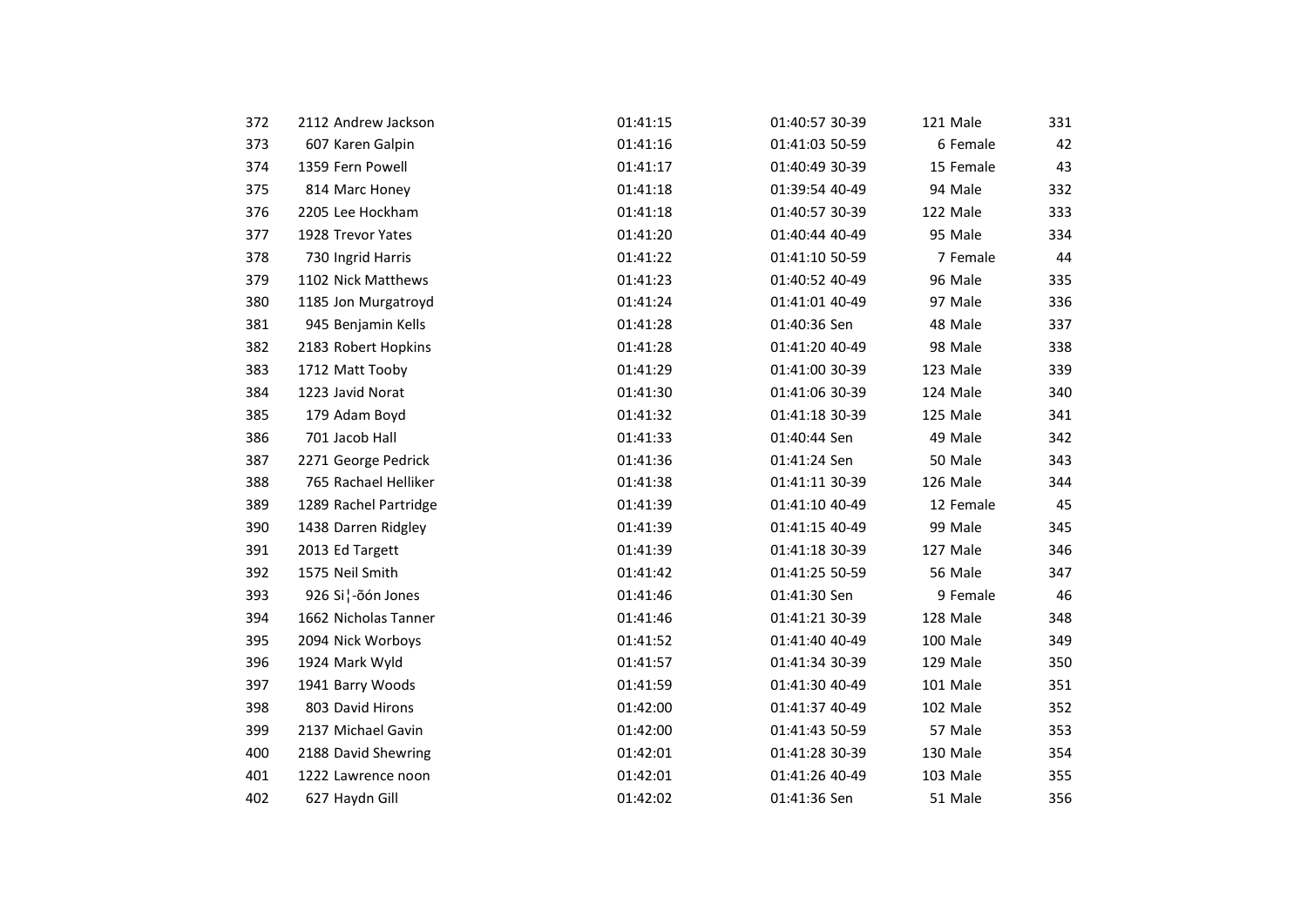| 403 | 2099 Christopher Jackson   | 01:42:03 | 01:41:40 30-39 | 131 Male  | 357 |
|-----|----------------------------|----------|----------------|-----------|-----|
| 404 | 1155 Melanie Molloy        | 01:42:04 | 01:41:46 40-49 | 13 Female | 47  |
| 405 | 32 Alison Argyle           | 01:42:05 | 01:41:29 50-59 | 8 Female  | 48  |
| 406 | 798 Chris Hilton           | 01:42:06 | 01:41:14 40-49 | 104 Male  | 358 |
| 407 | 1812 Jamie Watt            | 01:42:10 | 01:41:31 30-39 | 132 Male  | 359 |
| 408 | 1482 Rosanna Russell       | 01:42:12 | 01:41:57 30-39 | 16 Female | 49  |
| 409 | 1945 Christopher Taylor    | 01:42:18 | 01:41:57 70+   | 1 Male    | 360 |
| 410 | 238 Chris Burgess          | 01:42:20 | 01:41:31 30-39 | 133 Male  | 361 |
| 411 | 953 Alex Keylock           | 01:42:23 | 01:42:14 30-39 | 134 Male  | 362 |
| 412 | 142 Hari Bhatta            | 01:42:26 | 01:42:07 40-49 | 105 Male  | 363 |
| 413 | 1610 Ross Starkey          | 01:42:28 | 01:41:55 40-49 | 106 Male  | 364 |
| 414 | 1327 Devon Phipps          | 01:42:28 | 01:41:24 Sen   | 10 Female | 50  |
| 415 | 1302 Ben Pearse            | 01:42:30 | 01:42:14 30-39 | 135 Male  | 365 |
| 416 | 278 Gavin Carter           | 01:42:30 | 01:42:04 Sen   | 52 Male   | 366 |
| 417 | 1252 Jamie Osborne         | 01:42:35 | 01:41:45 40-49 | 107 Male  | 367 |
| 418 | 2279 Charlie Yolland Jones | 01:42:37 | 01:41:14 30-39 | 136 Male  | 368 |
| 419 | 1269 Ben Paling            | 01:42:38 | 01:42:30 Sen   | 53 Male   | 369 |
| 420 | 2081 Gwyn Williams         | 01:42:41 | 01:42:22 50-59 | 58 Male   | 370 |
| 421 | 704 Liz Halliwell          | 01:42:44 | 01:42:15 40-49 | 14 Female | 51  |
| 422 | 574 Lorna Flewelling       | 01:42:44 | 01:42:17 40-49 | 15 Female | 52  |
| 423 | 2254 Michelle Balchin      | 01:42:47 | 01:42:10 40-49 | 16 Female | 53  |
| 424 | 2104 Brian Reid            | 01:42:56 | 01:42:50 50-59 | 59 Male   | 371 |
| 425 | 1290 Tiffany Partridge     | 01:42:57 | 01:42:36 30-39 | 17 Female | 54  |
| 426 | 2077 Gordon Webster        | 01:42:58 | 01:42:34 50-59 | 60 Male   | 372 |
| 427 | 94 Luke Bartlett           | 01:43:00 | 01:42:45 30-39 | 137 Male  | 373 |
| 428 | 2134 Hannah Bolton         | 01:43:02 | 01:42:32 Sen   | 11 Female | 55  |
| 429 | 781 Jake Hetenyi           | 01:43:06 | 01:42:54 Sen   | 54 Male   | 374 |
| 430 | 661 Allan GREEN            | 01:43:09 | 01:42:25 60-69 | 13 Male   | 375 |
| 431 | 1213 Ben Nichols           | 01:43:12 | 01:42:45 30-39 | 138 Male  | 376 |
| 432 | 530 Darren Ellsmore        | 01:43:19 | 01:43:03 30-39 | 139 Male  | 377 |
| 433 | 316 Thomas Clark           | 01:43:19 | 01:43:04 30-39 | 140 Male  | 378 |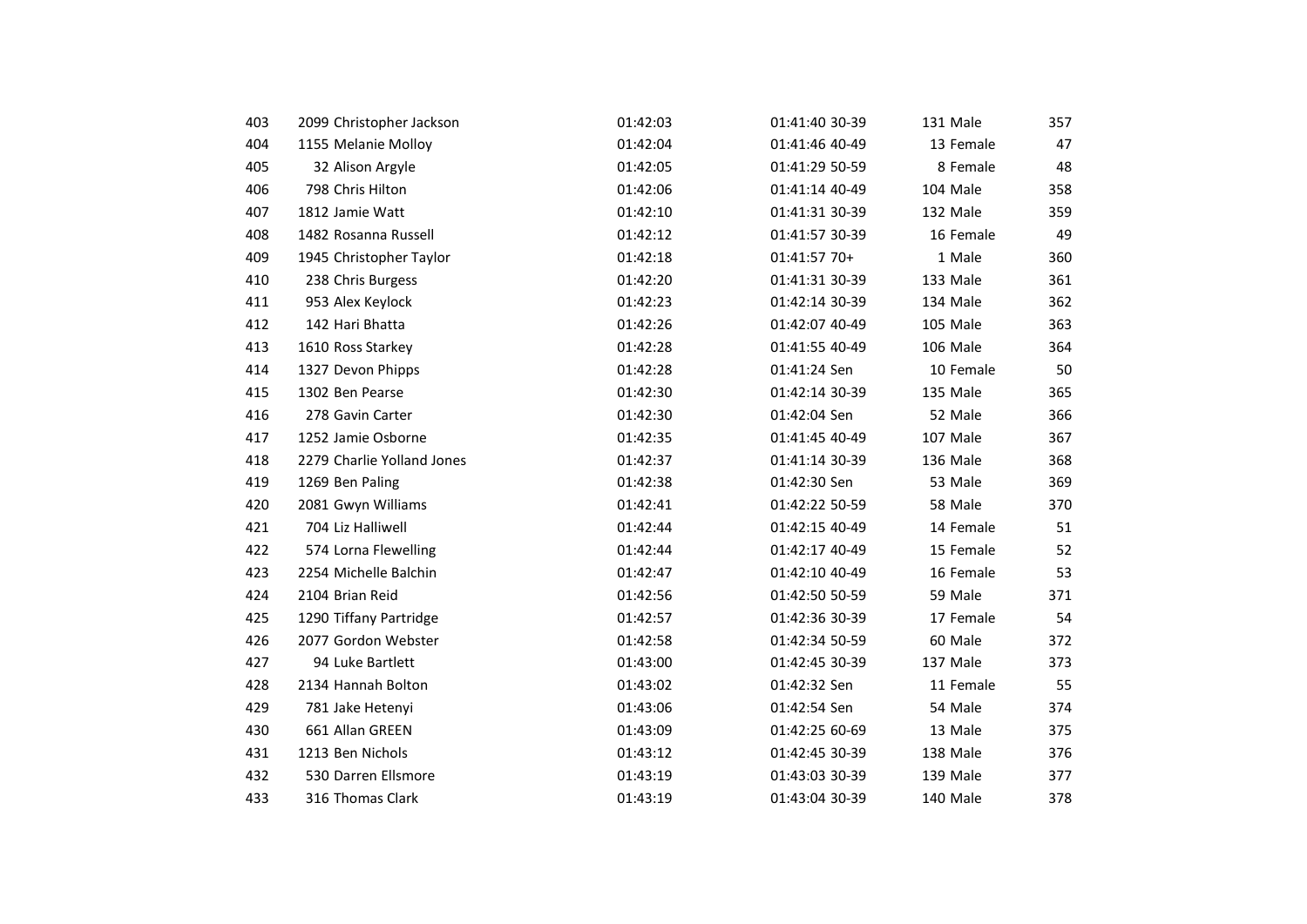| 434 | 1599 Keith Spokes      | 01:43:21 | 01:42:50 40-49 | 108 Male  | 379 |
|-----|------------------------|----------|----------------|-----------|-----|
| 435 | 268 Dan Capper         | 01:43:21 | 01:43:00 40-49 | 109 Male  | 380 |
| 436 | 1490 Kate Sackett      | 01:43:26 | 01:43:08 50-59 | 9 Female  | 56  |
| 437 | 1706 Ian Timbrell      | 01:43:27 | 01:42:57 50-59 | 61 Male   | 381 |
| 438 | 598 Tammy Fry          | 01:43:28 | 01:43:01 30-39 | 18 Female | 57  |
| 439 | 1026 Michelle Leighton | 01:43:29 | 01:42:37 40-49 | 17 Female | 58  |
| 440 | 1418 Samantha Rees     | 01:43:32 | 01:43:10 50-59 | 10 Female | 59  |
| 441 | 2046 Shaun pain        | 01:43:32 | 01:43:19 40-49 | 110 Male  | 382 |
| 442 | 1736 Steve Turfrey     | 01:43:33 | 01:43:23 70+   | 2 Male    | 383 |
| 443 | 1246 Wesley OGDEN      | 01:43:34 | 01:42:56 50-59 | 62 Male   | 384 |
| 444 | 1462 David Rogers      | 01:43:36 | 01:42:57 40-49 | 111 Male  | 385 |
| 445 | 947 Mike Kennedy       | 01:43:38 | 01:42:59 40-49 | 112 Male  | 386 |
| 446 | 1734 Graham Tudor      | 01:43:38 | 01:43:38 60-69 | 14 Male   | 387 |
| 447 | 1887 Chick Wilson      | 01:43:40 | 01:42:50 50-59 | 63 Male   | 388 |
| 448 | 1381 Jason Pritchard   | 01:43:41 | 01:43:14 40-49 | 113 Male  | 389 |
| 449 | 1981 Nick Burridge     | 01:43:42 | 01:43:21 30-39 | 141 Male  | 390 |
| 450 | 2127 Aisling Freeth    | 01:43:45 | 01:43:38 Sen   | 12 Female | 60  |
| 451 | 751 Amelia Haywood     | 01:43:48 | 01:43:25 40-49 | 18 Female | 61  |
| 452 | 1991 Sarah Hancock     | 01:43:49 | 01:43:23 50-59 | 11 Female | 62  |
| 453 | 1494 Ian salter        | 01:43:50 | 01:43:26 50-59 | 64 Male   | 391 |
| 454 | 74 Tim Banner          | 01:43:50 | 01:42:41 40-49 | 114 Male  | 392 |
| 455 | 102 Steve Batten       | 01:43:51 | 01:43:04 30-39 | 142 Male  | 393 |
| 456 | 1914 Jason Wright      | 01:43:51 | 01:43:36 Sen   | 55 Male   | 394 |
| 457 | 974 Darren kitchin     | 01:43:52 | 01:43:40 50-59 | 65 Male   | 395 |
| 458 | 439 Lee Davis          | 01:43:52 | 01:43:43 40-49 | 115 Male  | 396 |
| 459 | 985 Damian Lai         | 01:43:52 | 01:43:38 40-49 | 116 Male  | 397 |
| 460 | 2082 Jake Graham       | 01:43:53 | 01:43:40 Sen   | 56 Male   | 398 |
| 461 | 38 Nicola Arnot        | 01:43:56 | 01:43:32 40-49 | 19 Female | 63  |
| 462 | 1324 Gary Philpott     | 01:43:56 | 01:43:48 40-49 | 117 Male  | 399 |
| 463 | 354 Alan Cook          | 01:43:58 | 01:43:38 50-59 | 66 Male   | 400 |
| 464 | 1982 Juan Higuera      | 01:43:59 | 01:43:39 30-39 | 143 Male  | 401 |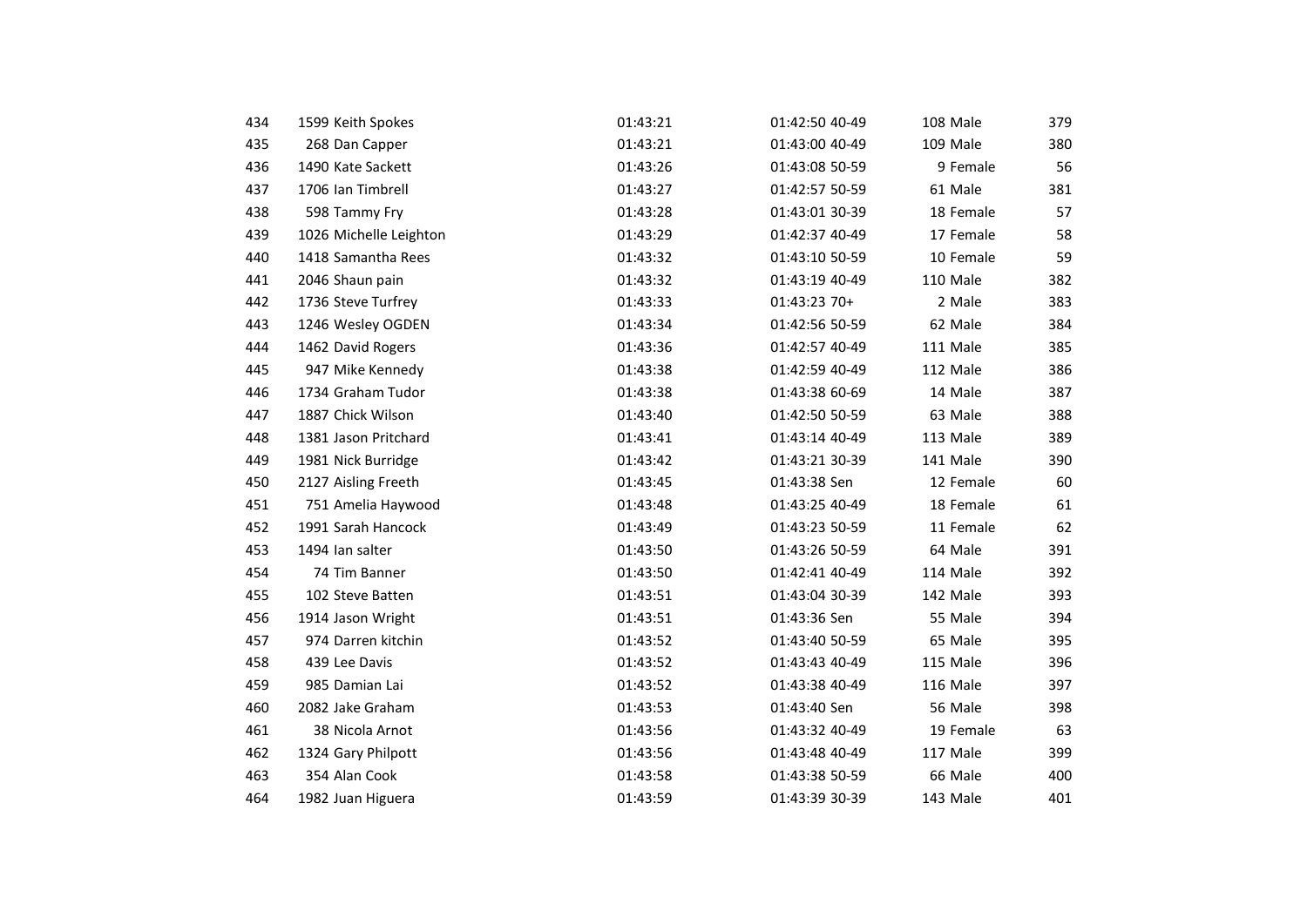| 465 | 358 Richard Cook       | 01:44:00 | 01:43:32 50-59 | 67 Male   | 402 |
|-----|------------------------|----------|----------------|-----------|-----|
| 466 | 2087 Lukasz Sztygiel   | 01:44:00 | 01:42:14 30-39 | 144 Male  | 403 |
| 467 | 684 Clive Gwatkin      | 01:44:00 | 01:42:18 40-49 | 118 Male  | 404 |
| 468 | 161 Seila Blanco       | 01:44:01 | 01:43:26 30-39 | 19 Female | 64  |
| 469 | 402 Diarmuid Cullinane | 01:44:01 | 01:43:00 50-59 | 68 Male   | 405 |
| 470 | 1031 Richard Lewis     | 01:44:01 | 01:43:23 50-59 | 69 Male   | 406 |
| 471 | 466 Vicky Dixon        | 01:44:04 | 01:43:51 30-39 | 20 Female | 65  |
| 472 | 2201 Colette Rudland   | 01:44:04 | 01:43:47 40-49 | 20 Female | 66  |
| 473 | 484 Tony Dowie         | 01:44:05 | 01:43:40 40-49 | 119 Male  | 407 |
| 474 | 710 Sami Hamroush      | 01:44:05 | 01:43:40 Sen   | 57 Male   | 408 |
| 475 | 1315 Josie Perry       | 01:44:06 | 01:43:34 30-39 | 21 Female | 67  |
| 476 | 262 Richard Campbell   | 01:44:06 | 01:43:42 30-39 | 145 Male  | 409 |
| 477 | 1520 Alon Shaltiel     | 01:44:07 | 01:43:42 30-39 | 146 Male  | 410 |
| 478 | 1817 Gareth Weaver     | 01:44:07 | 01:42:58 30-39 | 147 Male  | 411 |
| 479 | 2266 Hannah Swain      | 01:44:08 | 01:43:51 30-39 | 22 Female | 68  |
| 480 | 298 Stuart Chappell    | 01:44:10 | 01:43:53 30-39 | 148 Male  | 412 |
| 481 | 63 David Baldwin       | 01:44:12 | 01:43:38 40-49 | 120 Male  | 413 |
| 482 | 2171 Fiona Dakin       | 01:44:13 | 01:44:00 40-49 | 21 Female | 69  |
| 483 | 2030 Matthew Tibbles   | 01:44:13 | 01:43:54 30-39 | 149 Male  | 414 |
| 484 | 476 Neil Dooley        | 01:44:13 | 01:43:35 50-59 | 70 Male   | 415 |
| 485 | 337 Bailey Clutterbuck | 01:44:14 | 01:44:11 Sen   | 58 Male   | 416 |
| 486 | 2239 Jonny Wilcox      | 01:44:15 | 01:43:03 40-49 | 121 Male  | 417 |
| 487 | 1347 Clive Poole       | 01:44:17 | 01:43:13 50-59 | 71 Male   | 418 |
| 488 | 128 Lucy Bennett-Poole | 01:44:18 | 01:43:57 40-49 | 22 Female | 70  |
| 489 | 672 Rob Gregory        | 01:44:19 | 01:43:43 30-39 | 150 Male  | 419 |
| 490 | 1998 Martin Hobson     | 01:44:19 | 01:43:57 40-49 | 122 Male  | 420 |
| 491 | 1789 Daniel Walton     | 01:44:20 | 01:43:38 30-39 | 151 Male  | 421 |
| 492 | 1086 Victor Marques    | 01:44:24 | 01:44:06 40-49 | 123 Male  | 422 |
| 493 | 1097 Paul Matarazzo    | 01:44:27 | 01:43:51 40-49 | 124 Male  | 423 |
| 494 | 642 Jessie Gomer       | 01:44:29 | 01:44:17 Sen   | 13 Female | 71  |
| 495 | 1959 Michele Inversi   | 01:44:34 | 01:44:00 40-49 | 125 Male  | 424 |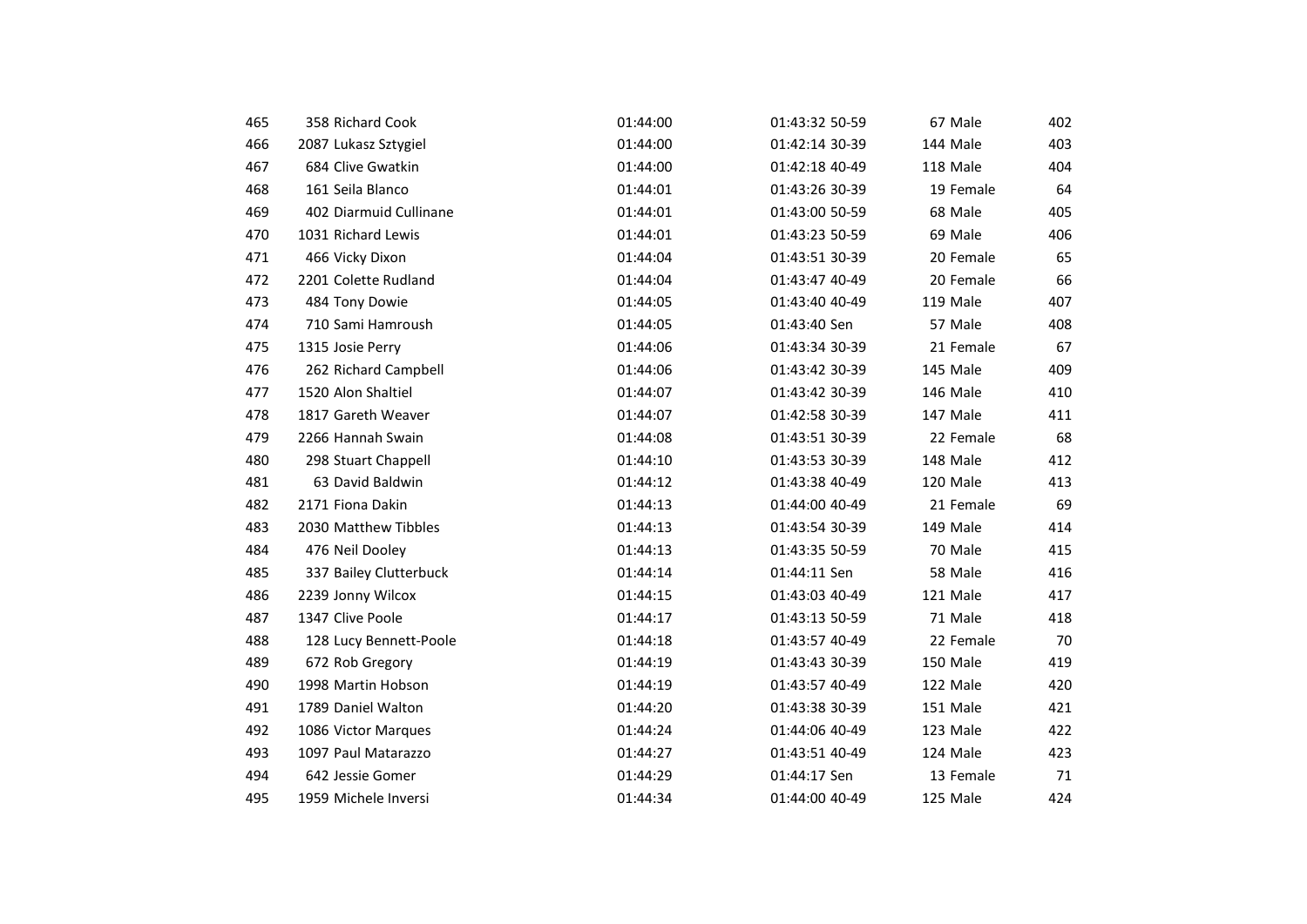| 496 | 644 Ian Goode         | 01:44:34 | 01:43:54 30-39 | 152 Male  | 425 |
|-----|-----------------------|----------|----------------|-----------|-----|
| 497 | 1684 Barry Thomas     | 01:44:36 | 01:44:07 40-49 | 126 Male  | 426 |
| 498 | 244 Gavin Burt        | 01:44:41 | 01:43:16 40-49 | 127 Male  | 427 |
| 499 | 2202 Sioned Price     | 01:44:43 | 01:43:55 Sen   | 14 Female | 72  |
| 500 | 37 Joe Arnold         | 01:44:44 | 01:44:23 Sen   | 59 Male   | 428 |
| 501 | 807 Neil Hobbs        | 01:44:49 | 01:43:41 50-59 | 72 Male   | 429 |
| 502 | 804 Mark Hislop       | 01:44:56 | 01:44:30 50-59 | 73 Male   | 430 |
| 503 | 602 Andrew gage       | 01:44:57 | 01:44:31 50-59 | 74 Male   | 431 |
| 504 | 1853 Tina WICKENS     | 01:44:59 | 01:44:39 50-59 | 12 Female | 73  |
| 505 | 699 Emily Hall        | 01:45:01 | 01:44:06 30-39 | 23 Female | 74  |
| 506 | 1455 James Robinson   | 01:45:01 | 01:44:37 40-49 | 128 Male  | 432 |
| 507 | 2276 Anthony Dockerty | 01:45:03 | 01:43:56 50-59 | 75 Male   | 433 |
| 508 | 107 Mick Beard        | 01:45:09 | 01:44:32 50-59 | 76 Male   | 434 |
| 509 | 314 Mike Clark        | 01:45:11 | 01:44:35 50-59 | 77 Male   | 435 |
| 510 | 1636 Richard Stoneman | 01:45:12 | 01:44:57 50-59 | 78 Male   | 436 |
| 511 | 1453 Alan Robertson   | 01:45:12 | 01:44:57 60-69 | 15 Male   | 437 |
| 512 | 1807 Gary Watling     | 01:45:14 | 01:44:39 30-39 | 153 Male  | 438 |
| 513 | 2021 Bex Chatterton   | 01:45:17 | 01:44:55 30-39 | 24 Female | 75  |
| 514 | 2108 Tracy Spiers     | 01:45:17 | 01:44:26 40-49 | 23 Female | 76  |
| 515 | 2158 Rosina rowland   | 01:45:18 | 01:45:07 50-59 | 13 Female | 77  |
| 516 | 1823 Neil Webb        | 01:45:19 | 01:44:36 40-49 | 129 Male  | 439 |
| 517 | 558 Sarah Farr        | 01:45:21 | 01:44:56 40-49 | 24 Female | 78  |
| 518 | 1350 Tom Porter       | 01:45:21 | 01:45:03 Sen   | 60 Male   | 440 |
| 519 | 255 Mark Calverley    | 01:45:22 | 01:44:46 50-59 | 79 Male   | 441 |
| 520 | 1415 Matthew Reed     | 01:45:24 | 01:44:08 40-49 | 130 Male  | 442 |
| 521 | 1544 David Skeats     | 01:45:27 | 01:45:06 30-39 | 154 Male  | 443 |
| 522 | 2059 Daniel Gray      | 01:45:30 | 01:43:47 Sen   | 61 Male   | 444 |
| 523 | 1060 Gary Luff        | 01:45:30 | 01:44:38 40-49 | 131 Male  | 445 |
| 524 | 2211 Hermes Carlyon   | 01:45:31 | 01:44:57 40-49 | 132 Male  | 446 |
| 525 | 2019 Chris Miles      | 01:45:33 | 01:45:10 30-39 | 155 Male  | 447 |
| 526 | 1992 Adam Eldridge    | 01:45:34 | 01:45:34 30-39 | 156 Male  | 448 |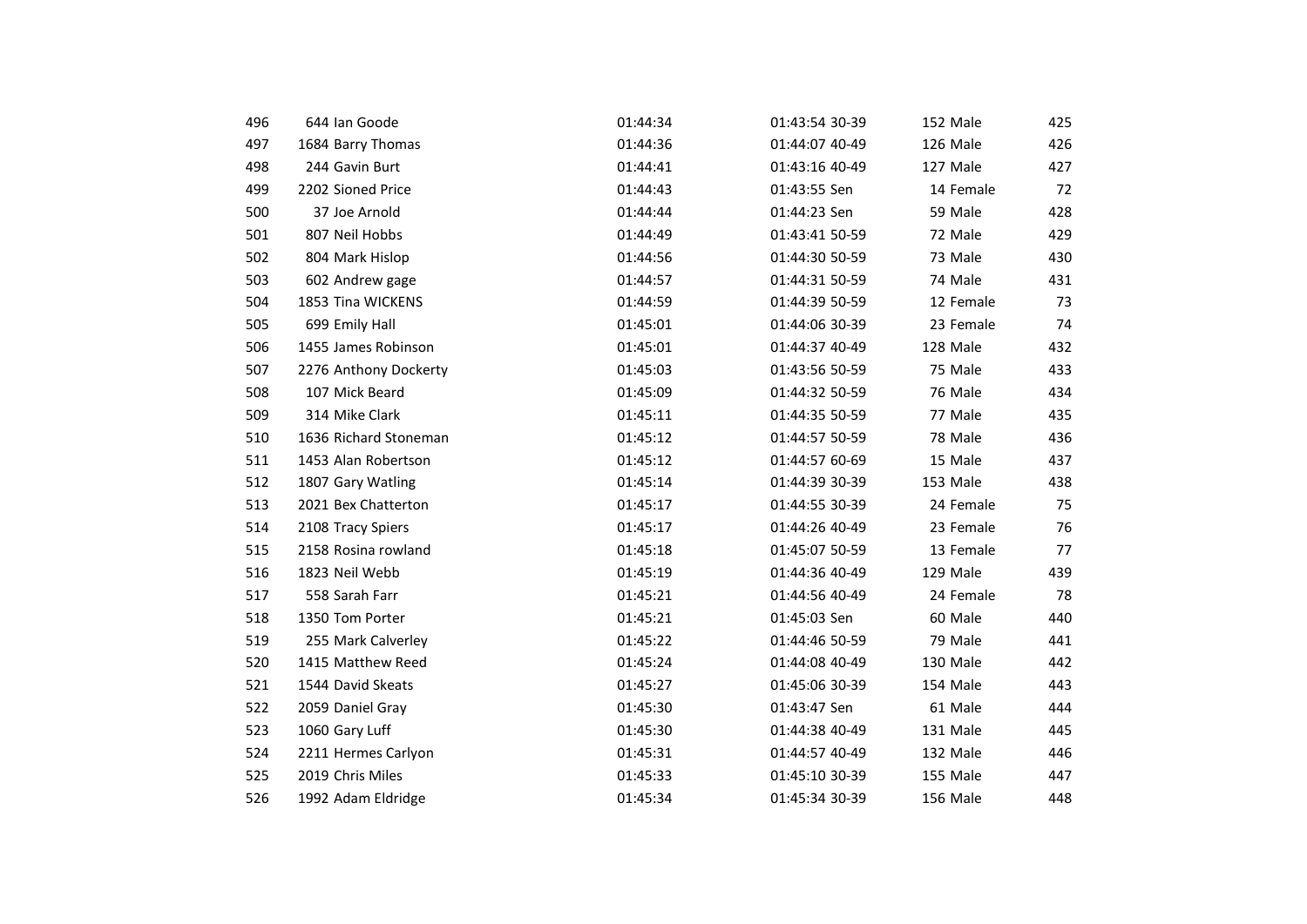| 527 | 1793 Roly Ward            | 01:45:35 | 01:45:16 40-49 | 133 Male  | 449 |
|-----|---------------------------|----------|----------------|-----------|-----|
| 528 | 1854 Barry Wickett        | 01:45:35 | 01:45:10 40-49 | 134 Male  | 450 |
| 529 | 1260 Ross Owen            | 01:45:36 | 01:45:01 30-39 | 157 Male  | 451 |
| 530 | 1747 Darren Varley        | 01:45:38 | 01:45:11 30-39 | 158 Male  | 452 |
| 531 | 199 Terry Brisland        | 01:45:38 | 01:44:56 40-49 | 135 Male  | 453 |
| 532 | 1276 Andrew Parker        | 01:45:40 | 01:45:22 30-39 | 159 Male  | 454 |
| 533 | 163 Nigel Bleach          | 01:45:42 | 01:45:09 50-59 | 80 Male   | 455 |
| 534 | 790 Karen Higuera         | 01:45:43 | 01:45:24 50-59 | 14 Female | 79  |
| 535 | 401 Charlotte Cullimore   | 01:45:45 | 01:45:14 Sen   | 15 Female | 80  |
| 536 | 36 Andrew Arnison         | 01:45:46 | 01:45:06 40-49 | 136 Male  | 456 |
| 537 | 2014 Nick Perry           | 01:45:53 | 01:45:29 30-39 | 160 Male  | 457 |
| 538 | 533 David Elton           | 01:45:55 | 01:45:55 40-49 | 137 Male  | 458 |
| 539 | 1002 Helen Lawes          | 01:45:56 | 01:45:21 40-49 | 25 Female | 81  |
| 540 | 742 Graeme Hawkins        | 01:46:00 | 01:45:45 70+   | 3 Male    | 459 |
| 541 | 425 Chris Davies          | 01:46:01 | 01:45:29 60-69 | 16 Male   | 460 |
| 542 | 2068 Luke Bibbey          | 01:46:01 | 01:45:13 30-39 | 161 Male  | 461 |
| 543 | 2162 Clive Baker          | 01:46:05 | 01:45:24 50-59 | 81 Male   | 462 |
| 544 | 1979 Gordon Jones         | 01:46:09 | 01:45:51 60-69 | 17 Male   | 463 |
| 545 | 1198 Alun Nelson          | 01:46:10 | 01:45:43 40-49 | 138 Male  | 464 |
| 546 | 1809 Ian Watson           | 01:46:11 | 01:45:43 40-49 | 139 Male  | 465 |
| 547 | 2143 Malcolm Gray         | 01:46:12 | 01:45:55 50-59 | 82 Male   | 466 |
| 548 | 99 Rachel Batchelor       | 01:46:14 | 01:45:40 40-49 | 26 Female | 82  |
| 549 | 1353 Rachel Postlethwaite | 01:46:18 | 01:45:44 50-59 | 15 Female | 83  |
| 550 | 766 Darren henden         | 01:46:20 | 01:45:54 30-39 | 162 Male  | 467 |
| 551 | 11 David Aguirre          | 01:46:24 | 01:45:57 50-59 | 83 Male   | 468 |
| 552 | 1134 Jeff Mercer          | 01:46:27 | 01:45:20 40-49 | 140 Male  | 469 |
| 553 | 1848 Michelle White       | 01:46:27 | 01:46:05 40-49 | 27 Female | 84  |
| 554 | 2217 Amelia Errington     | 01:46:27 | 01:46:00 Sen   | 16 Female | 85  |
| 555 | 562 Nick Fennell          | 01:46:28 | 01:45:56 30-39 | 163 Male  | 470 |
| 556 | 821 Pete Hooper           | 01:46:30 | 01:45:15 30-39 | 164 Male  | 471 |
| 557 | 1115 Garrett McGann       | 01:46:31 | 01:45:47 60-69 | 18 Male   | 472 |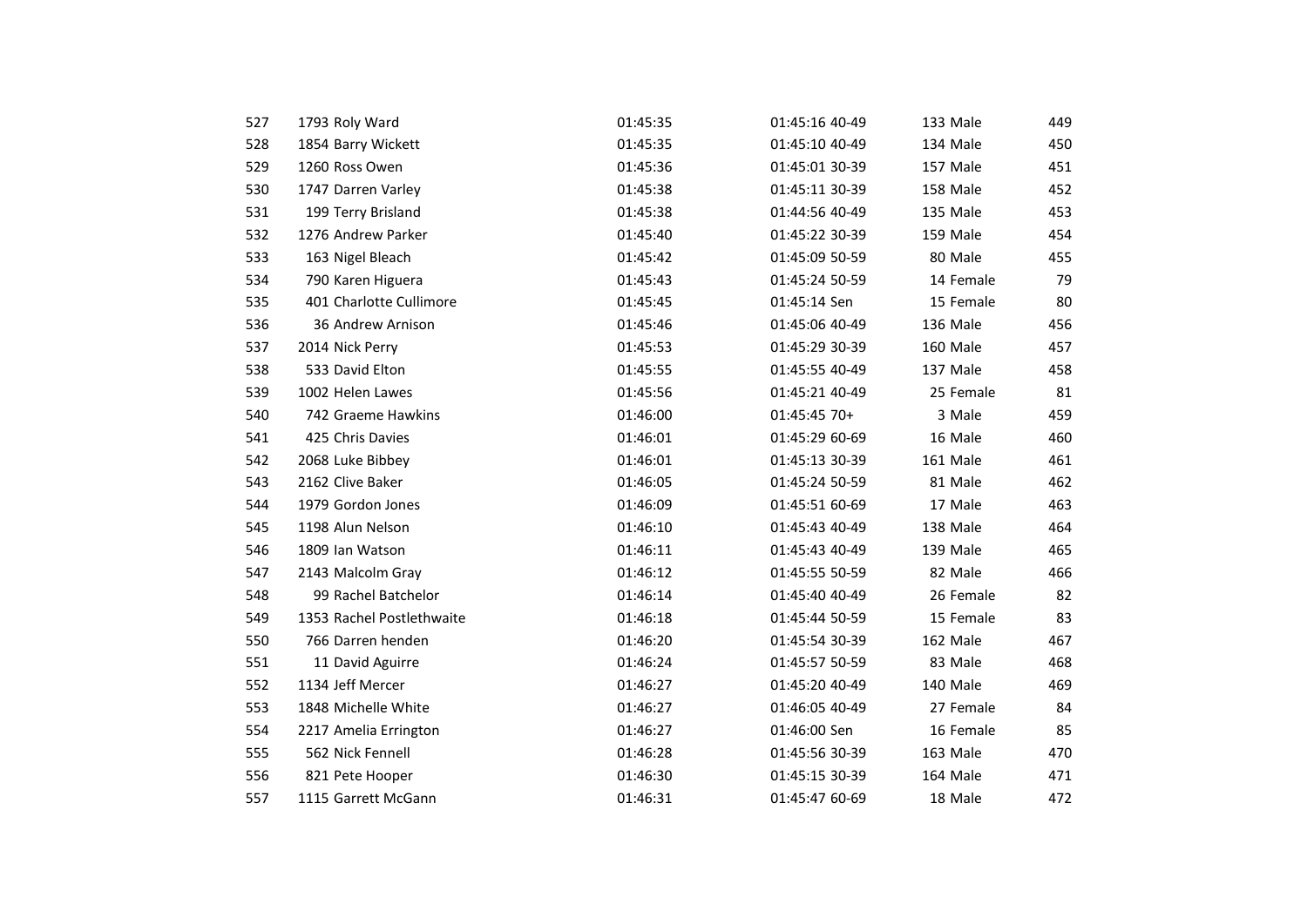| 558 | 1318 Steve Phelps    | 01:46:32 | 01:45:55 30-39 | 165 Male  | 473 |
|-----|----------------------|----------|----------------|-----------|-----|
| 559 | 1070 Kate Lynch      | 01:46:35 | 01:45:34 30-39 | 25 Female | 86  |
| 560 | 1068 Greg Lyle       | 01:46:38 | 01:46:14 30-39 | 166 Male  | 474 |
| 561 | 1157 Charlotte Moran | 01:46:38 | 01:46:12 40-49 | 28 Female | 87  |
| 562 | 528 Michael Ellis    | 01:46:42 | 01:46:26 30-39 | 167 Male  | 475 |
| 563 | 723 John Hargreaves  | 01:46:42 | 01:46:25 60-69 | 19 Male   | 476 |
| 564 | 1530 Stephen Shields | 01:46:44 | 01:45:39 50-59 | 84 Male   | 477 |
| 565 | 1499 Nigel Sankey    | 01:46:45 | 01:46:39 30-39 | 168 Male  | 478 |
| 566 | 1527 David Sheppard  | 01:46:48 | 01:46:14 50-59 | 85 Male   | 479 |
| 567 | 1804 Simon Waters    | 01:46:48 | 01:46:09 40-49 | 141 Male  | 480 |
| 568 | 492 Cathy Dudfield   | 01:46:51 | 01:46:18 40-49 | 29 Female | 88  |
| 569 | 908 Oscar Johnson    | 01:46:51 | 01:46:51 30-39 | 169 Male  | 481 |
| 570 | 1148 Andrew Mills    | 01:46:52 | 01:46:12 30-39 | 170 Male  | 482 |
| 571 | 2226 Paul King       | 01:46:57 | 01:46:37 50-59 | 86 Male   | 483 |
| 572 | 1356 David Pouncey   | 01:46:57 | 01:46:00 50-59 | 87 Male   | 484 |
| 573 | 522 Dave Elliott     | 01:46:59 | 01:45:45 60-69 | 20 Male   | 485 |
| 574 | 68 Sally Ball        | 01:47:02 | 01:46:32 40-49 | 30 Female | 89  |
| 575 | 700 Gavin Hall       | 01:47:07 | 01:46:26 30-39 | 171 Male  | 486 |
| 576 | 1585 Matt Soan       | 01:47:11 | 01:46:29 40-49 | 142 Male  | 487 |
| 577 | 1816 Adam Weaver     | 01:47:13 | 01:46:05 30-39 | 172 Male  | 488 |
| 578 | 1870 Emma Williams   | 01:47:14 | 01:46:46 40-49 | 31 Female | 90  |
| 579 | 1003 Laura Lawler    | 01:47:22 | 01:46:47 50-59 | 16 Female | 91  |
| 580 | 1951 Geoff Jones     | 01:47:24 | 01:46:55 40-49 | 143 Male  | 489 |
| 581 | 2065 Joseph proctor  | 01:47:24 | 01:46:51 30-39 | 173 Male  | 490 |
| 582 | 1321 Adrian Phillips | 01:47:25 | 01:45:59 50-59 | 88 Male   | 491 |
| 583 | 806 Matthew Hobbs    | 01:47:25 | 01:46:56 40-49 | 144 Male  | 492 |
| 584 | 1877 Robert Williams | 01:47:36 | 01:47:03 30-39 | 174 Male  | 493 |
| 585 | 2045 Daan Claassen   | 01:47:37 | 01:47:19 50-59 | 89 Male   | 494 |
| 586 | 676 Clive Griffiths  | 01:47:42 | 01:46:07 50-59 | 90 Male   | 495 |
| 587 | 1899 Chris Wood      | 01:47:45 | 01:47:08 30-39 | 175 Male  | 496 |
| 588 | 1369 Andrea Preedy   | 01:47:46 | 01:46:51 40-49 | 32 Female | 92  |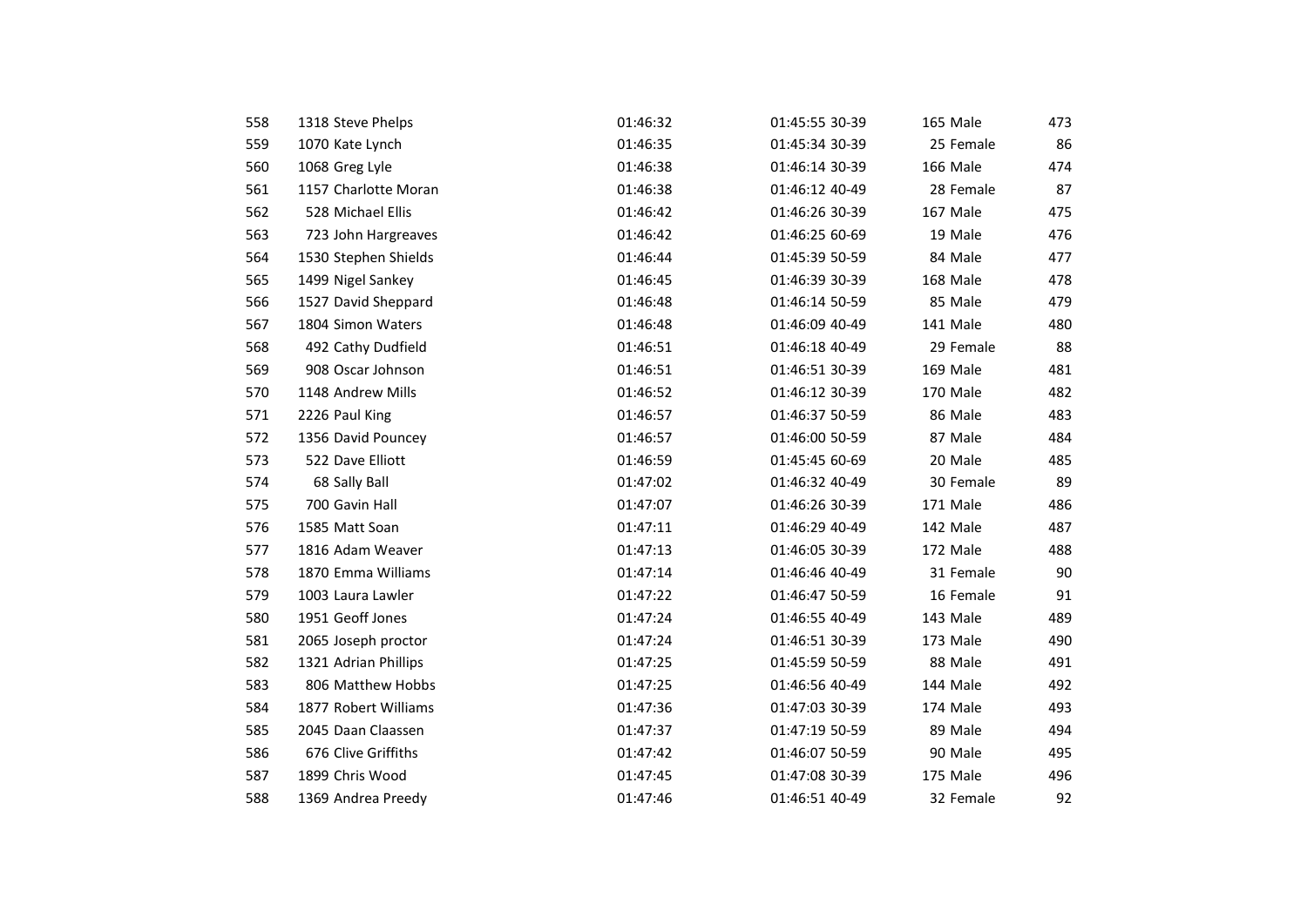| 589 | 283 Yvonne Caswell       | 01:47:50 | 01:46:50 40-49 | 33 Female | 93  |
|-----|--------------------------|----------|----------------|-----------|-----|
| 590 | 752 Ben Haywood          | 01:47:55 | 01:47:30 40-49 | 145 Male  | 497 |
| 591 | 253 Rebecca Cairns       | 01:47:55 | 01:47:26 Sen   | 17 Female | 94  |
| 592 | 440 Phoebe Davis         | 01:48:00 | 01:47:50 30-39 | 26 Female | 95  |
| 593 | 1567 Kevin Smith         | 01:48:03 | 01:47:48 30-39 | 176 Male  | 498 |
| 594 | 1975 Jonathan King       | 01:48:05 | 01:46:49 30-39 | 177 Male  | 499 |
| 595 | 1628 Sharon Stevenson    | 01:48:08 | 01:47:44 50-59 | 17 Female | 96  |
| 596 | 852 Alun Hurley          | 01:48:11 | 01:47:16 50-59 | 91 Male   | 500 |
| 597 | 1500 David Saunders      | 01:48:13 | 01:47:54 60-69 | 21 Male   | 501 |
| 598 | 1626 Ashley Stevens      | 01:48:16 | 01:47:33 30-39 | 178 Male  | 502 |
| 599 | 1846 Simon Whitaker      | 01:48:23 | 01:47:20 40-49 | 146 Male  | 503 |
| 600 | 1120 Claire McKinley     | 01:48:24 | 01:47:55 40-49 | 34 Female | 97  |
| 601 | 628 Laura Gill           | 01:48:27 | 01:46:56 Sen   | 18 Female | 98  |
| 602 | 1004 Daniel Lawrence     | 01:48:28 | 01:47:41 30-39 | 179 Male  | 504 |
| 603 | 910 Caroline Jones       | 01:48:29 | 01:47:53 40-49 | 35 Female | 99  |
| 604 | 968 Peter Kinsella       | 01:48:34 | 01:46:57 40-49 | 147 Male  | 505 |
| 605 | 2114 Elliott Feaver      | 01:48:36 | 01:47:31 40-49 | 148 Male  | 506 |
| 606 | 1952 Justin Hicks        | 01:48:38 | 01:48:12 40-49 | 149 Male  | 507 |
| 607 | 1295 Tom Payne           | 01:48:40 | 01:48:21 30-39 | 180 Male  | 508 |
| 608 | 270 Peter Carr           | 01:48:40 | 01:48:02 50-59 | 92 Male   | 509 |
| 609 | 886 Andy Jarrett         | 01:48:45 | 01:48:25 50-59 | 93 Male   | 510 |
| 610 | 717 Lisa Hanrahan        | 01:48:47 | 01:48:22 Sen   | 19 Female | 100 |
| 611 | 3 Philip Abbey           | 01:48:48 | 01:48:23 40-49 | 150 Male  | 511 |
| 612 | 2219 Justin Morris-Wyatt | 01:48:48 | 01:48:19 50-59 | 94 Male   | 512 |
| 613 | 1658 Nigel Syson         | 01:48:49 | 01:48:19 50-59 | 95 Male   | 513 |
| 614 | 1427 Andy Reynolds       | 01:48:52 | 01:48:31 40-49 | 151 Male  | 514 |
| 615 | 658 George gray          | 01:48:59 | 01:48:20 50-59 | 96 Male   | 515 |
| 616 | 605 Lee Galletly         | 01:49:00 | 01:48:03 30-39 | 181 Male  | 516 |
| 617 | 509 Anya Eames           | 01:49:02 | 01:48:01 40-49 | 36 Female | 101 |
| 618 | 1029 Alice Lewis         | 01:49:02 | 01:48:44 60-69 | 1 Female  | 102 |
| 619 | 29 Holly Angus           | 01:49:03 | 01:48:37 30-39 | 27 Female | 103 |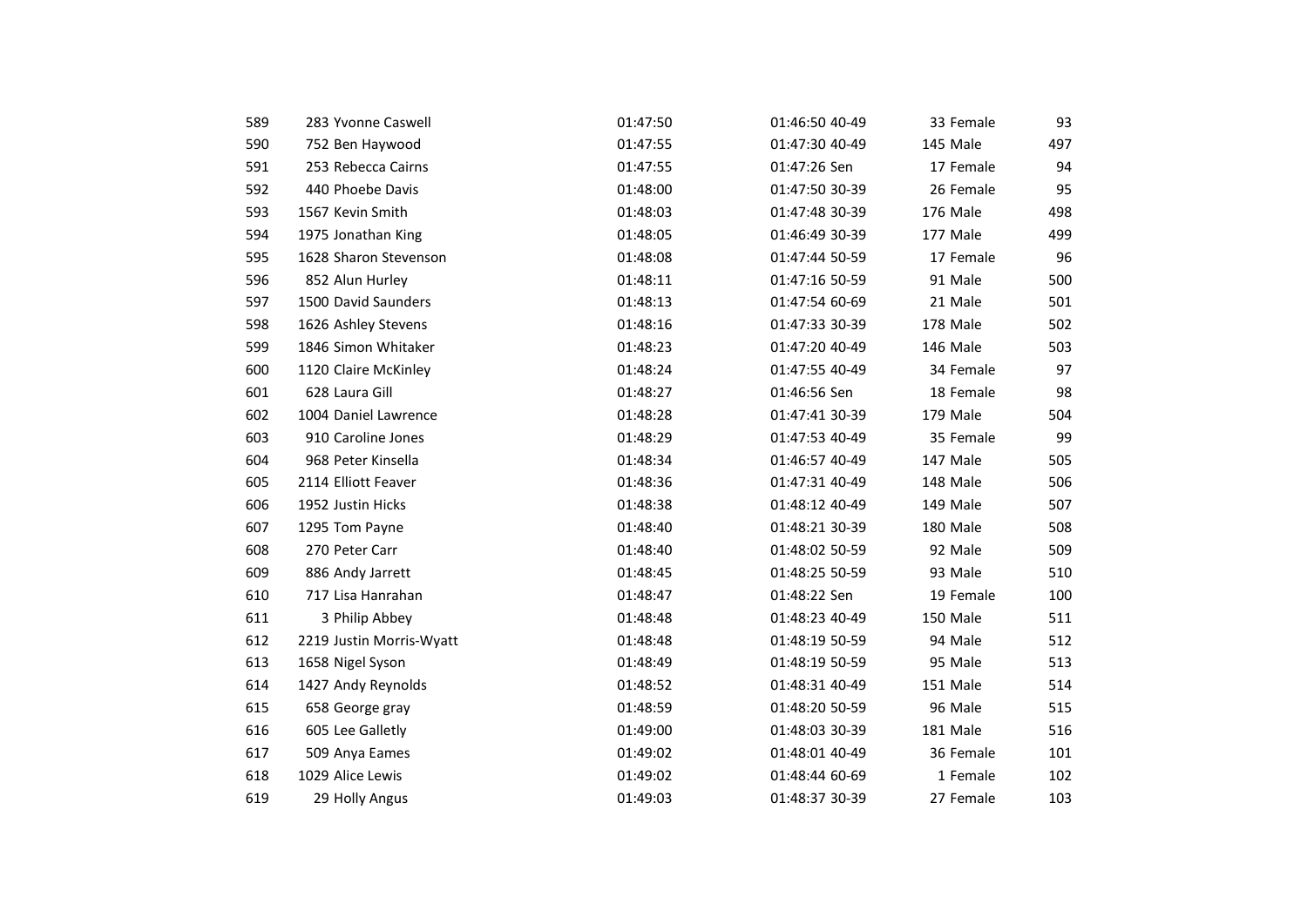| 620 | 1794 Tracy Ward         | 01:49:05 | 01:48:16 40-49 | 37 Female | 104 |
|-----|-------------------------|----------|----------------|-----------|-----|
| 621 | 1170 Paul Morris        | 01:49:05 | 01:48:51 50-59 | 97 Male   | 517 |
| 622 | 1138 Martin Merrell     | 01:49:06 | 01:48:55 40-49 | 152 Male  | 518 |
| 623 | 2288 Sam Pouncey        | 01:49:06 | 01:48:09 Sen   | 62 Male   | 519 |
| 624 | 175 John Bourne         | 01:49:06 | 01:48:25 30-39 | 182 Male  | 520 |
| 625 | 1144 Piotr Michalski    | 01:49:07 | 01:48:45 30-39 | 183 Male  | 521 |
| 626 | 1674 Steve Taylor       | 01:49:08 | 01:47:45 50-59 | 98 Male   | 522 |
| 627 | 2015 Alex Hybs          | 01:49:09 | 01:48:39 Sen   | 63 Male   | 523 |
| 628 | 1749 Alan Venn          | 01:49:18 | 01:49:11 40-49 | 153 Male  | 524 |
| 629 | 413 Catherine Daly      | 01:49:20 | 01:47:41 30-39 | 28 Female | 105 |
| 630 | 2128 James Cawley       | 01:49:22 | 01:48:19 30-39 | 184 Male  | 525 |
| 631 | 1743 Laura UMPLEBY      | 01:49:24 | 01:48:49 30-39 | 29 Female | 106 |
| 632 | 2062 Jo WOOD            | 01:49:24 | 01:48:47 40-49 | 38 Female | 107 |
| 633 | 89 Lee Barr             | 01:49:27 | 01:48:47 30-39 | 185 Male  | 526 |
| 634 | 196 Andy Brindle        | 01:49:29 | 01:48:56 30-39 | 186 Male  | 527 |
| 635 | 2242 Paul Eldridge      | 01:49:29 | 01:48:35 30-39 | 187 Male  | 528 |
| 636 | 2169 Dan Boatright      | 01:49:31 | 01:49:00 30-39 | 188 Male  | 529 |
| 637 | 2126 Daryl Carpenter    | 01:49:31 | 01:48:39 40-49 | 154 Male  | 530 |
| 638 | 1268 Naomi Painting     | 01:49:37 | 01:49:03 30-39 | 30 Female | 108 |
| 639 | 997 Adrian lavery       | 01:49:39 | 01:49:19 50-59 | 99 Male   | 531 |
| 640 | 297 Lucy Chapman        | 01:49:39 | 01:49:03 50-59 | 18 Female | 109 |
| 641 | 90 Christine Barr       | 01:49:41 | 01:48:42 50-59 | 19 Female | 110 |
| 642 | 2029 Caroline Wilson    | 01:49:41 | 01:49:41 50-59 | 100 Male  | 532 |
| 643 | 1461 Adrian Roffey      | 01:49:47 | 01:48:44 40-49 | 155 Male  | 533 |
| 644 | 638 Brian Godsman       | 01:49:51 | 01:49:08 40-49 | 156 Male  | 534 |
| 645 | 1693 Gina Thomson       | 01:49:54 | 01:49:21 40-49 | 39 Female | 111 |
| 646 | 1872 Hayley Williams    | 01:49:57 | 01:49:31 30-39 | 31 Female | 112 |
| 647 | 21 Matt Alllen          | 01:49:57 | 01:49:11 Sen   | 64 Male   | 535 |
| 648 | 2192 Caroline Mansfield | 01:49:58 | 01:49:30 30-39 | 32 Female | 113 |
| 649 | 169 Sally Bolton        | 01:50:00 | 01:49:34 Sen   | 20 Female | 114 |
| 650 | 516 Cheri Edwards       | 01:50:01 | 01:49:23 30-39 | 33 Female | 115 |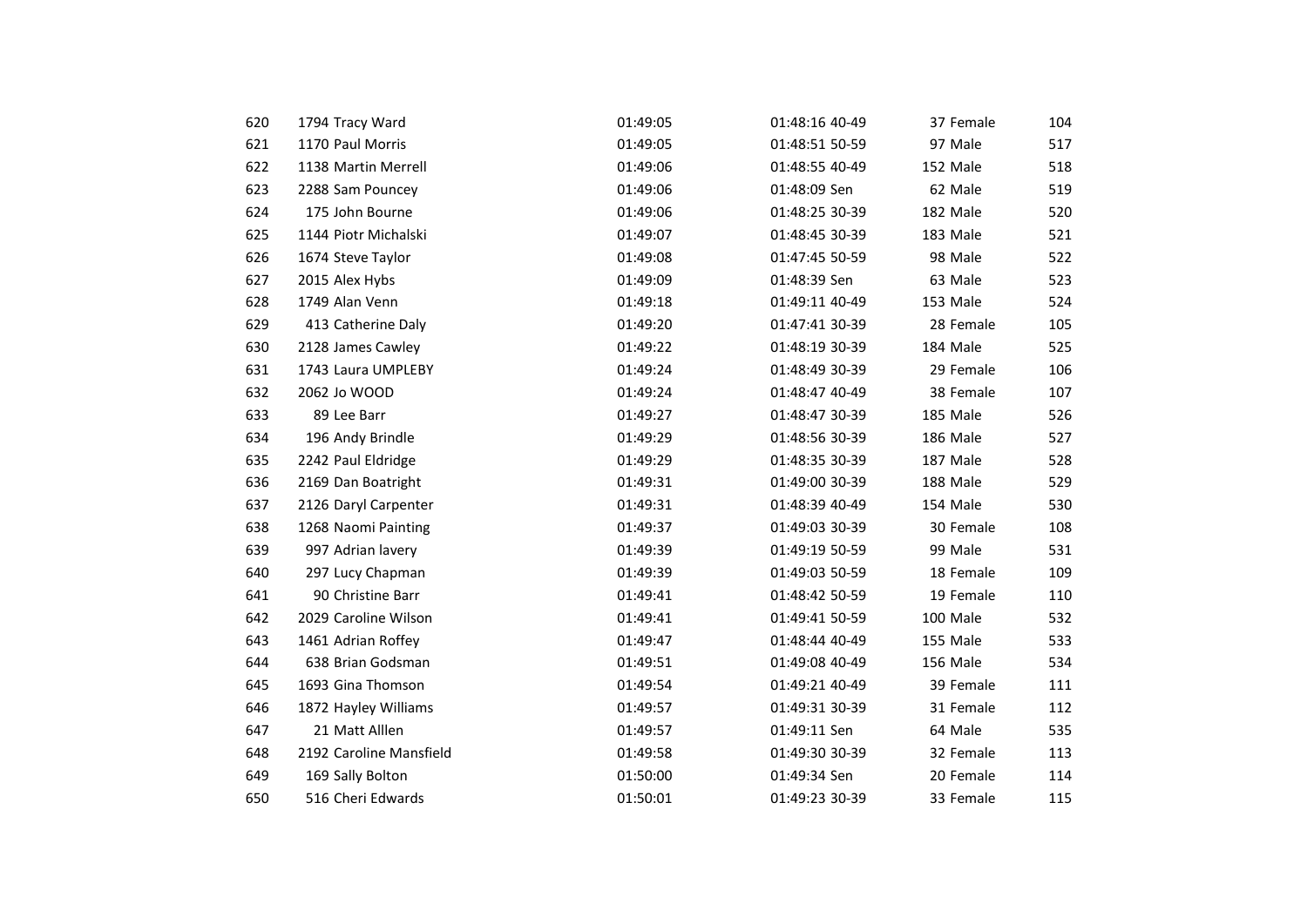| 651 | 301 Rupert CHESMORE     | 01:50:02 | 01:49:26 60-69 | 22 Male   | 536 |
|-----|-------------------------|----------|----------------|-----------|-----|
| 652 | 1552 Michael Slobodzian | 01:50:04 | 01:49:41 50-59 | 101 Male  | 537 |
| 653 | 1118 Bernadette McInnes | 01:50:04 | 01:49:20 30-39 | 34 Female | 116 |
| 654 | 2256 Luke Postlethwaite | 01:50:04 | 01:49:41 30-39 | 189 Male  | 538 |
| 655 | 921 Ryan Jones          | 01:50:04 | 01:49:36 30-39 | 190 Male  | 539 |
| 656 | 1814 Andrew Weager      | 01:50:08 | 01:49:34 40-49 | 157 Male  | 540 |
| 657 | 1845 Stuart Wheeler     | 01:50:11 | 01:49:08 40-49 | 158 Male  | 541 |
| 658 | 1885 Victoria Wills     | 01:50:11 | 01:49:07 40-49 | 40 Female | 117 |
| 659 | 1670 Lorraine Taylor    | 01:50:14 | 01:49:19 50-59 | 20 Female | 118 |
| 660 | 1871 Glenn Williams     | 01:50:23 | 01:49:42 50-59 | 102 Male  | 542 |
| 661 | 1633 Hayley Stockwell   | 01:50:25 | 01:49:14 40-49 | 41 Female | 119 |
| 662 | 1272 Jon Panton         | 01:50:27 | 01:50:17 30-39 | 191 Male  | 543 |
| 663 | 1985 Sarah Wood         | 01:50:31 | 01:50:06 40-49 | 42 Female | 120 |
| 664 | 2097 Neil Brayshaw      | 01:50:31 | 01:50:14 40-49 | 159 Male  | 544 |
| 665 | 2124 Michael Saroglou   | 01:50:32 | 01:49:45 30-39 | 192 Male  | 545 |
| 666 | 2123 Jane Saroglou      | 01:50:33 | 01:49:47 30-39 | 35 Female | 121 |
| 667 | 1774 Tania Walker       | 01:50:34 | 01:49:54 40-49 | 43 Female | 122 |
| 668 | 6 Kyle Adams            | 01:50:34 | 01:49:15 Sen   | 65 Male   | 546 |
| 669 | 329 Greg clements       | 01:50:35 | 01:50:03 40-49 | 160 Male  | 547 |
| 670 | 183 Nicola Brain        | 01:50:38 | 01:50:17 40-49 | 44 Female | 123 |
| 671 | 240 Niamh Burke         | 01:50:41 | 01:49:33 Sen   | 21 Female | 124 |
| 672 | 593 Andrew Frazer       | 01:50:41 | 01:50:02 40-49 | 161 Male  | 548 |
| 673 | 1737 Helen Turley       | 01:50:42 | 01:50:16 60-69 | 2 Female  | 125 |
| 674 | 1022 Susan Lee          | 01:50:44 | 01:49:52 50-59 | 21 Female | 126 |
| 675 | 1073 Keira Madden       | 01:50:44 | 01:50:29 Sen   | 22 Female | 127 |
| 676 | 490 Gwen Dubois         | 01:50:48 | 01:50:17 30-39 | 36 Female | 128 |
| 677 | 560 Luke Felton         | 01:50:48 | 01:49:50 Sen   | 66 Male   | 549 |
| 678 | 825 Wayne horlick       | 01:50:51 | 01:49:50 30-39 | 193 Male  | 550 |
| 679 | 33 Harriet Argyle       | 01:50:53 | 01:50:17 Sen   | 23 Female | 129 |
| 680 | 1977 Steven Wood        | 01:50:54 | 01:50:30 40-49 | 162 Male  | 551 |
| 681 | 729 Brian Harris        | 01:50:58 | 01:50:32 50-59 | 103 Male  | 552 |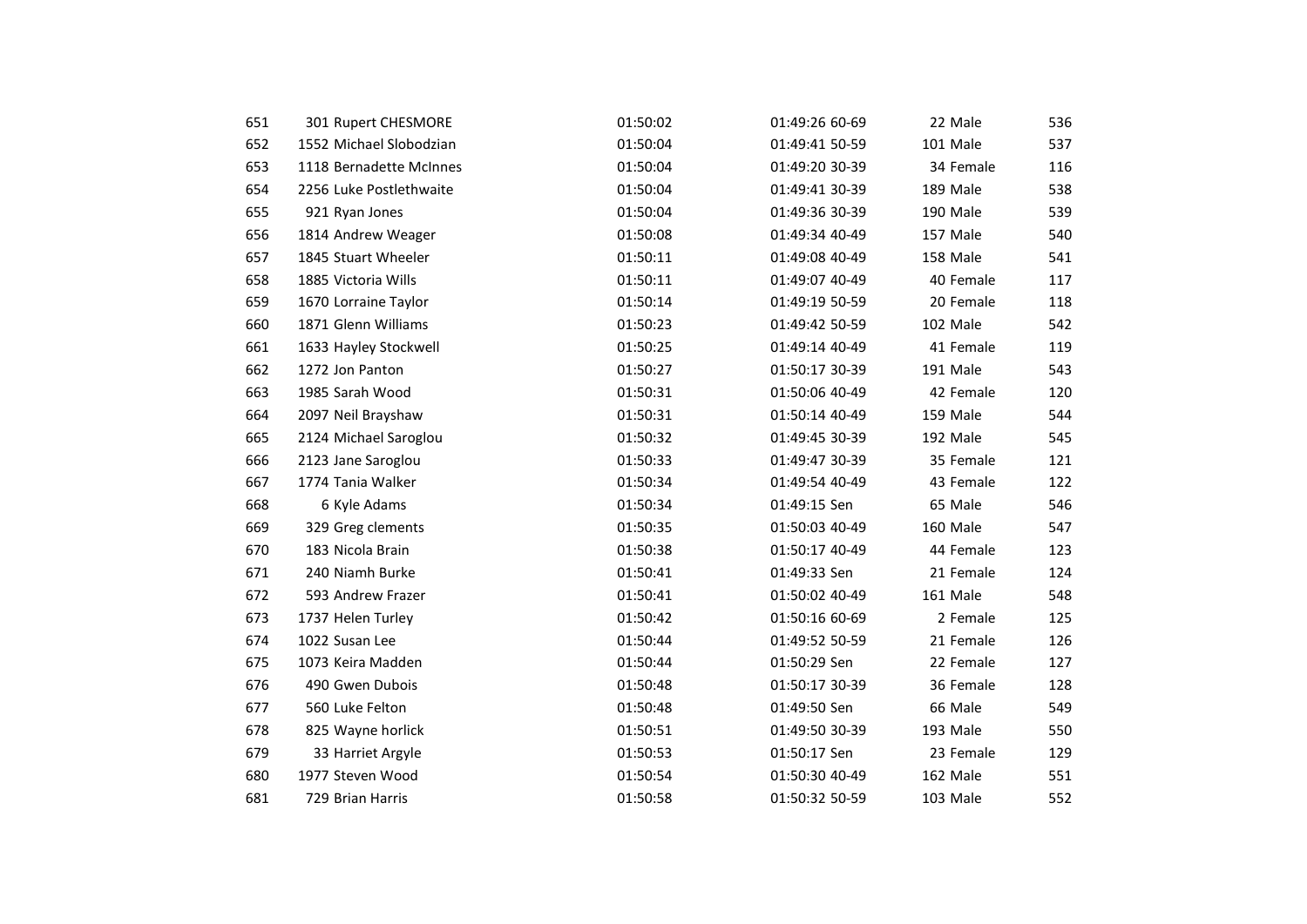| 682 | 1803 Nicola waters         | 01:51:06 | 01:49:59 60-69 | 3 Female  | 130 |
|-----|----------------------------|----------|----------------|-----------|-----|
| 683 | 2176 Richard Rapier        | 01:51:11 | 01:50:17 Sen   | 67 Male   | 553 |
| 684 | 586 Julie Fowler           | 01:51:12 | 01:50:47 30-39 | 37 Female | 131 |
| 685 | 649 Chris Gowen            | 01:51:16 | 01:50:24 30-39 | 194 Male  | 554 |
| 686 | 1401 James ravine          | 01:51:21 | 01:50:48 40-49 | 163 Male  | 555 |
| 687 | 564 Johnathan Ferguson     | 01:51:21 | 01:49:52 50-59 | 104 Male  | 556 |
| 688 | 1772 Kat Walker            | 01:51:22 | 01:50:27 40-49 | 45 Female | 132 |
| 689 | 2263 Gabriella Blazewicz   | 01:51:25 | 01:51:12 Sen   | 24 Female | 133 |
| 690 | 1680 Suzanne Tharme        | 01:51:28 | 01:51:01 50-59 | 22 Female | 134 |
| 691 | 377 Victoria Cowperthwaite | 01:51:30 | 01:50:53 Sen   | 25 Female | 135 |
| 692 | 1611 James Steel           | 01:51:32 | 01:50:48 30-39 | 195 Male  | 557 |
| 693 | 1580 Stephen Smith         | 01:51:33 | 01:51:14 50-59 | 105 Male  | 558 |
| 694 | 579 Christian Ford         | 01:51:34 | 01:51:07 Sen   | 68 Male   | 559 |
| 695 | 2142 Jamie Barnett         | 01:51:39 | 01:50:54 Sen   | 69 Male   | 560 |
| 696 | 2182 Kelly Collins         | 01:51:42 | 01:50:59 30-39 | 38 Female | 136 |
| 697 | 645 David goodwin          | 01:51:44 | 01:50:44 50-59 | 106 Male  | 561 |
| 698 | 1768 Anthony Walker        | 01:51:47 | 01:51:25 50-59 | 107 Male  | 562 |
| 699 | 2140 Vaughan Perkins       | 01:51:49 | 01:51:29 40-49 | 164 Male  | 563 |
| 700 | 1797 Ellie Warner          | 01:51:51 | 01:51:23 Sen   | 26 Female | 137 |
| 701 | 2230 Jamil Stevens         | 01:51:56 | 01:51:29 Sen   | 70 Male   | 564 |
| 702 | 2253 George Ross           | 01:51:56 | 01:51:02 50-59 | 108 Male  | 565 |
| 703 | 1513 Jason Scrivens        | 01:52:00 | 01:51:26 40-49 | 165 Male  | 566 |
| 704 | 2037 Richard Knightley     | 01:52:03 | 01:51:34 50-59 | 109 Male  | 567 |
| 705 | 833 Penny Howard           | 01:52:05 | 01:51:10 50-59 | 23 Female | 138 |
| 706 | 1001 Peter Law             | 01:52:06 | 01:50:55 40-49 | 166 Male  | 568 |
| 707 | 1421 Paul Reeves           | 01:52:07 | 01:51:13 50-59 | 110 Male  | 569 |
| 708 | 2129 Sebastian Anderson    | 01:52:09 | 01:51:08 30-39 | 196 Male  | 570 |
| 709 | 2151 Robert Norman         | 01:52:09 | 01:51:15 Sen   | 71 Male   | 571 |
| 710 | 2009 Andrea glover         | 01:52:11 | 01:51:45 50-59 | 24 Female | 139 |
| 711 | 1940 Mell Moss             | 01:52:13 | 01:51:40 Sen   | 27 Female | 140 |
| 712 | 800 Lise Hindshaw          | 01:52:15 | 01:51:42 40-49 | 46 Female | 141 |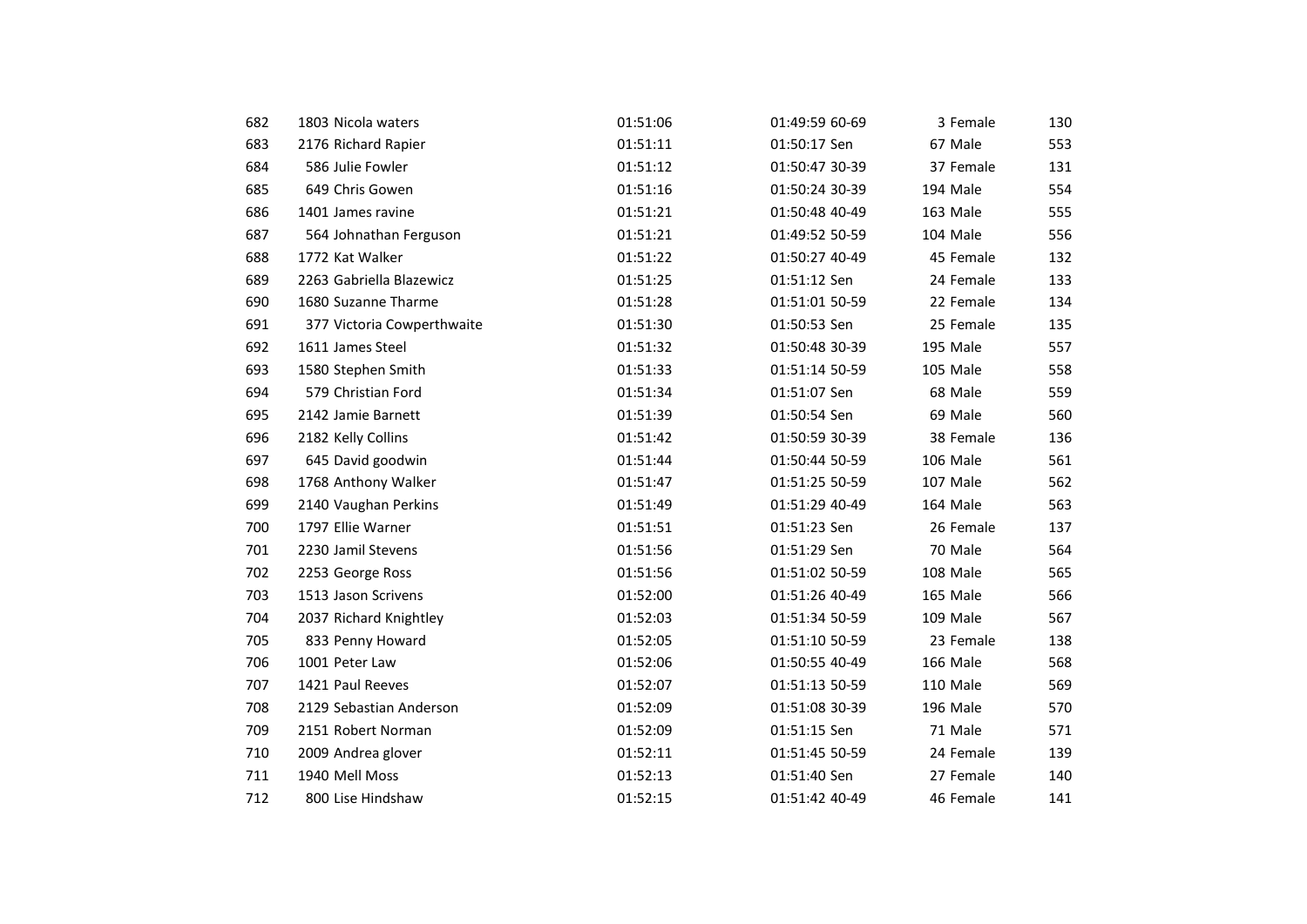| 713 | 609 Kevin Gani        | 01:52:15 | 01:51:44 40-49 | 167 Male  | 572 |
|-----|-----------------------|----------|----------------|-----------|-----|
| 714 | 1729 Tara Truman      | 01:52:16 | 01:51:44 40-49 | 47 Female | 142 |
| 715 | 30 Chris Anthony      | 01:52:19 | 01:51:29 60-69 | 23 Male   | 573 |
| 716 | 1960 Neil palmer      | 01:52:20 | 01:51:45 50-59 | 111 Male  | 574 |
| 717 | 1449 Iwan Roberts     | 01:52:21 | 01:51:39 30-39 | 197 Male  | 575 |
| 718 | 1171 James Moss       | 01:52:23 | 01:51:37 60-69 | 24 Male   | 576 |
| 719 | 1173 Paul Moss        | 01:52:23 | 01:51:37 30-39 | 198 Male  | 577 |
| 720 | 2001 Kyle Sollars     | 01:52:24 | 01:52:00 30-39 | 199 Male  | 578 |
| 721 | 2028 Tim Hurst        | 01:52:25 | 01:51:52 40-49 | 168 Male  | 579 |
| 722 | 132 Sophie berry      | 01:52:26 | 01:51:49 Sen   | 28 Female | 143 |
| 723 | 1910 Hayley Woolnough | 01:52:27 | 01:51:47 50-59 | 25 Female | 144 |
| 724 | 2267 Lee Smith        | 01:52:33 | 01:51:56 30-39 | 200 Male  | 580 |
| 725 | 1042 Allan Little     | 01:52:33 | 01:51:57 50-59 | 112 Male  | 581 |
| 726 | 2111 Ian Smith        | 01:52:37 | 01:52:10 40-49 | 169 Male  | 582 |
| 727 | 1098 Joanna Mathieson | 01:52:39 | 01:52:04 40-49 | 48 Female | 145 |
| 728 | 2278 Robert Gullis    | 01:52:43 | 01:52:27 30-39 | 201 Male  | 583 |
| 729 | 1862 Andrew wilde     | 01:52:56 | 01:52:38 50-59 | 113 Male  | 584 |
| 730 | 1922 Andrew Wyatt     | 01:52:58 | 01:50:53 60-69 | 25 Male   | 585 |
| 731 | 1986 Joe Harrison     | 01:53:04 | 01:51:58 50-59 | 114 Male  | 586 |
| 732 | 697 Chris Hall        | 01:53:07 | 01:53:07 40-49 | 170 Male  | 587 |
| 733 | 295 Elaine Chapman    | 01:53:08 | 01:52:29 30-39 | 39 Female | 146 |
| 734 | 1656 Julie Symonds    | 01:53:14 | 01:52:46 40-49 | 49 Female | 147 |
| 735 | 681 Hagar Guela       | 01:53:18 | 01:52:39 Sen   | 29 Female | 148 |
| 736 | 1714 Henry Totterdell | 01:53:21 | 01:52:51 Sen   | 72 Male   | 588 |
| 737 | 1236 Delia O'Connor   | 01:53:24 | 01:52:42 50-59 | 26 Female | 149 |
| 738 | 2055 Dean Elliott     | 01:53:27 | 01:52:28 40-49 | 171 Male  | 589 |
| 739 | 43 Maddy Ashton       | 01:53:29 | 01:52:52 40-49 | 50 Female | 150 |
| 740 | 383 Jame Crabbe       | 01:53:29 | 01:52:41 40-49 | 172 Male  | 590 |
| 741 | 498 Elizabeth Durell  | 01:53:29 | 01:52:52 40-49 | 51 Female | 151 |
| 742 | 789 Robert Higgins    | 01:53:31 | 01:52:50 30-39 | 202 Male  | 591 |
| 743 | 1659 Craig Sysum      | 01:53:31 | 01:52:50 30-39 | 203 Male  | 592 |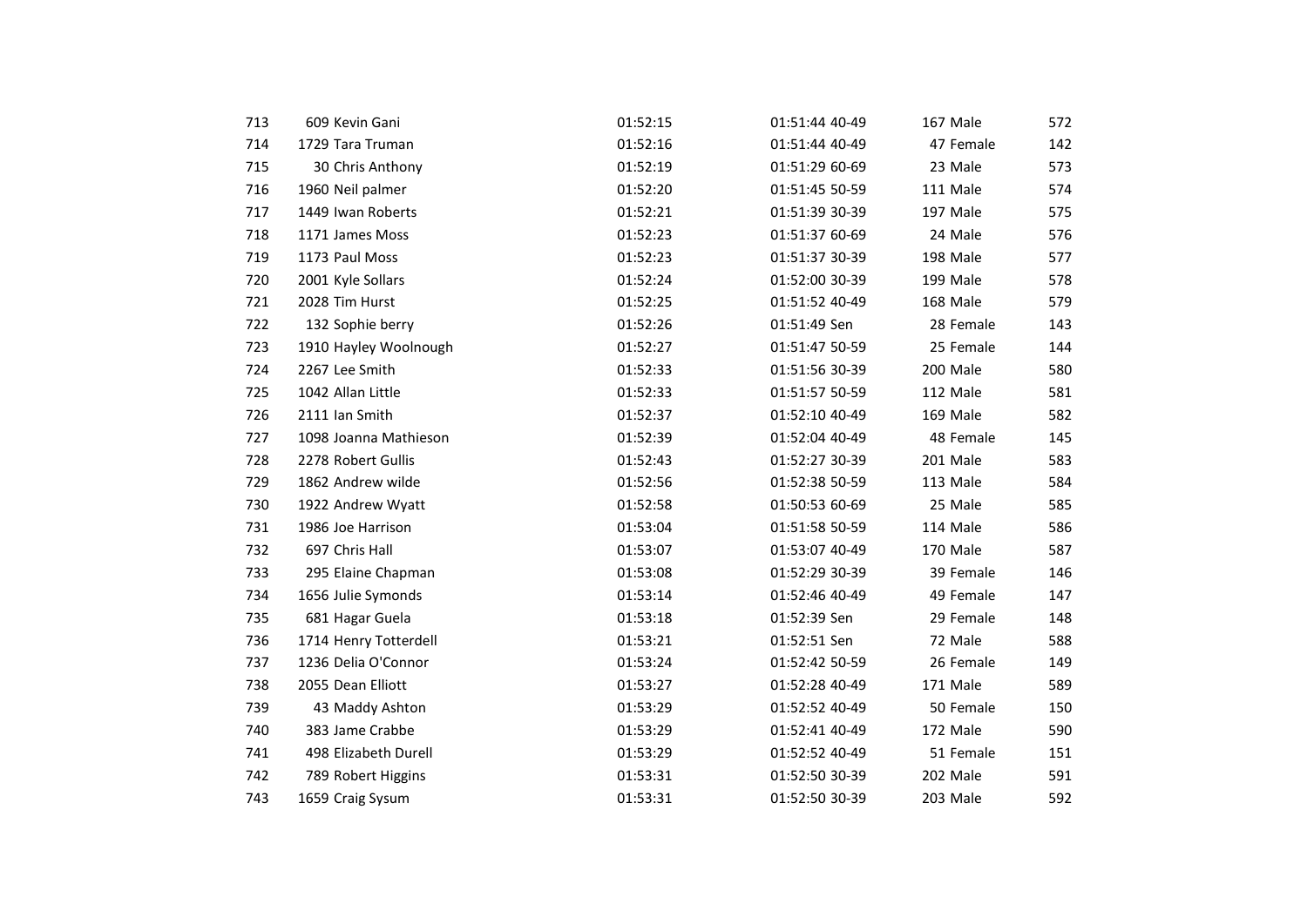| 744 | 1349 Simon Porter    | 01:53:31 | 01:52:48 40-49 | 173 Male  | 593 |
|-----|----------------------|----------|----------------|-----------|-----|
| 745 | 1741 Colin Turner    | 01:53:34 | 01:52:39 40-49 | 174 Male  | 594 |
| 746 | 362 Elaine Corbel    | 01:53:38 | 01:52:59 50-59 | 27 Female | 152 |
| 747 | 1969 Liadin Crowther | 01:53:38 | 01:52:49 Sen   | 30 Female | 153 |
| 748 | 1124 Kirsten Meacham | 01:53:41 | 01:53:09 Sen   | 31 Female | 154 |
| 749 | 1745 Morris Urquhart | 01:53:41 | 01:53:14 40-49 | 175 Male  | 595 |
| 750 | 1884 Martin Willmott | 01:53:43 | 01:53:26 60-69 | 26 Male   | 596 |
| 751 | 1299 Stuart Pearce   | 01:53:46 | 01:53:01 50-59 | 115 Male  | 597 |
| 752 | 1474 Barnaby Rowland | 01:53:49 | 01:52:52 Sen   | 73 Male   | 598 |
| 753 | 1882 Matt Williford  | 01:53:53 | 01:52:48 50-59 | 116 Male  | 599 |
| 754 | 1282 Geoff Parnell   | 01:53:55 | 01:52:48 50-59 | 117 Male  | 600 |
| 755 | 1841 Luke Westgate   | 01:53:55 | 01:53:40 30-39 | 204 Male  | 601 |
| 756 | 1179 Duncan Mounsor  | 01:53:57 | 01:53:16 50-59 | 118 Male  | 602 |
| 757 | 916 Matthew Jones    | 01:53:58 | 01:52:56 40-49 | 176 Male  | 603 |
| 758 | 1932 Chris Young     | 01:54:03 | 01:53:19 40-49 | 177 Male  | 604 |
| 759 | 777 Rosie Herbert    | 01:54:03 | 01:53:17 Sen   | 32 Female | 155 |
| 760 | 689 Sara Haile       | 01:54:04 | 01:53:18 Sen   | 33 Female | 156 |
| 761 | 1861 Gemma Wilburn   | 01:54:04 | 01:53:20 30-39 | 40 Female | 157 |
| 762 | 2070 Craig Simpson   | 01:54:05 | 01:53:53 Sen   | 74 Male   | 605 |
| 763 | 259 Steve Cameron    | 01:54:06 | 01:53:11 50-59 | 119 Male  | 606 |
| 764 | 615 Hasthin Gateru   | 01:54:07 | 01:53:21 Sen   | 75 Male   | 607 |
| 765 | 847 Alison Hume      | 01:54:08 | 01:53:26 50-59 | 28 Female | 158 |
| 766 | 848 Rob Hume         | 01:54:09 | 01:53:28 50-59 | 120 Male  | 608 |
| 767 | 204 Alexander Brobyn | 01:54:11 | 01:53:36 Sen   | 76 Male   | 609 |
| 768 | 1367 Gavin Prechner  | 01:54:12 | 01:53:15 30-39 | 205 Male  | 610 |
| 769 | 315 Steven Clark     | 01:54:15 | 01:53:30 40-49 | 178 Male  | 611 |
| 770 | 118 Dean Bellman     | 01:54:15 | 01:53:14 40-49 | 179 Male  | 612 |
| 771 | 1248 Kelly Oldham    | 01:54:15 | 01:53:38 40-49 | 52 Female | 159 |
| 772 | 1739 Joel Turner     | 01:54:16 | 01:53:43 30-39 | 206 Male  | 613 |
| 773 | 225 Charmaine Brunt  | 01:54:16 | 01:53:34 30-39 | 41 Female | 160 |
| 774 | 1400 Paul Ravening   | 01:54:17 | 01:53:03 40-49 | 180 Male  | 614 |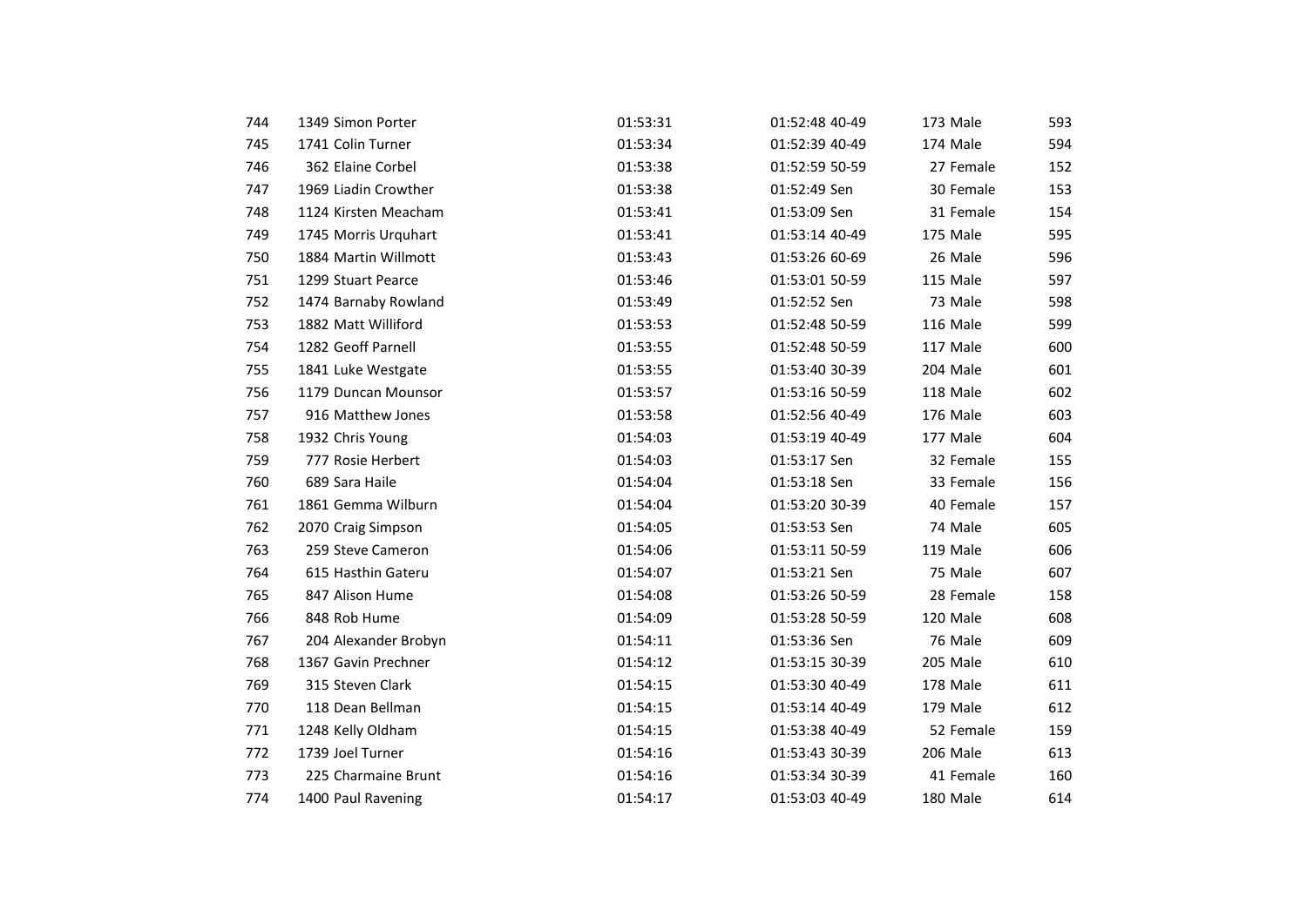| 775 | 1702 Dean Tilley        | 01:54:20 | 01:52:49 30-39 | 207 Male  | 615 |
|-----|-------------------------|----------|----------------|-----------|-----|
| 776 | 1469 Neil Ross          | 01:54:27 | 01:52:56 40-49 | 181 Male  | 616 |
| 777 | 1965 Marc Pratt         | 01:54:28 | 01:53:16 40-49 | 182 Male  | 617 |
| 778 | 411 Kirsty Dalley       | 01:54:28 | 01:53:45 40-49 | 53 Female | 161 |
| 779 | 2177 Kevin Howells      | 01:54:29 | 01:53:48 30-39 | 208 Male  | 618 |
| 780 | 1307 Gareth Peers       | 01:54:30 | 01:53:15 30-39 | 209 Male  | 619 |
| 781 | 2107 Ben Hyett          | 01:54:31 | 01:52:54 30-39 | 210 Male  | 620 |
| 782 | 826 Louise HORNER-BAGGS | 01:54:32 | 01:53:44 40-49 | 54 Female | 162 |
| 783 | 949 Ashley Kent         | 01:54:36 | 01:53:14 Sen   | 77 Male   | 621 |
| 784 | 1943 Tony Pilling       | 01:54:41 | 01:54:05 40-49 | 183 Male  | 622 |
| 785 | 2174 Julie Boynes       | 01:54:45 | 01:53:36 50-59 | 29 Female | 163 |
| 786 | 7 Lewis Adams           | 01:54:48 | 01:53:29 Sen   | 78 Male   | 623 |
| 787 | 420 Edward DAVENPORT    | 01:54:58 | 01:53:54 30-39 | 211 Male  | 624 |
| 788 | 1791 David Ward         | 01:54:59 | 01:54:03 Sen   | 79 Male   | 625 |
| 789 | 805 Suzanne Hislop      | 01:55:02 | 01:54:06 40-49 | 55 Female | 164 |
| 790 | 549 Helen Evans         | 01:55:11 | 01:54:31 50-59 | 30 Female | 165 |
| 791 | 1946 Dave Griffiths     | 01:55:11 | 01:54:29 30-39 | 212 Male  | 626 |
| 792 | 360 John Cooper         | 01:55:11 | 01:54:04 70+   | 4 Male    | 627 |
| 793 | 88 Eric Barnett         | 01:55:11 | 01:54:53 30-39 | 213 Male  | 628 |
| 794 | 993 Ryan Large          | 01:55:13 | 01:54:15 30-39 | 214 Male  | 629 |
| 795 | 1590 David Spackman     | 01:55:17 | 01:55:14 70+   | 5 Male    | 630 |
| 796 | 2246 Ailsa Paterson     | 01:55:19 | 01:54:57 Sen   | 34 Female | 166 |
| 797 | 181 Paul bradley        | 01:55:21 | 01:54:39 60-69 | 27 Male   | 631 |
| 798 | 1942 John James         | 01:55:23 | 01:53:54 40-49 | 184 Male  | 632 |
| 799 | 1777 Colin Waller       | 01:55:24 | 01:54:45 50-59 | 121 Male  | 633 |
| 800 | 1121 Chris McMahon      | 01:55:25 | 01:54:57 30-39 | 215 Male  | 634 |
| 801 | 996 Francesca Lata      | 01:55:27 | 01:54:51 Sen   | 35 Female | 167 |
| 802 | 1634 Ian Stone          | 01:55:29 | 01:53:24 40-49 | 185 Male  | 635 |
| 803 | 1362 Tyler Powell       | 01:55:30 | 01:54:26 50-59 | 122 Male  | 636 |
| 804 | 2165 Paul Smith         | 01:55:30 | 01:54:55 50-59 | 123 Male  | 637 |
| 805 | 1956 Richard Dodd       | 01:55:30 | 01:55:03 40-49 | 186 Male  | 638 |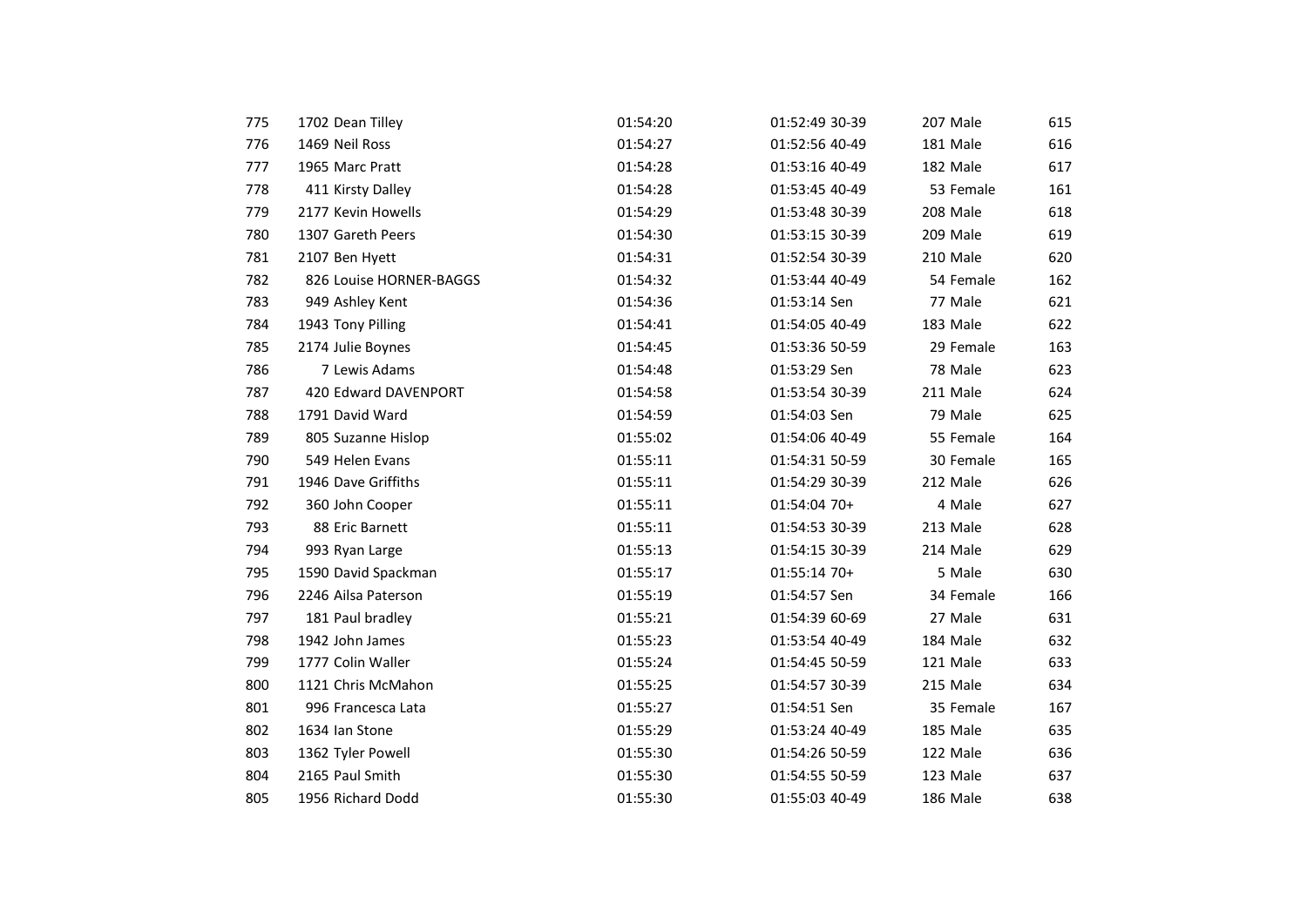| 806 | 603 Andrew Galey      | 01:55:31 | 01:54:45 40-49 | 187 Male  | 639 |
|-----|-----------------------|----------|----------------|-----------|-----|
| 807 | 368 Jadie Cotterell   | 01:55:31 | 01:54:32 30-39 | 42 Female | 168 |
| 808 | 1553 Luke Small       | 01:55:34 | 01:54:37 30-39 | 216 Male  | 640 |
| 809 | 1112 Edward McDaid    | 01:55:38 | 01:54:40 60-69 | 28 Male   | 641 |
| 810 | 2044 Daniel Taylor    | 01:55:39 | 01:54:39 40-49 | 188 Male  | 642 |
| 811 | 1668 Grant Taylor     | 01:55:39 | 01:54:40 40-49 | 189 Male  | 643 |
| 812 | 1249 Leanne olivier   | 01:55:44 | 01:55:06 30-39 | 43 Female | 169 |
| 813 | 636 Matthew Gobbett   | 01:55:46 | 01:55:17 40-49 | 190 Male  | 644 |
| 814 | 1596 Clive Spencer    | 01:55:48 | 01:54:39 40-49 | 191 Male  | 645 |
| 815 | 745 Michael Hayden    | 01:55:51 | 01:55:17 30-39 | 217 Male  | 646 |
| 816 | 1008 Kirsty Lawrence  | 01:55:52 | 01:55:17 30-39 | 44 Female | 170 |
| 817 | 1835 Paul Welsh       | 01:55:53 | 01:54:44 30-39 | 218 Male  | 647 |
| 818 | 289 Dawn Chambers     | 01:55:54 | 01:55:02 40-49 | 56 Female | 171 |
| 819 | 1995 Anthony Williams | 01:55:54 | 01:54:12 50-59 | 124 Male  | 648 |
| 820 | 1382 Rhys Pritchard   | 01:55:55 | 01:55:28 Sen   | 80 Male   | 649 |
| 821 | 340 Sarah Cockin      | 01:55:57 | 01:54:55 40-49 | 57 Female | 172 |
| 822 | 674 Adam Gresty       | 01:55:59 | 01:54:33 50-59 | 125 Male  | 650 |
| 823 | 1716 Rob Towersey     | 01:55:59 | 01:55:17 30-39 | 219 Male  | 651 |
| 824 | 1901 Kevin Wood       | 01:55:59 | 01:53:57 50-59 | 126 Male  | 652 |
| 825 | 862 Donal Hynes       | 01:56:00 | 01:55:41 60-69 | 29 Male   | 653 |
| 826 | 1343 Andrea Plant     | 01:56:03 | 01:55:15 40-49 | 58 Female | 173 |
| 827 | 462 Mark Dickson      | 01:56:04 | 01:55:26 30-39 | 220 Male  | 654 |
| 828 | 1993 Chris Bamford    | 01:56:05 | 01:55:33 30-39 | 221 Male  | 655 |
| 829 | 1393 Joanne Radford   | 01:56:13 | 01:55:11 50-59 | 31 Female | 174 |
| 830 | 1445 Lee Rising       | 01:56:22 | 01:55:48 50-59 | 127 Male  | 656 |
| 831 | 457 Liam Desmond      | 01:56:26 | 01:55:33 Sen   | 81 Male   | 657 |
| 832 | 35 Kirsty Armstrong   | 01:56:27 | 01:55:41 30-39 | 45 Female | 175 |
| 833 | 959 Louise Kilminster | 01:56:28 | 01:55:42 Sen   | 36 Female | 176 |
| 834 | 890 Lorna Jenkins     | 01:56:28 | 01:55:26 30-39 | 46 Female | 177 |
| 835 | 1663 Michael Tasker   | 01:56:28 | 01:55:28 40-49 | 192 Male  | 658 |
| 836 | 220 Neil Brown        | 01:56:29 | 01:55:16 40-49 | 193 Male  | 659 |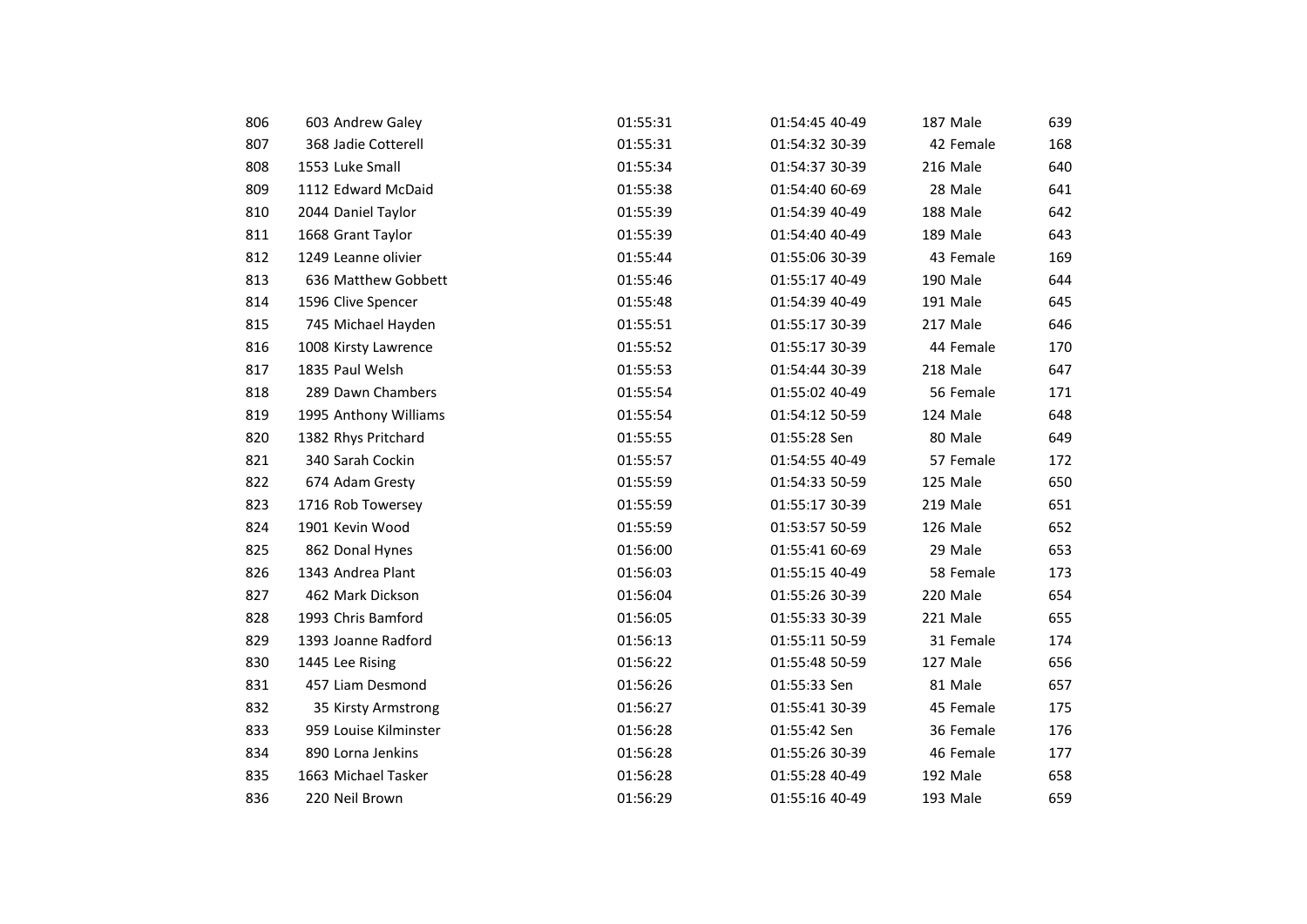| 837 | 82 Chris Barnes           | 01:56:31 | 01:55:33 50-59 | 128 Male  | 660 |
|-----|---------------------------|----------|----------------|-----------|-----|
| 838 | 1994 Andy Harvey          | 01:56:32 | 01:55:09 40-49 | 194 Male  | 661 |
| 839 | 2101 Jim Adams            | 01:56:34 | 01:54:56 60-69 | 30 Male   | 662 |
| 840 | 1944 Emma Joyce           | 01:56:38 | 01:55:57 Sen   | 37 Female | 178 |
| 841 | 913 Hannah Jones          | 01:56:40 | 01:56:02 Sen   | 38 Female | 179 |
| 842 | 1756 Jackie Vowles        | 01:56:40 | 01:55:47 50-59 | 32 Female | 180 |
| 843 | 1569 Lana Smith           | 01:56:40 | 01:55:27 30-39 | 47 Female | 181 |
| 844 | 1326 Deborah phipps       | 01:56:43 | 01:55:50 50-59 | 33 Female | 182 |
| 845 | 450 John Delafield        | 01:56:43 | 01:55:47 50-59 | 129 Male  | 663 |
| 846 | 1990 Simon Duffy          | 01:56:44 | 01:55:49 30-39 | 222 Male  | 664 |
| 847 | 813 Helen Holman          | 01:56:47 | 01:55:46 60-69 | 4 Female  | 183 |
| 848 | 378 Malcolm Cowton        | 01:56:51 | 01:56:08 50-59 | 130 Male  | 665 |
| 849 | 2016 Stuart Eldridge      | 01:56:54 | 01:56:01 40-49 | 195 Male  | 666 |
| 850 | 257 Robert Cameron        | 01:56:57 | 01:55:28 30-39 | 223 Male  | 667 |
| 851 | 1233 Victoria Nunn        | 01:56:58 | 01:56:09 Sen   | 39 Female | 184 |
| 852 | 2000 Graham Turner        | 01:57:01 | 01:55:46 50-59 | 131 Male  | 668 |
| 853 | 177 Paul Bowers           | 01:57:03 | 01:55:49 40-49 | 196 Male  | 669 |
| 854 | 2075 Jude Rodrigues       | 01:57:03 | 01:56:01 50-59 | 132 Male  | 670 |
| 855 | 1900 Jessica Wood         | 01:57:04 | 01:55:17 Sen   | 40 Female | 185 |
| 856 | 1920 Joshua Wring         | 01:57:04 | 01:56:48 Sen   | 82 Male   | 671 |
| 857 | 232 Julian Bullas         | 01:57:05 | 01:55:55 50-59 | 133 Male  | 672 |
| 858 | 452 Michael Dempsey       | 01:57:05 | 01:56:14 40-49 | 197 Male  | 673 |
| 859 | 17 Ben Allen              | 01:57:06 | 01:56:54 30-39 | 224 Male  | 674 |
| 860 | 239 Jade Burghart         | 01:57:06 | 01:56:23 30-39 | 48 Female | 186 |
| 861 | 621 Cheryl Gibbins        | 01:57:09 | 01:56:02 60-69 | 5 Female  | 187 |
| 862 | 622 Stephen Gibbins       | 01:57:10 | 01:56:02 60-69 | 31 Male   | 675 |
| 863 | 1925 Jacqui Wynds         | 01:57:11 | 01:56:25 60-69 | 6 Female  | 188 |
| 864 | 2106 Rebecca Guhan        | 01:57:15 | 01:56:27 30-39 | 49 Female | 189 |
| 865 | 571 Claire Fisher         | 01:57:17 | 01:56:23 30-39 | 50 Female | 190 |
| 866 | 1948 Paul Sperrin         | 01:57:18 | 01:56:24 60-69 | 32 Male   | 676 |
| 867 | 1892 Siobhan Winterbottom | 01:57:20 | 01:56:35 Sen   | 41 Female | 191 |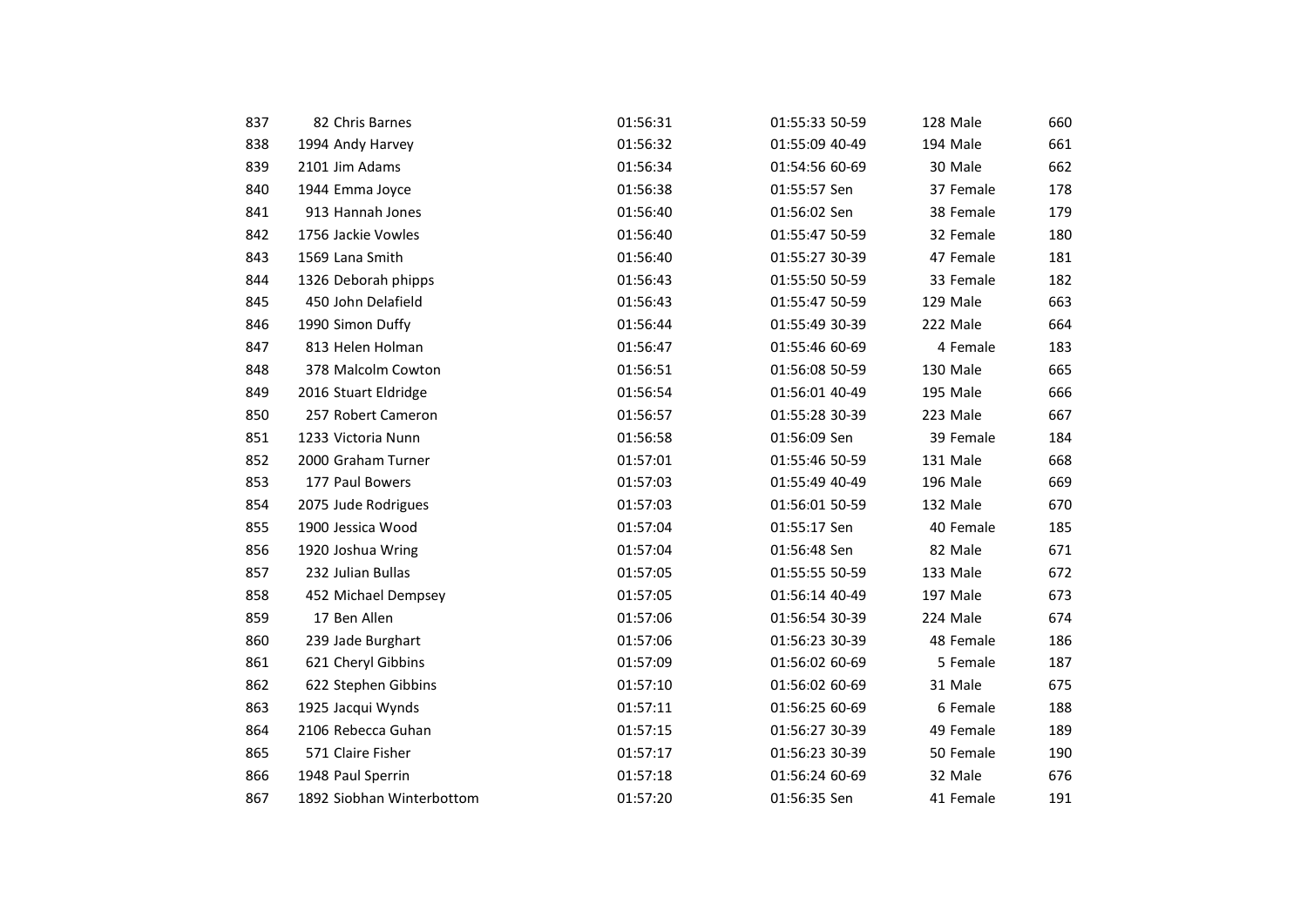| 868 | 1066 Sarah Luter         | 01:57:21 | 01:56:30 30-39 | 51 Female | 192 |
|-----|--------------------------|----------|----------------|-----------|-----|
| 869 | 1417 Denise Reen         | 01:57:22 | 01:57:00 40-49 | 59 Female | 193 |
| 870 | 583 Beverley Foster      | 01:57:23 | 01:56:53 40-49 | 60 Female | 194 |
| 871 | 850 Alan Hunkin          | 01:57:25 | 01:56:14 40-49 | 198 Male  | 677 |
| 872 | 1592 Sophie Sparks       | 01:57:27 | 01:56:44 30-39 | 52 Female | 195 |
| 873 | 2156 Nicola Collins      | 01:57:29 | 01:56:42 30-39 | 53 Female | 196 |
| 874 | 1261 Neil Pace-Humphreys | 01:57:30 | 01:56:17 40-49 | 199 Male  | 678 |
| 875 | 595 Robby Freebrey       | 01:57:31 | 01:56:08 30-39 | 225 Male  | 679 |
| 876 | 556 Tom Farley           | 01:57:32 | 01:56:09 30-39 | 226 Male  | 680 |
| 877 | 428 Helen Davies         | 01:57:38 | 01:57:23 50-59 | 34 Female | 197 |
| 878 | 456 Chris Derrick        | 01:57:39 | 01:57:24 30-39 | 227 Male  | 681 |
| 879 | 1673 Sam Taylor          | 01:57:43 | 01:56:54 Sen   | 83 Male   | 682 |
| 880 | 1273 Darrell Papps       | 01:57:46 | 01:56:54 40-49 | 200 Male  | 683 |
| 881 | 787 Chris Hickson        | 01:57:49 | 01:57:06 60-69 | 33 Male   | 684 |
| 882 | 100 Gabrielle BATES      | 01:57:54 | 01:56:09 Sen   | 42 Female | 198 |
| 883 | 1136 Ryan Meredith       | 01:57:54 | 01:56:09 Sen   | 84 Male   | 685 |
| 884 | 344 Phil Cole            | 01:57:56 | 01:57:11 60-69 | 34 Male   | 686 |
| 885 | 2 Emma Abbey             | 01:57:57 | 01:57:20 40-49 | 61 Female | 199 |
| 886 | 293 Faye Chandler        | 01:57:59 | 01:57:04 30-39 | 54 Female | 200 |
| 887 | 1767 Amy Walker          | 01:58:00 | 01:57:53 30-39 | 55 Female | 201 |
| 888 | 1989 Laura Buet          | 01:58:03 | 01:56:54 40-49 | 62 Female | 202 |
| 889 | 1348 Huw Poppy           | 01:58:03 | 01:56:29 40-49 | 201 Male  | 687 |
| 890 | 1412 Caroline Reed       | 01:58:03 | 01:57:12 Sen   | 43 Female | 203 |
| 891 | 1208 Steve Newnes        | 01:58:07 | 01:57:23 50-59 | 134 Male  | 688 |
| 892 | 1043 Jamie Little        | 01:58:08 | 01:57:24 30-39 | 228 Male  | 689 |
| 893 | 671 Lindsay Gregory      | 01:58:10 | 01:57:33 30-39 | 56 Female | 204 |
| 894 | 230 Tony Buckland        | 01:58:12 | 01:57:28 30-39 | 229 Male  | 690 |
| 895 | 656 Marianne Grasty      | 01:58:15 | 01:57:28 50-59 | 35 Female | 205 |
| 896 | 514 Rachael Eckford      | 01:58:17 | 01:57:39 30-39 | 57 Female | 206 |
| 897 | 919 Richard Jones        | 01:58:18 | 01:57:39 50-59 | 135 Male  | 691 |
| 898 | 1333 Melanee Pickering   | 01:58:21 | 01:57:54 30-39 | 58 Female | 207 |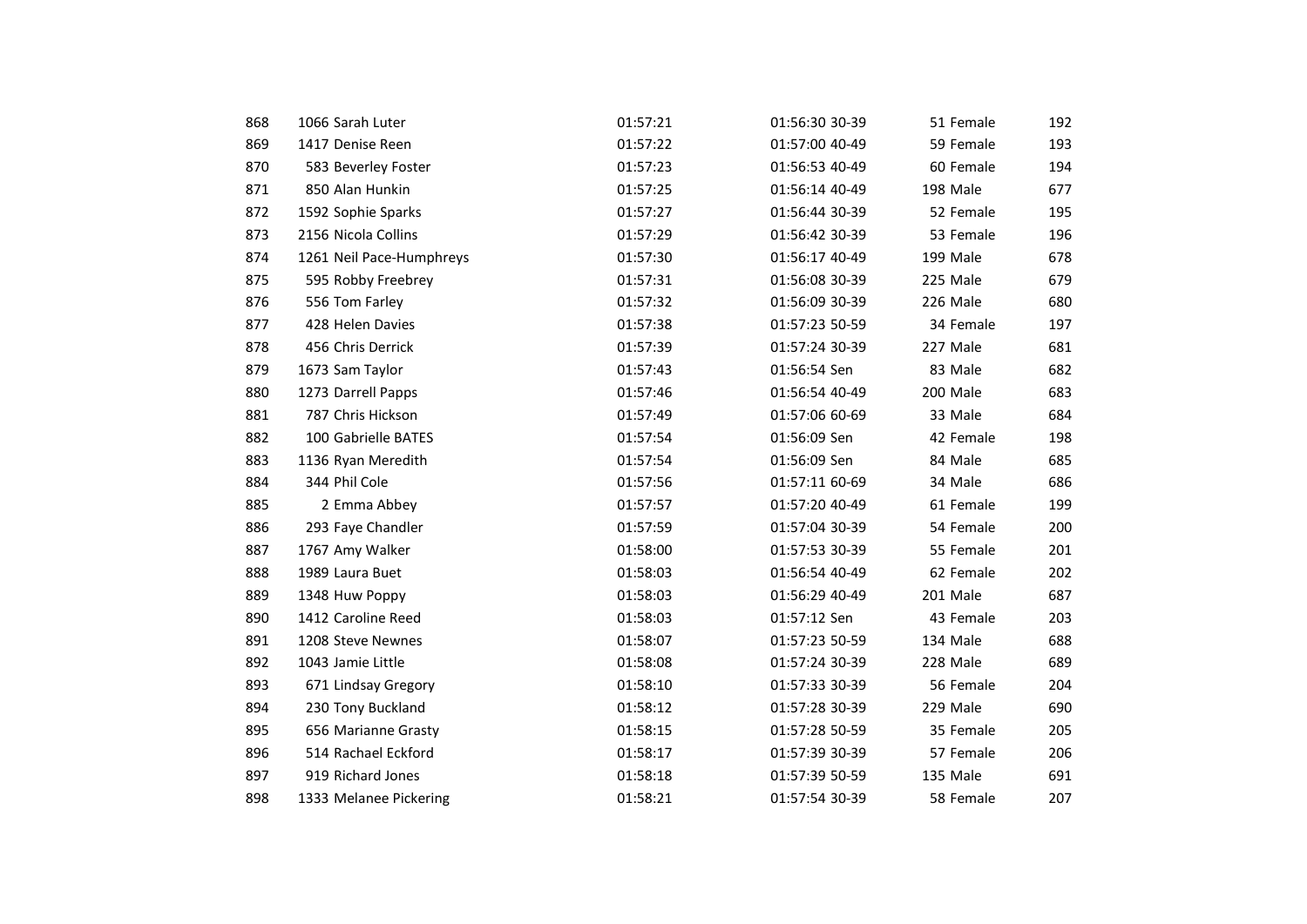| 899 | 2245 Rebecca BARCLAY  | 01:58:23 | 01:57:17 40-49 | 63 Female | 208 |
|-----|-----------------------|----------|----------------|-----------|-----|
| 900 | 2244 Jonathan BARCLAY | 01:58:23 | 01:57:17 40-49 | 202 Male  | 692 |
| 901 | 1339 Robin Pitt       | 01:58:23 | 01:57:35 50-59 | 136 Male  | 693 |
| 902 | 1270 Charley Palmer   | 01:58:24 | 01:57:07 40-49 | 64 Female | 209 |
| 903 | 2247 Alex Sheen       | 01:58:29 | 01:56:45 40-49 | 203 Male  | 694 |
| 904 | 391 Sarah Cromarty    | 01:58:30 | 01:57:25 40-49 | 65 Female | 210 |
| 905 | 1837 Joshua West      | 01:58:31 | 01:57:11 Sen   | 85 Male   | 695 |
| 906 | 399 Paul Cruise       | 01:58:37 | 01:57:08 40-49 | 204 Male  | 696 |
| 907 | 151 Julie BIRT        | 01:58:38 | 01:57:57 40-49 | 66 Female | 211 |
| 908 | 1092 Peter martin     | 01:58:39 | 01:58:08 40-49 | 205 Male  | 697 |
| 909 | 1378 Charlotte Prior  | 01:58:43 | 01:58:27 30-39 | 59 Female | 212 |
| 910 | 190 Andrew Breeds     | 01:58:44 | 01:57:37 30-39 | 230 Male  | 698 |
| 911 | 1258 Mark Owen        | 01:58:44 | 01:57:48 30-39 | 231 Male  | 699 |
| 912 | 1859 Simon Wigg       | 01:58:45 | 01:57:50 50-59 | 137 Male  | 700 |
| 913 | 418 Shona Darley      | 01:58:45 | 01:57:50 40-49 | 67 Female | 213 |
| 914 | 1933 Lisa Young       | 01:58:45 | 01:57:46 40-49 | 68 Female | 214 |
| 915 | 1150 Gavin Mills      | 01:58:46 | 01:57:17 40-49 | 206 Male  | 701 |
| 916 | 1023 William Lee      | 01:58:47 | 01:57:58 60-69 | 35 Male   | 702 |
| 917 | 1020 Dillan Lee       | 01:58:47 | 01:57:58 Sen   | 44 Female | 215 |
| 918 | 1481 Daniel Russell   | 01:58:54 | 01:58:05 40-49 | 207 Male  | 703 |
| 919 | 845 William Hull      | 01:58:56 | 01:57:54 30-39 | 232 Male  | 704 |
| 920 | 507 Andrew Eades      | 01:58:57 | 01:57:57 30-39 | 233 Male  | 705 |
| 921 | 46 Janice Atkins      | 01:58:59 | 01:58:11 30-39 | 60 Female | 216 |
| 922 | 1719 Stephen Townsend | 01:58:59 | 01:58:14 50-59 | 138 Male  | 706 |
| 923 | 958 Jo Kilminster     | 01:58:59 | 01:58:14 30-39 | 61 Female | 217 |
| 924 | 1325 Chris Phipps     | 01:59:00 | 01:58:39 50-59 | 139 Male  | 707 |
| 925 | 1782 Peter Walsh      | 01:59:01 | 01:58:01 50-59 | 140 Male  | 708 |
| 926 | 1067 Sarah Luty       | 01:59:02 | 01:58:29 50-59 | 36 Female | 218 |
| 927 | 1586 Quentin Somerset | 01:59:03 | 01:57:41 40-49 | 208 Male  | 709 |
| 928 | 1864 Andy wilkins     | 01:59:04 | 01:57:58 40-49 | 209 Male  | 710 |
| 929 | 1006 Fiona Lawrence   | 01:59:06 | 01:58:04 40-49 | 69 Female | 219 |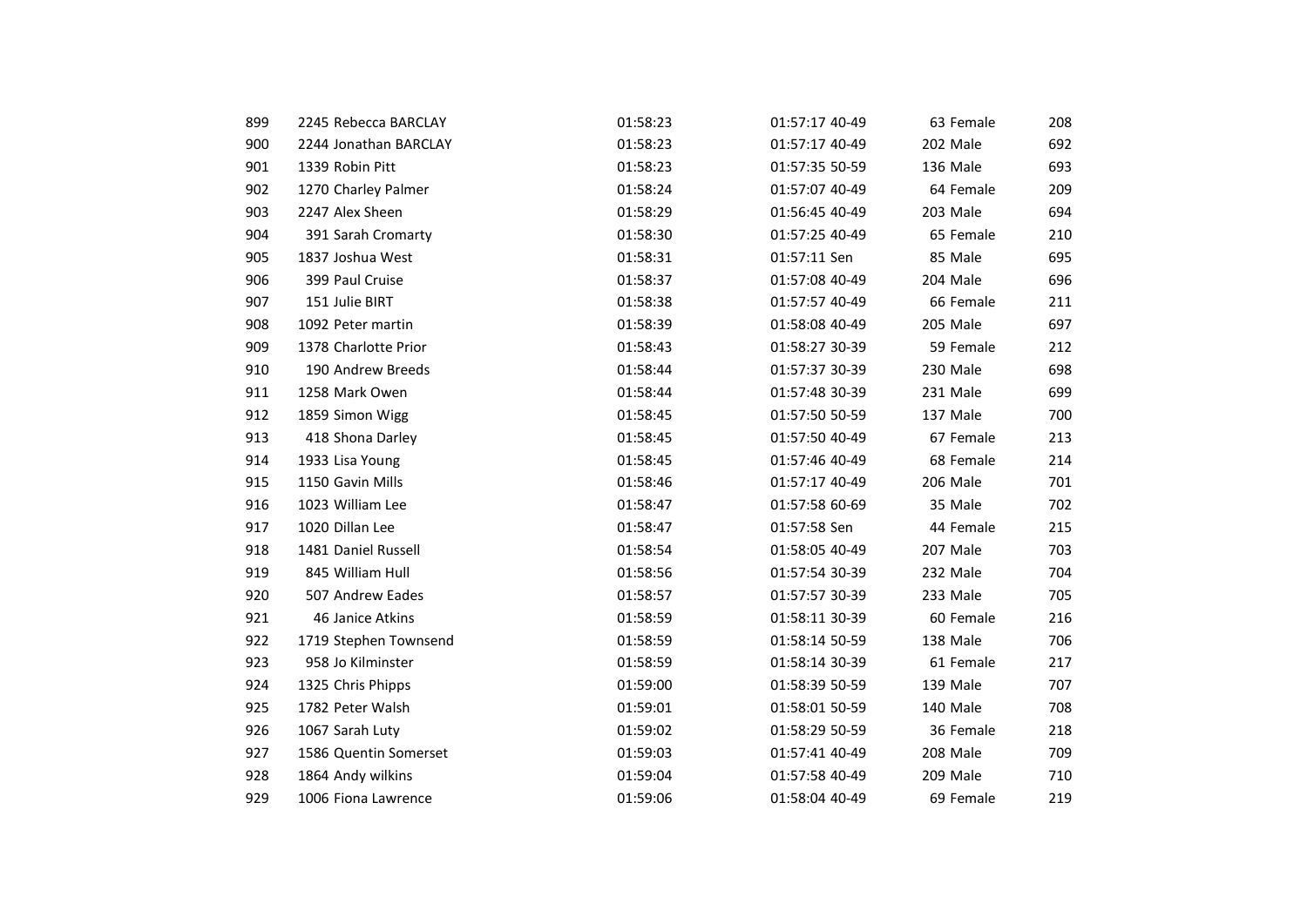| 930 | 651 Corrie Grafton       | 01:59:07 | 01:58:35 Sen   | 45 Female | 220 |
|-----|--------------------------|----------|----------------|-----------|-----|
| 931 | 652 Mark Grafton         | 01:59:07 | 01:58:35 50-59 | 141 Male  | 711 |
| 932 | 489 Matthew Drew         | 01:59:08 | 01:58:03 40-49 | 210 Male  | 712 |
| 933 | 1414 Julian Reed         | 01:59:08 | 01:58:21 40-49 | 211 Male  | 713 |
| 934 | 2005 Brian Chevis        | 01:59:08 | 01:57:59 50-59 | 142 Male  | 714 |
| 935 | 1351 Mathew Portlock     | 01:59:09 | 01:58:28 30-39 | 234 Male  | 715 |
| 936 | 1052 Matt Long           | 01:59:11 | 01:57:41 50-59 | 143 Male  | 716 |
| 937 | 1091 James Martin        | 01:59:11 | 01:58:24 40-49 | 212 Male  | 717 |
| 938 | 2122 Simon Bayliss       | 01:59:13 | 01:58:32 40-49 | 213 Male  | 718 |
| 939 | 2060 Dave Heap           | 01:59:14 | 01:58:10 40-49 | 214 Male  | 719 |
| 940 | 885 Karlene Jammeh       | 01:59:14 | 01:58:38 30-39 | 62 Female | 221 |
| 941 | 1911 Enma Wootten        | 01:59:14 | 01:58:30 30-39 | 63 Female | 222 |
| 942 | 1643 Bruce Storrie       | 01:59:15 | 01:58:56 40-49 | 215 Male  | 720 |
| 943 | 1929 Ben Yip             | 01:59:15 | 01:58:34 30-39 | 235 Male  | 721 |
| 944 | 1176 Glen MOULDER        | 01:59:17 | 01:57:37 40-49 | 216 Male  | 722 |
| 945 | 41 Adam ashley           | 01:59:17 | 01:58:05 40-49 | 217 Male  | 723 |
| 946 | 2116 Sharon Lockley      | 01:59:19 | 01:58:17 50-59 | 37 Female | 223 |
| 947 | 77 Rachel Barber         | 01:59:19 | 01:58:20 30-39 | 64 Female | 224 |
| 948 | 577 Jacqui Folkes        | 01:59:19 | 01:58:19 30-39 | 65 Female | 225 |
| 949 | 1962 J King              | 01:59:19 | 01:58:37 30-39 | 236 Male  | 724 |
| 950 | 76 Andrew Barber         | 01:59:19 | 01:58:20 30-39 | 237 Male  | 725 |
| 951 | 1205 Andy Newing         | 01:59:19 | 01:58:19 30-39 | 238 Male  | 726 |
| 952 | 746 Jason Hayes          | 01:59:19 | 01:58:17 40-49 | 218 Male  | 727 |
| 953 | 1078 Hannah Mallinckrodt | 01:59:21 | 01:58:34 Sen   | 46 Female | 226 |
| 954 | 1446 David Robb          | 01:59:21 | 01:58:18 50-59 | 144 Male  | 728 |
| 955 | 2229 Janet Gubbin        | 01:59:21 | 01:58:49 40-49 | 70 Female | 227 |
| 956 | 216 Jacob Brown          | 01:59:21 | 01:58:38 Sen   | 86 Male   | 729 |
| 957 | 1560 Darren Smith        | 01:59:22 | 01:57:59 30-39 | 239 Male  | 730 |
| 958 | 350 Mark Connah          | 01:59:23 | 01:58:24 40-49 | 219 Male  | 731 |
| 959 | 1776 Steve WALLBRIDGE    | 01:59:28 | 01:58:05 50-59 | 145 Male  | 732 |
| 960 | 1775 Sarah WALLBRIDGE    | 01:59:29 | 01:58:07 50-59 | 38 Female | 228 |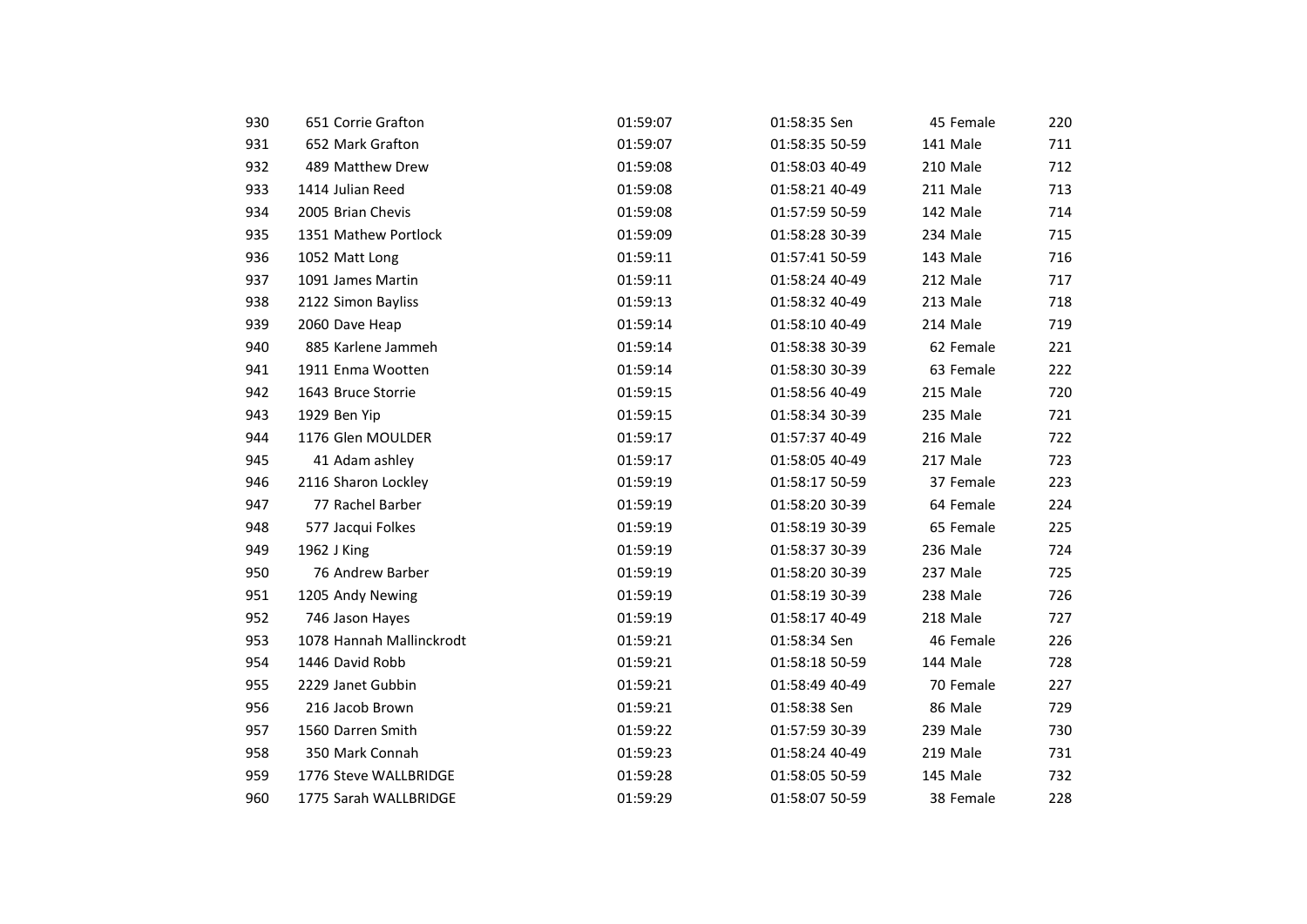| 961 | 1472 Anne Rouget         | 01:59:31 | 01:59:02 50-59 | 39 Female | 229 |
|-----|--------------------------|----------|----------------|-----------|-----|
| 962 | 1312 Mark Perkins        | 01:59:32 | 01:58:45 40-49 | 220 Male  | 733 |
| 963 | 1149 Clare Mills         | 01:59:34 | 01:58:55 40-49 | 71 Female | 230 |
| 964 | 2079 Simon Collingridge  | 01:59:35 | 01:58:50 40-49 | 221 Male  | 734 |
| 965 | 830 Stephen Houghton     | 01:59:37 | 01:58:48 50-59 | 146 Male  | 735 |
| 966 | 1769 Craig Walker        | 01:59:39 | 01:58:57 40-49 | 222 Male  | 736 |
| 967 | 696 Anne Hall            | 01:59:41 | 01:58:52 40-49 | 72 Female | 231 |
| 968 | 192 Victoria Briand      | 01:59:41 | 01:59:11 30-39 | 66 Female | 232 |
| 969 | 1047 Michelle Lloyd      | 01:59:42 | 01:59:19 40-49 | 73 Female | 233 |
| 970 | 2050 David Cooke         | 01:59:44 | 01:59:06 50-59 | 147 Male  | 737 |
| 971 | 1101 Glyn Matthews       | 01:59:51 | 01:58:47 50-59 | 148 Male  | 738 |
| 972 | 1456 Mark Robinson       | 01:59:51 | 01:58:49 60-69 | 36 Male   | 739 |
| 973 | 1131 Stacey Melia        | 01:59:52 | 01:59:04 Sen   | 47 Female | 234 |
| 974 | 1997 Rebecca Oaten       | 01:59:53 | 01:58:21 40-49 | 74 Female | 235 |
| 975 | 1779 Karen Waller        | 01:59:55 | 01:59:22 40-49 | 75 Female | 236 |
| 976 | 548 Alison Evans         | 01:59:56 | 01:58:46 50-59 | 40 Female | 237 |
| 977 | 341 Andy Cole            | 01:59:58 | 01:59:07 30-39 | 240 Male  | 740 |
| 978 | 938 Shelda Katyoka       | 01:59:59 | 01:58:46 40-49 | 76 Female | 238 |
| 979 | 535 Rachel Emmett        | 01:59:59 | 01:58:17 50-59 | 41 Female | 239 |
| 980 | 851 Karen Huntley        | 02:00:05 | 01:59:05 30-39 | 67 Female | 240 |
| 981 | 1568 Kirsty Smith        | 02:00:08 | 01:59:33 30-39 | 68 Female | 241 |
| 982 | 210 Adam Brown           | 02:00:13 | 01:59:28 40-49 | 223 Male  | 741 |
| 983 | 782 Nigel Hewston        | 02:00:15 | 01:59:27 60-69 | 37 Male   | 742 |
| 984 | 1746 Kate Van der meulen | 02:00:17 | 01:59:43 40-49 | 77 Female | 242 |
| 985 | 2032 Joe Sanderson       | 02:00:18 | 01:59:14 40-49 | 224 Male  | 743 |
| 986 | 2255 Tj Jagger           | 02:00:22 | 01:59:39 40-49 | 78 Female | 243 |
| 987 | 918 Paul Jones           | 02:00:25 | 01:59:19 50-59 | 149 Male  | 744 |
| 988 | 1876 Rebecca Williams    | 02:00:26 | 01:59:55 Sen   | 48 Female | 244 |
| 989 | 634 Jo Glossop           | 02:00:27 | 01:59:51 30-39 | 69 Female | 245 |
| 990 | 58 Marc badham           | 02:00:29 | 01:59:32 30-39 | 241 Male  | 745 |
| 991 | 1019 Christopher Lee     | 02:00:36 | 01:59:24 50-59 | 150 Male  | 746 |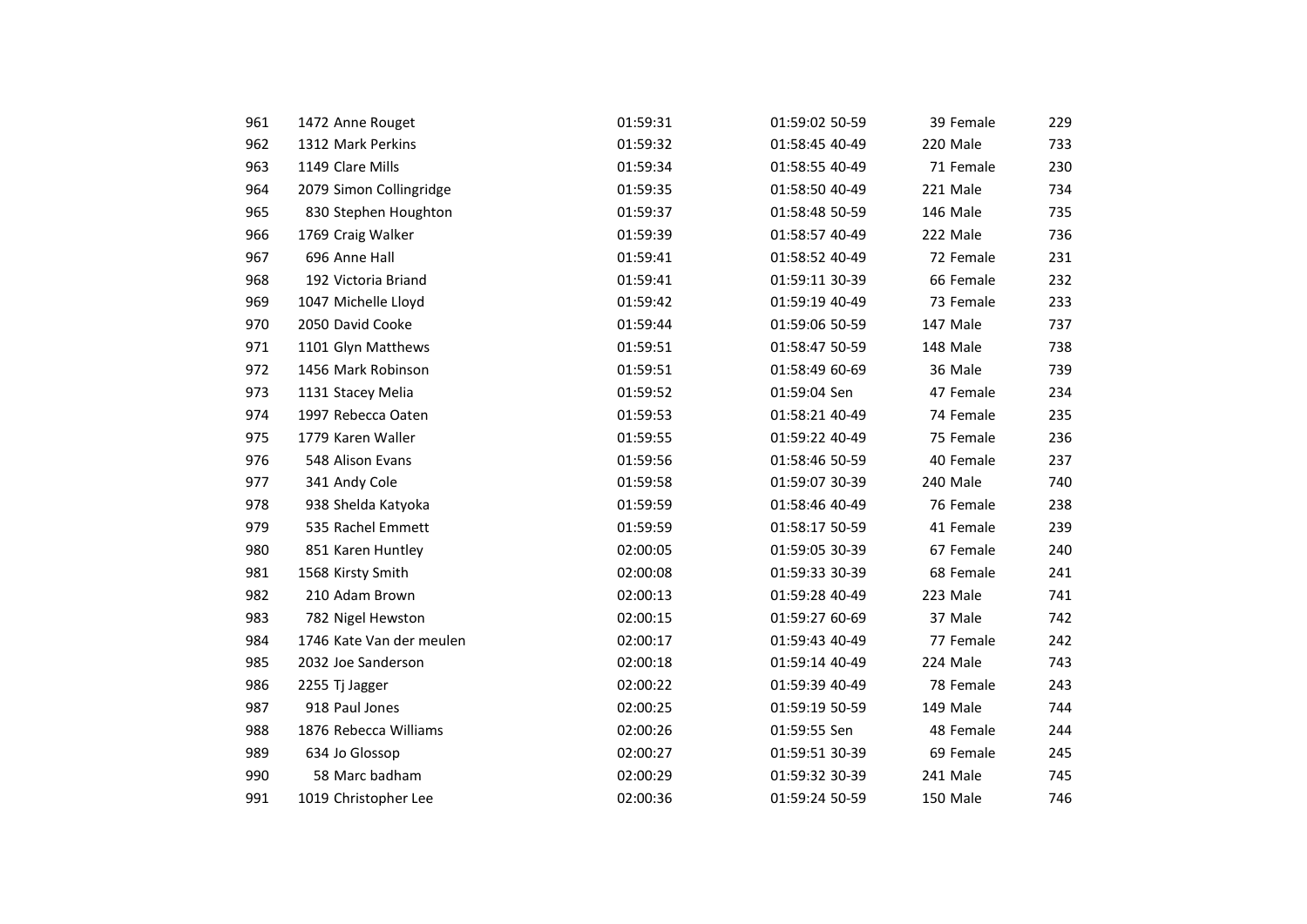| 992  | 513 Mark Eavers         | 02:00:37 | 01:59:15 50-59 | 151 Male  | 747 |
|------|-------------------------|----------|----------------|-----------|-----|
| 993  | 2023 Martyn Price       | 02:00:40 | 01:59:26 40-49 | 225 Male  | 748 |
| 994  | 1685 Christopher Thomas | 02:00:41 | 01:59:25 30-39 | 242 Male  | 749 |
| 995  | 504 Lindsay Dyer        | 02:00:43 | 01:59:32 30-39 | 70 Female | 246 |
| 996  | 983 John Ksy            | 02:00:46 | 01:59:35 40-49 | 226 Male  | 750 |
| 997  | 1679 John Tharme        | 02:00:47 | 01:59:46 40-49 | 227 Male  | 751 |
| 998  | 1125 Richard Mead       | 02:00:47 | 01:58:59 40-49 | 228 Male  | 752 |
| 999  | 640 Scott goldson       | 02:00:48 | 01:59:40 40-49 | 229 Male  | 753 |
| 1000 | 639 Hannah Goldie       | 02:00:48 | 01:59:40 Sen   | 49 Female | 247 |
| 1001 | 610 Ruth Garbe          | 02:00:51 | 01:59:53 50-59 | 42 Female | 248 |
| 1002 | 1970 Caroline Mills     | 02:00:53 | 01:59:42 30-39 | 71 Female | 249 |
| 1003 | 66 Darren Ball          | 02:00:57 | 01:59:53 Sen   | 87 Male   | 754 |
| 1004 | 2233 Jonathan Morley    | 02:00:58 | 01:59:34 40-49 | 230 Male  | 755 |
| 1005 | 1040 Terri Lingard      | 02:01:02 | 02:00:20 30-39 | 72 Female | 250 |
| 1006 | 2090 Sue Clark          | 02:01:04 | 02:00:14 60-69 | 7 Female  | 251 |
| 1007 | 1577 Richard Smith      | 02:01:07 | 01:59:49 40-49 | 231 Male  | 756 |
| 1008 | 149 Kimberley bird      | 02:01:10 | 02:00:27 30-39 | 73 Female | 252 |
| 1009 | 600 Erica Fuller        | 02:01:10 | 02:00:28 40-49 | 79 Female | 253 |
| 1010 | 1927 Steve Yarnold      | 02:01:19 | 02:00:12 60-69 | 38 Male   | 757 |
| 1011 | 2231 Paul Rutherford    | 02:01:20 | 01:59:38 70+   | 6 Male    | 758 |
| 1012 | 2164 Mark Lyes          | 02:01:23 | 01:59:43 50-59 | 152 Male  | 759 |
| 1013 | 330 John Clements       | 02:01:23 | 02:00:43 40-49 | 232 Male  | 760 |
| 1014 | 1550 Ian Slater         | 02:01:25 | 02:00:13 50-59 | 153 Male  | 761 |
| 1015 | 820 Jill Hooper         | 02:01:27 | 01:59:55 Sen   | 50 Female | 254 |
| 1016 | 91 Karen Barratt        | 02:01:30 | 02:00:25 40-49 | 80 Female | 255 |
| 1017 | 557 Liz Farooq          | 02:01:32 | 02:00:37 40-49 | 81 Female | 256 |
| 1018 | 2238 Rob Keitch         | 02:01:33 | 02:01:02 30-39 | 243 Male  | 762 |
| 1019 | 408 James Cutler        | 02:01:33 | 02:01:02 30-39 | 244 Male  | 763 |
| 1020 | 1984 James Beacon       | 02:01:35 | 02:00:27 30-39 | 245 Male  | 764 |
| 1021 | 2225 Jake Hopper        | 02:01:39 | 02:01:19 Sen   | 88 Male   | 765 |
| 1022 | 4 Nick Abraham          | 02:01:44 | 02:00:14 40-49 | 233 Male  | 766 |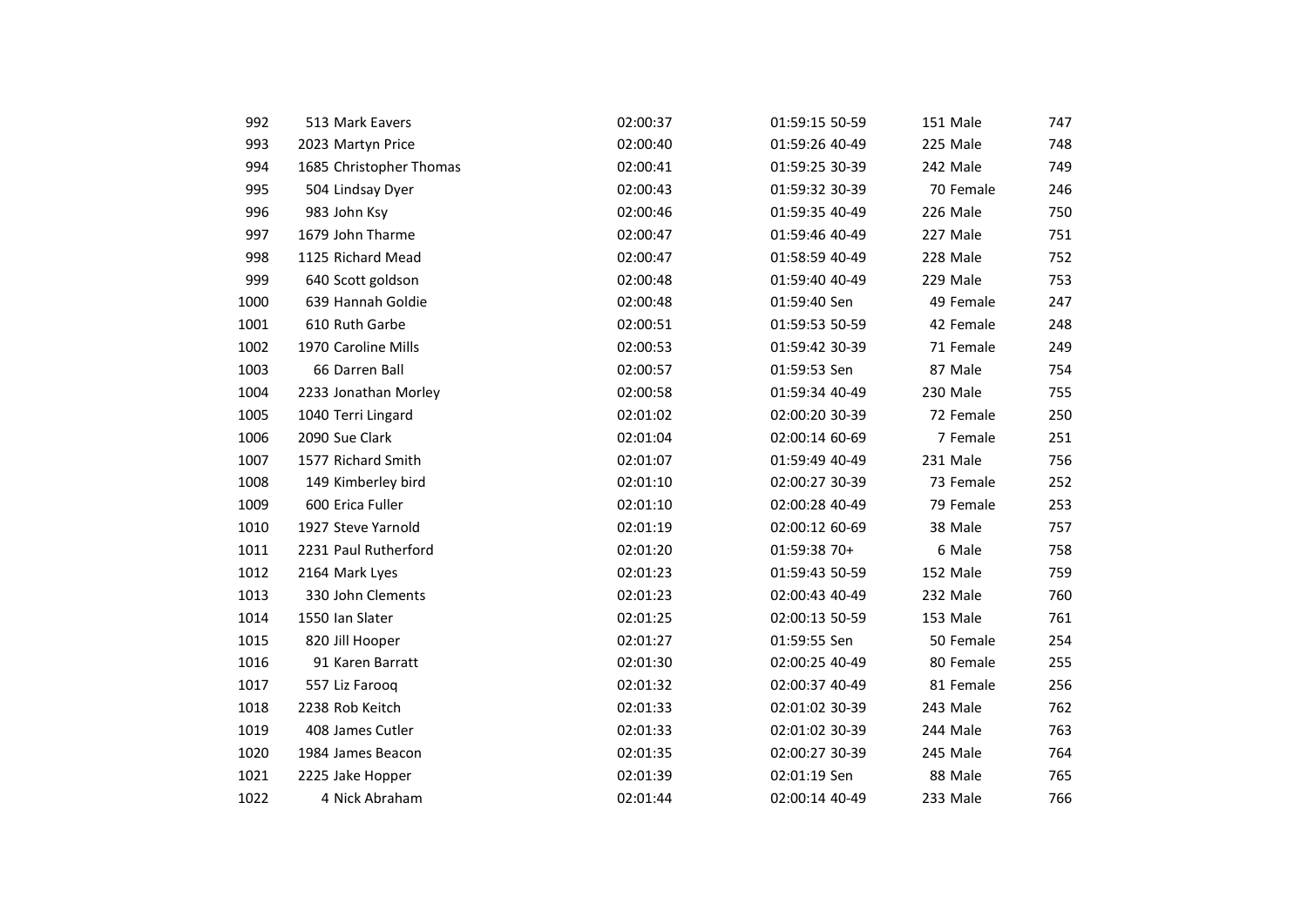| 1023 | 855 Ryan Hurn             | 02:01:48 | 01:59:58 Sen   | 89 Male   | 767 |
|------|---------------------------|----------|----------------|-----------|-----|
| 1024 | 70 Sam Ballinger          | 02:01:49 | 02:01:02 30-39 | 246 Male  | 768 |
| 1025 | 1433 Liz Richards         | 02:01:49 | 02:00:13 50-59 | 43 Female | 257 |
| 1026 | 596 Damien Davis          | 02:01:50 | 02:00:40 40-49 | 234 Male  | 769 |
| 1027 | 459 Stuart Dewdney        | 02:01:58 | 02:01:22 50-59 | 154 Male  | 770 |
| 1028 | 430 James Davies          | 02:01:59 | 02:00:50 30-39 | 247 Male  | 771 |
| 1029 | 426 David Davies          | 02:01:59 | 02:01:06 50-59 | 155 Male  | 772 |
| 1030 | 1748 David Vaux           | 02:02:07 | 02:00:30 40-49 | 235 Male  | 773 |
| 1031 | 740 Charlotte HavardSmith | 02:02:13 | 02:01:49 Sen   | 51 Female | 258 |
| 1032 | 317 Danielle Clarke       | 02:02:13 | 02:01:17 50-59 | 44 Female | 259 |
| 1033 | 318 David Clarke          | 02:02:13 | 02:01:16 60-69 | 39 Male   | 774 |
| 1034 | 380 Ruth Cox              | 02:02:17 | 02:00:52 40-49 | 82 Female | 260 |
| 1035 | 614 Gary Gardner          | 02:02:22 | 02:00:41 40-49 | 236 Male  | 775 |
| 1036 | 613 Carl Gardner          | 02:02:23 | 02:00:42 30-39 | 248 Male  | 776 |
| 1037 | 2213 Michael bevan        | 02:02:25 | 02:01:48 40-49 | 237 Male  | 777 |
| 1038 | 419 Liza DARROCH          | 02:02:28 | 02:01:52 70+   | 1 Female  | 261 |
| 1039 | 1238 Ben O'sullivan       | 02:02:34 | 02:01:17 40-49 | 238 Male  | 778 |
| 1040 | 381 Sarah Coxon           | 02:02:40 | 02:01:27 30-39 | 74 Female | 262 |
| 1041 | 1912 Debbie Worrall       | 02:02:40 | 02:01:28 40-49 | 83 Female | 263 |
| 1042 | 2240 Hannah Brookes       | 02:02:43 | 02:02:00 Sen   | 52 Female | 264 |
| 1043 | 618 Andrea Gealer         | 02:02:43 | 02:01:41 40-49 | 84 Female | 265 |
| 1044 | 67 Gemma Ball             | 02:02:43 | 02:01:17 30-39 | 75 Female | 266 |
| 1045 | 1602 Ewan Squire          | 02:02:49 | 02:00:58 Sen   | 90 Male   | 779 |
| 1046 | 857 Amanda Husband        | 02:02:56 | 02:02:08 40-49 | 85 Female | 267 |
| 1047 | 2227 Briony Price         | 02:02:58 | 02:01:50 30-39 | 76 Female | 268 |
| 1048 | 965 Richard King          | 02:03:00 | 02:02:35 30-39 | 249 Male  | 780 |
| 1049 | 2167 Maurizio Valuto      | 02:03:00 | 02:01:13 40-49 | 239 Male  | 781 |
| 1050 | 1389 Rebecca Proudman     | 02:03:05 | 02:02:27 Sen   | 53 Female | 269 |
| 1051 | 1028 Norm Lever           | 02:03:20 | 02:01:33 60-69 | 40 Male   | 782 |
| 1052 | 1053 Nathalie Lovekin     | 02:03:28 | 02:01:56 Sen   | 54 Female | 270 |
| 1053 | 310 Michelle Clabon       | 02:03:29 | 02:02:14 50-59 | 45 Female | 271 |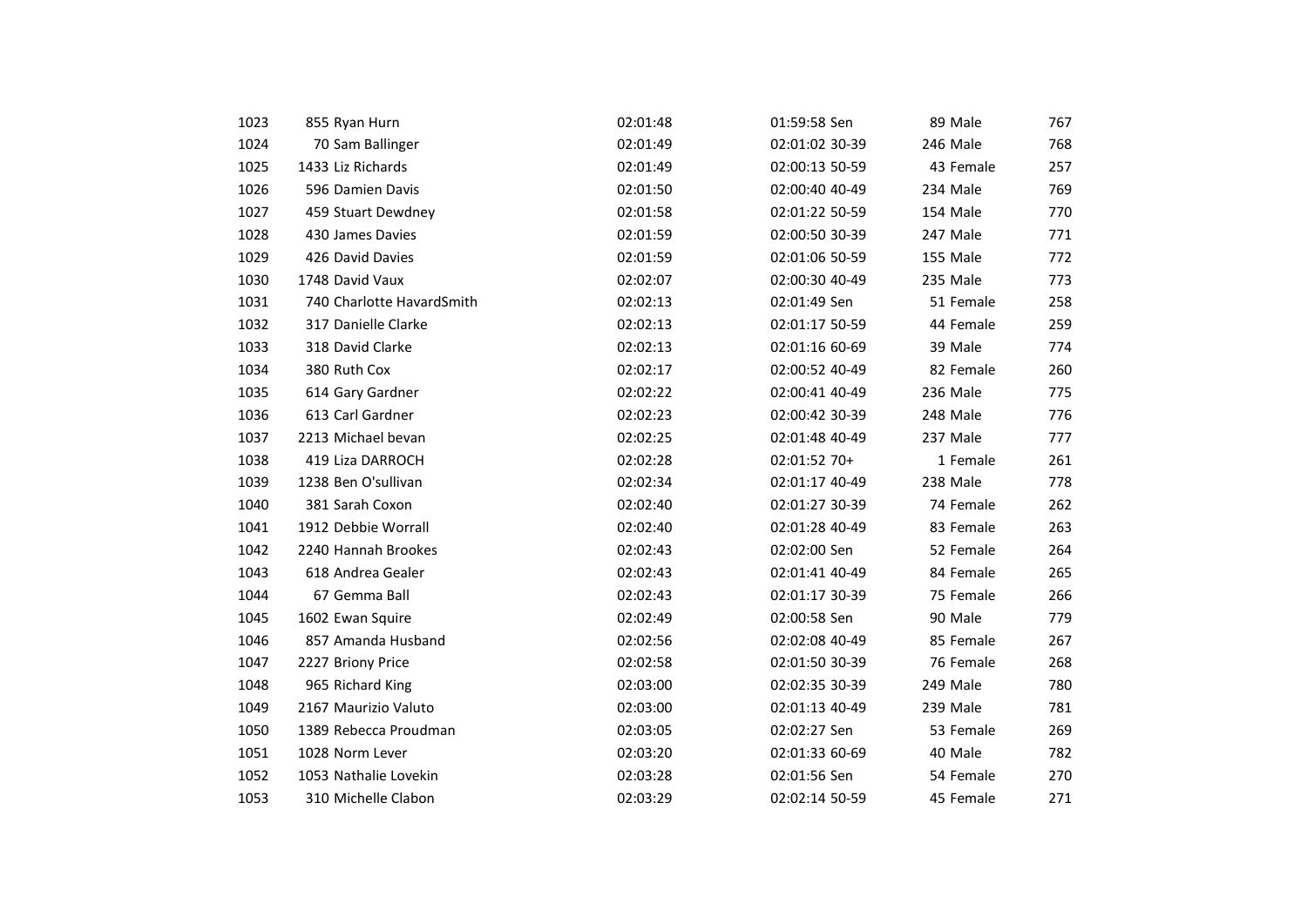| 1054 | 2069 Megan Willsher   | 02:03:31 | 02:02:39 50-59 | 46 Female | 272 |
|------|-----------------------|----------|----------------|-----------|-----|
| 1055 | 2008 John Stagg       | 02:03:31 | 02:02:18 40-49 | 240 Male  | 783 |
| 1056 | 59 Matthew Bailey     | 02:03:38 | 02:03:11 30-39 | 250 Male  | 784 |
| 1057 | 1018 Catalina Lee     | 02:03:39 | 02:02:40 50-59 | 47 Female | 273 |
| 1058 | 1750 Dominic Ventham  | 02:03:41 | 02:02:48 40-49 | 241 Male  | 785 |
| 1059 | 1137 Neil Merrefield  | 02:03:43 | 02:02:23 40-49 | 242 Male  | 786 |
| 1060 | 1143 Donna Meyrick    | 02:03:44 | 02:02:20 30-39 | 77 Female | 274 |
| 1061 | 893 Emily Jenner      | 02:03:47 | 02:02:34 Sen   | 55 Female | 275 |
| 1062 | 126 Stephanie Bennett | 02:03:47 | 02:02:59 Sen   | 56 Female | 276 |
| 1063 | 2194 Jane Woodend     | 02:03:50 | 02:02:32 50-59 | 48 Female | 277 |
| 1064 | 1021 Steve Lee        | 02:03:51 | 02:02:59 50-59 | 156 Male  | 787 |
| 1065 | 281 Annabel Carty     | 02:03:51 | 02:02:59 30-39 | 78 Female | 278 |
| 1066 | 1796 Kate Warlow      | 02:03:53 | 02:02:51 40-49 | 86 Female | 279 |
| 1067 | 1919 Joanne Wright    | 02:03:56 | 02:02:42 40-49 | 87 Female | 280 |
| 1068 | 569 Nick Fisher       | 02:03:57 | 02:03:06 40-49 | 243 Male  | 788 |
| 1069 | 925 Sarah Jones       | 02:03:57 | 02:02:45 50-59 | 49 Female | 281 |
| 1070 | 454 Clive Denton      | 02:03:58 | 02:03:23 50-59 | 157 Male  | 789 |
| 1071 | 1873 Huw Williams     | 02:04:01 | 02:03:26 30-39 | 251 Male  | 790 |
| 1072 | 888 Elaine Jenkins    | 02:04:08 | 02:03:01 40-49 | 88 Female | 282 |
| 1073 | 303 David Chittock    | 02:04:12 | 02:02:33 50-59 | 158 Male  | 791 |
| 1074 | 279 Deb Cartlidge     | 02:04:13 | 02:02:33 40-49 | 89 Female | 283 |
| 1075 | 2022 Shayne Caple     | 02:04:18 | 02:03:16 40-49 | 244 Male  | 792 |
| 1076 | 1032 Robert Lewis     | 02:04:22 | 02:03:31 50-59 | 159 Male  | 793 |
| 1077 | 431 Miriam Davies     | 02:04:22 | 02:03:31 30-39 | 79 Female | 284 |
| 1078 | 205 Kevin Brockway    | 02:04:23 | 02:03:19 50-59 | 160 Male  | 794 |
| 1079 | 889 Gethin Jenkins    | 02:04:26 | 02:03:47 30-39 | 252 Male  | 795 |
| 1080 | 130 Grace Bermingham  | 02:04:29 | 02:03:37 40-49 | 90 Female | 285 |
| 1081 | 2072 Richard Hunt     | 02:04:30 | 02:02:41 40-49 | 245 Male  | 796 |
| 1082 | 448 Layla Dean        | 02:04:33 | 02:02:57 30-39 | 80 Female | 286 |
| 1083 | 1193 Liz Naude        | 02:04:38 | 02:03:35 40-49 | 91 Female | 287 |
| 1084 | 748 Bruce Hayward     | 02:04:39 | 02:02:43 50-59 | 161 Male  | 797 |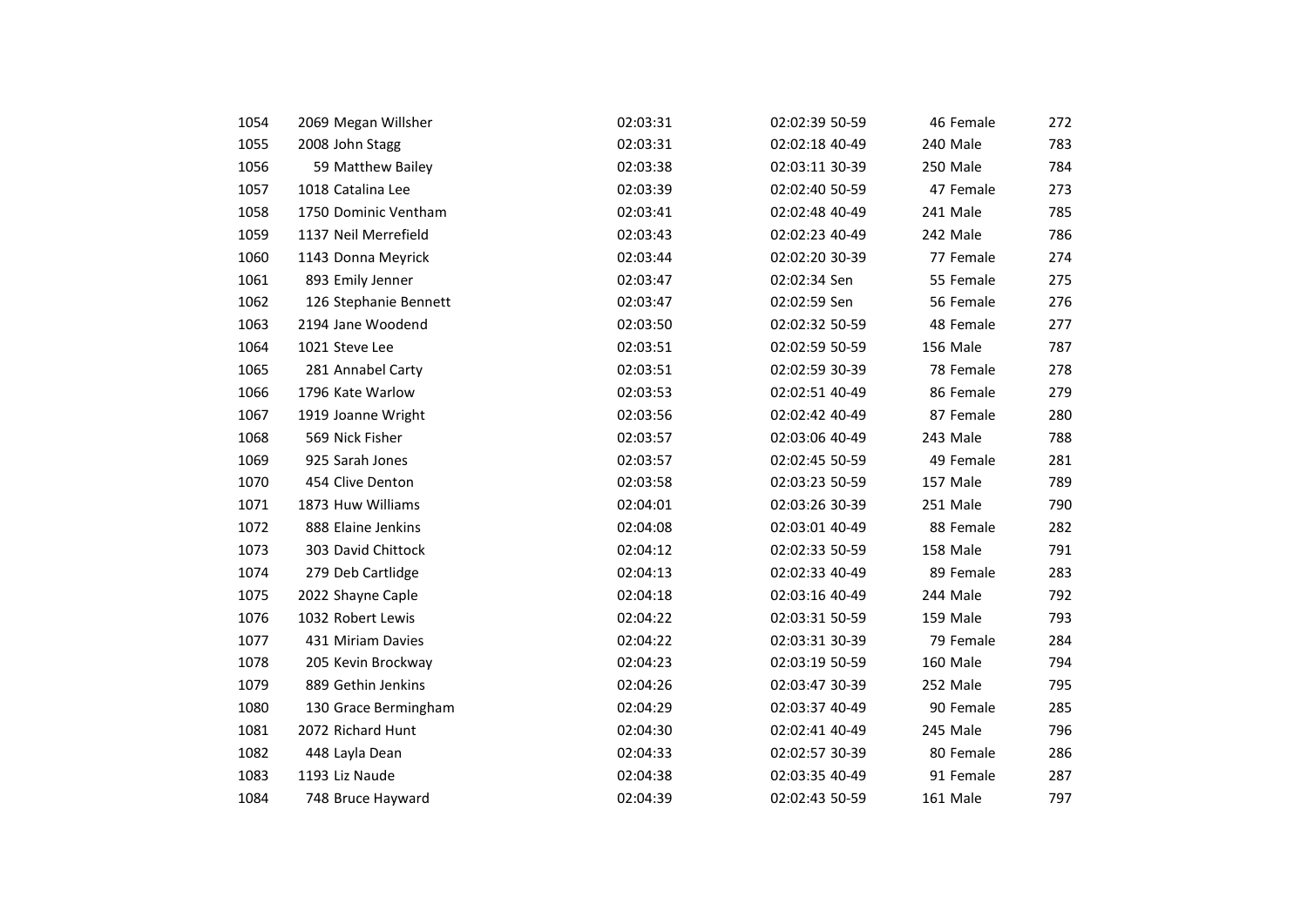| 1085 | 617 Nick Gay               | 02:04:46 | 02:03:05 40-49 | 246 Male  | 798 |
|------|----------------------------|----------|----------------|-----------|-----|
| 1086 | 1083 Trish Mansell         | 02:04:48 | 02:03:47 40-49 | 92 Female | 288 |
| 1087 | 1384 Kevin Probyn          | 02:04:51 | 02:04:37 50-59 | 162 Male  | 799 |
| 1088 | 823 Russell HOPKINS        | 02:04:52 | 02:04:00 40-49 | 247 Male  | 800 |
| 1089 | 1049 Yvonne Logan          | 02:04:53 | 02:03:54 50-59 | 50 Female | 289 |
| 1090 | 1 Wasim Abbas              | 02:04:54 | 02:04:08 30-39 | 253 Male  | 801 |
| 1091 | 2054 Michael clipsom       | 02:04:59 | 02:03:15 40-49 | 248 Male  | 802 |
| 1092 | 495 Lynda Dunn             | 02:05:01 | 02:04:13 50-59 | 51 Female | 290 |
| 1093 | 666 Simon Greenberg        | 02:05:01 | 02:03:46 40-49 | 249 Male  | 803 |
| 1094 | 767 Mark henderson         | 02:05:04 | 02:03:24 50-59 | 163 Male  | 804 |
| 1095 | 1087 Pip Marrow            | 02:05:06 | 02:04:01 40-49 | 93 Female | 291 |
| 1096 | 1279 Heidi Michelle Parker | 02:05:09 | 02:04:12 30-39 | 81 Female | 292 |
| 1097 | 1322 Jackie Phillips       | 02:05:16 | 02:04:13 40-49 | 94 Female | 293 |
| 1098 | 1515 James Seal            | 02:05:19 | 02:04:57 40-49 | 250 Male  | 805 |
| 1099 | 197 Lesley Brindley        | 02:05:19 | 02:04:17 60-69 | 8 Female  | 294 |
| 1100 | 1903 Sandie wood           | 02:05:20 | 02:04:24 50-59 | 52 Female | 295 |
| 1101 | 468 Ben Dodd               | 02:05:28 | 02:03:46 Sen   | 91 Male   | 806 |
| 1102 | 981 Sarah Kramer           | 02:05:28 | 02:04:24 40-49 | 95 Female | 296 |
| 1103 | 635 Alex Gobbett           | 02:05:35 | 02:04:42 30-39 | 254 Male  | 807 |
| 1104 | 45 David Askew             | 02:05:36 | 02:04:44 30-39 | 255 Male  | 808 |
| 1105 | 64 Neil Baldwin            | 02:05:41 | 02:04:02 50-59 | 164 Male  | 809 |
| 1106 | 544 Jordan Davies          | 02:05:44 | 02:04:08 Sen   | 92 Male   | 810 |
| 1107 | 1085 Tobi Marks            | 02:05:48 | 02:04:40 30-39 | 256 Male  | 811 |
| 1108 | 1522 Claire Sharpe         | 02:05:49 | 02:04:37 30-39 | 82 Female | 297 |
| 1109 | 1319 Mark Philip-Sorensen  | 02:05:54 | 02:05:31 40-49 | 251 Male  | 812 |
| 1110 | 866 Candace Inskip         | 02:05:54 | 02:04:44 30-39 | 83 Female | 298 |
| 1111 | 2259 Edward Williams       | 02:05:59 | 02:05:11 Sen   | 93 Male   | 813 |
| 1112 | 1072 Susan MacLellan       | 02:05:59 | 02:04:49 40-49 | 96 Female | 299 |
| 1113 | 2280 Michael Stiff         | 02:06:01 | 02:04:50 50-59 | 165 Male  | 814 |
| 1114 | 2285 Ethan Skey            | 02:06:02 | 02:04:21 Sen   | 94 Male   | 815 |
| 1115 | 2283 Jeff Parker           | 02:06:03 | 02:04:22 Sen   | 95 Male   | 816 |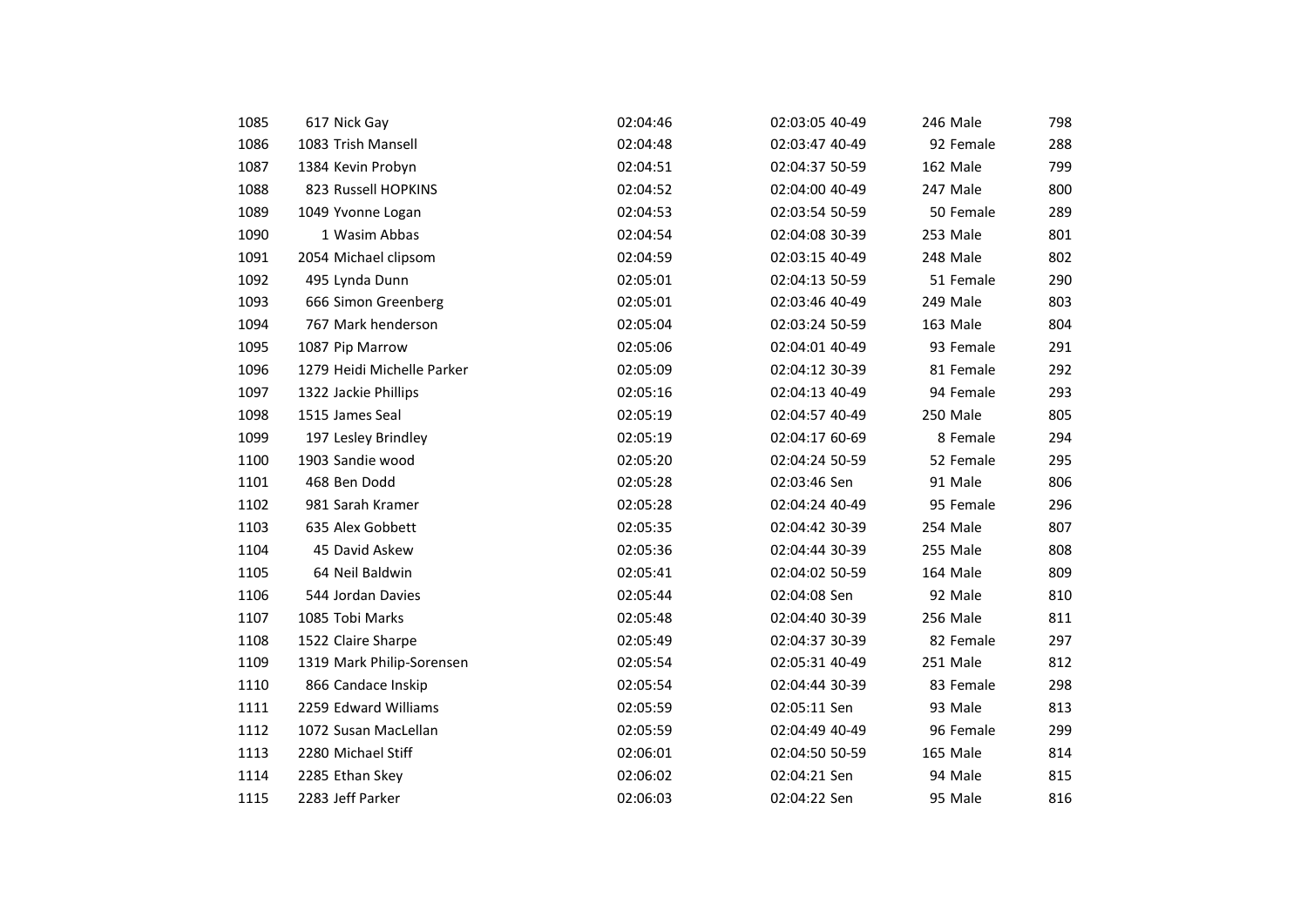| 1116 | 2284 Rowan Hunter     | 02:06:03 | 02:04:22 Sen   | 96 Male    | 817 |
|------|-----------------------|----------|----------------|------------|-----|
| 1117 | 957 Martin Keyworth   | 02:06:08 | 02:04:54 Sen   | 97 Male    | 818 |
| 1118 | 519 Sarah Edwards     | 02:06:08 | 02:04:30 50-59 | 53 Female  | 300 |
| 1119 | 667 Antony Greensweig | 02:06:11 | 02:05:20 40-49 | 252 Male   | 819 |
| 1120 | 39 Sarah Ashby        | 02:06:11 | 02:05:30 30-39 | 84 Female  | 301 |
| 1121 | 1311 Suzanne Penny    | 02:06:25 | 02:05:26 40-49 | 97 Female  | 302 |
| 1122 | 2113 Lindy Fouracre   | 02:06:28 | 02:05:22 40-49 | 98 Female  | 303 |
| 1123 | 650 Julie gowing      | 02:06:34 | 02:05:46 30-39 | 85 Female  | 304 |
| 1124 | 1489 Kris Rymer       | 02:06:35 | 02:05:46 40-49 | 253 Male   | 820 |
| 1125 | 1239 Sarah Oakley     | 02:06:37 | 02:04:43 40-49 | 99 Female  | 305 |
| 1126 | 2249 Mark Williams    | 02:06:38 | 02:05:36 40-49 | 254 Male   | 821 |
| 1127 | 1538 Jasmine Simpson  | 02:06:42 | 02:04:53 Sen   | 98 Male    | 822 |
| 1128 | 1537 Colin Simpson    | 02:06:42 | 02:04:53 50-59 | 166 Male   | 823 |
| 1129 | 946 Terence Kemple    | 02:06:43 | 02:05:59 60-69 | 41 Male    | 824 |
| 1130 | 1758 Yangi Vundamina  | 02:06:46 | 02:05:53 40-49 | 100 Female | 306 |
| 1131 | 1386 Lucy Proctor     | 02:06:51 | 02:05:40 30-39 | 86 Female  | 307 |
| 1132 | 756 Carrie Heal       | 02:06:56 | 02:05:36 40-49 | 101 Female | 308 |
| 1133 | 637 Jonathan Godfrey  | 02:07:04 | 02:06:13 30-39 | 257 Male   | 825 |
| 1134 | 2003 Anna Maxwell     | 02:07:05 | 02:06:13 30-39 | 87 Female  | 309 |
| 1135 | 849 Kitty Hung        | 02:07:07 | 02:05:58 50-59 | 54 Female  | 310 |
| 1136 | 1810 Karen Watson     | 02:07:09 | 02:06:02 50-59 | 55 Female  | 311 |
| 1137 | 1744 Sue Upfield      | 02:07:10 | 02:06:42 50-59 | 56 Female  | 312 |
| 1138 | 1005 David Lawrence   | 02:07:15 | 02:06:22 70+   | 7 Male     | 826 |
| 1139 | 815 Shelley Honey     | 02:07:15 | 02:06:03 30-39 | 88 Female  | 313 |
| 1140 | 263 S Campbell        | 02:07:20 | 02:06:59 50-59 | 57 Female  | 314 |
| 1141 | 1813 Tony Waye        | 02:07:23 | 02:06:27 50-59 | 167 Male   | 827 |
| 1142 | 1953 Chris Osipiuk    | 02:07:26 | 02:06:18 Sen   | 99 Male    | 828 |
| 1143 | 2163 Karl Johnson     | 02:07:27 | 02:06:32 30-39 | 258 Male   | 829 |
| 1144 | 1256 Kevin Osland     | 02:07:29 | 02:05:48 50-59 | 168 Male   | 830 |
| 1145 | 853 Ann Hurley        | 02:07:35 | 02:06:02 40-49 | 102 Female | 315 |
| 1146 | 834 Sarah Howard      | 02:07:36 | 02:05:52 40-49 | 103 Female | 316 |
|      |                       |          |                |            |     |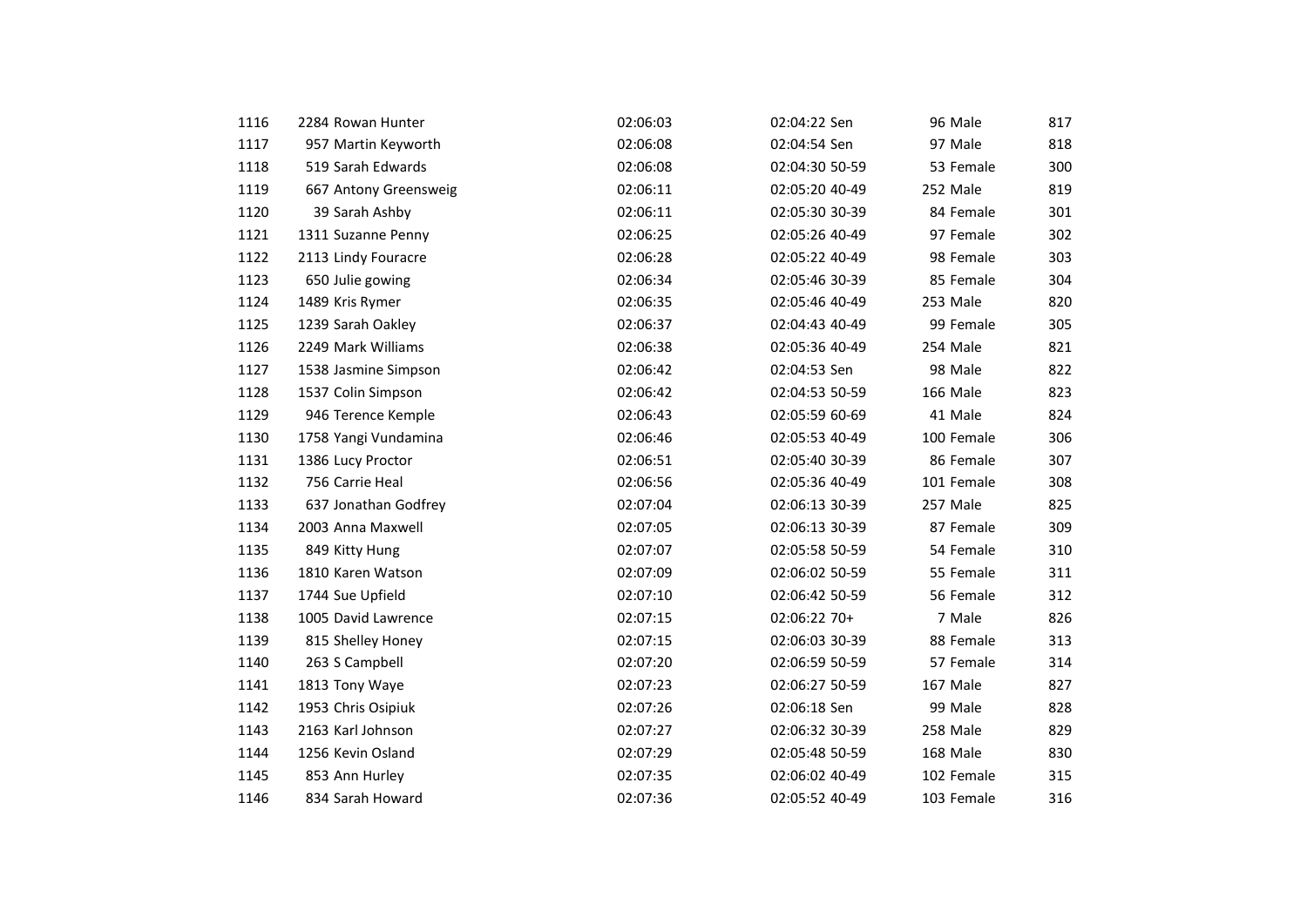| 1147 | 1247 Sam Oldfield       | 02:07:40 | 02:06:00 40-49 | 104 Female | 317 |
|------|-------------------------|----------|----------------|------------|-----|
| 1148 | 566 Claire Ferris       | 02:07:40 | 02:06:00 40-49 | 105 Female | 318 |
| 1149 | 1432 Kevin Richards     | 02:07:41 | 02:05:54 60-69 | 42 Male    | 831 |
| 1150 | 1336 Katie Pinninngton  | 02:07:48 | 02:06:48 50-59 | 58 Female  | 319 |
| 1151 | 685 Joanne Gwilliam     | 02:07:50 | 02:06:57 40-49 | 106 Female | 320 |
| 1152 | 1562 James Smith        | 02:07:52 | 02:06:41 30-39 | 259 Male   | 832 |
| 1153 | 1063 Tara Lupton        | 02:07:53 | 02:06:16 40-49 | 107 Female | 321 |
| 1154 | 1601 Mark Spooner       | 02:07:54 | 02:07:20 50-59 | 169 Male   | 833 |
| 1155 | 1334 Ruth Pike          | 02:07:56 | 02:06:58 30-39 | 89 Female  | 322 |
| 1156 | 1335 Steve pike         | 02:07:57 | 02:06:58 30-39 | 260 Male   | 834 |
| 1157 | 1916 Laura Wright       | 02:07:59 | 02:06:30 30-39 | 90 Female  | 323 |
| 1158 | 1726 Mark Trowse        | 02:08:01 | 02:06:24 50-59 | 170 Male   | 835 |
| 1159 | 1622 Kelly stevens      | 02:08:04 | 02:06:37 40-49 | 108 Female | 324 |
| 1160 | 1844 John Wheeler       | 02:08:14 | 02:06:59 50-59 | 171 Male   | 836 |
| 1161 | 2118 Tom Sims           | 02:08:14 | 02:06:31 Sen   | 100 Male   | 837 |
| 1162 | 1682 Anna Thomas        | 02:08:17 | 02:06:34 50-59 | 59 Female  | 325 |
| 1163 | 1551 Jackie Slaughter   | 02:08:19 | 02:07:02 50-59 | 60 Female  | 326 |
| 1164 | 386 Joanne Crawley      | 02:08:24 | 02:07:03 40-49 | 109 Female | 327 |
| 1165 | 1547 Tracey Skuse       | 02:08:28 | 02:06:46 30-39 | 91 Female  | 328 |
| 1166 | 818 Lynne Hood          | 02:08:29 | 02:06:46 40-49 | 110 Female | 329 |
| 1167 | 1263 Andy Packer        | 02:08:33 | 02:07:12 30-39 | 261 Male   | 838 |
| 1168 | 1863 Gareth Wilkes      | 02:08:34 | 02:07:33 30-39 | 262 Male   | 839 |
| 1169 | 2138 Becki Gilberthorpe | 02:08:35 | 02:07:25 30-39 | 92 Female  | 330 |
| 1170 | 1105 Emily Mayo         | 02:08:43 | 02:07:55 30-39 | 93 Female  | 331 |
| 1171 | 1428 Olivia Rhodes      | 02:08:44 | 02:07:23 Sen   | 57 Female  | 332 |
| 1172 | 2224 Tony Royle         | 02:08:45 | 02:07:24 50-59 | 172 Male   | 840 |
| 1173 | 1678 Rachel Teverson    | 02:08:45 | 02:07:30 50-59 | 61 Female  | 333 |
| 1174 | 1623 Martha Stevens     | 02:08:45 | 02:07:57 Sen   | 58 Female  | 334 |
| 1175 | 1313 Ellen Perrett      | 02:08:48 | 02:07:41 30-39 | 94 Female  | 335 |
| 1176 | 2132 Les Reed           | 02:08:52 | 02:07:40 50-59 | 173 Male   | 841 |
| 1177 | 1895 Charlotte Withers  | 02:09:01 | 02:08:05 Sen   | 59 Female  | 336 |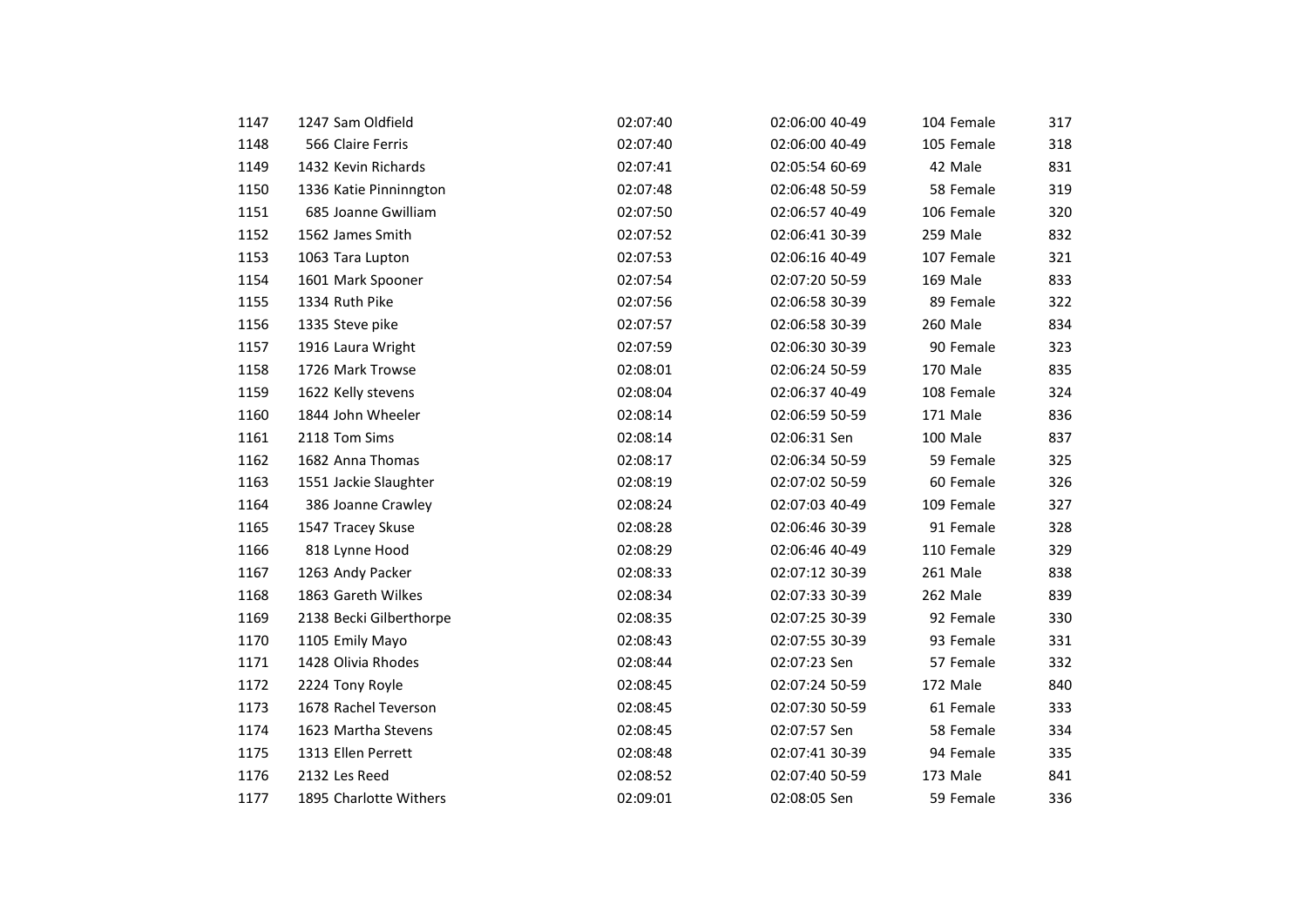| 1178 | 1632 Marie Stimson-Machers   | 02:09:04 | 02:09:04 40-49 | 111 Female | 337 |
|------|------------------------------|----------|----------------|------------|-----|
| 1179 | 1913 Stuart Wraith           | 02:09:08 | 02:07:39 40-49 | 255 Male   | 842 |
| 1180 | 870 Ayrton Jack              | 02:09:12 | 02:08:06 Sen   | 101 Male   | 843 |
| 1181 |                              | 02:09:14 | 02:08:05 40-49 | 256 Male   |     |
|      | 170 Jason Bond               |          |                |            | 844 |
| 1182 | 575 Andrea Fogg              | 02:09:17 | 02:08:12 40-49 | 112 Female | 338 |
| 1183 | 403 Paula Cumming            | 02:09:22 | 02:07:37 40-49 | 113 Female | 339 |
| 1184 | 1850 Lucy Whiting            | 02:09:23 | 02:08:03 30-39 | 95 Female  | 340 |
| 1185 | 229 Katie Buckingham         | 02:09:27 | 02:08:24 30-39 | 96 Female  | 341 |
| 1186 | 2236 Paul Warren             | 02:09:31 | 02:07:59 50-59 | 174 Male   | 845 |
| 1187 | 1540 Russell Simpson         | 02:09:35 | 02:07:57 40-49 | 257 Male   | 846 |
| 1188 | 2121 Andy Davis              | 02:09:36 | 02:08:26 40-49 | 258 Male   | 847 |
| 1189 | 280 Rebekah Cartwright James | 02:09:36 | 02:07:56 30-39 | 97 Female  | 342 |
| 1190 | 2020 Julian Reynolds         | 02:09:38 | 02:08:17 50-59 | 175 Male   | 848 |
| 1191 | 1266 Stephen Paice           | 02:09:38 | 02:08:19 40-49 | 259 Male   | 849 |
| 1192 | 2042 Nicola Palmer           | 02:09:41 | 02:08:56 40-49 | 114 Female | 343 |
| 1193 | 405 Chris Curry              | 02:09:54 | 02:07:48 40-49 | 260 Male   | 850 |
| 1194 | 1701 Kathryn Tiley           | 02:10:09 | 02:08:42 30-39 | 98 Female  | 344 |
| 1195 | 1365 Victoria Pratt          | 02:10:09 | 02:08:42 30-39 | 99 Female  | 345 |
| 1196 | 2150 Dena Shoebridge         | 02:10:10 | 02:08:42 30-39 | 100 Female | 346 |
| 1197 | 937 Dnyanesh Karmarkar       | 02:10:16 | 02:08:32 30-39 | 263 Male   | 851 |
| 1198 | 529 Trina Ellis              | 02:10:20 | 02:08:43 50-59 | 62 Female  | 347 |
| 1199 | 2017 James Haworth           | 02:10:25 | 02:09:44 30-39 | 264 Male   | 852 |
| 1200 | 2058 Craig Wilson            | 02:10:32 | 02:08:49 30-39 | 265 Male   | 853 |
| 1201 | 1606 Stephen stainer         | 02:10:35 | 02:09:41 50-59 | 176 Male   | 854 |
| 1202 | 60 Siobhan Baillie           | 02:10:37 | 02:09:26 30-39 | 101 Female | 348 |
| 1203 | 1168 Sarah Morgan            | 02:10:39 | 02:09:21 40-49 | 115 Female | 349 |
| 1204 | 212 Caroline Brown           | 02:10:41 | 02:09:27 40-49 | 116 Female | 350 |
| 1205 | 565 Anna Pritchard           | 02:10:41 | 02:09:27 40-49 | 117 Female | 351 |
| 1206 | 502 Jamie Dutton             | 02:10:43 | 02:09:37 40-49 | 261 Male   | 855 |
| 1207 | 1921 Elizabeth WROE          | 02:10:43 | 02:09:55 30-39 | 102 Female | 352 |
| 1208 | 727 Anne Harris              | 02:10:44 | 02:08:39 40-49 | 118 Female | 353 |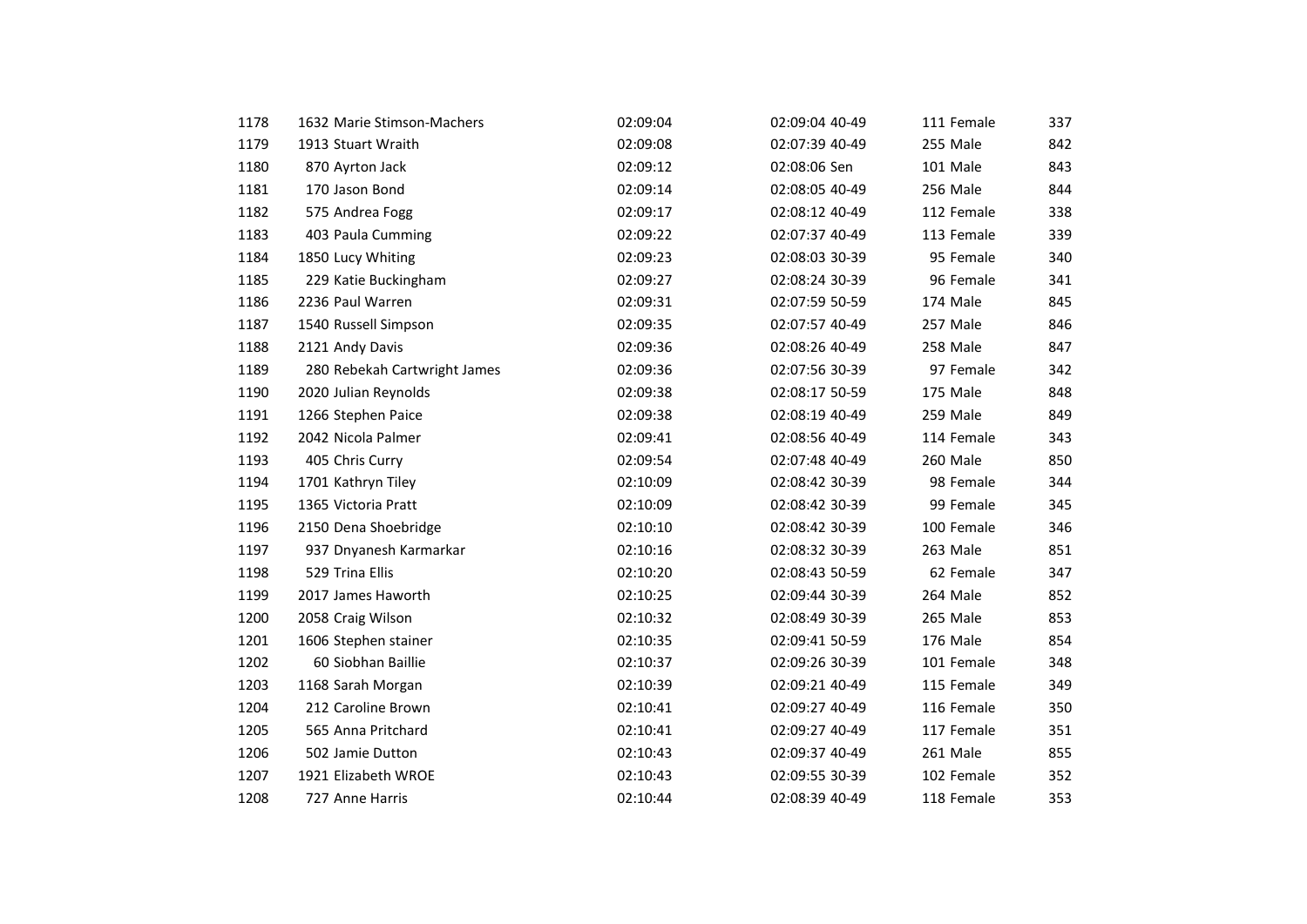| 1209 | 503 Nicola Dutton       | 02:10:44 | 02:09:37 40-49 | 119 Female | 354 |
|------|-------------------------|----------|----------------|------------|-----|
| 1210 | 1250 Terry Onions       | 02:10:46 | 02:09:26 60-69 | 43 Male    | 856 |
| 1211 | 168 Naomi Bolton        | 02:10:50 | 02:09:52 30-39 | 103 Female | 355 |
| 1212 |                         |          | 02:09:20 Sen   | 102 Male   | 857 |
|      | 923 Sam Jones           | 02:10:51 |                |            |     |
| 1213 | 663 Matthew Green       | 02:10:51 | 02:09:21 40-49 | 262 Male   | 858 |
| 1214 | 2018 Kate McCrum        | 02:10:53 | 02:09:39 30-39 | 104 Female | 356 |
| 1215 | 125 Mark bennett        | 02:10:55 | 02:09:14 50-59 | 177 Male   | 859 |
| 1216 | 2096 Ola AkinolaOdebode | 02:10:55 | 02:10:14 Sen   | 103 Male   | 860 |
| 1217 | 698 Debbie hall         | 02:11:00 | 02:09:11 40-49 | 120 Female | 357 |
| 1218 | 1296 Megan Peacey       | 02:11:03 | 02:10:10 30-39 | 105 Female | 358 |
| 1219 | 62 Claire Balchin       | 02:11:03 | 02:10:09 40-49 | 121 Female | 359 |
| 1220 | 1130 Fran Meek          | 02:11:06 | 02:10:38 30-39 | 106 Female | 360 |
| 1221 | 272 Louise Carrigan     | 02:11:08 | 02:10:14 30-39 | 107 Female | 361 |
| 1222 | 1383 Vanessa Pritchard  | 02:11:14 | 02:10:21 40-49 | 122 Female | 362 |
| 1223 | 581 Rachel Forrester    | 02:11:15 | 02:10:16 40-49 | 123 Female | 363 |
| 1224 | 1973 Paul Collins       | 02:11:19 | 02:10:35 Sen   | 104 Male   | 861 |
| 1225 | 376 Michael Cowlin      | 02:11:34 | 02:10:40 40-49 | 263 Male   | 862 |
| 1226 | 2180 Tom Woodhead       | 02:11:38 | 02:10:15 30-39 | 266 Male   | 863 |
| 1227 | 1051 Katie Long         | 02:11:40 | 02:10:10 30-39 | 108 Female | 364 |
| 1228 | 1050 Jim Long           | 02:11:41 | 02:10:10 30-39 | 267 Male   | 864 |
| 1229 | 291 Kieron Chambers     | 02:11:44 | 02:10:26 30-39 | 268 Male   | 865 |
| 1230 | 79 Rich Barker          | 02:11:45 | 02:10:11 40-49 | 264 Male   | 866 |
| 1231 | 1486 Beata Rybinska     | 02:11:45 | 02:10:26 30-39 | 109 Female | 365 |
| 1232 | 1617 Adrian Stephenson  | 02:11:46 | 02:10:28 30-39 | 269 Male   | 867 |
| 1233 | 302 Jan Chinnick        | 02:11:47 | 02:10:08 60-69 | 9 Female   | 366 |
| 1234 | 1423 Andrew Reid        | 02:11:51 | 02:10:29 30-39 | 270 Male   | 868 |
| 1235 | 1163 James Morgan       | 02:11:51 | 02:10:51 30-39 | 271 Male   | 869 |
| 1236 | 1035 Gregory Leyshon    | 02:11:53 | 02:11:39 60-69 | 44 Male    | 870 |
| 1237 | 1405 Angela rawlinson   | 02:11:57 | 02:10:43 30-39 | 110 Female | 367 |
| 1238 | 1409 Sarah Reddish      | 02:12:03 | 02:10:39 Sen   | 60 Female  | 368 |
| 1239 | 2269 John Noon          | 02:12:06 | 02:11:06 50-59 | 178 Male   | 871 |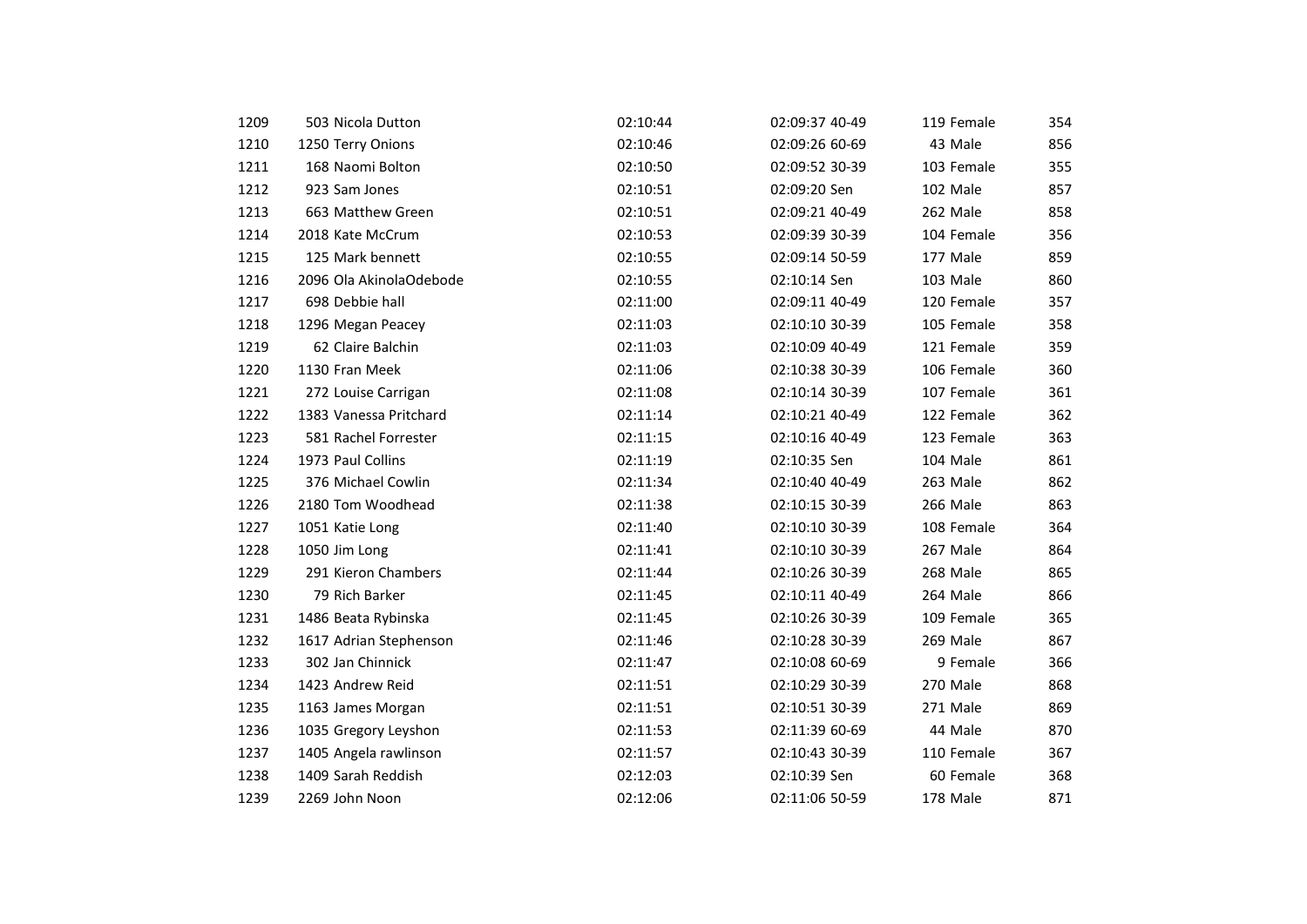| 1240 | 284 Denise Cawser       | 02:12:09 | 02:10:21 40-49 | 124 Female | 369 |
|------|-------------------------|----------|----------------|------------|-----|
|      | 1373 Richard Price      |          |                | 179 Male   | 872 |
| 1241 |                         | 02:12:10 | 02:11:09 50-59 |            |     |
| 1242 | 1840 Lara Westgate      | 02:12:17 | 02:10:57 30-39 | 111 Female | 370 |
| 1243 | 2216 Kathy Sellick      | 02:12:22 | 02:11:07 50-59 | 63 Female  | 371 |
| 1244 | 1216 Melanie Niven      | 02:12:32 | 02:10:55 50-59 | 64 Female  | 372 |
| 1245 | 353 Stuart Conway       | 02:12:39 | 02:11:07 50-59 | 180 Male   | 873 |
| 1246 | 1799 Sarah Warner       | 02:12:40 | 02:11:08 40-49 | 125 Female | 373 |
| 1247 | 1576 Paul Smith         | 02:12:49 | 02:11:09 40-49 | 265 Male   | 874 |
| 1248 | 1950 Harry Whiting      | 02:12:50 | 02:11:54 60-69 | 45 Male    | 875 |
| 1249 | 287 Teresa Chadwick     | 02:13:03 | 02:11:43 40-49 | 126 Female | 374 |
| 1250 | 854 Helen Hurn          | 02:13:08 | 02:11:27 50-59 | 65 Female  | 375 |
| 1251 | 1206 Matt Newman        | 02:13:10 | 02:11:29 30-39 | 272 Male   | 876 |
| 1252 | 369 Imogen Cotterill    | 02:13:10 | 02:12:01 Sen   | 61 Female  | 376 |
| 1253 | 1016 Chris Ledbury      | 02:13:13 | 02:12:06 40-49 | 266 Male   | 877 |
| 1254 | 275 Billy Carter        | 02:13:13 | 02:12:05 Sen   | 105 Male   | 878 |
| 1255 | 1113 Megan McDermott    | 02:13:18 | 02:12:29 Sen   | 62 Female  | 377 |
| 1256 | 1856 Stuart Wicks       | 02:13:27 | 02:12:19 30-39 | 273 Male   | 879 |
| 1257 | 1855 Nathan Wicks       | 02:13:28 | 02:12:20 30-39 | 274 Male   | 880 |
| 1258 | 580 Suzie Ford          | 02:13:32 | 02:12:27 Sen   | 63 Female  | 378 |
| 1259 | 1331 Elanor Pick        | 02:13:32 | 02:12:11 40-49 | 127 Female | 379 |
| 1260 | 444 Jessie Dawson       | 02:13:36 | 02:11:47 40-49 | 128 Female | 380 |
| 1261 | 1039 Mike Line          | 02:13:38 | 02:11:51 40-49 | 267 Male   | 881 |
| 1262 | 837 Michelle Hoy        | 02:13:44 | 02:12:26 30-39 | 112 Female | 381 |
| 1263 | 1655 David Symonds      | 02:13:45 | 02:12:57 40-49 | 268 Male   | 882 |
| 1264 | 1371 Alan Price         | 02:13:45 | 02:12:33 60-69 | 46 Male    | 883 |
| 1265 | 1184 Phil munyard       | 02:13:46 | 02:13:02 40-49 | 269 Male   | 884 |
| 1266 | 606 John Galpin         | 02:13:54 | 02:11:53 60-69 | 47 Male    | 885 |
| 1267 | 355 Andy Cook           | 02:13:56 | 02:13:08 30-39 | 275 Male   | 886 |
| 1268 | 1621 Kathryn Stephenson | 02:13:58 | 02:12:35 50-59 | 66 Female  | 382 |
| 1269 | 828 Phil Horrell        | 02:14:06 | 02:12:45 40-49 | 270 Male   | 887 |
| 1270 | 827 Julie Horrell       | 02:14:06 | 02:12:46 40-49 | 129 Female | 383 |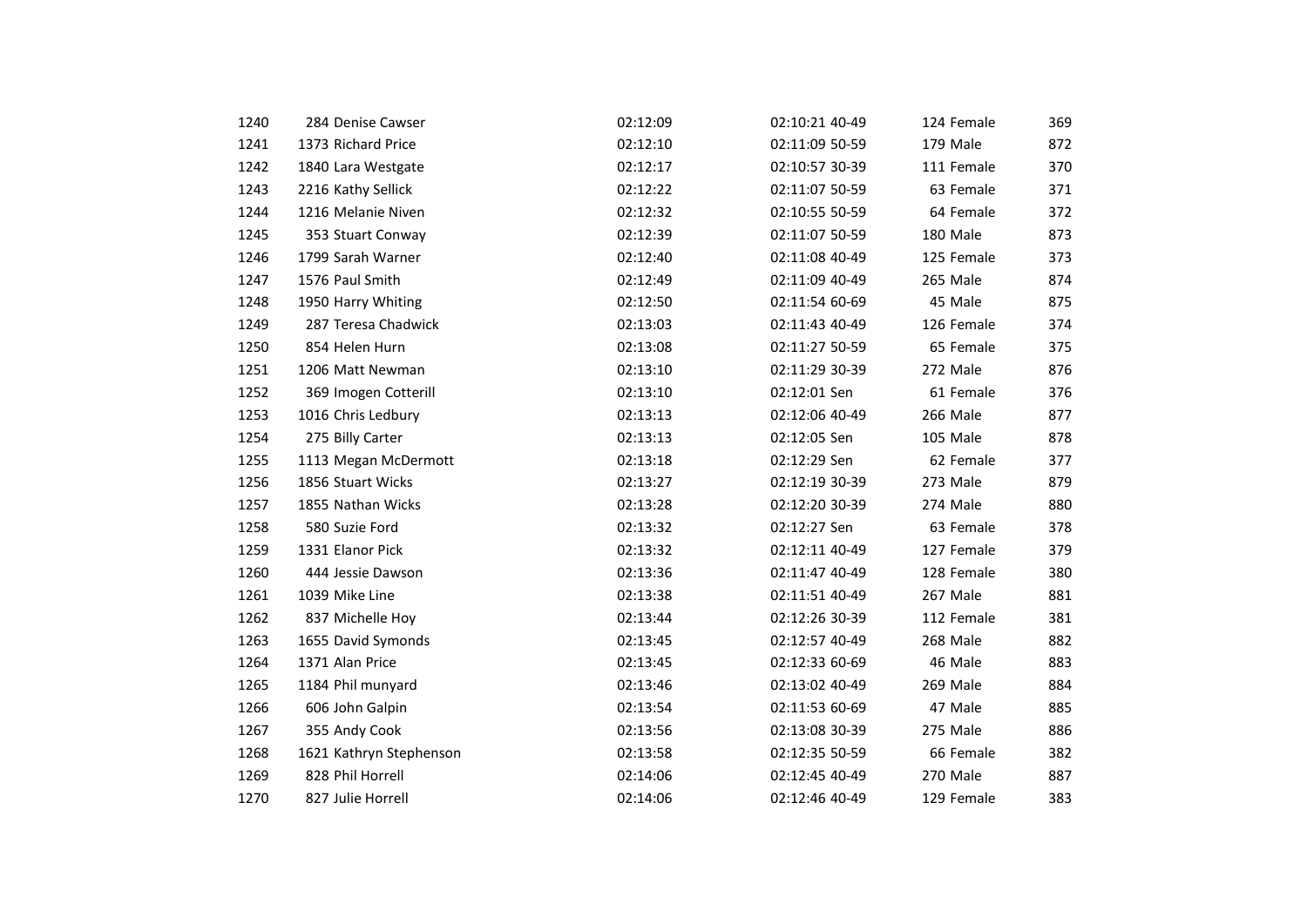| 1271 | 97 James Barwell       | 02:14:09 | 02:12:52 30-39 | 276 Male   | 888 |
|------|------------------------|----------|----------------|------------|-----|
| 1272 | 980 Raphael Koenig     | 02:14:12 | 02:12:27 30-39 | 277 Male   | 889 |
| 1273 | 977 Lydia Knight       | 02:14:12 | 02:12:27 30-39 | 113 Female | 384 |
| 1274 | 1732 Tony Tucker       | 02:14:13 | 02:13:07 50-59 | 181 Male   | 890 |
| 1275 | 984 Alex Kupai         | 02:14:14 | 02:12:14 50-59 | 182 Male   | 891 |
| 1276 | 871 Ben Jackson        | 02:14:16 | 02:12:54 Sen   | 106 Male   | 892 |
| 1277 | 2133 Anthony Savage    | 02:14:19 | 02:12:50 40-49 | 271 Male   | 893 |
| 1278 | 775 Libbie Herbert     | 02:14:21 | 02:13:31 Sen   | 64 Female  | 385 |
| 1279 | 1820 Joanna Webb       | 02:14:25 | 02:13:20 50-59 | 67 Female  | 386 |
| 1280 | 929 Suzie Jones        | 02:14:32 | 02:13:45 40-49 | 130 Female | 387 |
| 1281 | 1564 Jenny Smith       | 02:14:34 | 02:13:15 50-59 | 68 Female  | 388 |
| 1282 | 668 David GREENWOOD    | 02:14:40 | 02:12:36 60-69 | 48 Male    | 894 |
| 1283 | 153 Graham Bishop      | 02:14:41 | 02:13:06 40-49 | 272 Male   | 895 |
| 1284 | 999 Darby Law          | 02:14:46 | 02:13:16 30-39 | 114 Female | 389 |
| 1285 | 304 Jennifer Christian | 02:14:48 | 02:13:19 30-39 | 115 Female | 390 |
| 1286 | 2078 Steve Chandler    | 02:14:49 | 02:14:03 70+   | 8 Male     | 896 |
| 1287 | 1677 Bethan Temple     | 02:14:53 | 02:13:19 30-39 | 116 Female | 391 |
| 1288 | 1896 Philip Withers    | 02:14:56 | 02:13:40 50-59 | 183 Male   | 897 |
| 1289 | 349 Dennis collins     | 02:15:09 | 02:14:34 50-59 | 184 Male   | 898 |
| 1290 | 248 Nathan Burton      | 02:15:13 | 02:14:11 30-39 | 278 Male   | 899 |
| 1291 | 357 Maggie Cook        | 02:15:19 | 02:14:22 50-59 | 69 Female  | 392 |
| 1292 | 397 Dan Cross          | 02:15:21 | 02:13:16 40-49 | 273 Male   | 900 |
| 1293 | 933 Jane Joyner        | 02:15:24 | 02:14:00 50-59 | 70 Female  | 393 |
| 1294 | 863 Matt Iles          | 02:15:27 | 02:13:45 40-49 | 274 Male   | 901 |
| 1295 | 2035 Millie Smith      | 02:15:31 | 02:14:10 Sen   | 65 Female  | 394 |
| 1296 | 758 Sioned Heal        | 02:15:32 | 02:14:11 Sen   | 66 Female  | 395 |
| 1297 | 1683 Barbara Thomas    | 02:15:35 | 02:14:12 60-69 | 10 Female  | 396 |
| 1298 | 917 Nathan Jones       | 02:15:43 | 02:14:16 30-39 | 279 Male   | 902 |
| 1299 | 1511 Hannah Scott      | 02:15:44 | 02:14:18 30-39 | 117 Female | 397 |
| 1300 | 1676 Katherine teakle  | 02:15:44 | 02:14:35 30-39 | 118 Female | 398 |
| 1301 | 13 Kathryn Akrout      | 02:15:45 | 02:14:15 40-49 | 131 Female | 399 |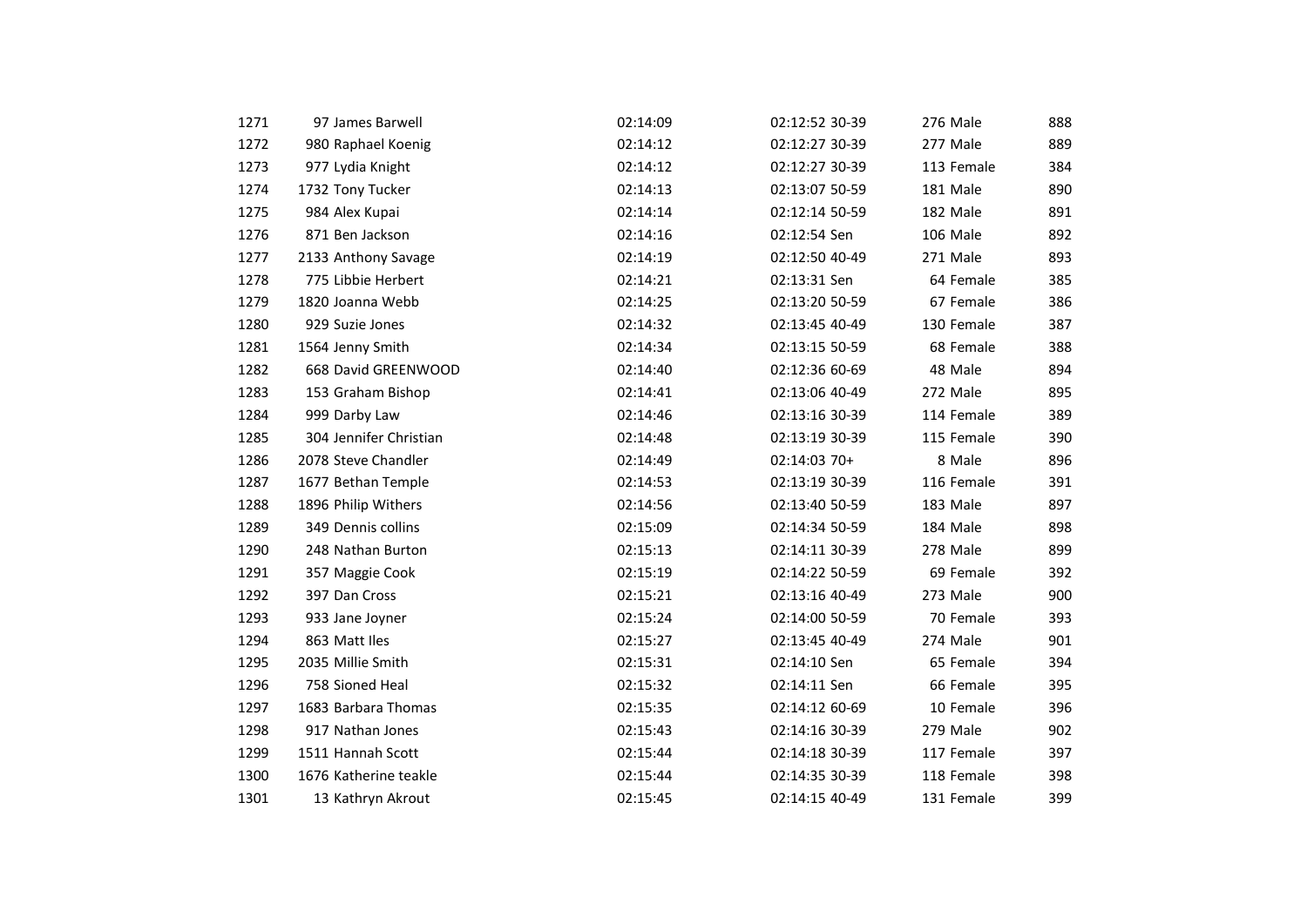| 1302 | 979 Heidi Knights         | 02:15:50 | 02:15:14 40-49 | 132 Female | 400 |
|------|---------------------------|----------|----------------|------------|-----|
| 1303 | 694 Dave Halford          | 02:15:50 | 02:13:45 40-49 | 275 Male   | 903 |
| 1304 | 1195 Bruce Neale          | 02:15:55 | 02:14:43 70+   | 9 Male     | 904 |
| 1305 | 1958 Nicole Askew         | 02:15:56 | 02:15:56 Sen   | 67 Female  | 401 |
| 1306 |                           |          | 02:14:20 40-49 | 133 Female |     |
|      | 1957 Sharon Walton        | 02:15:57 |                |            | 402 |
| 1307 | 1733 Hanna Tudge          | 02:16:00 | 02:14:29 Sen   | 68 Female  | 403 |
| 1308 | 1917 Martin wright        | 02:16:01 | 02:14:30 50-59 | 185 Male   | 905 |
| 1309 | 414 Americo DAmico        | 02:16:07 | 02:14:42 30-39 | 280 Male   | 906 |
| 1310 | 783 Annette Heylings      | 02:16:09 | 02:14:37 60-69 | 11 Female  | 404 |
| 1311 | 1721 Fran Travers         | 02:16:11 | 02:14:46 30-39 | 119 Female | 405 |
| 1312 | 1720 Ben Travers          | 02:16:12 | 02:14:46 30-39 | 281 Male   | 907 |
| 1313 | 182 Emma Bradshaw         | 02:16:21 | 02:15:25 40-49 | 134 Female | 406 |
| 1314 | 1907 Kirsty Woodward-Owen | 02:16:24 | 02:14:46 30-39 | 120 Female | 407 |
| 1315 | 734 Georgina Harsant      | 02:16:24 | 02:14:46 30-39 | 121 Female | 408 |
| 1316 | 695 Liz Halford           | 02:16:25 | 02:14:19 40-49 | 135 Female | 409 |
| 1317 | 333 Mark Clubb            | 02:16:26 | 02:15:39 40-49 | 276 Male   | 908 |
| 1318 | 883 Mark James            | 02:16:32 | 02:15:19 30-39 | 282 Male   | 909 |
| 1319 | 10 Steven Adams           | 02:16:35 | 02:14:51 60-69 | 49 Male    | 910 |
| 1320 | 2011 Jayne Adams          | 02:16:35 | 02:14:51 60-69 | 12 Female  | 410 |
| 1321 | 501 Ray durnall           | 02:16:40 | 02:14:44 70+   | 10 Male    | 911 |
| 1322 | 1388 Andrew Proudman      | 02:16:41 | 02:15:39 50-59 | 186 Male   | 912 |
| 1323 | 290 Garath Chambers       | 02:16:41 | 02:15:18 30-39 | 283 Male   | 913 |
| 1324 | 739 Imran HASSANJEE       | 02:16:42 | 02:15:27 30-39 | 284 Male   | 914 |
| 1325 | 587 Simon Frampton        | 02:16:44 | 02:15:15 70+   | 11 Male    | 915 |
| 1326 | 2031 Ceinwen Davies       | 02:16:51 | 02:15:08 40-49 | 136 Female | 411 |
| 1327 | 410 Lucy Dale             | 02:16:54 | 02:15:29 30-39 | 122 Female | 412 |
| 1328 | 860 John Hutton           | 02:16:54 | 02:15:29 50-59 | 187 Male   | 916 |
| 1329 | 648 Tom Goulding          | 02:16:54 | 02:15:41 30-39 | 285 Male   | 917 |
| 1330 | 731 Wendy Harris          | 02:16:57 | 02:15:47 50-59 | 71 Female  | 413 |
| 1331 | 54 Angie Ayling           | 02:16:58 | 02:15:20 50-59 | 72 Female  | 414 |
| 1332 | 1502 Sandra Sawyer        | 02:17:00 | 02:15:14 40-49 | 137 Female | 415 |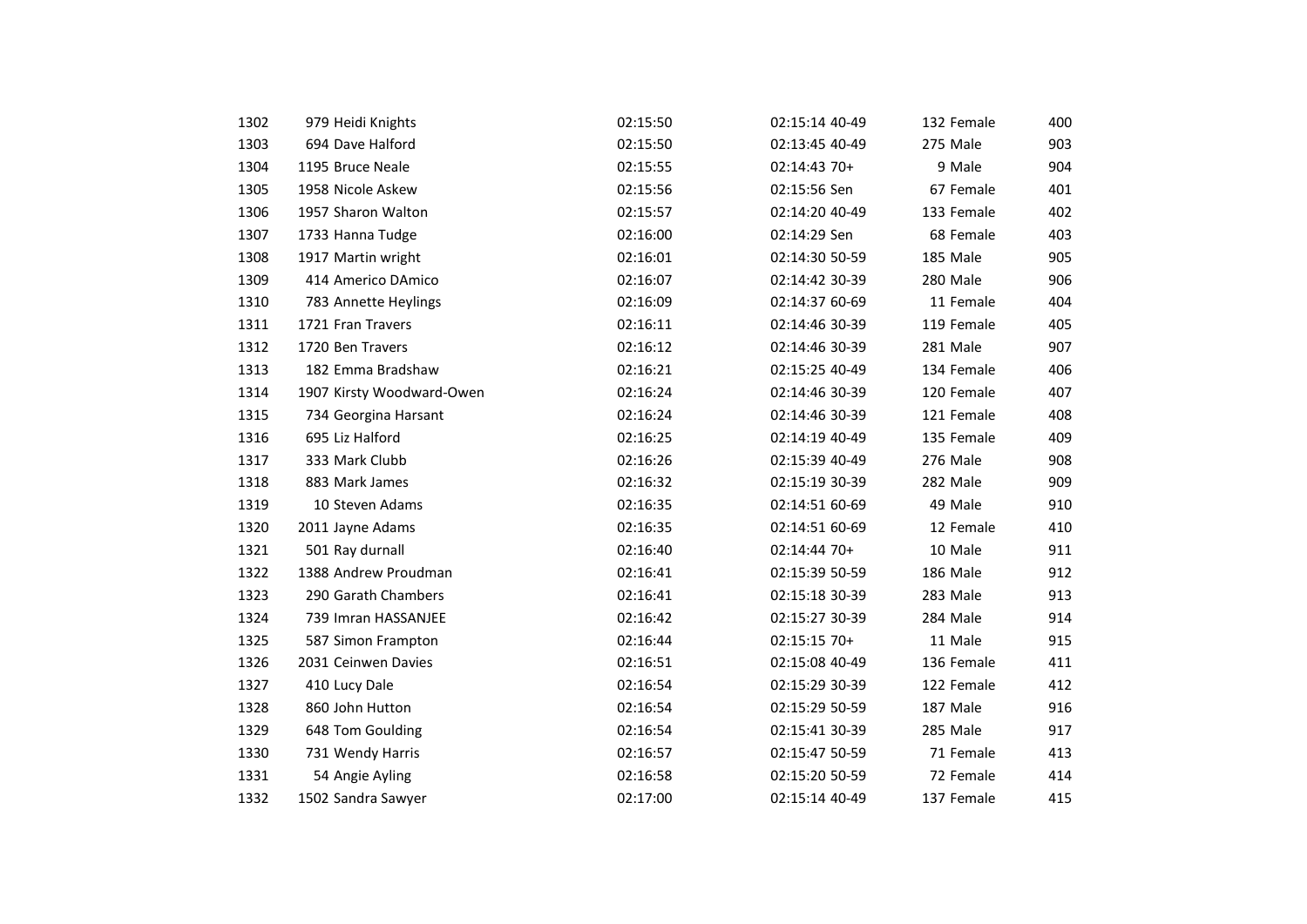| 1333 | 80 Andy Barnard          | 02:17:05 | 02:15:39 30-39 | 286 Male   | 918 |
|------|--------------------------|----------|----------------|------------|-----|
| 1334 | 1194 Philippa Neal       | 02:17:09 | 02:15:54 40-49 | 138 Female | 416 |
| 1335 | 373 Glen Cousner         | 02:17:09 | 02:15:45 50-59 | 188 Male   | 919 |
| 1336 | 864 Anna Ilston          | 02:17:15 | 02:15:35 Sen   | 69 Female  | 417 |
| 1337 | 361 Rachel Cooper        | 02:17:16 | 02:15:20 50-59 | 73 Female  | 418 |
| 1338 | 2173 Rosie Daniels       | 02:17:22 | 02:15:51 Sen   | 70 Female  | 419 |
| 1339 | 1605 Kate Stacey         | 02:17:23 | 02:15:20 40-49 | 139 Female | 420 |
| 1340 | 1145 Helen Michell       | 02:17:23 | 02:15:19 40-49 | 140 Female | 421 |
| 1341 | 96 Sally Bartram         | 02:17:33 | 02:17:03 50-59 | 74 Female  | 422 |
| 1342 | 487 Sandra Drakett       | 02:17:33 | 02:17:05 50-59 | 75 Female  | 423 |
| 1343 | 223 Roz Brown            | 02:17:38 | 02:16:48 30-39 | 123 Female | 424 |
| 1344 | 1439 Andrew Riley        | 02:17:39 | 02:17:39 Sen   | 107 Male   | 920 |
| 1345 | 246 Jen Burton           | 02:17:48 | 02:16:46 30-39 | 124 Female | 425 |
| 1346 | 469 Amy Doffegnies       | 02:17:48 | 02:16:31 Sen   | 71 Female  | 426 |
| 1347 | 858 Duncan Hutchings     | 02:17:56 | 02:17:12 40-49 | 277 Male   | 921 |
| 1348 | 874 Helen Jackson        | 02:17:56 | 02:16:33 50-59 | 76 Female  | 427 |
| 1349 | 1475 Sandra Rowland      | 02:17:58 | 02:16:44 60-69 | 13 Female  | 428 |
| 1350 | 1897 Tim Withers         | 02:18:13 | 02:17:19 50-59 | 189 Male   | 922 |
| 1351 | 1771 Karen Walker        | 02:18:37 | 02:16:46 50-59 | 77 Female  | 429 |
| 1352 | 1310 Dominique Pemberton | 02:18:39 | 02:17:07 30-39 | 125 Female | 430 |
| 1353 | 940 Emma Keating         | 02:18:40 | 02:17:07 40-49 | 141 Female | 431 |
| 1354 | 176 Jimmy Bower          | 02:18:45 | 02:18:09 Sen   | 108 Male   | 923 |
| 1355 | 1214 Laura Nicholson     | 02:18:49 | 02:17:40 Sen   | 72 Female  | 432 |
| 1356 | 1546 Kayy Skinner        | 02:19:03 | 02:18:13 Sen   | 73 Female  | 433 |
| 1357 | 657 Jez Graves           | 02:19:05 | 02:17:31 40-49 | 278 Male   | 924 |
| 1358 | 1860 Geoff Wignall       | 02:19:06 | 02:17:32 50-59 | 190 Male   | 925 |
| 1359 | 2007 Helen Kimber        | 02:19:13 | 02:17:45 40-49 | 142 Female | 434 |
| 1360 | 741 Lindsey Hawking      | 02:19:15 | 02:17:30 30-39 | 126 Female | 435 |
| 1361 | 601 Julie Furneaux       | 02:19:20 | 02:17:53 40-49 | 143 Female | 436 |
| 1362 | 1109 Katie McClure       | 02:19:21 | 02:17:34 Sen   | 74 Female  | 437 |
| 1363 | 213 Cathryn Brown        | 02:19:22 | 02:18:22 30-39 | 127 Female | 438 |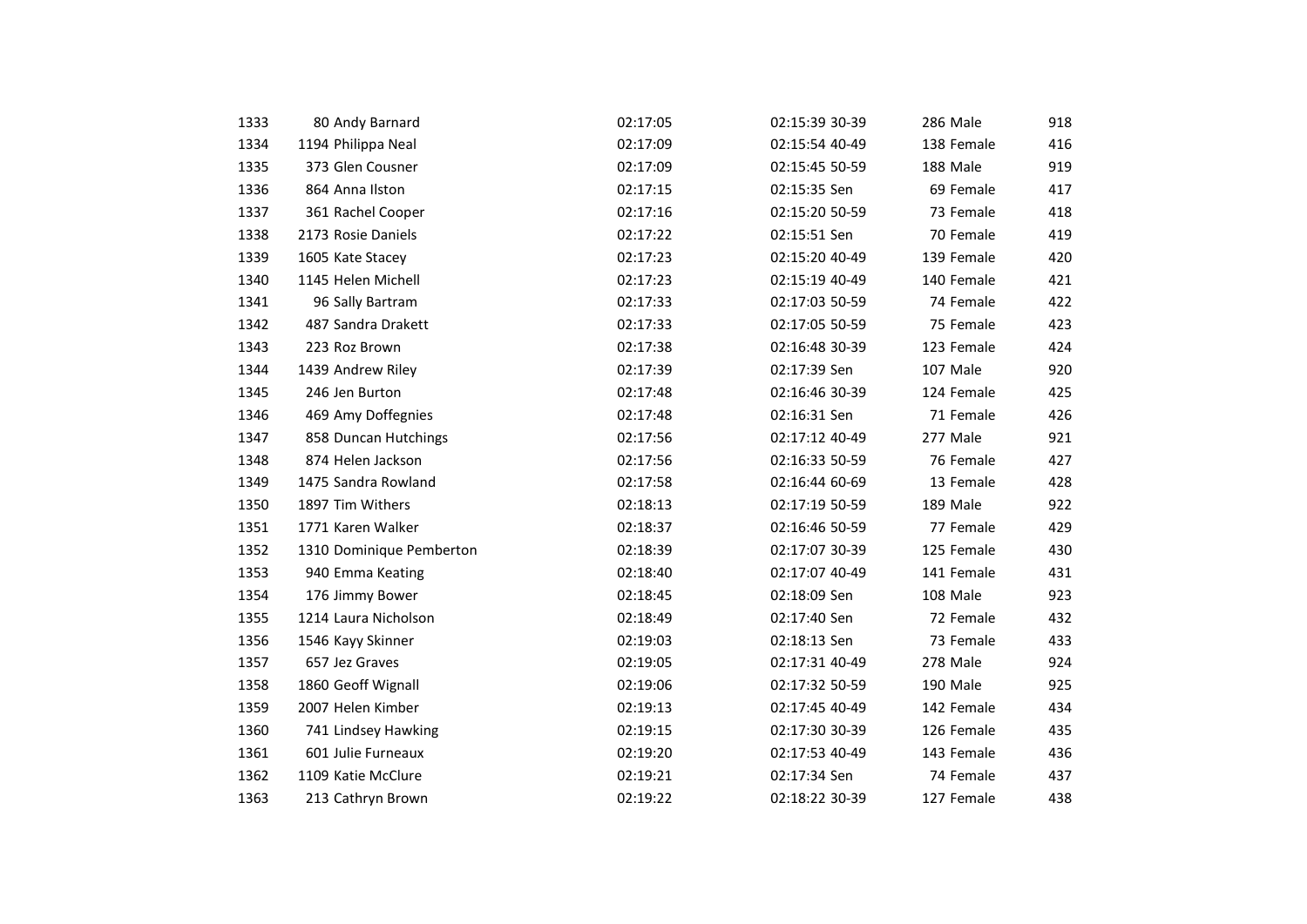| 1364 | 185 Bea Brandish      | 02:19:26 | 02:17:49 60-69 | 14 Female  | 439 |
|------|-----------------------|----------|----------------|------------|-----|
| 1365 | 1064 Beverly Lusty    | 02:19:32 | 02:18:14 40-49 | 144 Female | 440 |
| 1366 |                       |          |                |            |     |
|      | 747 Becky Hayward     | 02:19:33 | 02:18:15 30-39 | 128 Female | 441 |
| 1367 | 1875 Marc Williams    | 02:19:35 | 02:18:39 30-39 | 287 Male   | 926 |
| 1368 | 2274 Alison Gregg     | 02:19:38 | 02:17:50 40-49 | 145 Female | 442 |
| 1369 | 57 Margaret Badger    | 02:19:40 | 02:17:34 40-49 | 146 Female | 443 |
| 1370 | 1649 Zoe Sumpter      | 02:19:44 | 02:17:43 40-49 | 147 Female | 444 |
| 1371 | 1465 Kath Rooksby     | 02:19:44 | 02:17:44 40-49 | 148 Female | 445 |
| 1372 | 1361 Jennifer Powell  | 02:19:47 | 02:17:53 40-49 | 149 Female | 446 |
| 1373 | 1277 Clare Parker     | 02:19:52 | 02:18:20 30-39 | 129 Female | 447 |
| 1374 | 1408 Carla Redding    | 02:19:53 | 02:18:18 40-49 | 150 Female | 448 |
| 1375 | 1879 Sally Williams   | 02:20:05 | 02:18:31 40-49 | 151 Female | 449 |
| 1376 | 719 Alex Harding      | 02:20:08 | 02:18:18 40-49 | 279 Male   | 927 |
| 1377 | 1485 Joanne Ryan      | 02:20:14 | 02:18:40 40-49 | 152 Female | 450 |
| 1378 | 338 Ray Coburn        | 02:20:14 | 02:19:37 40-49 | 280 Male   | 928 |
| 1379 | 200 Andrew Broad      | 02:20:15 | 02:19:25 40-49 | 281 Male   | 929 |
| 1380 | 909 Alex Jones        | 02:20:24 | 02:19:05 30-39 | 130 Female | 451 |
| 1381 | 903 Dawn Johnson      | 02:20:25 | 02:18:55 30-39 | 131 Female | 452 |
| 1382 | 1508 Rorie Scott      | 02:20:26 | 02:18:38 40-49 | 282 Male   | 930 |
| 1383 | 394 Sandra Cropton    | 02:20:30 | 02:19:39 30-39 | 132 Female | 453 |
| 1384 | 1819 Abi Webb         | 02:20:33 | 02:19:40 30-39 | 133 Female | 454 |
| 1385 | 1654 Adam Sydney      | 02:20:38 | 02:20:16 40-49 | 283 Male   | 931 |
| 1386 | 106 Kevin Beacham     | 02:20:40 | 02:19:27 40-49 | 284 Male   | 932 |
| 1387 | 951 Laura Kent        | 02:20:41 | 02:19:13 30-39 | 134 Female | 455 |
| 1388 | 2241 Steve Dechan     | 02:20:57 | 02:19:46 50-59 | 191 Male   | 933 |
| 1389 | 2265 Joe McIntosh     | 02:20:59 | 02:19:28 40-49 | 285 Male   | 934 |
| 1390 | 2264 Daniel George    | 02:21:00 | 02:19:29 30-39 | 288 Male   | 935 |
| 1391 | 1751 Heather Vidgen   | 02:21:00 | 02:19:42 50-59 | 78 Female  | 456 |
| 1392 | 1374 Susan Price      | 02:21:06 | 02:19:27 Sen   | 75 Female  | 457 |
| 1393 | 1505 Adrian Schofield | 02:21:08 | 02:19:33 50-59 | 192 Male   | 936 |
| 1394 | 626 John Gilbert      | 02:21:08 | 02:19:41 Sen   | 109 Male   | 937 |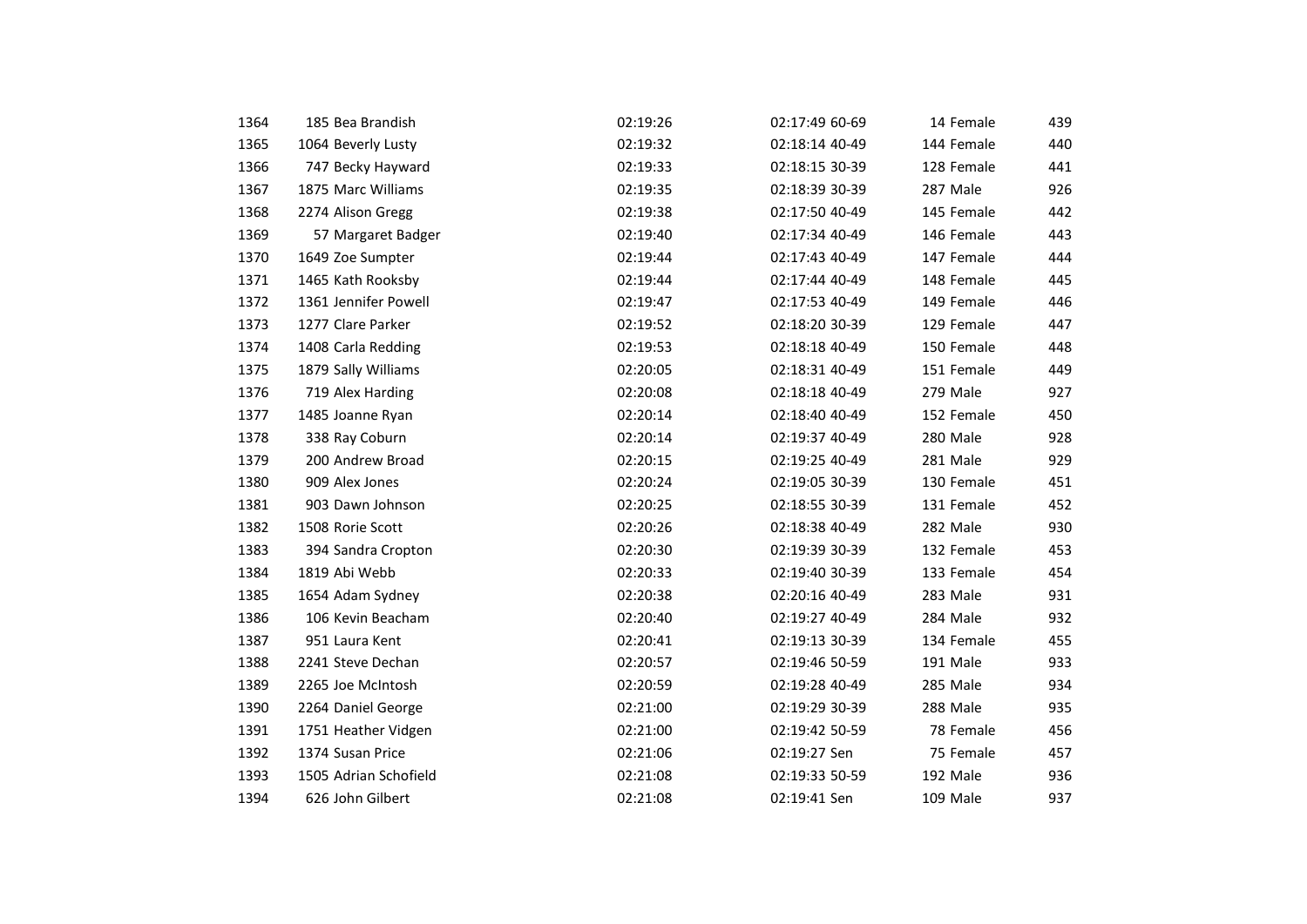| 1395 | 1203 Sarah Newall           | 02:21:11 | 02:19:47 40-49 | 153 Female | 458 |
|------|-----------------------------|----------|----------------|------------|-----|
| 1396 | 662 Amanda Green            | 02:21:12 | 02:19:29 30-39 | 135 Female | 459 |
| 1397 | 2095 Dominique Homer        | 02:21:14 | 02:19:59 Sen   | 76 Female  | 460 |
| 1398 | 686 Jonathan Gwilliam       | 02:21:15 | 02:19:16 40-49 | 286 Male   | 938 |
| 1399 | 1291 Colin Pascoe           | 02:21:23 | 02:20:18 50-59 | 193 Male   | 939 |
|      | 2120 Colin Davis            |          |                |            |     |
| 1400 |                             | 02:21:25 | 02:20:31 50-59 | 194 Male   | 940 |
| 1401 | 1591 Amy Spalding           | 02:21:32 | 02:20:16 30-39 | 136 Female | 461 |
| 1402 | 372 Mel CourtneyHolt        | 02:21:33 | 02:20:16 40-49 | 154 Female | 462 |
| 1403 | 78 Michael Barke            | 02:21:33 | 02:19:29 60-69 | 50 Male    | 941 |
| 1404 | 1172 Kate Moss              | 02:21:37 | 02:20:08 50-59 | 79 Female  | 463 |
| 1405 | 140 Elsa Bezhani            | 02:21:42 | 02:20:16 Sen   | 77 Female  | 464 |
| 1406 | 141 Ola Bezhani             | 02:21:42 | 02:20:16 Sen   | 78 Female  | 465 |
| 1407 | 320 Nicola Clarke           | 02:22:06 | 02:20:46 40-49 | 155 Female | 466 |
| 1408 | 778 Sandra Heryet           | 02:22:11 | 02:21:19 50-59 | 80 Female  | 467 |
| 1409 | 1839 Sam Western            | 02:22:18 | 02:21:17 30-39 | 137 Female | 468 |
| 1410 | 1228 Bobby North            | 02:22:27 | 02:20:25 30-39 | 138 Female | 469 |
| 1411 | 234 Sharon Bullock          | 02:22:29 | 02:20:44 40-49 | 156 Female | 470 |
| 1412 | 733 Melissa Harrison-Porter | 02:22:29 | 02:20:48 40-49 | 157 Female | 471 |
| 1413 | 1827 Wendy Welberry         | 02:22:30 | 02:21:41 50-59 | 81 Female  | 472 |
| 1414 | 326 Judith Clayton          | 02:22:31 | 02:20:47 60-69 | 15 Female  | 473 |
| 1415 | 510 Vicky Earls             | 02:22:31 | 02:21:04 30-39 | 139 Female | 474 |
| 1416 | 1694 Kelly Thorn            | 02:22:34 | 02:22:04 40-49 | 158 Female | 475 |
| 1417 | 611 Vanessa Gardiner        | 02:22:36 | 02:20:35 40-49 | 159 Female | 476 |
| 1418 | 385 Caroline Cratchley      | 02:22:36 | 02:20:58 40-49 | 160 Female | 477 |
| 1419 | 356 David Cook              | 02:22:46 | 02:20:56 30-39 | 289 Male   | 942 |
| 1420 | 1133 Clair Mercer           | 02:22:47 | 02:21:23 30-39 | 140 Female | 478 |
| 1421 | 1757 Gail Voyle             | 02:22:48 | 02:21:21 50-59 | 82 Female  | 479 |
| 1422 | 1443 Tim Rimmer             | 02:22:53 | 02:20:48 50-59 | 195 Male   | 943 |
| 1423 | 2262 Mike Hanks             | 02:22:54 | 02:21:19 40-49 | 287 Male   | 944 |
| 1424 | 1419 Mick Rees              | 02:22:54 | 02:21:20 50-59 | 196 Male   | 945 |
| 1425 | 1843 Catherine Wheeler      | 02:22:54 | 02:21:19 30-39 | 141 Female | 480 |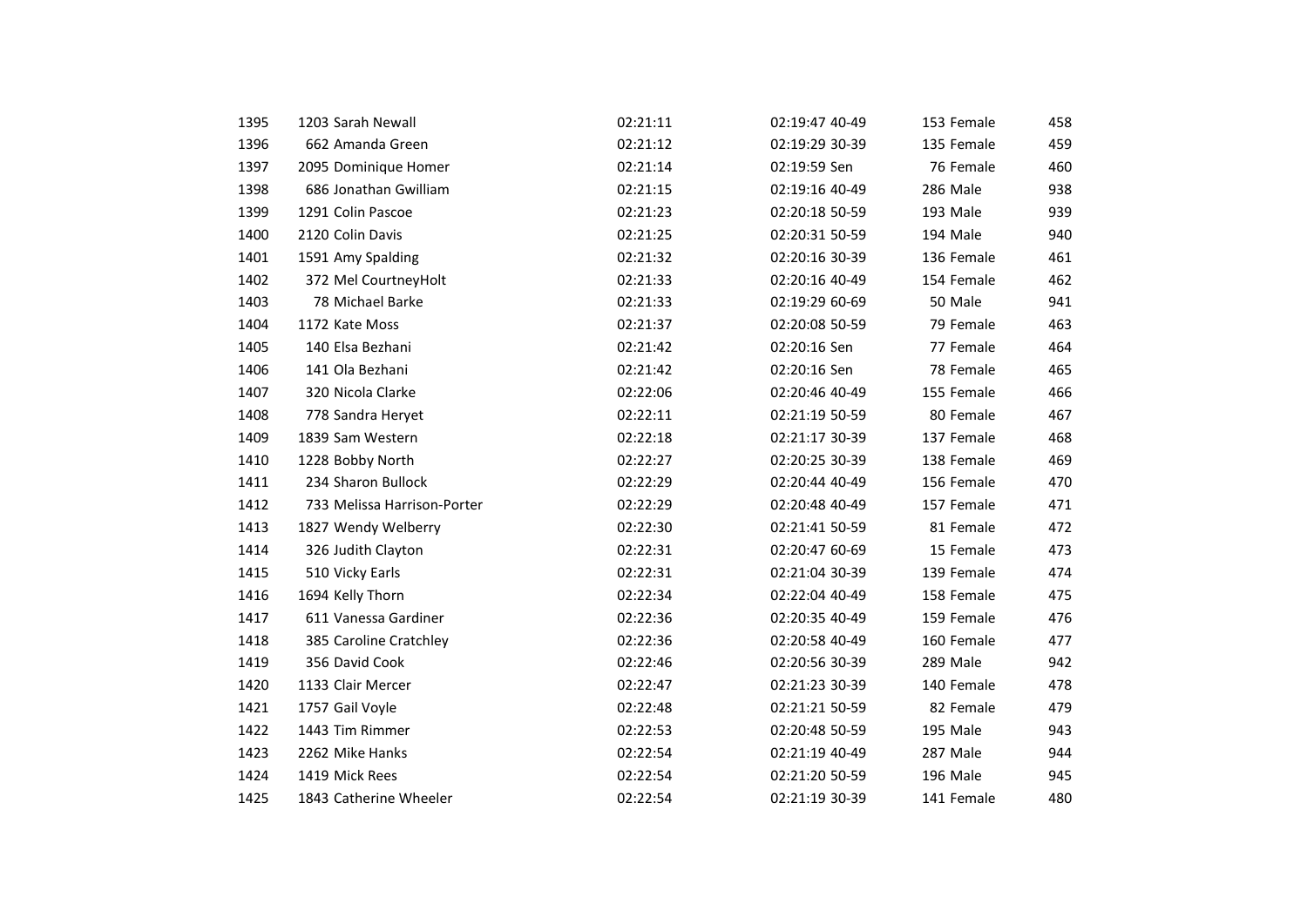| 1426 | 961 James King              | 02:22:54 | 02:21:20 40-49 | 288 Male   | 946 |
|------|-----------------------------|----------|----------------|------------|-----|
| 1427 | 1464 Yasmin Rome            | 02:22:57 | 02:22:15 Sen   | 79 Female  | 481 |
| 1428 | 442 Dave Daws               | 02:23:02 | 02:21:49 40-49 | 289 Male   | 947 |
| 1429 | 61 Julie Baines             | 02:23:04 | 02:21:00 40-49 | 161 Female | 482 |
| 1430 | 319 Kirstie Clarke          | 02:23:04 | 02:21:00 30-39 | 142 Female | 483 |
| 1431 | 523 Deborah Elliott         | 02:23:07 | 02:21:51 40-49 | 162 Female | 484 |
| 1432 | 1503 Stan Schermuly         | 02:23:08 | 02:21:07 Sen   | 110 Male   | 948 |
| 1433 | 42 Callum Ashley            | 02:23:08 | 02:21:07 Sen   | 111 Male   | 949 |
| 1434 | 404 Suzy Cundy              | 02:23:10 | 02:21:59 40-49 | 163 Female | 485 |
| 1435 | 1189 Kasia Nadzieja         | 02:23:15 | 02:21:38 40-49 | 164 Female | 486 |
| 1436 | 294 Steve Chandler          | 02:23:16 | 02:21:13 40-49 | 290 Male   | 950 |
| 1437 | 71 Scotty ballinger         | 02:23:26 | 02:21:46 30-39 | 290 Male   | 951 |
| 1438 | 458 Heidi Desmond Skeats    | 02:23:27 | 02:21:25 30-39 | 143 Female | 487 |
| 1439 | 1262 Sabrina Pace-Humphreys | 02:23:28 | 02:21:24 40-49 | 165 Female | 488 |
| 1440 | 1103 David May              | 02:23:28 | 02:21:55 50-59 | 197 Male   | 952 |
| 1441 | 963 Martyn King             | 02:23:46 | 02:21:58 40-49 | 291 Male   | 953 |
| 1442 | 245 Janet Burton            | 02:23:48 | 02:22:05 40-49 | 166 Female | 489 |
| 1443 | 1076 Sarah Mahon            | 02:23:48 | 02:22:04 50-59 | 83 Female  | 490 |
| 1444 | 367 Gail Cory               | 02:23:49 | 02:22:05 50-59 | 84 Female  | 491 |
| 1445 | 616 Angela Gatward          | 02:23:59 | 02:22:22 40-49 | 167 Female | 492 |
| 1446 | 1598 Zoe Sperrin            | 02:24:08 | 02:22:50 30-39 | 144 Female | 493 |
| 1447 | 1949 Jade Sperrin           | 02:24:09 | 02:22:50 Sen   | 80 Female  | 494 |
| 1448 | 1457 Samantha Robinson      | 02:24:12 | 02:22:43 50-59 | 85 Female  | 495 |
| 1449 | 432 Pete Davies             | 02:24:18 | 02:22:49 50-59 | 198 Male   | 954 |
| 1450 | 1904 Emma Woodward          | 02:24:24 | 02:22:57 Sen   | 81 Female  | 496 |
| 1451 | 1142 Dawne Meynell-Western  | 02:24:25 | 02:22:51 40-49 | 168 Female | 497 |
| 1452 | 16 Angela Allen             | 02:24:27 | 02:22:42 40-49 | 169 Female | 498 |
| 1453 | 299 Sarah Cheal             | 02:24:27 | 02:22:42 Sen   | 82 Female  | 499 |
| 1454 | 2147 Michael Brierley       | 02:24:40 | 02:23:37 40-49 | 292 Male   | 955 |
| 1455 | 1320 Nicola Philips         | 02:24:45 | 02:23:32 50-59 | 86 Female  | 500 |
| 1456 | 1265 Karen Paice            | 02:24:55 | 02:23:36 40-49 | 170 Female | 501 |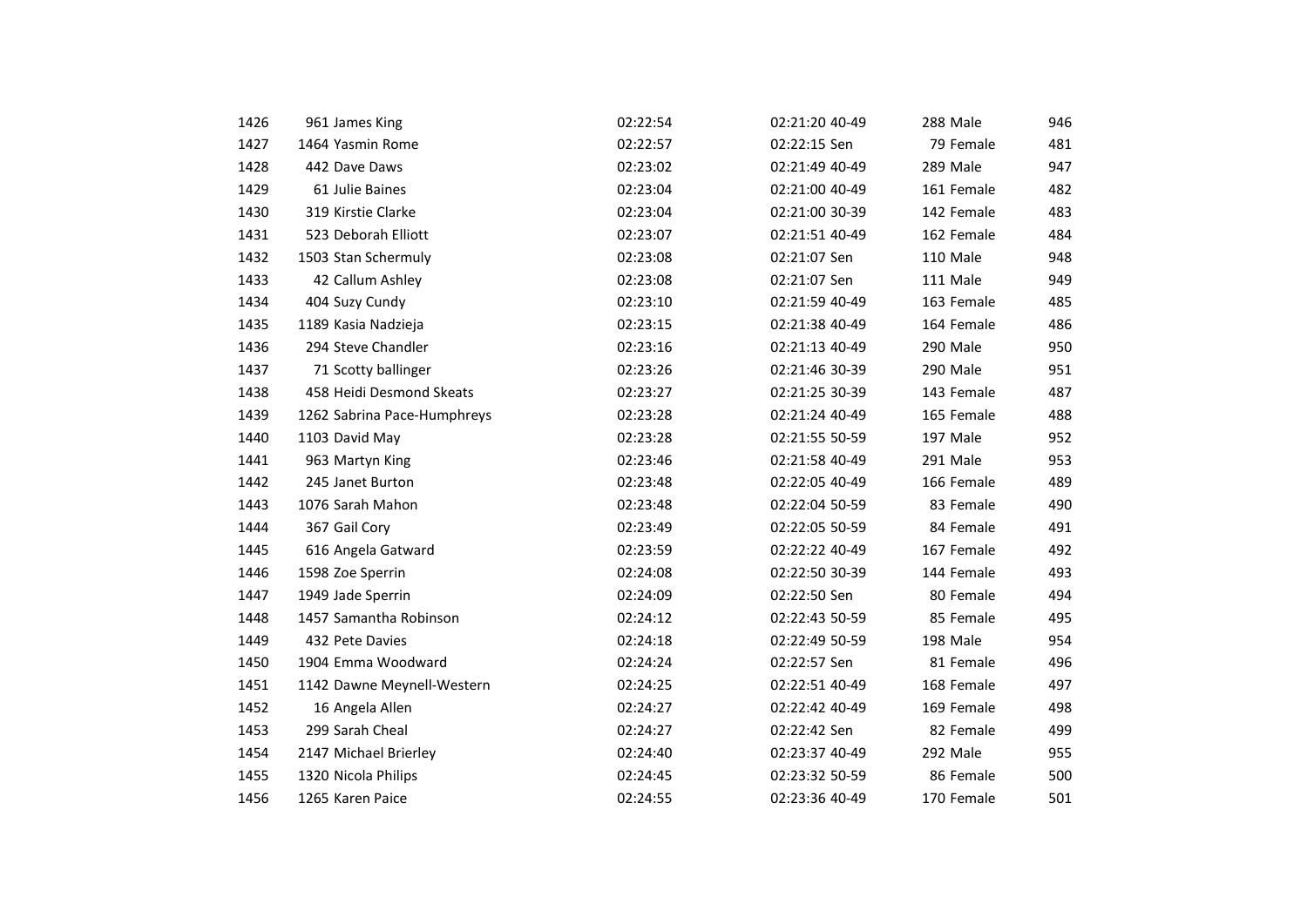| 1457 | 1889 Kate Wilson       | 02:24:56 | 02:23:32 Sen   | 83 Female  | 502 |
|------|------------------------|----------|----------------|------------|-----|
| 1458 | 1304 Coralie Pearson   | 02:25:03 | 02:23:02 30-39 | 145 Female | 503 |
| 1459 | 706 Janette Halton     | 02:25:05 | 02:24:36 60-69 | 16 Female  | 504 |
| 1460 | 986 Laura Lakin        | 02:25:15 | 02:24:27 30-39 | 146 Female | 505 |
| 1461 | 346 David Colley       | 02:25:16 | 02:23:22 40-49 | 293 Male   | 956 |
| 1462 | 2277 Wh Haden          | 02:25:22 | 02:24:16 30-39 | 291 Male   | 957 |
| 1463 | 25 Alex Anderson       | 02:25:32 | 02:24:07 50-59 | 199 Male   | 958 |
| 1464 | 221 Peter Brown        | 02:25:33 | 02:23:51 70+   | 12 Male    | 959 |
| 1465 | 1833 Karen wells       | 02:25:38 | 02:23:39 50-59 | 87 Female  | 506 |
| 1466 | 578 Andi Ford          | 02:25:40 | 02:24:08 40-49 | 294 Male   | 960 |
| 1467 | 50 Deborah Attucktsang | 02:25:45 | 02:24:35 40-49 | 171 Female | 507 |
| 1468 | 1253 Rebecca osborne   | 02:25:47 | 02:24:09 30-39 | 147 Female | 508 |
| 1469 | 1660 Katie szmaglik    | 02:25:52 | 02:24:16 30-39 | 148 Female | 509 |
| 1470 | 1587 Rosie Soulsby     | 02:26:12 | 02:24:33 40-49 | 172 Female | 510 |
| 1471 | 1851 Caroline Whitlock | 02:26:19 | 02:24:34 40-49 | 173 Female | 511 |
| 1472 | 188 Mark Brasier       | 02:26:20 | 02:24:35 40-49 | 295 Male   | 961 |
| 1473 | 1104 Dave Mayo         | 02:26:28 | 02:24:27 50-59 | 200 Male   | 962 |
| 1474 | 1645 Sandra Stuart     | 02:26:29 | 02:24:44 50-59 | 88 Female  | 512 |
| 1475 | 20 Leigh Allen         | 02:26:34 | 02:24:48 30-39 | 149 Female | 513 |
| 1476 | 901 Marie France Johns | 02:26:37 | 02:24:47 Sen   | 84 Female  | 514 |
| 1477 | 1509 Charissa Scott    | 02:26:41 | 02:25:11 40-49 | 174 Female | 515 |
| 1478 | 690 Helen Haines       | 02:26:43 | 02:24:36 40-49 | 175 Female | 516 |
| 1479 | 511 Caroline Easthope  | 02:26:48 | 02:25:03 40-49 | 176 Female | 517 |
| 1480 | 749 Sue Hayward        | 02:26:51 | 02:24:55 60-69 | 17 Female  | 518 |
| 1481 | 882 Marie James        | 02:26:55 | 02:25:16 40-49 | 177 Female | 519 |
| 1482 | 769 Karen Hendry       | 02:27:02 | 02:25:33 40-49 | 178 Female | 520 |
| 1483 | 165 Rebecca Boast      | 02:27:12 | 02:26:11 40-49 | 296 Male   | 963 |
| 1484 | 954 James Keyse        | 02:27:16 | 02:25:59 40-49 | 297 Male   | 964 |
| 1485 | 956 Tracey Keyse       | 02:27:17 | 02:25:59 30-39 | 150 Female | 521 |
| 1486 | 955 Robert Keyse       | 02:27:17 | 02:25:59 40-49 | 298 Male   | 965 |
| 1487 | 470 Claire Doffegnies  | 02:27:24 | 02:26:07 Sen   | 85 Female  | 522 |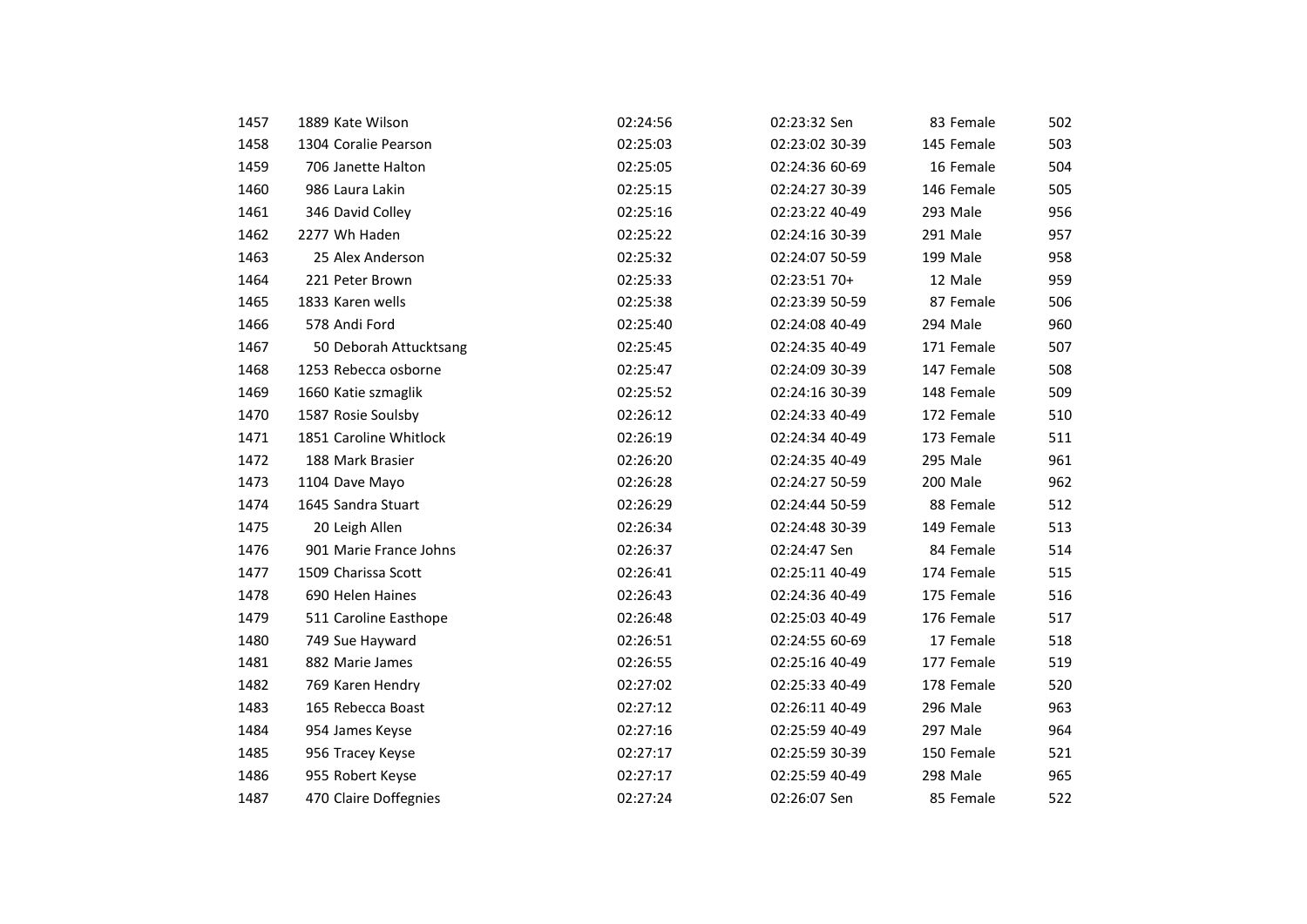| 1488 | 1790 Andrew Ward       | 02:27:27 | 02:25:46 30-39 | 292 Male   | 966 |
|------|------------------------|----------|----------------|------------|-----|
| 1489 | 2208 Zara McHale       | 02:27:29 | 02:25:42 Sen   | 86 Female  | 523 |
| 1490 | 905 James Johnson      | 02:27:42 | 02:26:09 40-49 | 299 Male   | 967 |
| 1491 | 1607 Jason Stanley     | 02:27:45 | 02:26:10 40-49 | 300 Male   | 968 |
| 1492 | 51 James Aubury        | 02:27:48 | 02:26:21 40-49 | 301 Male   | 969 |
| 1493 | 306 Nicola Christopher | 02:27:50 | 02:25:45 30-39 | 151 Female | 524 |
| 1494 | 762 Carly Heath        | 02:27:50 | 02:25:45 30-39 | 152 Female | 525 |
| 1495 | 55 Tuuli Lane          | 02:28:03 | 02:26:03 Sen   | 87 Female  | 526 |
| 1496 | 831 Trudy Houghton     | 02:28:14 | 02:26:40 40-49 | 179 Female | 527 |
| 1497 | 1440 Julie Riley       | 02:28:22 | 02:26:39 40-49 | 180 Female | 528 |
| 1498 | 1976 Chris Neal        | 02:28:34 | 02:26:33 50-59 | 201 Male   | 970 |
| 1499 | 2250 Felicity Hooper   | 02:28:35 | 02:27:41 30-39 | 153 Female | 529 |
| 1500 | 1808 Gerard Watson     | 02:28:35 | 02:27:27 50-59 | 202 Male   | 971 |
| 1501 | 269 Matthew Carcary    | 02:28:43 | 02:28:26 Sen   | 112 Male   | 972 |
| 1502 | 526 Lisa Ellis         | 02:29:03 | 02:27:16 50-59 | 89 Female  | 530 |
| 1503 | 1806 Sally wathen      | 02:29:03 | 02:27:16 40-49 | 181 Female | 531 |
| 1504 | 1980 Jenni Hitchings   | 02:29:24 | 02:28:06 40-49 | 182 Female | 532 |
| 1505 | 1787 Chantelle Walton  | 02:29:25 | 02:27:30 Sen   | 88 Female  | 533 |
| 1506 | 1697 Laura Thurlow     | 02:29:25 | 02:27:30 Sen   | 89 Female  | 534 |
| 1507 | 796 Julie Hills        | 02:29:36 | 02:27:45 50-59 | 90 Female  | 535 |
| 1508 | 1394 Simon Randall     | 02:29:41 | 02:27:34 40-49 | 302 Male   | 973 |
| 1509 | 660 Brett Greatorex    | 02:29:44 | 02:28:08 60-69 | 51 Male    | 974 |
| 1510 | 120 Julie Bendle       | 02:29:45 | 02:27:48 40-49 | 183 Female | 536 |
| 1511 | 604 Maxine Gall        | 02:29:48 | 02:28:22 40-49 | 184 Female | 537 |
| 1512 | 1480 Kate Russel       | 02:29:51 | 02:28:13 30-39 | 154 Female | 538 |
| 1513 | 943 Lynsey Kelleher    | 02:29:57 | 02:27:54 40-49 | 185 Female | 539 |
| 1514 | 1595 Abi Spencer       | 02:30:05 | 02:28:44 40-49 | 186 Female | 540 |
| 1515 | 247 Kevin burton       | 02:30:06 | 02:28:12 40-49 | 303 Male   | 975 |
| 1516 | 1533 Claire Shucksmith | 02:30:06 | 02:28:46 40-49 | 187 Female | 541 |
| 1517 | 1524 Kay Shearer       | 02:30:19 | 02:28:28 40-49 | 188 Female | 542 |
| 1518 | 1784 Dave walters      | 02:30:21 | 02:28:30 50-59 | 203 Male   | 976 |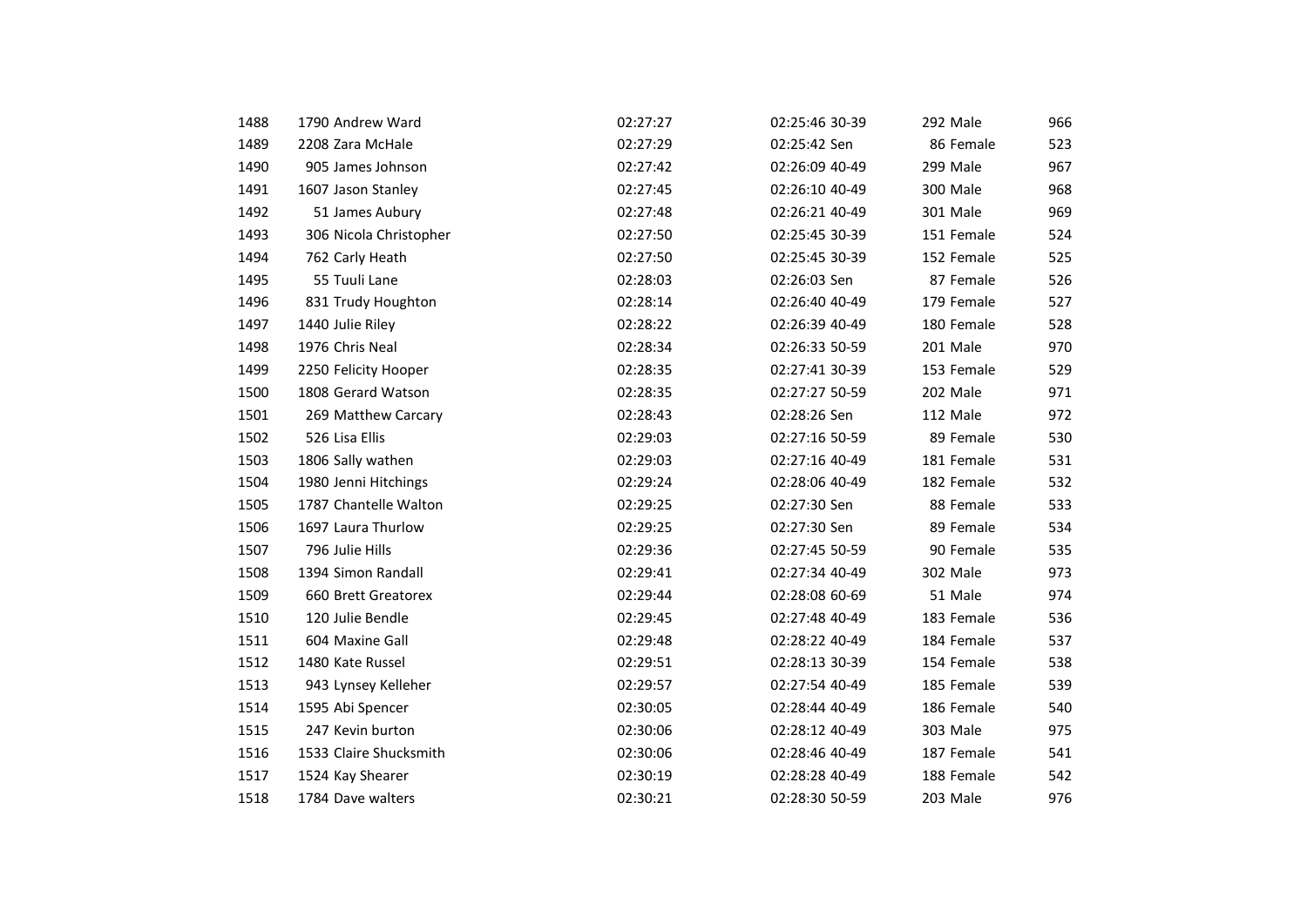| 1519 | 679 Simon Grimes          | 02:30:25 | 02:28:45 30-39 | 293 Male   | 977 |
|------|---------------------------|----------|----------------|------------|-----|
| 1520 | 2275 Lewis Wear           | 02:30:30 | 02:28:36 Sen   | 113 Male   | 978 |
| 1521 | 2281 Bethany Sellick      | 02:30:37 | 02:29:02 Sen   | 90 Female  | 543 |
| 1522 | 659 Tina gray             | 02:30:44 | 02:29:29 50-59 | 91 Female  | 544 |
| 1523 | 359 Anne Cooper           | 02:30:46 | 02:28:50 50-59 | 92 Female  | 545 |
| 1524 | 995 Sue Lasson            | 02:30:58 | 02:29:06 40-49 | 189 Female | 546 |
| 1525 | 1199 Dave Nelson          | 02:31:19 | 02:29:30 40-49 | 304 Male   | 979 |
| 1526 | 808 Toni Hodges Moore     | 02:31:25 | 02:29:32 Sen   | 91 Female  | 547 |
| 1527 | 1358 Carmen Powell        | 02:31:33 | 02:30:05 Sen   | 92 Female  | 548 |
| 1528 | 174 Katy Boulton          | 02:31:41 | 02:29:39 30-39 | 155 Female | 549 |
| 1529 | 987 Alex Lamb             | 02:31:51 | 02:30:37 30-39 | 294 Male   | 980 |
| 1530 | 313 Kathryn Clark         | 02:31:55 | 02:29:58 40-49 | 190 Female | 550 |
| 1531 | 449 Anna Dejaegher-Joseph | 02:32:01 | 02:30:48 40-49 | 191 Female | 551 |
| 1532 | 463 Aaron Dilley          | 02:32:09 | 02:30:39 40-49 | 305 Male   | 981 |
| 1533 | 243 Steve Burrows         | 02:32:09 | 02:30:08 50-59 | 204 Male   | 982 |
| 1534 | 1902 Rachel Wood          | 02:32:15 | 02:30:28 40-49 | 192 Female | 552 |
| 1535 | 2152 Ben Goldfinch        | 02:32:23 | 02:30:39 30-39 | 295 Male   | 983 |
| 1536 | 1652 Kate Sweeney         | 02:32:36 | 02:31:30 40-49 | 193 Female | 553 |
| 1537 | 1735 Heidi Turfrey        | 02:32:36 | 02:32:20 40-49 | 194 Female | 554 |
| 1538 | 104 Saskia Bax-Pratt      | 02:32:41 | 02:30:38 40-49 | 195 Female | 555 |
| 1539 | 1880 Samanatha Williams   | 02:32:44 | 02:30:45 50-59 | 93 Female  | 556 |
| 1540 | 1340 Martin Pittaway      | 02:32:53 | 02:31:57 Sen   | 114 Male   | 984 |
| 1541 | 1495 Charlotte Salvage    | 02:32:57 | 02:31:14 30-39 | 156 Female | 557 |
| 1542 | 2080 Christopher Collier  | 02:32:57 | 02:32:16 70+   | 13 Male    | 985 |
| 1543 | 1285 Katharine Partridge  | 02:32:59 | 02:32:08 30-39 | 157 Female | 558 |
| 1544 | 1441 Matt Riley           | 02:33:00 | 02:31:16 40-49 | 306 Male   | 986 |
| 1545 | 461 Linda Dibley          | 02:33:09 | 02:31:11 50-59 | 94 Female  | 559 |
| 1546 | 1211 Chris Nicholls       | 02:33:11 | 02:31:43 30-39 | 296 Male   | 987 |
| 1547 | 252 Jane Butter           | 02:33:15 | 02:31:48 50-59 | 95 Female  | 560 |
| 1548 | 1830 Senga Wellbelove     | 02:33:19 | 02:31:42 40-49 | 196 Female | 561 |
| 1549 | 342 Heather Cole          | 02:33:31 | 02:31:52 40-49 | 197 Female | 562 |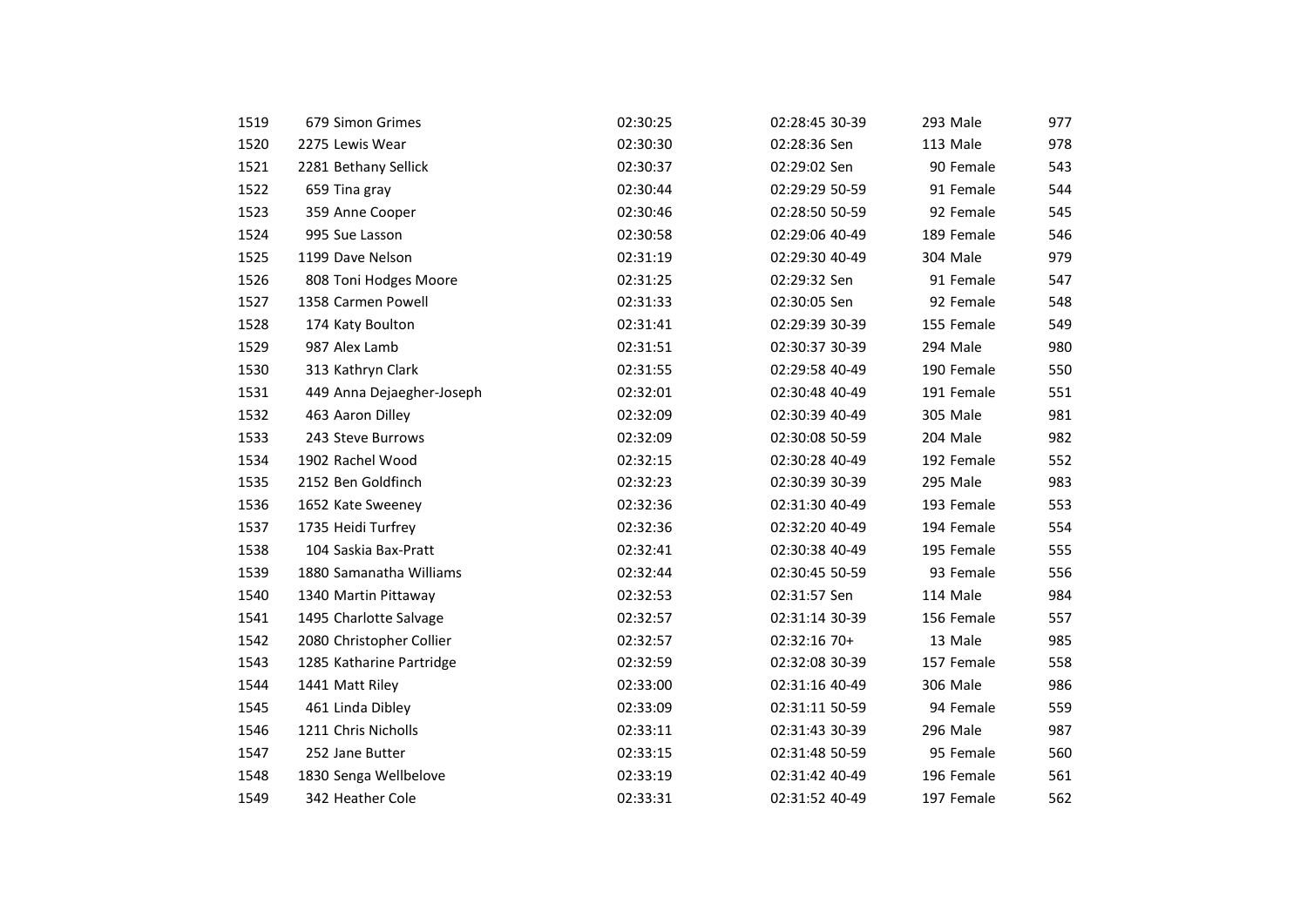| 1550 | 797 Caroline HillTrevor | 02:33:31 | 02:31:52 50-59 | 96 Female  | 563  |
|------|-------------------------|----------|----------------|------------|------|
| 1551 | 1918 Anna Wright        | 02:33:36 | 02:31:42 Sen   | 93 Female  | 564  |
| 1552 | 1999 Lauren Austin      | 02:33:43 | 02:32:12 Sen   | 94 Female  | 565  |
| 1553 | 1454 Alison Robinson    | 02:33:43 | 02:32:05 40-49 | 198 Female | 566  |
| 1554 | 28 Steve Andrew         | 02:33:44 | 02:32:05 50-59 | 205 Male   | 988  |
| 1555 | 1661 Avisa Talemi       | 02:33:49 | 02:32:32 30-39 | 158 Female | 567  |
| 1556 | 1391 Carl Pugh          | 02:33:50 | 02:32:33 50-59 | 206 Male   | 989  |
| 1557 | 1224 Amanda Norman      | 02:33:52 | 02:31:54 40-49 | 199 Female | 568  |
| 1558 | 1764 Maxine Waldock     | 02:33:52 | 02:31:54 50-59 | 97 Female  | 569  |
| 1559 | 1158 Alex Morgan        | 02:33:56 | 02:32:23 30-39 | 297 Male   | 990  |
| 1560 | 2141 Abigail Appleton   | 02:34:04 | 02:32:10 50-59 | 98 Female  | 570  |
| 1561 | 802 Mary Hinton         | 02:34:06 | 02:32:01 50-59 | 99 Female  | 571  |
| 1562 | 2237 Jack Royle         | 02:34:09 | 02:32:46 30-39 | 298 Male   | 991  |
| 1563 | 422 John Davey          | 02:34:18 | 02:32:19 30-39 | 299 Male   | 992  |
| 1564 | 1890 Lyn Wilson         | 02:34:18 | 02:32:19 50-59 | 100 Female | 572  |
| 1565 | 1007 Jo Lawrence        | 02:34:35 | 02:33:17 40-49 | 200 Female | 573  |
| 1566 | 1635 Rich Stonebridge   | 02:34:47 | 02:33:17 40-49 | 307 Male   | 993  |
| 1567 | 1345 Gareth Ponsford    | 02:34:47 | 02:33:18 30-39 | 300 Male   | 994  |
| 1568 | 1151 Sam Mills          | 02:34:47 | 02:33:18 30-39 | 301 Male   | 995  |
| 1569 | 1593 Chris spence       | 02:34:47 | 02:33:18 30-39 | 302 Male   | 996  |
| 1570 | 693 Robert Hale         | 02:34:48 | 02:33:18 30-39 | 303 Male   | 997  |
| 1571 | 832 Stuart Houston      | 02:35:09 | 02:33:14 40-49 | 308 Male   | 998  |
| 1572 | 164 Lyndsey Bloxsome    | 02:35:25 | 02:33:25 40-49 | 201 Female | 574  |
| 1573 | 1516 Claire Searle      | 02:35:29 | 02:33:49 40-49 | 202 Female | 575  |
| 1574 | 2270 Barbara Ellis      | 02:35:43 | 02:34:24 30-39 | 159 Female | 576  |
| 1575 | 1370 Timothy Presland   | 02:36:21 | 02:34:31 30-39 | 304 Male   | 999  |
| 1576 | 936 Vinay karadia       | 02:36:36 | 02:34:30 40-49 | 309 Male   | 1000 |
| 1577 | 935 Ann Marie Karadia   | 02:36:36 | 02:34:30 50-59 | 101 Female | 577  |
| 1578 | 1842 Becky Whatling     | 02:36:40 | 02:34:42 30-39 | 160 Female | 578  |
| 1579 | 534 Charlotte Emmett    | 02:36:46 | 02:35:03 50-59 | 102 Female | 579  |
| 1580 | 1866 Sarah Willcox      | 02:36:55 | 02:35:27 40-49 | 203 Female | 580  |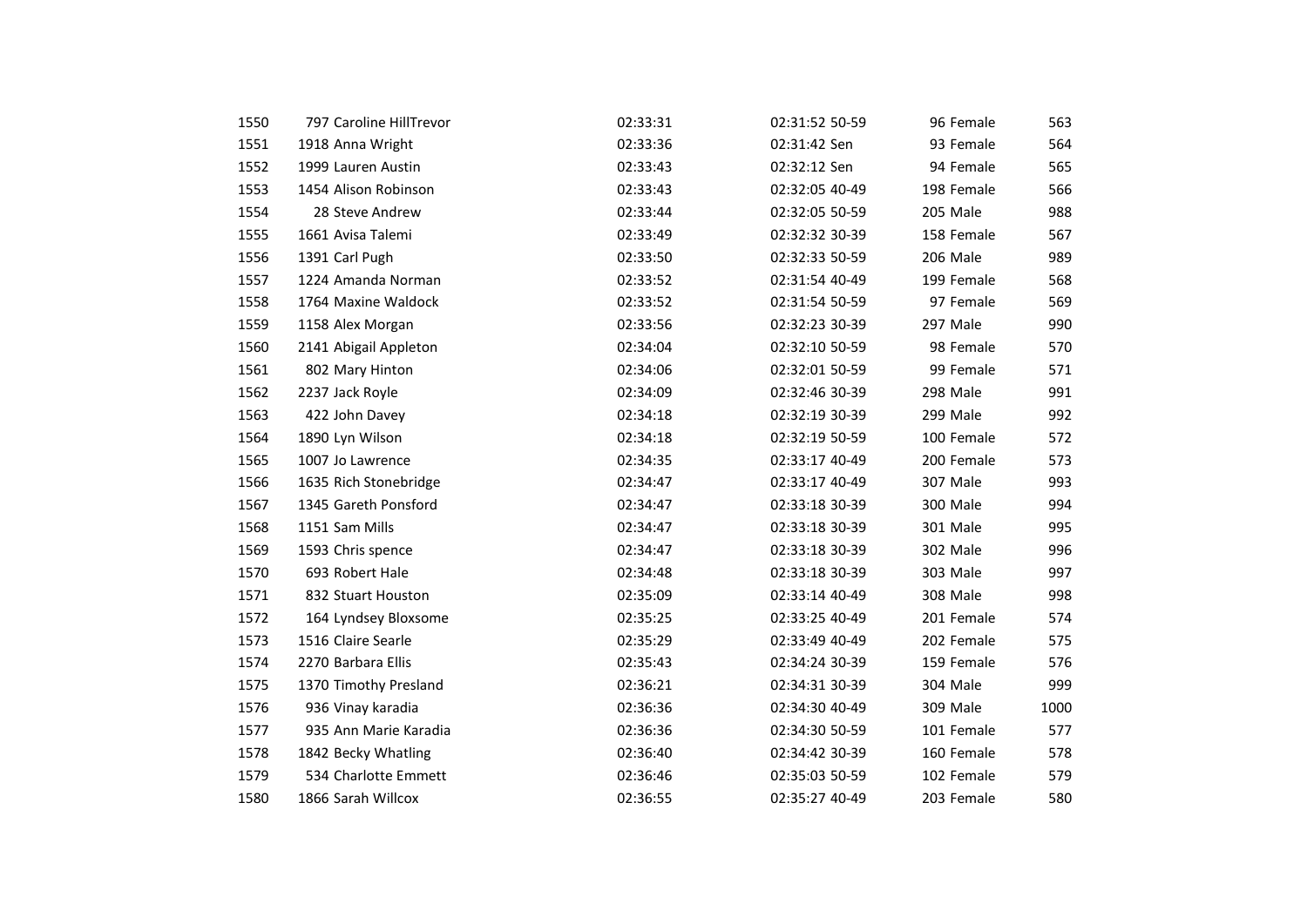| 1581 | 1188 Claire Mustoe    | 02:37:05 | 02:35:26 40-49 | 204 Female | 581          |
|------|-----------------------|----------|----------------|------------|--------------|
| 1582 | 1905 Moira Woodward   | 02:37:12 | 02:35:17 50-59 | 103 Female | 582          |
| 1583 | 788 Eileen Hieron     | 02:37:13 | 02:35:16 70+   | 2 Female   | 583          |
|      | 1242 Rob Obee         |          | 02:35:06 40-49 |            |              |
| 1584 |                       | 02:37:14 |                | 310 Male   | 1001         |
| 1585 | 654 Jade Grange       | 02:37:14 | 02:35:49 30-39 | 161 Female | 584          |
| 1586 | 1231 Kate Norton      | 02:37:29 | 02:35:29 30-39 | 162 Female | 585          |
| 1587 | 976 Liz Knight        | 02:37:40 | 02:35:39 40-49 | 205 Female | 586          |
| 1588 | 738 Cathie Hasler     | 02:37:41 | 02:36:02 30-39 | 163 Female | 587          |
| 1589 | 1093 Sarah Martin     | 02:37:45 | 02:36:26 30-39 | 164 Female | 588          |
| 1590 | 75 Nicola banning     | 02:37:54 | 02:35:53 50-59 | 104 Female | 589          |
| 1591 | 1166 Kerry Morgan     | 02:38:00 | 02:36:05 40-49 | 206 Female | 590          |
| 1592 | 1556 Amy Smith        | 02:38:01 | 02:36:35 30-39 | 165 Female | 591          |
| 1593 | 1025 Charlotte Leigh  | 02:38:03 | 02:36:46 40-49 | 207 Female | 592          |
| 1594 | 472 Stuart Dominy     | 02:38:03 | 02:36:45 40-49 | 311 Male   | 1002         |
| 1595 | 2041 Rebecca Poulton  | 02:38:04 | 02:35:56 30-39 | 166 Female | 593          |
| 1596 | 2039 Viv Kennedy      | 02:38:04 | 02:35:56 40-49 | 208 Female | 594          |
| 1597 | 2047 Rebecca Colliver | 02:38:04 | 02:35:57 40-49 | 209 Female | 595          |
| 1598 | 1354 Ann Poulson      | 02:38:04 | 02:36:59 50-59 | 105 Female | 596          |
| 1599 | 406 Lyndsay Curry     | 02:38:05 | 02:35:57 40-49 | 210 Female | 597          |
| 1600 | 433 Rebecca Davies    | 02:38:08 | 02:36:12 30-39 | 167 Female | 598          |
| 1601 | 1479 Katie Rushton    | 02:38:18 | 02:36:45 Sen   | 95 Female  | 599          |
| 1602 | 1240 Kayleigh Oates   | 02:38:35 | 02:37:02 30-39 | 168 Female | 600          |
| 1603 | 171 Judi Bonham       | 02:38:55 | 02:37:30 40-49 | 211 Female | 601          |
| 1604 | 1257 Emma Owen        | 02:38:55 | 02:37:30 50-59 | 106 Female | 602          |
| 1605 | 2258 Alex Corgier     | 02:39:04 | 02:36:58 50-59 | 107 Female | 603          |
| 1606 | 2258 Spare Number     | 02:39:04 | 02:36:58 Top3  | 1 Unknown  | $\mathbf{1}$ |
| 1607 | 2214 Joseph Martin    | 02:39:30 | 02:38:05 Sen   | 115 Male   | 1003         |
| 1608 | 1974 Richard Nuell    | 02:39:31 | 02:37:45 60-69 | 52 Male    | 1004         |
| 1609 | 1620 Adam Stephenson  | 02:39:33 | 02:38:11 30-39 | 305 Male   | 1005         |
| 1610 | 323 Oliver Clarkin    | 02:40:12 | 02:38:24 Sen   | 116 Male   | 1006         |
| 1611 | 2286 Wayne Powell     | 02:40:30 | 02:38:53 50-59 | 207 Male   | 1007         |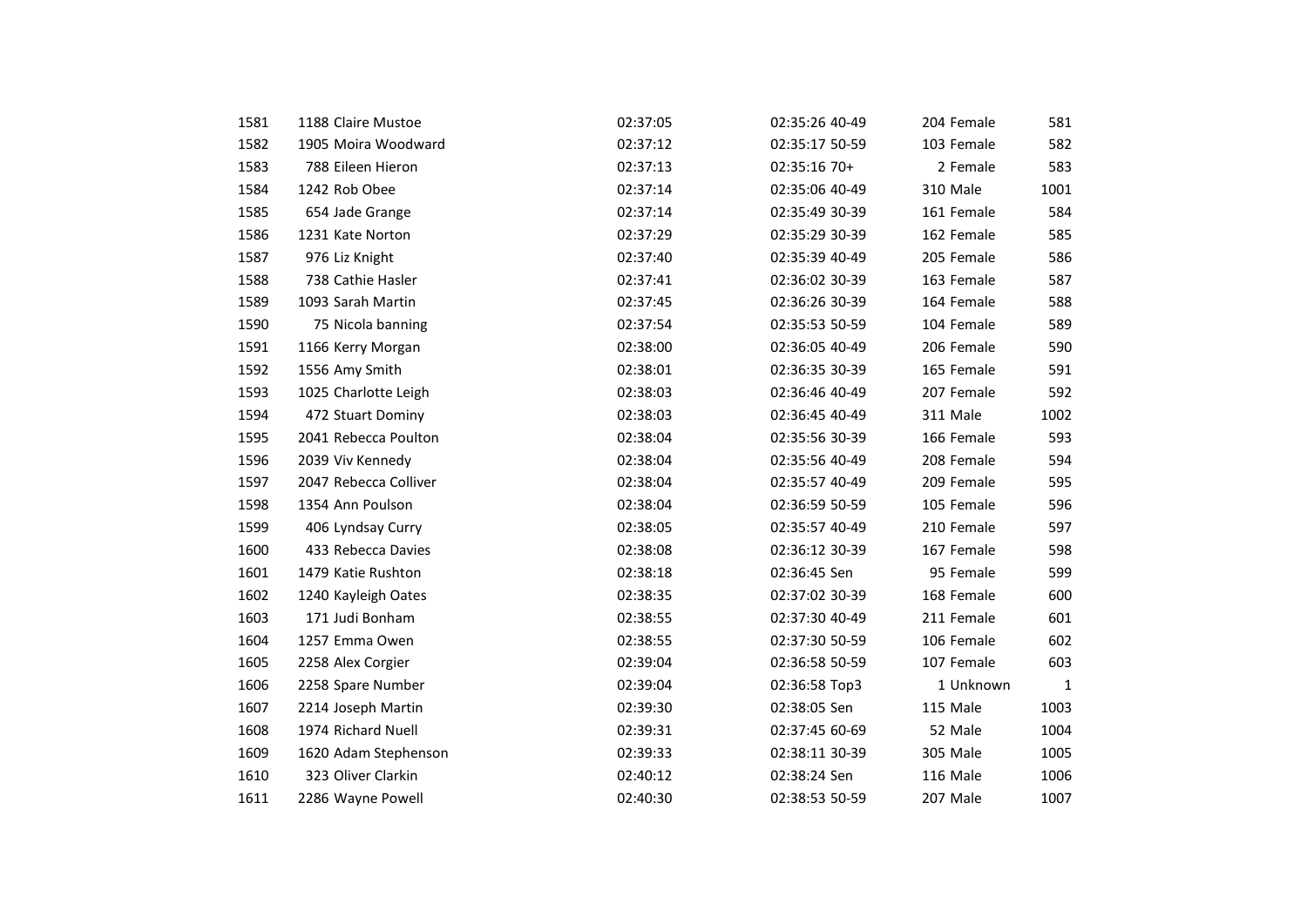| 1612 | 2286 Spare Number         | 02:40:30 | 02:38:53 Top3  | 2 Unknown  | $\overline{2}$ |
|------|---------------------------|----------|----------------|------------|----------------|
| 1613 | 123 Janine Bennett        | 02:40:38 | 02:38:51 50-59 | 108 Female | 604            |
| 1614 | 1504 Louise Schmitz       | 02:40:51 | 02:39:31 40-49 | 212 Female | 605            |
| 1615 | 799 Heidi Hinde           | 02:40:51 | 02:39:17 40-49 | 213 Female | 606            |
| 1616 | 1251 Claire Orford        | 02:40:56 | 02:39:38 40-49 | 214 Female | 607            |
| 1617 | 2053 Mark Burton          | 02:40:57 | 02:39:03 40-49 | 312 Male   | 1008           |
| 1618 | 1761 Charlotte Waite      | 02:41:09 | 02:39:03 30-39 | 169 Female | 608            |
| 1619 | 159 Hannah Blake          | 02:41:26 | 02:40:04 Sen   | 96 Female  | 609            |
| 1620 | 1220 Rachael Nolan        | 02:41:44 | 02:39:58 30-39 | 170 Female | 610            |
| 1621 | 563 Sarah Fennell         | 02:41:44 | 02:39:58 40-49 | 215 Female | 611            |
| 1622 | 1108 Gill McClung         | 02:41:46 | 02:40:24 50-59 | 109 Female | 612            |
| 1623 | 2154 Charlotte Black      | 02:41:56 | 02:39:58 40-49 | 216 Female | 613            |
| 1624 | 286 Lauren Chadwick       | 02:42:02 | 02:40:04 Sen   | 97 Female  | 614            |
| 1625 | 900 Bernadette Johns      | 02:42:05 | 02:40:14 Sen   | 98 Female  | 615            |
| 1626 | 1539 Natalie Simpson      | 02:42:06 | 02:40:17 Sen   | 99 Female  | 616            |
| 1627 | 1571 Lisa Smith           | 02:42:17 | 02:40:20 30-39 | 171 Female | 617            |
| 1628 | 1583 Rob Smith            | 02:42:17 | 02:40:20 30-39 | 306 Male   | 1009           |
| 1629 | 2257 Louise Townsend      | 02:43:05 | 02:41:37 50-59 | 110 Female | 618            |
| 1630 | 2257 Spare Number         | 02:43:05 | 02:41:37 Top3  | 3 Unknown  | 3              |
| 1631 | 1225 Clair Norman         | 02:43:21 | 02:41:15 30-39 | 172 Female | 619            |
| 1632 | 375 Nicola Cowle          | 02:43:22 | 02:41:48 40-49 | 217 Female | 620            |
| 1633 | 2209 Babylou Veluz        | 02:44:51 | 02:42:50 40-49 | 218 Female | 621            |
| 1634 | 124 Karen Bennett         | 02:45:04 | 02:43:19 40-49 | 219 Female | 622            |
| 1635 | 718 James Hardiman        | 02:45:05 | 02:43:37 50-59 | 208 Male   | 1010           |
| 1636 | 1017 Vicky Ledbury        | 02:45:07 | 02:43:38 40-49 | 220 Female | 623            |
| 1637 | 1802 Jeff Waters          | 02:45:08 | 02:44:36 50-59 | 209 Male   | 1011           |
| 1638 | 2243 Paul Parsons         | 02:45:11 | 02:43:33 60-69 | 53 Male    | 1012           |
| 1639 | 521 Tim Egglestone        | 02:45:28 | 02:43:43 40-49 | 313 Male   | 1013           |
| 1640 | 915 Lynsey Jones          | 02:45:38 | 02:43:35 Sen   | 100 Female | 624            |
| 1641 | 1554 Allison SMART        | 02:45:41 | 02:43:35 40-49 | 221 Female | 625            |
| 1642 | 1403 Loz Rawlings-Johnson | 02:45:54 | 02:44:09 50-59 | 210 Male   | 1014           |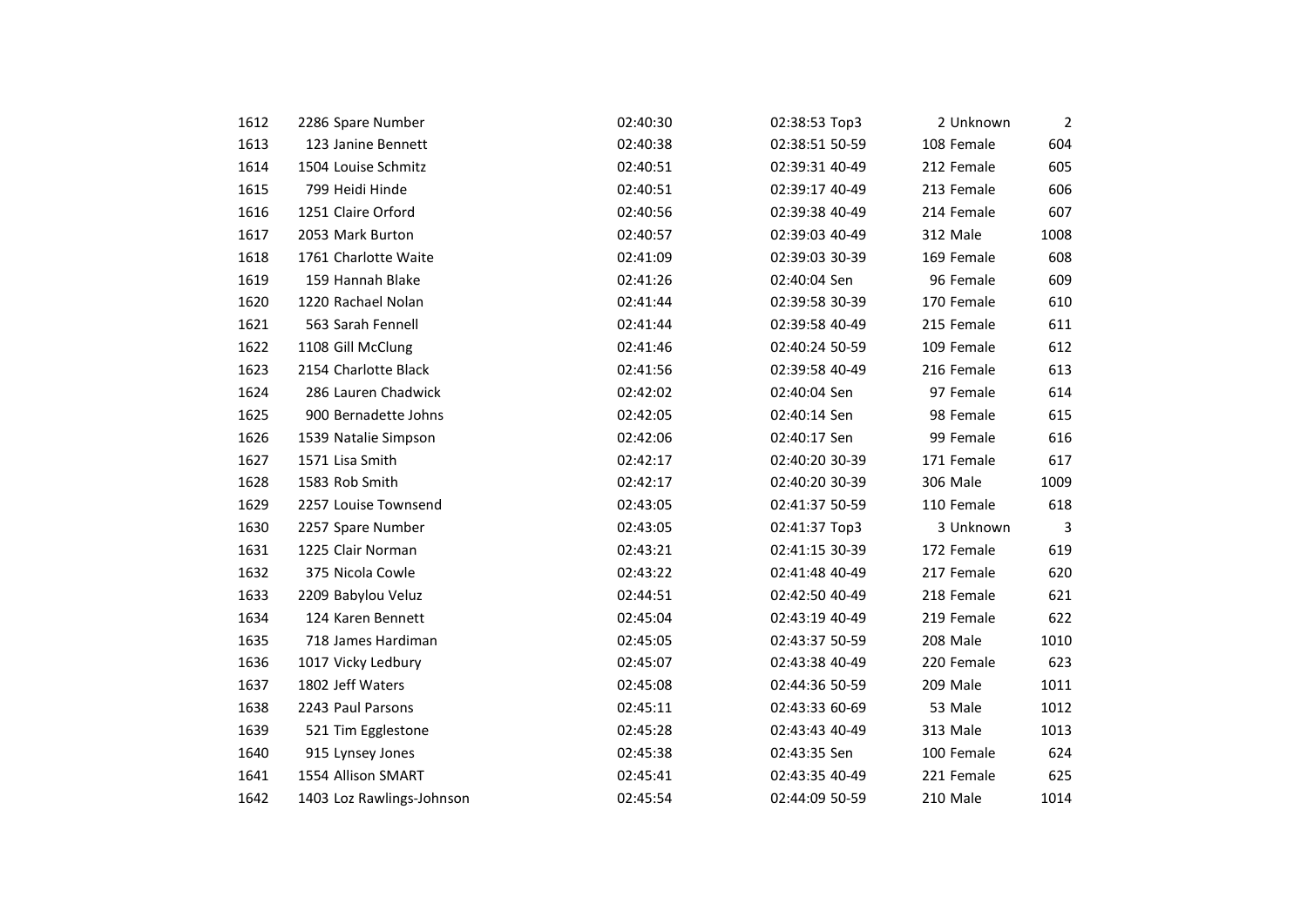| 1643 | 1404 Samantha Rawlings-Johnson | 02:45:54 | 02:44:10 40-49 | 222 Female | 626  |
|------|--------------------------------|----------|----------------|------------|------|
| 1644 | 1106 Iris Mayo                 | 02:46:35 | 02:44:34 60-69 | 18 Female  | 627  |
| 1645 | 1399 Lucy Ratcliffe            | 02:46:44 | 02:44:53 30-39 | 173 Female | 628  |
| 1646 | 843 Kelly Hughes               | 02:46:58 | 02:45:05 30-39 | 174 Female | 629  |
| 1647 | 1177 Linzi Moulder             | 02:46:58 | 02:45:05 Sen   | 101 Female | 630  |
| 1648 | 1030 Gracie Lewis              | 02:47:20 | 02:46:23 Sen   | 102 Female | 631  |
| 1649 | 1450 Katie-Anne Roberts        | 02:47:20 | 02:46:22 Sen   | 103 Female | 632  |
| 1650 | 887 Rainey Jayne               | 02:47:21 | 02:45:14 40-49 | 223 Female | 633  |
| 1651 | 1770 Jasmine Walker            | 02:47:42 | 02:46:08 30-39 | 175 Female | 634  |
| 1652 | 1675 Naomi Taylor Minnett      | 02:47:45 | 02:45:45 50-59 | 111 Female | 635  |
| 1653 | 1788 Louise Walton             | 02:47:52 | 02:45:52 50-59 | 112 Female | 636  |
| 1654 | 217 Liz Brown                  | 02:48:26 | 02:46:21 50-59 | 113 Female | 637  |
| 1655 | 1738 Alison Turner             | 02:48:42 | 02:46:36 40-49 | 224 Female | 638  |
| 1656 | 914 Jane Jones                 | 02:49:24 | 02:48:56 40-49 | 225 Female | 639  |
| 1657 | 1822 Fran Webb                 | 02:49:26 | 02:47:36 60-69 | 19 Female  | 640  |
| 1658 | 1080 Emily Mann                | 02:50:25 | 02:48:26 40-49 | 226 Female | 641  |
| 1659 | 1805 Stuart Anthony Waters     | 02:50:51 | 02:48:56 60-69 | 54 Male    | 1015 |
| 1660 | 1437 Helen Riddell             | 02:51:28 | 02:49:40 40-49 | 227 Female | 642  |
| 1661 | 589 Danielle Franke            | 02:51:28 | 02:49:40 40-49 | 228 Female | 643  |
| 1662 | 1828 Sam Welbourn              | 02:51:29 | 02:49:40 40-49 | 229 Female | 644  |
| 1663 | 1625 Sam Stevens               | 02:51:36 | 02:49:35 30-39 | 176 Female | 645  |
| 1664 | 292 Rowenna Chambers           | 02:53:05 | 02:51:27 Sen   | 104 Female | 646  |
| 1665 | 44 Charlotte Askew             | 02:53:05 | 02:51:27 Sen   | 105 Female | 647  |
| 1666 | 542 Peter Milmine              | 02:53:36 | 02:52:00 30-39 | 307 Male   | 1016 |
| 1667 | 321 Russell Clarke             | 02:56:23 | 02:54:16 30-39 | 308 Male   | 1017 |
| 1668 | 481 Fiona Dougan               | 02:56:26 | 02:54:25 40-49 | 230 Female | 648  |
| 1669 | 494 Emma Dunn                  | 02:56:26 | 02:54:26 40-49 | 231 Female | 649  |
| 1670 | 1232 Jeffrey Nott              | 02:57:54 | 02:55:55 60-69 | 55 Male    | 1018 |
| 1671 | 109 Louise Beck                | 02:57:59 | 02:55:59 40-49 | 232 Female | 650  |
| 1672 | 508 Karen Eadon                | 02:58:01 | 02:56:05 50-59 | 114 Female | 651  |
| 1673 | 1468 Anna Ross                 | 02:58:03 | 02:56:51 30-39 | 177 Female | 652  |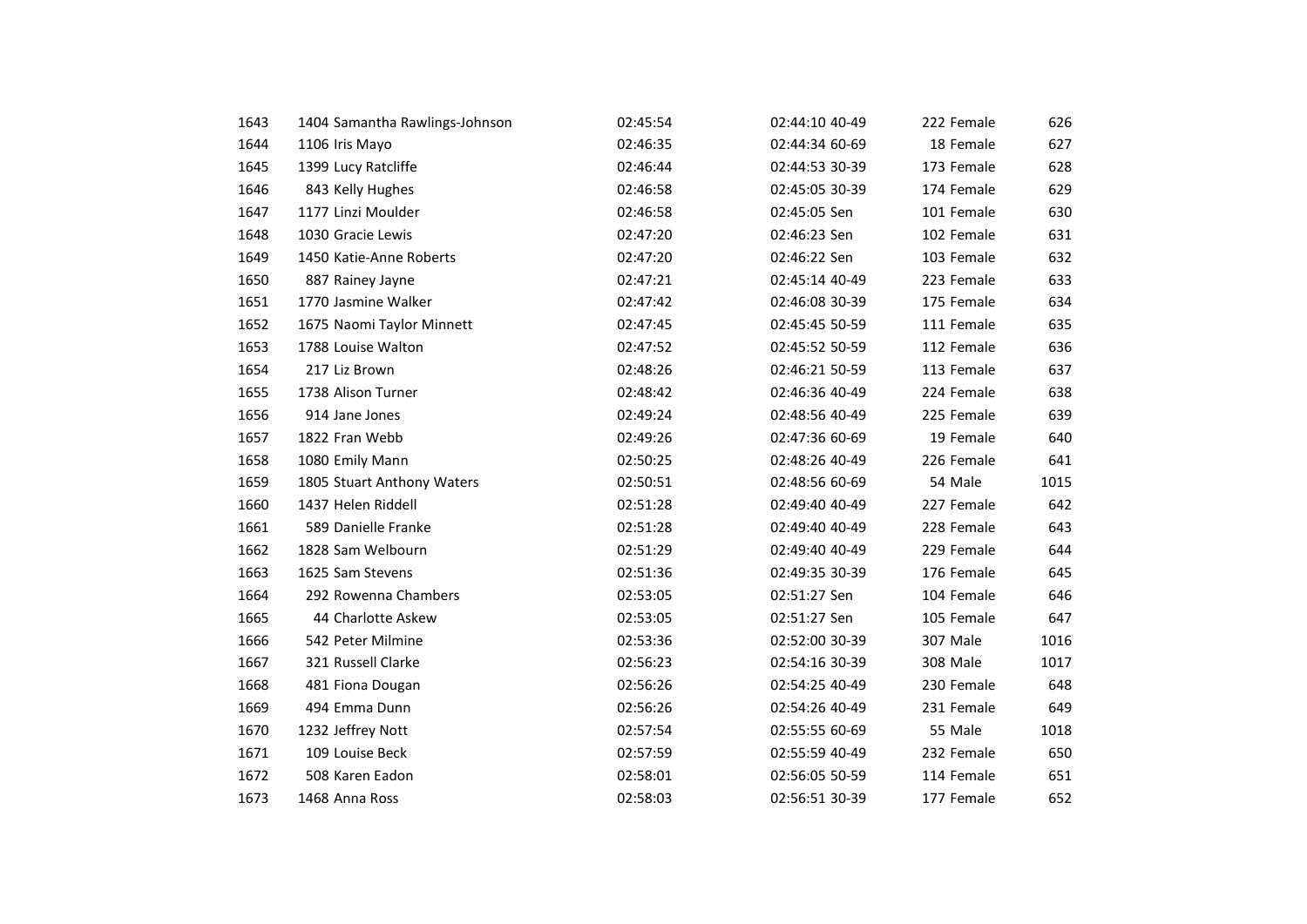| 1674 | 488 Jidapa Draper     | 02:58:05                                          | 02:56:05 40-49 | 233 Female | 653  |
|------|-----------------------|---------------------------------------------------|----------------|------------|------|
| 1675 | 1563 Jennifer Smith   | 02:58:15                                          | 02:56:22 30-39 | 178 Female | 654  |
| 1676 | 920 Robert Jones      | 02:58:25                                          | 02:56:49 40-49 | 314 Male   | 1019 |
| 1677 | 1323 Sharon Phillips  | 02:58:30                                          | 02:56:25 40-49 | 234 Female | 655  |
| 1678 | 1292 Rebecca Pass     | 02:58:31                                          | 02:56:27 30-39 | 179 Female | 656  |
| 1679 | 1937 Cara Zoglowek    | 02:59:42                                          | 02:57:43 40-49 | 235 Female | 657  |
| 1680 | 879 William Jacobson  | 03:00:13                                          | 03:00:08 70+   | 14 Male    | 1020 |
| 1681 | 928 Simon Jones       | 03:00:53                                          | 02:59:37 30-39 | 309 Male   | 1021 |
| 1682 | 2135 Matthew Jordan   | 03:01:08                                          | 02:59:31 40-49 | 315 Male   | 1022 |
| 1683 | 265 Stacey Cann       | 03:02:09                                          | 03:00:10 30-39 | 180 Female | 658  |
| 1684 | 1410 Carolyn Redmond  | 03:02:28                                          | 03:00:25 40-49 | 236 Female | 659  |
| 1685 | 1557 Ange Smith       | 03:02:45                                          | 03:00:42 50-59 | 115 Female | 660  |
| 1686 | 2159 Tanith Lynham    | 03:04:09                                          | 03:02:04 30-39 | 181 Female | 661  |
| 1687 | 1241 Nicola Oates     | 03:04:22                                          | 03:02:20 40-49 | 237 Female | 662  |
| 1688 | 531 Kirsty Elmes      | 03:04:44                                          | 03:02:45 Sen   | 106 Female | 663  |
| 1689 | 1162 Ellen Morgan     | 03:04:45                                          | 03:02:45 30-39 | 182 Female | 664  |
| 1690 | 312 Isabel Clark      | 03:05:04                                          | 03:03:24 30-39 | 183 Female | 665  |
| 1691 | 1301 Andrea Pearse    | 03:05:14                                          | 03:03:54 50-59 | 116 Female | 666  |
| 1692 | 1915 Kerri Wright     | 03:05:14                                          | 03:03:53 Sen   | 107 Female | 667  |
| 1693 | 235 Peta Bunbury      | 03:08:20                                          | 03:06:28 50-59 | 117 Female | 668  |
| 1694 | 2273 David Williams   | 03:08:29                                          | 03:06:34 40-49 | 316 Male   | 1023 |
| 1695 | 1178 Nick Moule       | 03:12:28                                          | 03:10:35 Sen   | 117 Male   | 1024 |
| 1696 | 540 Lydia Cheesman    | 03:12:53                                          | 03:11:18 Sen   | 108 Female | 669  |
| 1697 | 1114 Nicky McDonald   | 03:17:50                                          | 03:15:44 50-59 | 118 Female | 670  |
| 1698 | 12 Andy Airey         | 03:21:24                                          | 03:19:15 50-59 | 211 Male   | 1025 |
| 1699 | 1426 Rob Rennell      | 03:21:24                                          | 03:19:15 30-39 | 310 Male   | 1026 |
| 1700 | 1831 Helen Wellbelove | 03:38:09                                          | 03:36:32 40-49 | 238 Female | 671  |
| 1701 | 416 Amy Daniels       | 03:44:29                                          | 03:42:39 Sen   | 109 Female | 672  |
| 1702 | 47 Lynda Atkins       | 04:00:34                                          | 03:59:50 50-59 | 119 Female | 673  |
|      | 443 Jennie Dawson     | Withdrawn during race Withdrawn during race 30-39 |                | Female     |      |
|      | 496 Jim Dunwoody      | Withdrawn during race Withdrawn during race 70+   |                | Male       |      |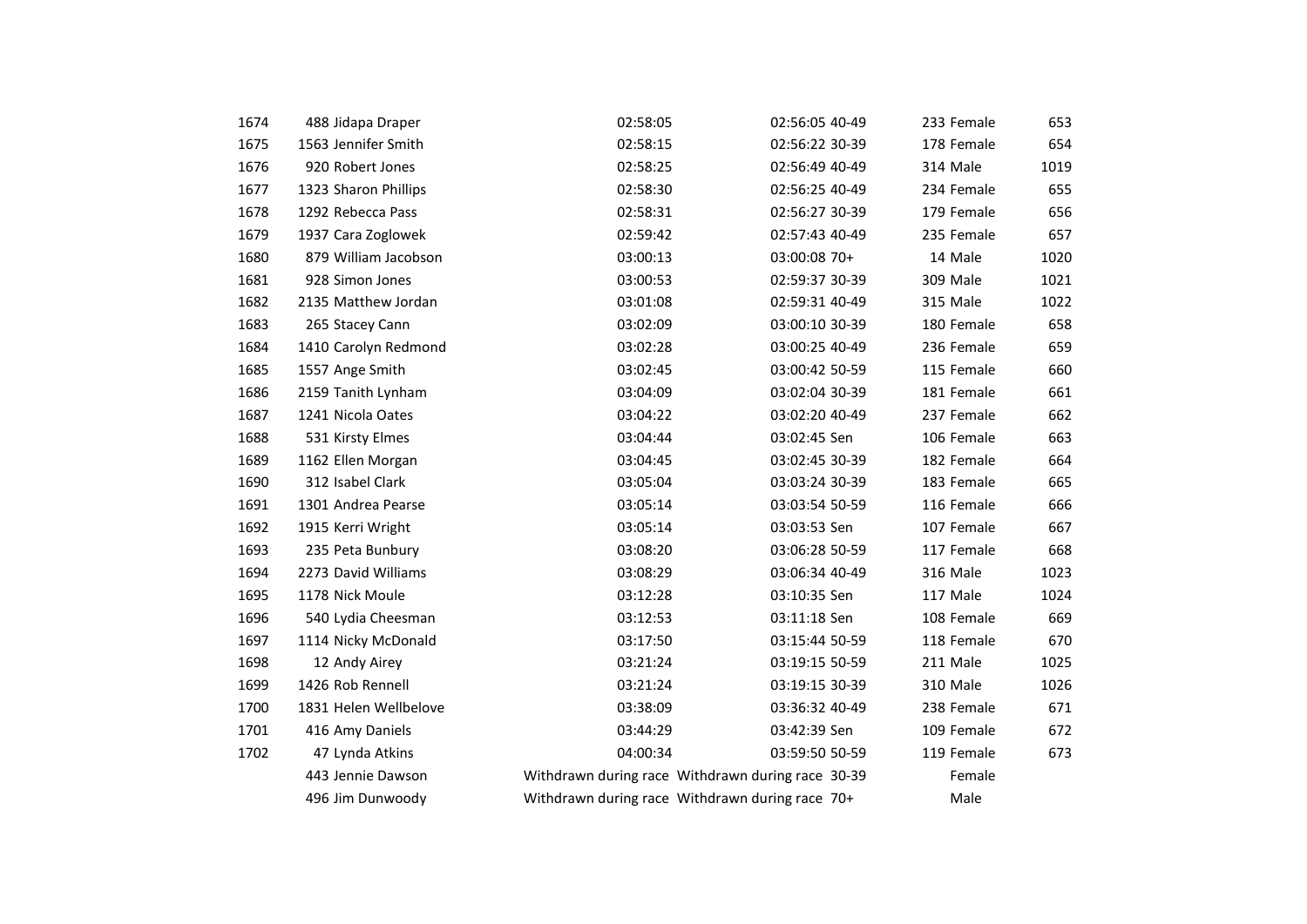| 876 Michelle Jackson  | Withdrawn during race Withdrawn during race 40-49 |              |     | Female |
|-----------------------|---------------------------------------------------|--------------|-----|--------|
| 1244 Germaine OConnor | Withdrawn during race Withdrawn during race 40-49 |              |     | Female |
| 1274 Lucy Papps       | Disqualified                                      | Disqualified | Sen | Female |
| 2193 Gavin Davies     | Withdrawn during race Withdrawn during race 30-39 |              |     | Male   |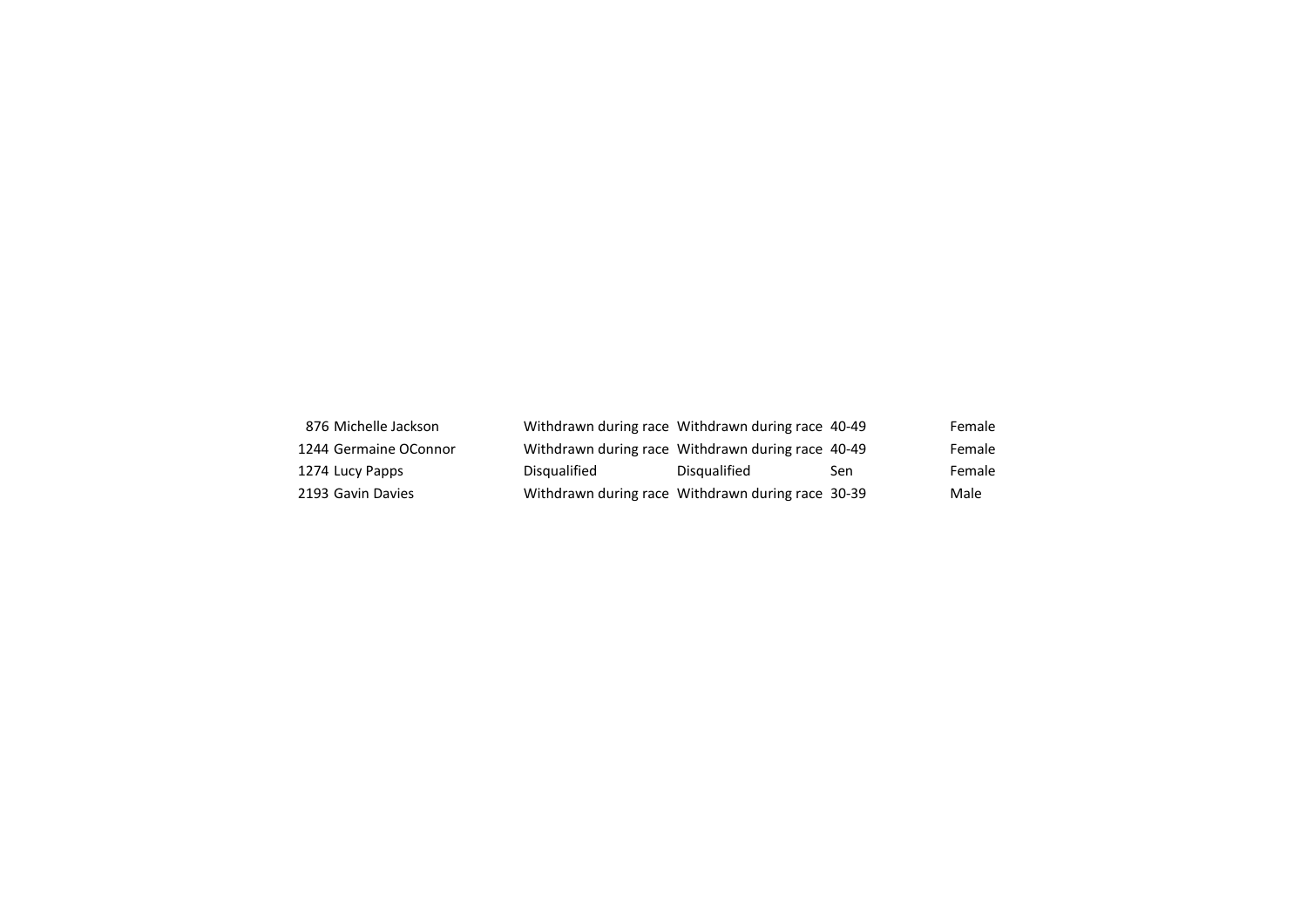| Club                                         | Local | <b>Finish</b> |
|----------------------------------------------|-------|---------------|
| Stockport                                    |       | 01:08:05      |
| <b>CHELTENHAM &amp; COUNTY HARRIERS</b>      | GL    | 01:09:43      |
| Cirencester Athletic Club                    | GL    | 01:10:15      |
|                                              | GL    | 01:10:31      |
| Stroud and District Athletic Club            |       | 01:10:39      |
| <b>CLC STRIDERS</b>                          | GL    | 01:11:02      |
| <b>Eden Runners</b>                          |       | 01:14:30      |
|                                              |       | 01:15:05      |
| Stroud and District Athletic Club            | GL    | 01:15:12      |
|                                              | GL    | 01:15:17      |
| <b>CHELTENHAM &amp; COUNTY HARRIERS</b>      | GL    | 01:15:40      |
| <b>Bristol &amp; West AC</b>                 |       | 01:15:47      |
| <b>BOURTON ROADRUNNERS</b>                   |       | 01:15:57      |
| Dudley & Stourbridge Harriers & AC           |       | 01:16:08      |
| Blackheath & Bromley Harriers                |       | 01:16:26      |
| SHAFTESBURY BARNET HARRIERS                  | GL    | 01:17:12      |
| <b>SEVERN AC</b>                             | GL    | 01:17:15      |
|                                              | GL    | 01:17:34      |
| Stroud and District Athletic Club            | GL    | 01:17:50      |
| Stroud and District Athletic Club            | GL    | 01:18:17      |
|                                              | GL    | 01:18:23      |
| <b>Stroud and District Athletic Club</b>     | GL    | 01:18:35      |
| Royal Wootton Bassett Hounds                 |       | 01:19:18      |
| TEAM BATH AC                                 |       | 01:19:32      |
| Kent AC                                      |       | 01:19:41      |
| <b>Nuneaton Harriers</b>                     |       | 01:20:05      |
| Birmingham Running And Triathlon (BRAT) Club |       | 01:20:07      |
| Parc Bryn Bach Running Club                  |       | 01:20:27      |
| <b>Black Pear Joggers</b>                    |       | 01:20:37      |
|                                              | GL    | 01:21:07      |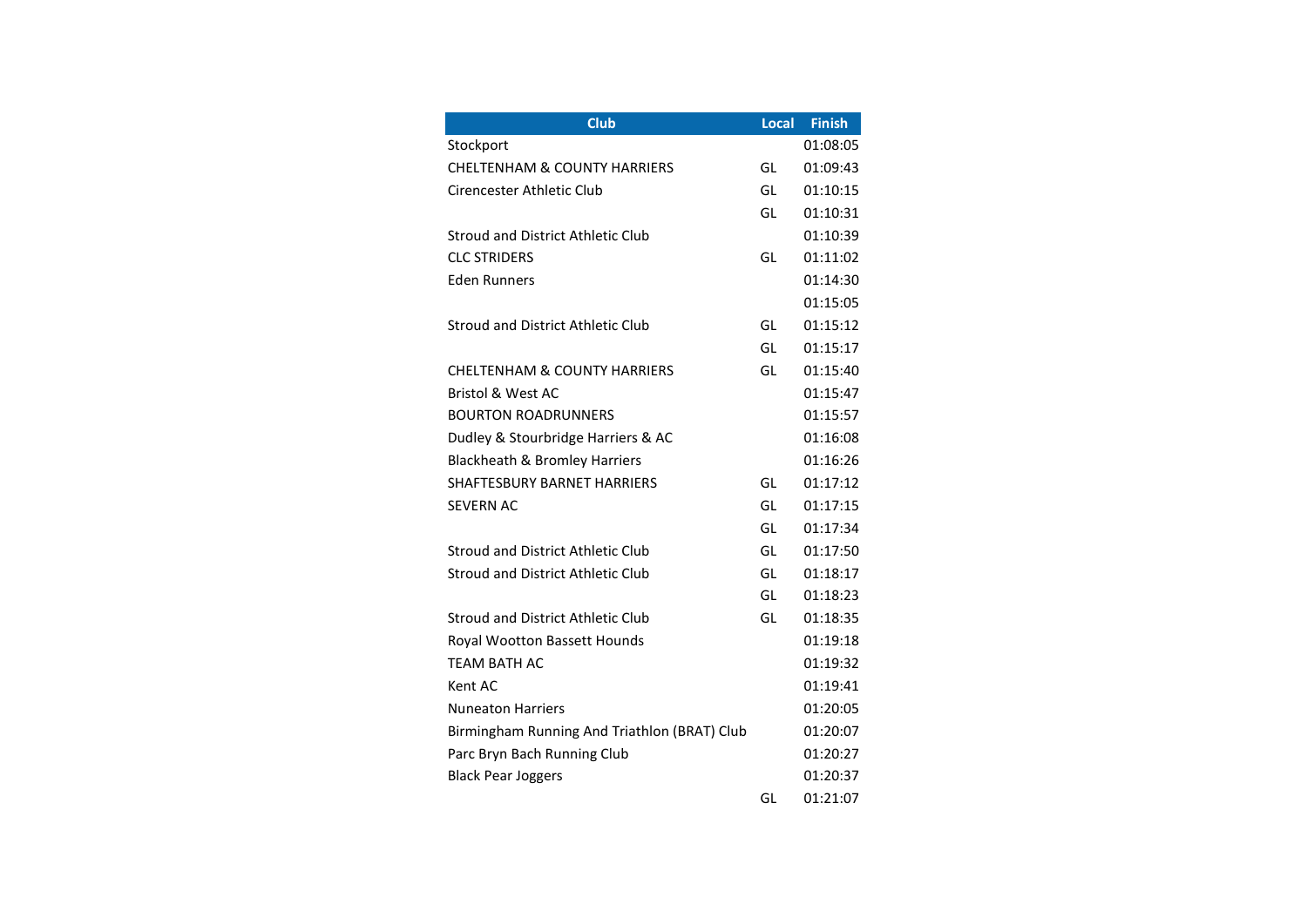| <b>Kenilworth Runners</b>                    |    | 01:21:13 |
|----------------------------------------------|----|----------|
| <b>Kenilworth Runners</b>                    |    | 01:21:20 |
| Cirencester Athletic Club                    | GL | 01:21:24 |
| <b>Stroud and District Athletic Club</b>     | GL | 01:21:53 |
|                                              |    | 01:22:04 |
| <b>Kingsway Runners</b>                      | GL | 01:22:09 |
|                                              | GL | 01:22:26 |
| Dursley Running Club                         | GL | 01:22:36 |
| <b>CLC STRIDERS</b>                          | GL | 01:22:46 |
| <b>DURSLEY &amp; DISTRICT ATHLETICS CLUB</b> | GL | 01:22:50 |
| Tewkesbury Running Club                      | GL | 01:23:01 |
| <b>Almost Athletes</b>                       | GL | 01:23:06 |
| Collingwood AC                               | GL | 01:23:07 |
|                                              | GL | 01:23:13 |
|                                              |    | 01:23:24 |
| <b>Westbury Harriers</b>                     |    | 01:23:28 |
|                                              | GL | 01:23:38 |
|                                              | GL | 01:23:39 |
| Stroud and District Athletic Club            | GL | 01:23:43 |
| Gloucester AC                                | GL | 01:23:48 |
|                                              |    | 01:23:56 |
|                                              | GL | 01:24:03 |
|                                              |    | 01:24:07 |
| Gloucester AC                                | GL | 01:24:15 |
| <b>CLC STRIDERS</b>                          | GL | 01:24:18 |
| <b>Monross Trailblazers</b>                  |    | 01:24:26 |
|                                              | GL | 01:24:42 |
| <b>BOURTON ROADRUNNERS</b>                   |    | 01:24:50 |
|                                              |    | 01:24:59 |
| SEVERN AC                                    | GL | 01:25:10 |
|                                              | GL | 01:25:18 |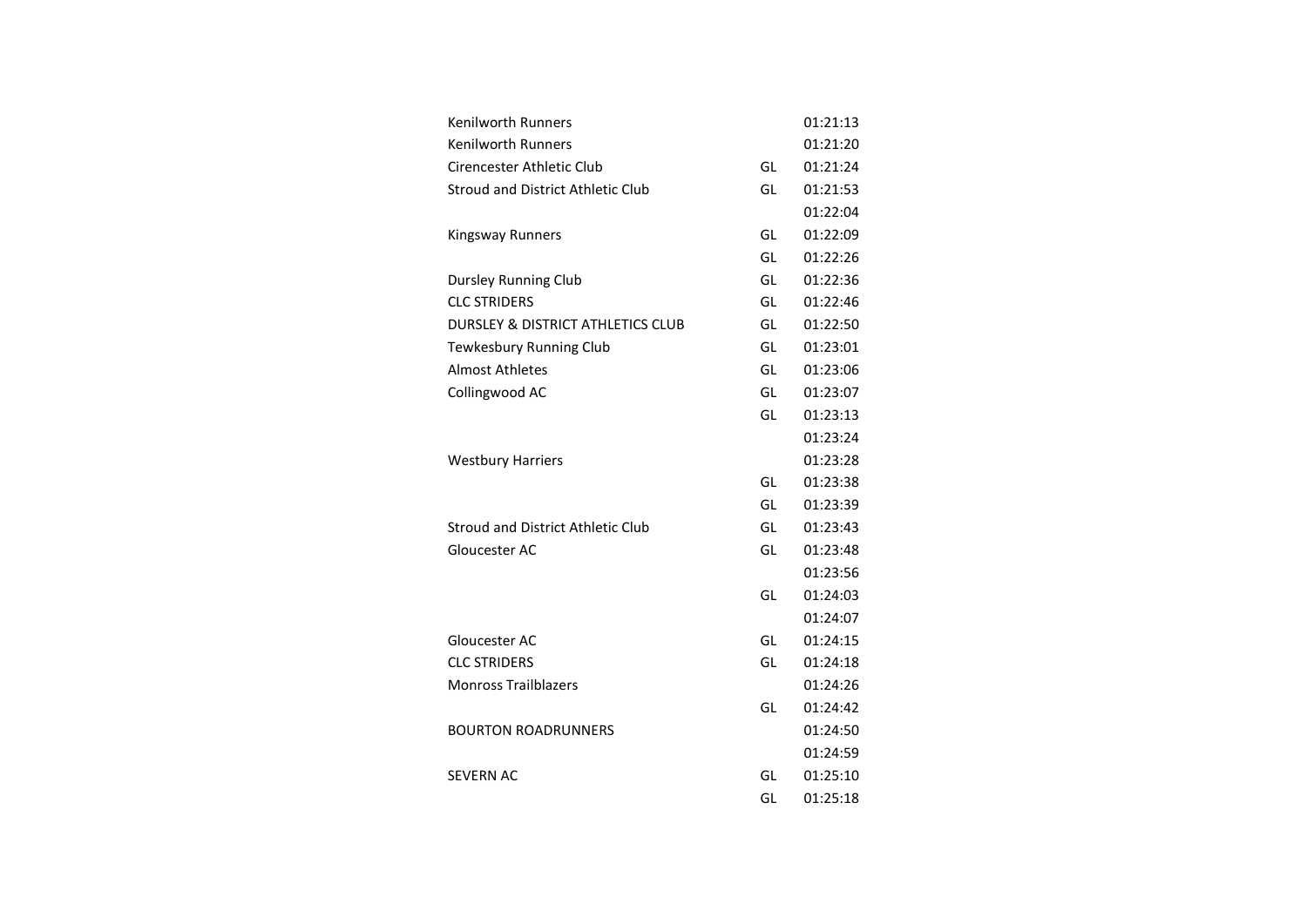|                                          | GL | 01:25:26 |
|------------------------------------------|----|----------|
| <b>Almost Athletes</b>                   | GL | 01:25:28 |
| Forest Of Dean Athletic Club             | GL | 01:25:28 |
| <b>Hereford Couriers</b>                 |    | 01:25:31 |
| <b>Great Western Runners</b>             |    | 01:25:35 |
|                                          |    | 01:25:46 |
|                                          | GL | 01:25:51 |
| UKNETRUNNER                              | GL | 01:25:54 |
|                                          | GL | 01:25:54 |
|                                          | GL | 01:26:02 |
|                                          |    | 01:26:03 |
| Forest Of Dean Athletic Club             |    | 01:26:07 |
|                                          |    | 01:26:15 |
| Cirencester Athletic Club                | GL | 01:26:16 |
| Forest Of Dean Athletic Club             | GL | 01:26:20 |
| Sarn Helen                               |    | 01:26:25 |
| <b>BRIDGEND AC</b>                       |    | 01:26:56 |
|                                          |    | 01:27:00 |
| Metros RC                                |    | 01:27:14 |
| Almost Athletes                          | GL | 01:27:15 |
| <b>TEAM BATH AC</b>                      |    | 01:27:17 |
|                                          | GL | 01:27:19 |
| Tewkesbury Running Club                  | GL | 01:27:20 |
| <b>Stroud and District Athletic Club</b> | GL | 01:27:27 |
| Hucclecote Harriers                      | GL | 01:27:28 |
| <b>Almost Athletes</b>                   |    | 01:27:39 |
| Almost Athletes                          | GL | 01:27:39 |
| Team passion fit                         | GL | 01:27:43 |
| <b>Stroud and District Athletic Club</b> | GL | 01:27:51 |
|                                          |    | 01:27:57 |
| <b>Stroud and District Athletic Club</b> | GL | 01:27:59 |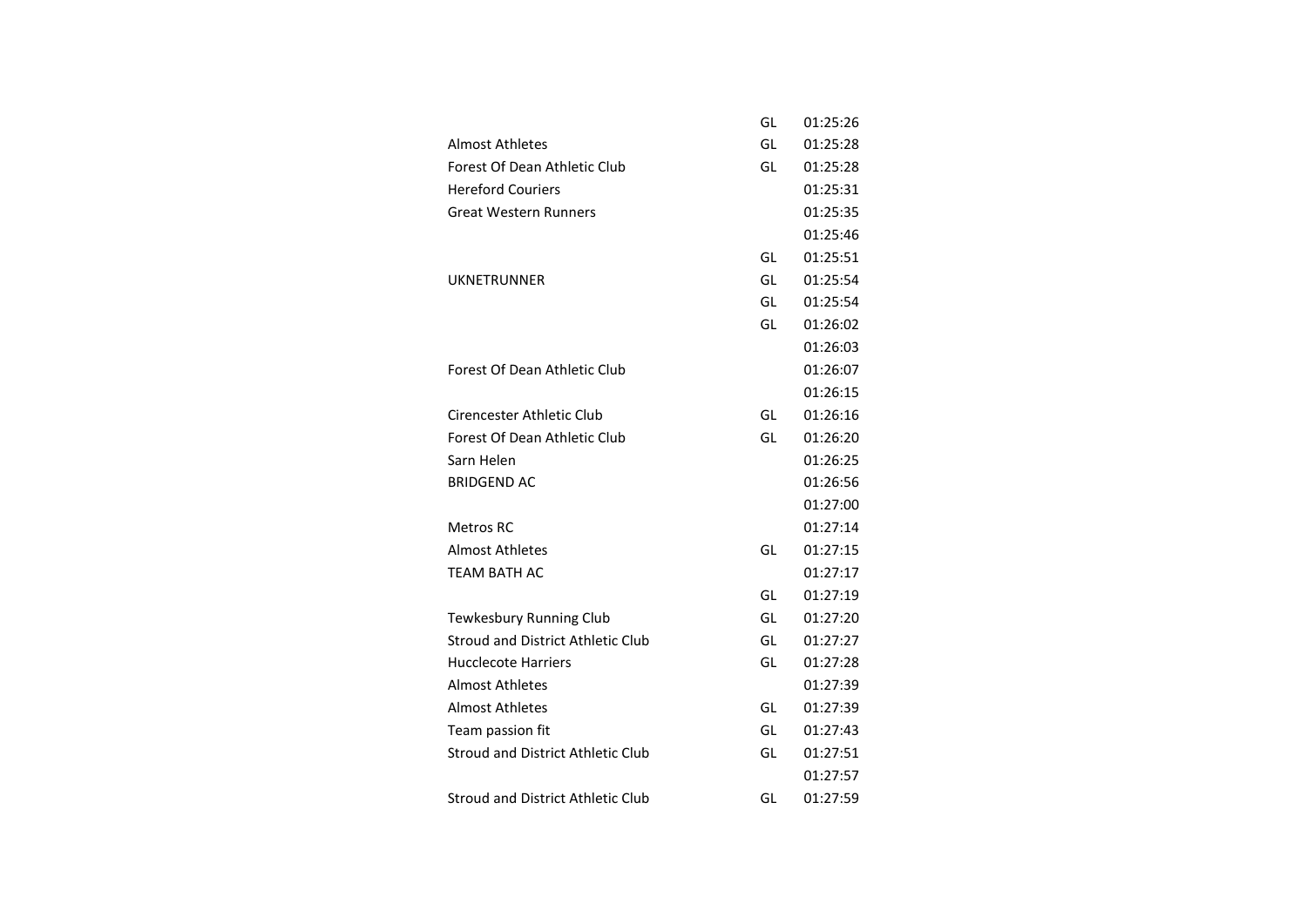|                                              | GL | 01:28:05 |
|----------------------------------------------|----|----------|
| <b>Almost Athletes</b>                       | GL | 01:28:07 |
| <b>Bitton Road Runners</b>                   |    | 01:28:08 |
|                                              | GL | 01:28:14 |
| <b>DURSLEY &amp; DISTRICT ATHLETICS CLUB</b> | GL | 01:28:14 |
| <b>CLC STRIDERS</b>                          | GL | 01:28:16 |
| Somer AC                                     |    | 01:28:16 |
| Spirit of monmouth                           |    | 01:28:20 |
|                                              | GL | 01:28:23 |
| <b>HOBS Runners</b>                          | GL | 01:28:27 |
| <b>Bournville Harriers</b>                   |    | 01:28:35 |
|                                              |    | 01:28:40 |
| <b>Cotswold Allrunners</b>                   | GL | 01:28:54 |
| <b>New Running Gear</b>                      |    | 01:28:59 |
| <b>Stroud and District Athletic Club</b>     | GL | 01:29:01 |
| <b>CHELTENHAM &amp; COUNTY HARRIERS</b>      | GL | 01:29:04 |
|                                              |    | 01:29:07 |
|                                              | GL | 01:29:22 |
| <b>Stroud and District Athletic Club</b>     | GL | 01:29:23 |
| Almost Athletes                              | GL | 01:29:27 |
| <b>Almost Athletes</b>                       | GL | 01:29:29 |
| <b>Emersons Green Running Club</b>           |    | 01:29:37 |
| <b>Stroud and District Athletic Club</b>     | GL | 01:29:42 |
|                                              |    | 01:29:47 |
| McCarkiss Endurance Project                  | GL | 01:29:48 |
| <b>Stroud and District Athletic Club</b>     | GL | 01:29:49 |
| EVESHAM VALE RUNNING CLUB                    |    | 01:29:56 |
|                                              | GL | 01:30:01 |
| Stroud and District Athletic Club            | GL | 01:30:04 |
| <b>Stroud and District Athletic Club</b>     | GL | 01:30:05 |
| <b>Hitchin Running Club</b>                  |    | 01:30:07 |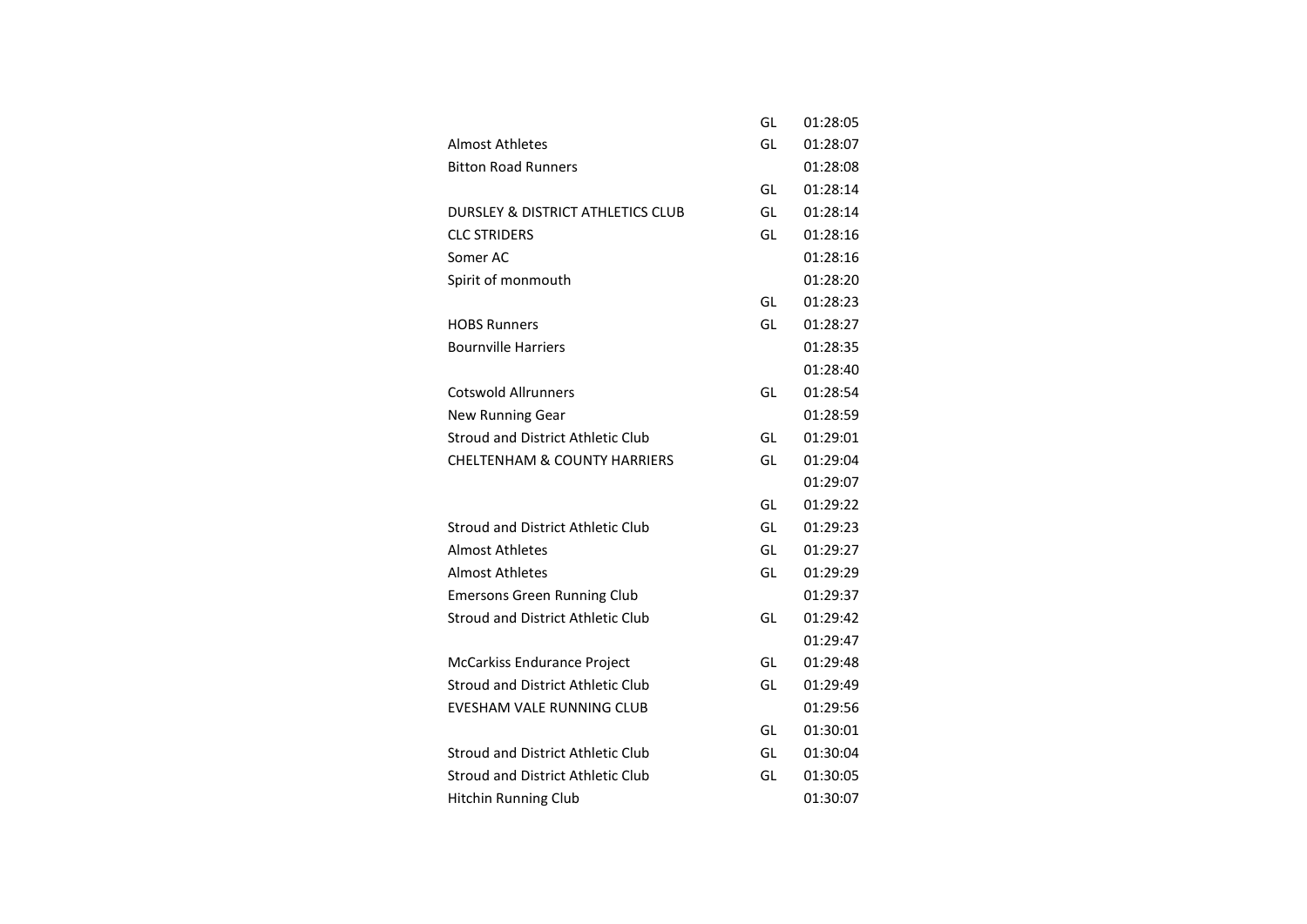| <b>Dursley Running Club</b>              | GL | 01:30:08 |
|------------------------------------------|----|----------|
| Stroud and District Athletic Club        | GL | 01:30:09 |
|                                          |    | 01:30:11 |
|                                          |    | 01:30:12 |
| Stroud and District Athletic Club        | GL | 01:30:12 |
| <b>Thornbury Running Club</b>            |    | 01:30:12 |
|                                          |    | 01:30:17 |
| Dudley & Stourbridge Harriers & AC       |    | 01:30:17 |
| STOURBRIDGE RUNNING CLUB                 |    | 01:30:18 |
| Gloucester AC                            | GL | 01:30:24 |
| <b>Almost Athletes</b>                   | GL | 01:30:26 |
|                                          |    | 01:30:29 |
|                                          |    | 01:30:31 |
| Corby AC                                 |    | 01:30:31 |
| <b>Dursley Running Club</b>              | GL | 01:30:32 |
| Cheltenham & Country Harriers            | GL | 01:30:35 |
| <b>Hook Norton Harriers</b>              |    | 01:30:36 |
| Tewkesbury Running Club                  | GL | 01:30:39 |
| <b>Almost Athletes</b>                   | GL | 01:30:41 |
| RHONDDA VALLEY RUNNERS                   |    | 01:30:43 |
| <b>CLC STRIDERS</b>                      | GL | 01:30:48 |
| Darren Atkinson                          |    | 01:30:49 |
|                                          |    | 01:30:56 |
| Stroud and District Athletic Club        | GL | 01:30:59 |
|                                          | GL | 01:31:01 |
| Tewkesbury Running Club                  | GL | 01:31:02 |
|                                          | GL | 01:31:10 |
| <b>Stroud and District Athletic Club</b> | GL | 01:31:12 |
| <b>SEVERN AC</b>                         | GL | 01:31:19 |
|                                          | GL | 01:31:21 |
|                                          |    | 01:31:21 |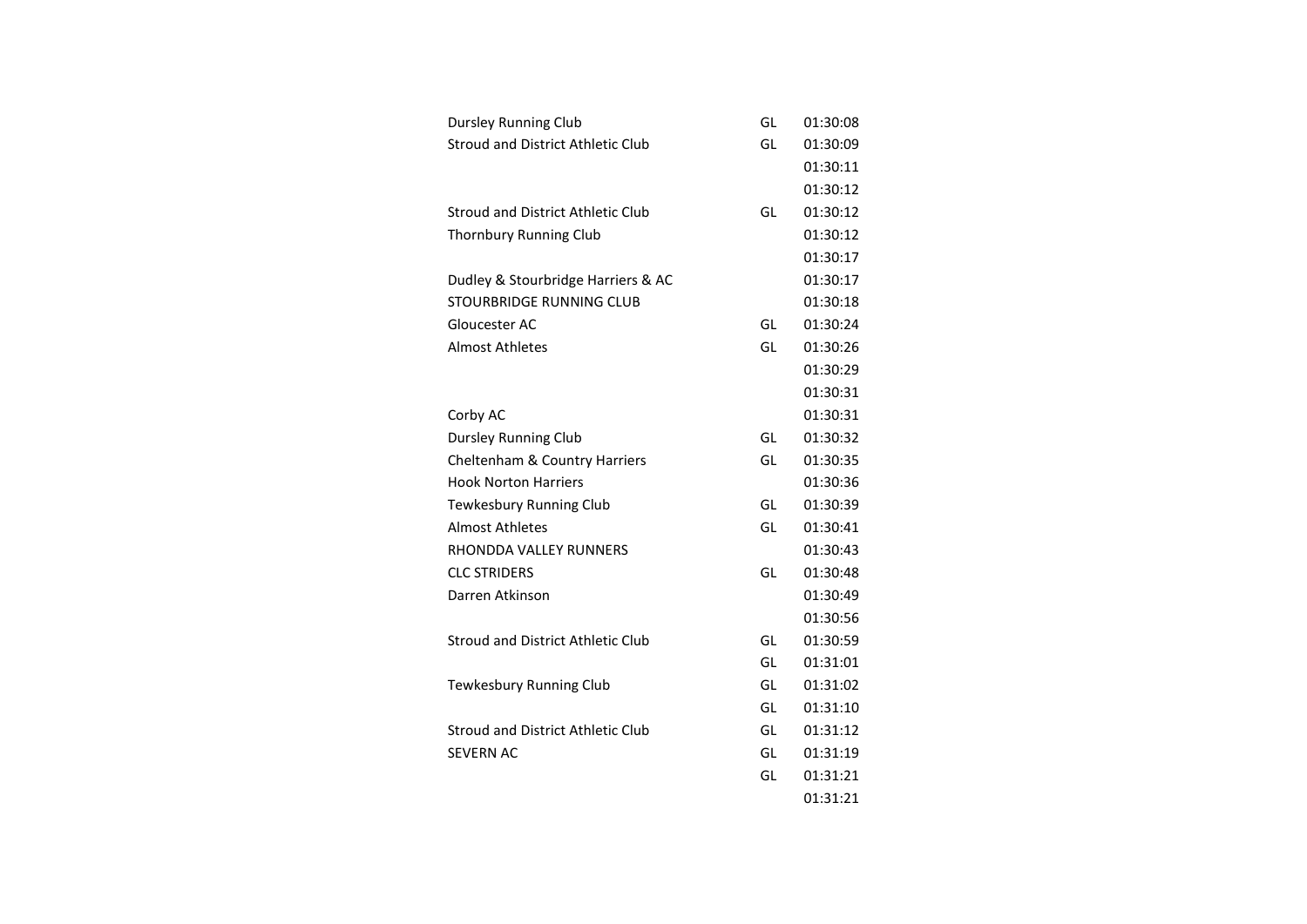|                                          | GL | 01:31:29 |
|------------------------------------------|----|----------|
| <b>CLAPHAM CHASERS</b>                   |    | 01:31:30 |
| <b>CLC STRIDERS</b>                      | GL | 01:31:36 |
| <b>Almost Athletes</b>                   |    | 01:31:40 |
| <b>Coalville Wheelers</b>                |    | 01:31:53 |
|                                          | GL | 01:32:04 |
| Dursley Running Club                     | GL | 01:32:07 |
| Spirit of monmouth                       |    | 01:32:15 |
| Ful On Tri                               |    | 01:32:16 |
|                                          |    | 01:32:19 |
| <b>Almost Athletes</b>                   | GL | 01:32:20 |
|                                          |    | 01:32:25 |
| <b>Gloucester North Runners</b>          | GL | 01:32:25 |
| <b>Cotswold Allrunners</b>               |    | 01:32:30 |
|                                          | GL | 01:32:34 |
|                                          |    | 01:32:36 |
| <b>Hereford Couriers</b>                 |    | 01:32:49 |
|                                          |    | 01:32:53 |
| Forest Of Dean Athletic Club             | GL | 01:32:59 |
| Tewkesbury Running Club                  | GL | 01:33:04 |
| <b>Caerleon Running Club</b>             |    | 01:33:04 |
| <b>Stroud and District Athletic Club</b> | GL | 01:33:05 |
| STOURBRIDGE RUNNING CLUB                 |    | 01:33:09 |
| Knowle & Dorridge RC                     |    | 01:33:13 |
| <b>Stroud and District Athletic Club</b> | GL | 01:33:13 |
| <b>Avon Valley Runners</b>               |    | 01:33:15 |
| <b>BOURTON ROADRUNNERS</b>               | GL | 01:33:19 |
| Wye Valley Runners                       |    | 01:33:20 |
|                                          |    | 01:33:29 |
| Town and Country Harriers                |    | 01:33:33 |
| RUNNING SOMEWHERE ELSE CIRENCESTER       |    | 01:33:35 |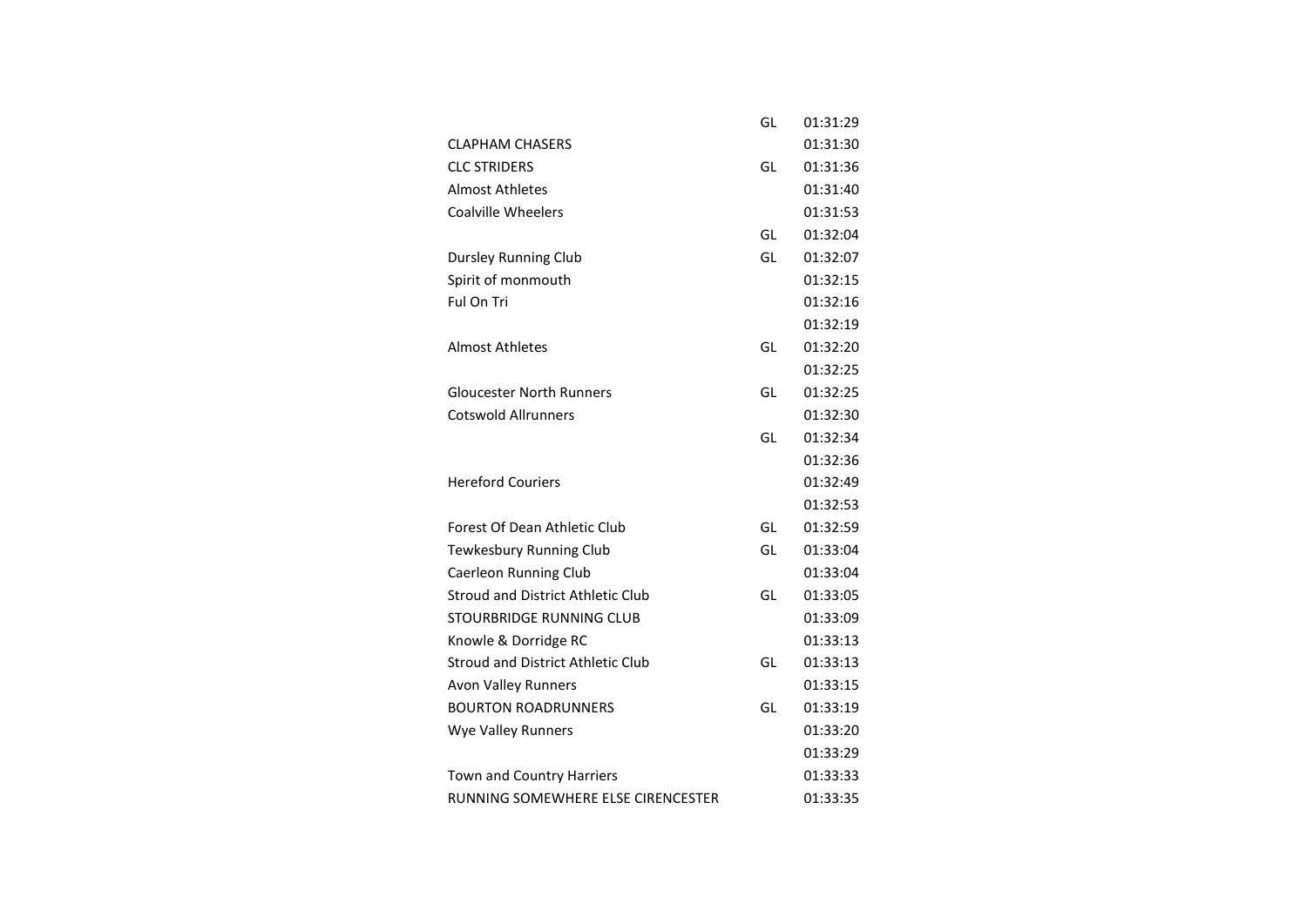| <b>CLC STRIDERS</b>                      | GL | 01:33:44 |
|------------------------------------------|----|----------|
| <b>Staple Hill Runners</b>               |    | 01:33:48 |
| <b>Almost Athletes</b>                   | GL | 01:33:53 |
| <b>Dursley Running Club</b>              | GL | 01:33:56 |
| <b>Dursley Running Club</b>              | GL | 01:33:57 |
|                                          |    | 01:33:58 |
| Stroud and District Athletic Club        | GL | 01:34:00 |
|                                          |    | 01:34:08 |
|                                          | GL | 01:34:08 |
| Stroud and District Athletic Club        | GL | 01:34:13 |
| Somer AC                                 |    | 01:34:15 |
| <b>SEVERN AC</b>                         | GL | 01:34:23 |
|                                          | GL | 01:34:24 |
|                                          | GL | 01:34:24 |
| <b>Stroud and District Athletic Club</b> | GL | 01:34:29 |
|                                          | GL | 01:34:31 |
| Spirit of monmouth                       |    | 01:34:33 |
| <b>CHELTENHAM &amp; COUNTY HARRIERS</b>  | GL | 01:34:34 |
| <b>Stroud and District Athletic Club</b> | GL | 01:34:40 |
|                                          | GL | 01:34:52 |
|                                          | GL | 01:34:53 |
|                                          | GL | 01:34:54 |
|                                          | GL | 01:34:55 |
| STOURBRIDGE RUNNING CLUB                 |    | 01:34:55 |
|                                          |    | 01:34:56 |
|                                          | GL | 01:35:03 |
| <b>Almost Athletes</b>                   | GL | 01:35:04 |
| <b>Hucclecote Harriers</b>               | GL | 01:35:06 |
| RM                                       | GL | 01:35:08 |
| <b>Almost Athletes</b>                   | GL | 01:35:09 |
|                                          | GL | 01:35:09 |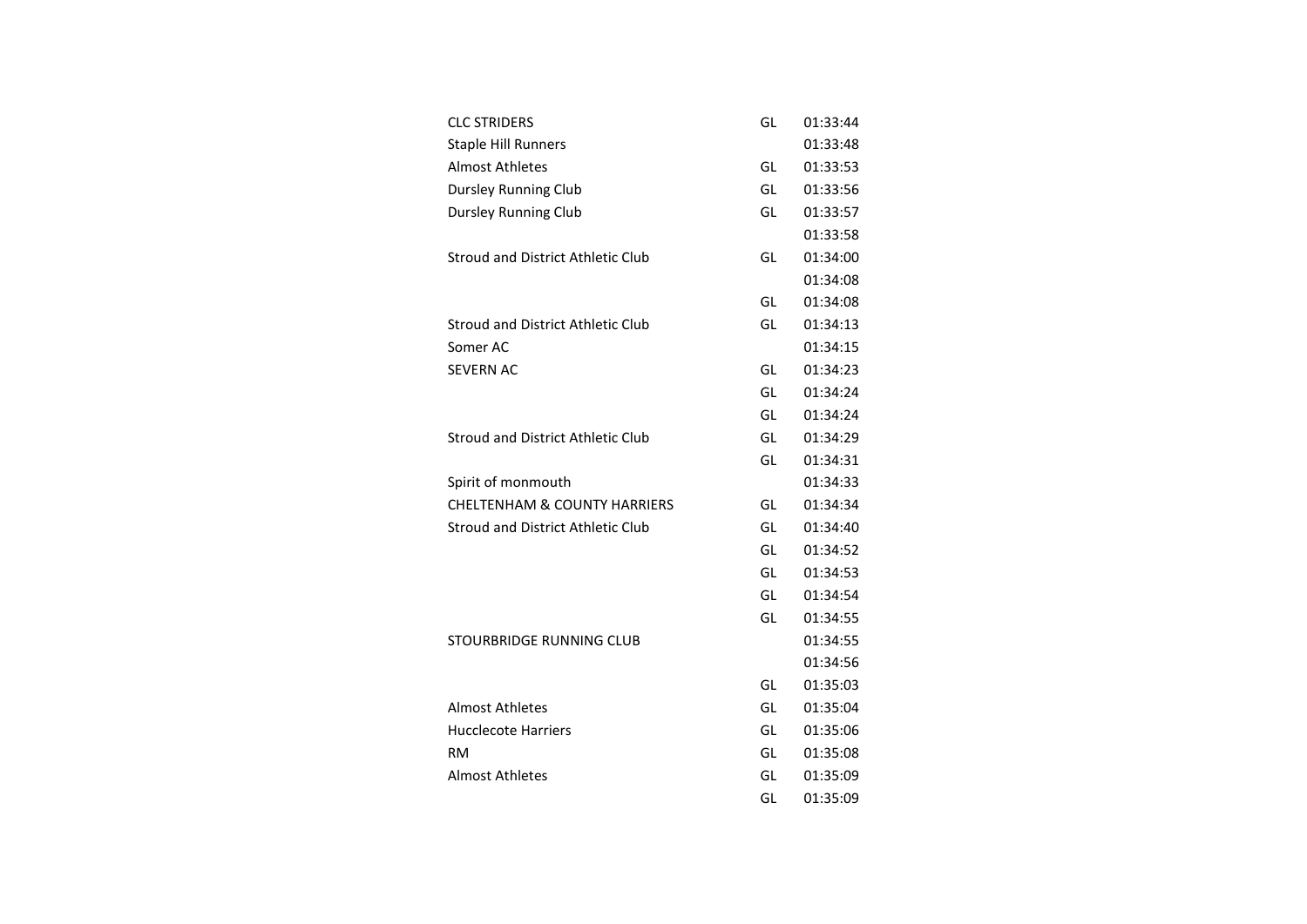| <b>Great Western Runners</b>                 |    | 01:35:11 |
|----------------------------------------------|----|----------|
|                                              | GL | 01:35:14 |
|                                              | GL | 01:35:16 |
| STOURBRIDGE RUNNING CLUB                     |    | 01:35:18 |
|                                              | GL | 01:35:19 |
|                                              | GL | 01:35:19 |
| Cirencester Athletic Club                    | GL | 01:35:20 |
| <b>Smales Sausages</b>                       | GL | 01:35:21 |
| Tewkesbury RC                                | GL | 01:35:21 |
| STOURBRIDGE RUNNING CLUB                     |    | 01:35:22 |
| <b>Hook Norton Harriers</b>                  |    | 01:35:25 |
|                                              | GL | 01:35:30 |
| <b>Dursley Running Club</b>                  | GL | 01:35:32 |
| <b>Staple Hill Runners</b>                   |    | 01:35:34 |
| hogweed trotters                             |    | 01:35:36 |
| <b>RAF Athletics Association</b>             | GL | 01:35:38 |
|                                              |    | 01:35:42 |
| <b>Bitton Road Runners</b>                   |    | 01:35:45 |
|                                              |    | 01:35:46 |
|                                              |    | 01:35:47 |
| <b>DURSLEY &amp; DISTRICT ATHLETICS CLUB</b> | GL | 01:35:48 |
| Gloucester AC                                | GL | 01:35:51 |
|                                              | GL | 01:35:54 |
|                                              | GL | 01:35:56 |
| Thornbury Running Club                       | GL | 01:35:59 |
|                                              | GL | 01:36:00 |
|                                              |    | 01:36:01 |
| <b>CLC STRIDERS</b>                          | GL | 01:36:02 |
| Kingswood Tri Club (Bristol)                 |    | 01:36:05 |
|                                              | GL | 01:36:05 |
| Tewkesbury Running Club                      | GL | 01:36:11 |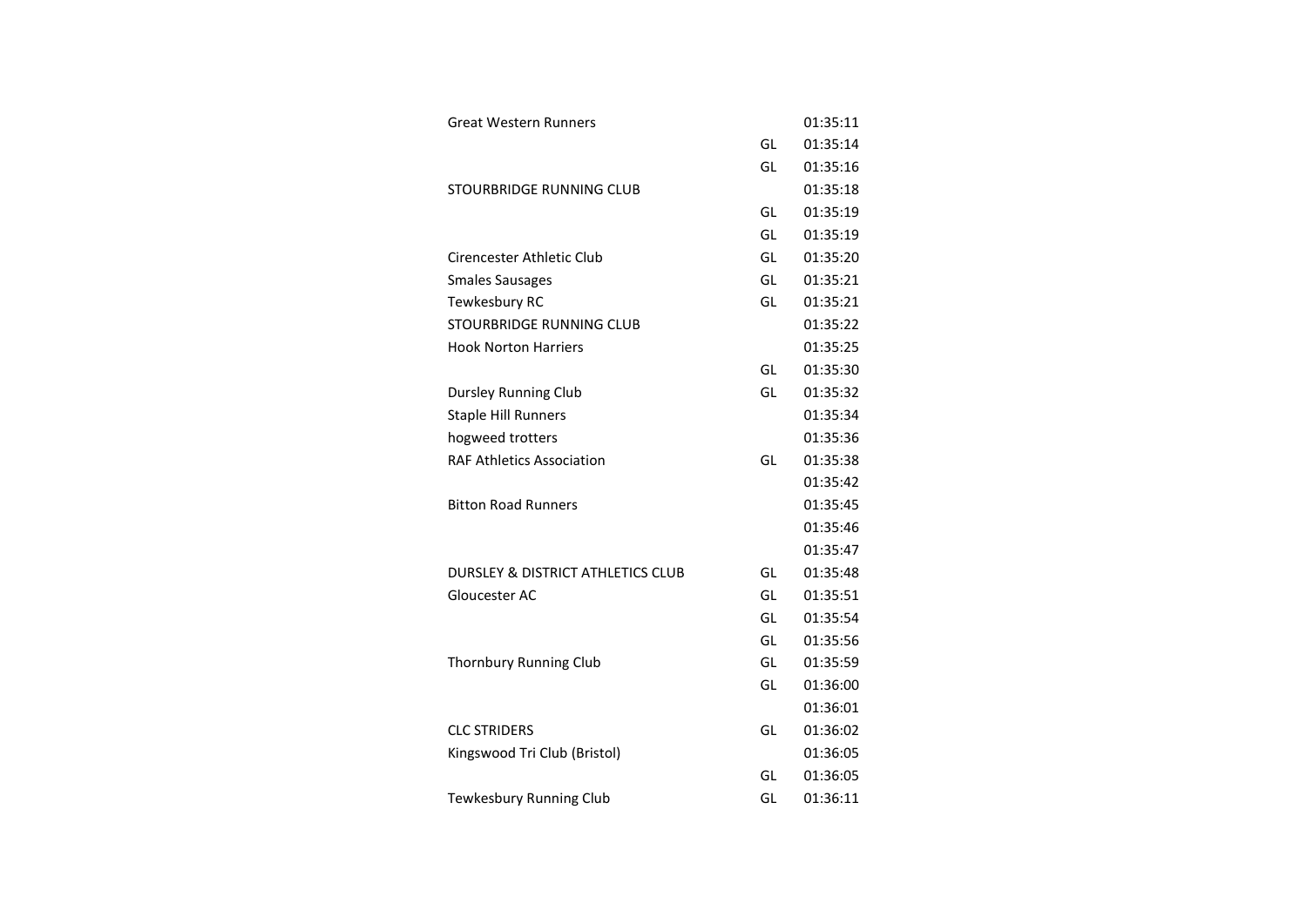|                                          |    | 01:36:12 |
|------------------------------------------|----|----------|
|                                          |    | 01:36:15 |
|                                          | GL | 01:36:16 |
|                                          | GL | 01:36:16 |
|                                          | GL | 01:36:16 |
| Stroud and District Athletic Club        | GL | 01:36:18 |
|                                          |    | 01:36:21 |
|                                          | GL | 01:36:24 |
| Stroud & District AC                     | GL | 01:36:25 |
| <b>Almost Athletes</b>                   | GL | 01:36:30 |
|                                          | GL | 01:36:36 |
|                                          |    | 01:36:40 |
| Cirencester Athletic Club                | GL | 01:36:43 |
| <b>ES Running Club</b>                   |    | 01:36:47 |
| Tewkesbury Running Club                  | GL | 01:36:48 |
| Stroud and District Athletic Club        | GL | 01:36:51 |
| <b>Almost Athletes</b>                   | GL | 01:36:54 |
| Stratford-upon-Avon AC                   |    | 01:36:55 |
| <b>Stroud and District Athletic Club</b> | GL | 01:37:00 |
|                                          |    | 01:37:13 |
| Dursley Running Club                     | GL | 01:37:14 |
| <b>Frampton Cotterell Harriers</b>       |    | 01:37:16 |
|                                          |    | 01:37:16 |
|                                          |    | 01:37:18 |
|                                          | GL | 01:37:23 |
|                                          | GL | 01:37:24 |
| <b>TriTeam Glos</b>                      | GL | 01:37:24 |
| <b>Milford Tritons CC</b>                |    | 01:37:26 |
| <b>Stroud and District Athletic Club</b> | GL | 01:37:29 |
| <b>Hereford Couriers</b>                 |    | 01:37:29 |
|                                          | GL | 01:37:31 |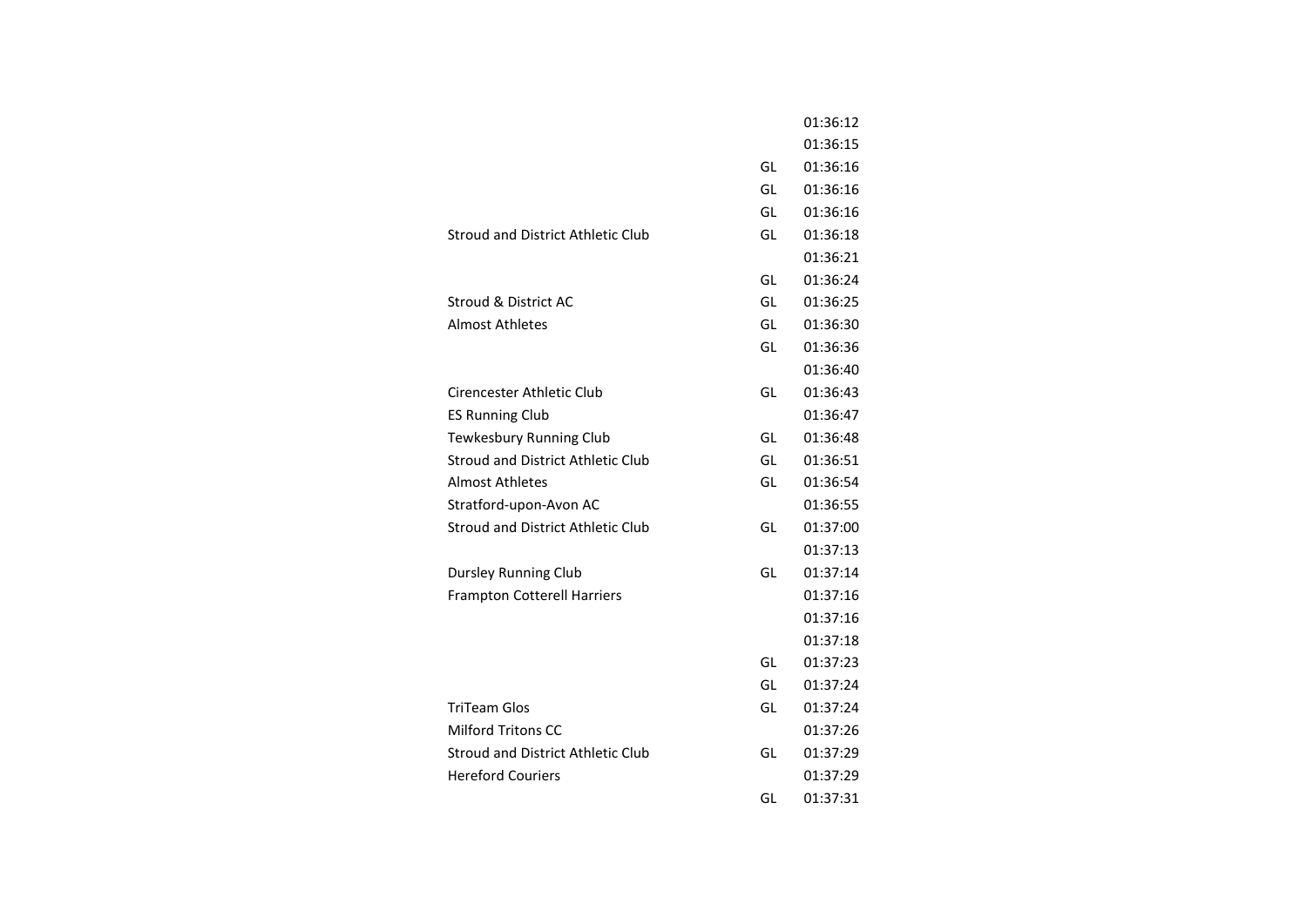|                                    |    | 01:37:33 |
|------------------------------------|----|----------|
|                                    | GL | 01:37:33 |
| STOURBRIDGE RUNNING CLUB           |    | 01:37:37 |
|                                    | GL | 01:37:39 |
| Stroud and District Athletic Club  | GL | 01:37:39 |
| Thornbury Running Club             | GL | 01:37:40 |
| Tewkesbury Running Club            | GL | 01:37:43 |
| Kent AC                            |    | 01:37:44 |
| <b>Westbury Harriers</b>           |    | 01:37:46 |
| <b>Dursley Running Club</b>        | GL | 01:37:46 |
| <b>Tewkesbury All Runners</b>      | GL | 01:37:48 |
|                                    | GL | 01:37:49 |
| <b>WITNEY ROAD RUNNERS</b>         |    | 01:37:50 |
| <b>Great Western Runners</b>       |    | 01:37:51 |
| <b>Almost Athletes</b>             | GL | 01:37:54 |
| Dudley & Stourbridge Harriers & AC |    | 01:37:54 |
| hogweed trotters                   |    | 01:37:55 |
| Kingsway Runners                   | GL | 01:37:56 |
|                                    | GL | 01:37:59 |
|                                    |    | 01:38:02 |
|                                    |    | 01:38:06 |
|                                    |    | 01:38:06 |
|                                    | GL | 01:38:12 |
| <b>Hereford Couriers</b>           |    | 01:38:14 |
| Kingsway Runners                   | GL | 01:38:22 |
|                                    | GL | 01:38:22 |
|                                    | GL | 01:38:24 |
| Stroud and District Athletic Club  | GL | 01:38:24 |
|                                    |    | 01:38:25 |
|                                    | GL | 01:38:26 |
|                                    | GL | 01:38:30 |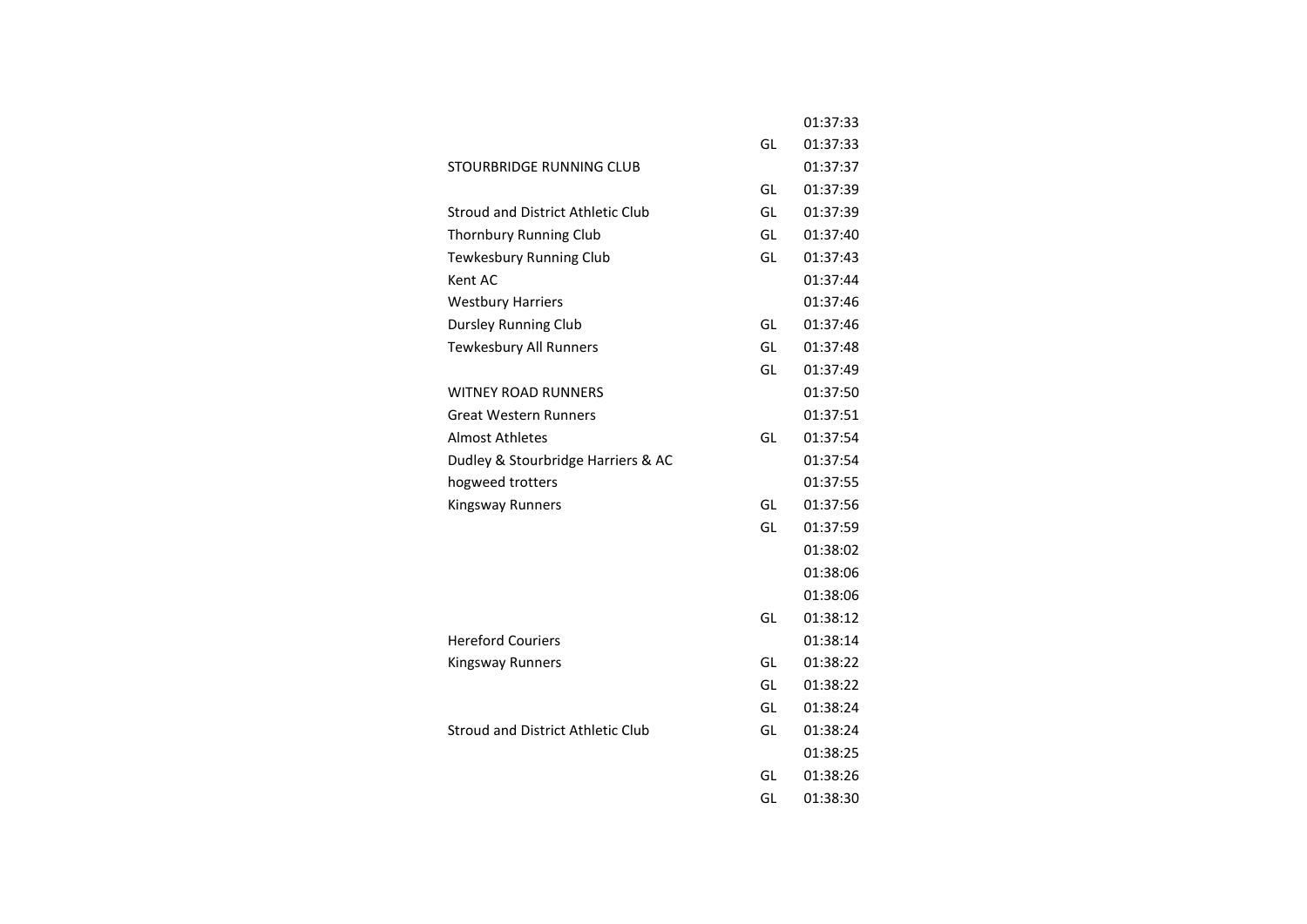| <b>WITNEY ROAD RUNNERS</b>        | GL | 01:38:31 |
|-----------------------------------|----|----------|
| Gloucester AC                     | GL | 01:38:32 |
|                                   | GL | 01:38:33 |
| <b>Almost Athletes</b>            | GL | 01:38:34 |
| <b>Smales Sausages</b>            | GL | 01:38:41 |
|                                   |    | 01:38:44 |
|                                   | GL | 01:38:47 |
|                                   |    | 01:38:47 |
|                                   |    | 01:38:50 |
| <b>Weston Athletic Club</b>       |    | 01:38:58 |
|                                   | GL | 01:39:00 |
|                                   |    | 01:39:03 |
|                                   |    | 01:39:05 |
| Stroud and District Athletic Club | GL | 01:39:07 |
|                                   | GL | 01:39:08 |
|                                   | GL | 01:39:11 |
| Malvern Joggers                   |    | 01:39:13 |
| <b>BOURTON ROADRUNNERS</b>        | GL | 01:39:13 |
|                                   | GL | 01:39:15 |
| <b>Dursley Running Club</b>       | GL | 01:39:21 |
|                                   |    | 01:39:24 |
| Gloucester AC                     | GL | 01:39:25 |
| Tewkesbury Triathlon Club         |    | 01:39:28 |
|                                   |    | 01:39:30 |
|                                   | GL | 01:39:38 |
| <b>Almost Athletes</b>            | GL | 01:39:39 |
| <b>Corsham Running Club</b>       |    | 01:39:41 |
| <b>Cotswold Allrunners</b>        | GL | 01:39:45 |
| Langport Runners                  |    | 01:39:49 |
| <b>Redhill Road Runners</b>       |    | 01:39:52 |
| <b>Almost Athletes</b>            | GL | 01:39:56 |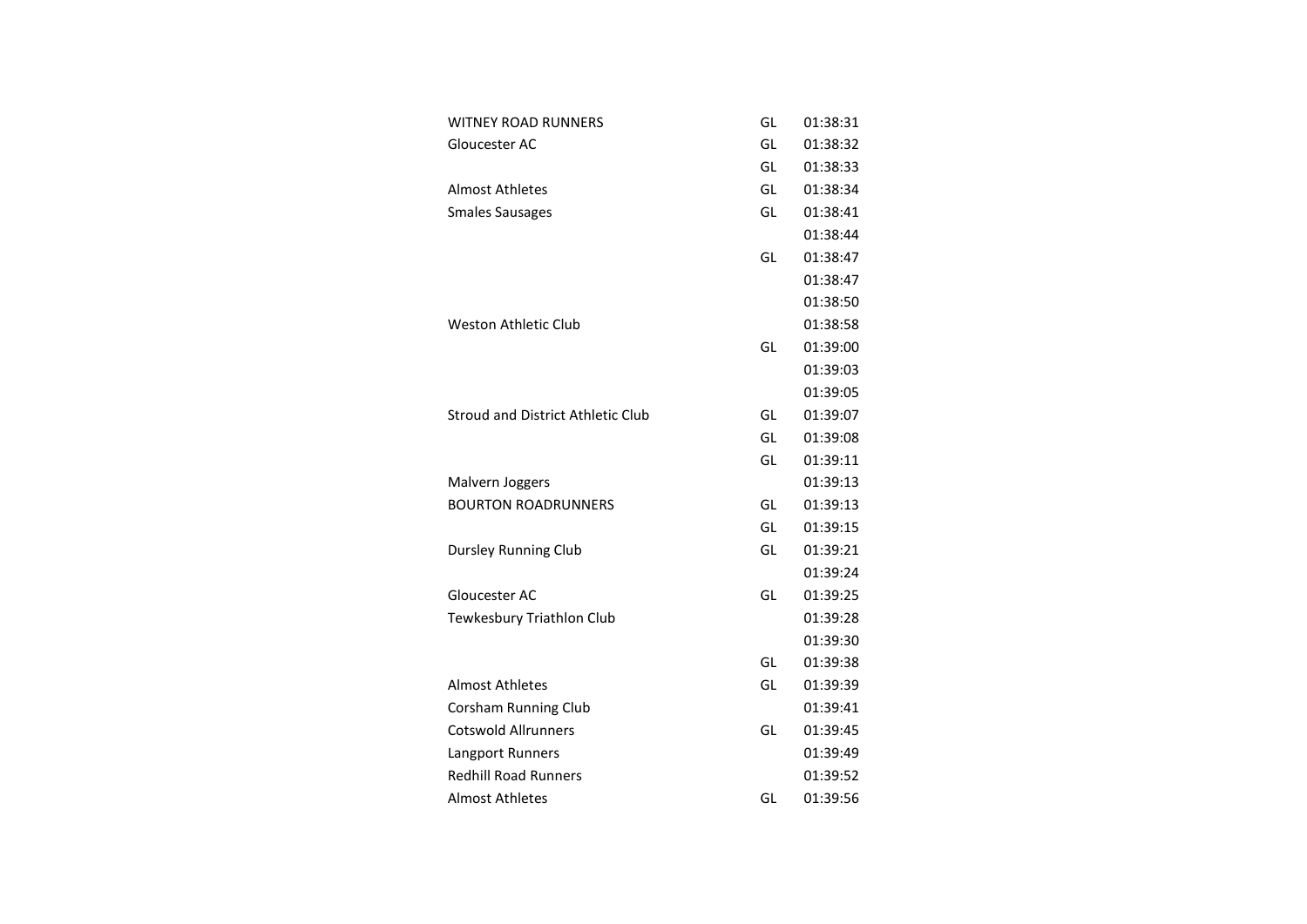| <b>CLC STRIDERS</b>                      | GL | 01:39:57 |
|------------------------------------------|----|----------|
|                                          |    | 01:39:57 |
| <b>Cotswold Allrunners</b>               | GL | 01:39:58 |
| Caerleon Running Club                    |    | 01:39:58 |
|                                          | GL | 01:40:00 |
| <b>Bitton Road Runners</b>               |    | 01:40:04 |
| Gloucester AC                            | GL | 01:40:07 |
|                                          | GL | 01:40:08 |
| The Gary Robbins Appreciation Society    | GL | 01:40:09 |
| Priory Gym                               | GL | 01:40:09 |
| <b>Stroud and District Athletic Club</b> | GL | 01:40:12 |
| Cirencester Athletic Club                | GL | 01:40:14 |
|                                          | GL | 01:40:15 |
|                                          | GL | 01:40:17 |
|                                          | GL | 01:40:17 |
| <b>Hucclecote Harriers</b>               | GL | 01:40:18 |
| <b>Dursley Running Club</b>              | GL | 01:40:24 |
|                                          | GL | 01:40:26 |
|                                          | GL | 01:40:28 |
| tetbury dolphins running club            |    | 01:40:30 |
| <b>Almost Athletes</b>                   | GL | 01:40:30 |
|                                          | GL | 01:40:32 |
|                                          | GL | 01:40:33 |
|                                          | GL | 01:40:38 |
| <b>Stroud Valleys Running Club</b>       | GL | 01:40:48 |
|                                          | GL | 01:40:49 |
| torbay aac                               |    | 01:40:52 |
|                                          | GL | 01:40:58 |
|                                          | GL | 01:41:01 |
|                                          | GL | 01:41:07 |
|                                          | GL | 01:41:15 |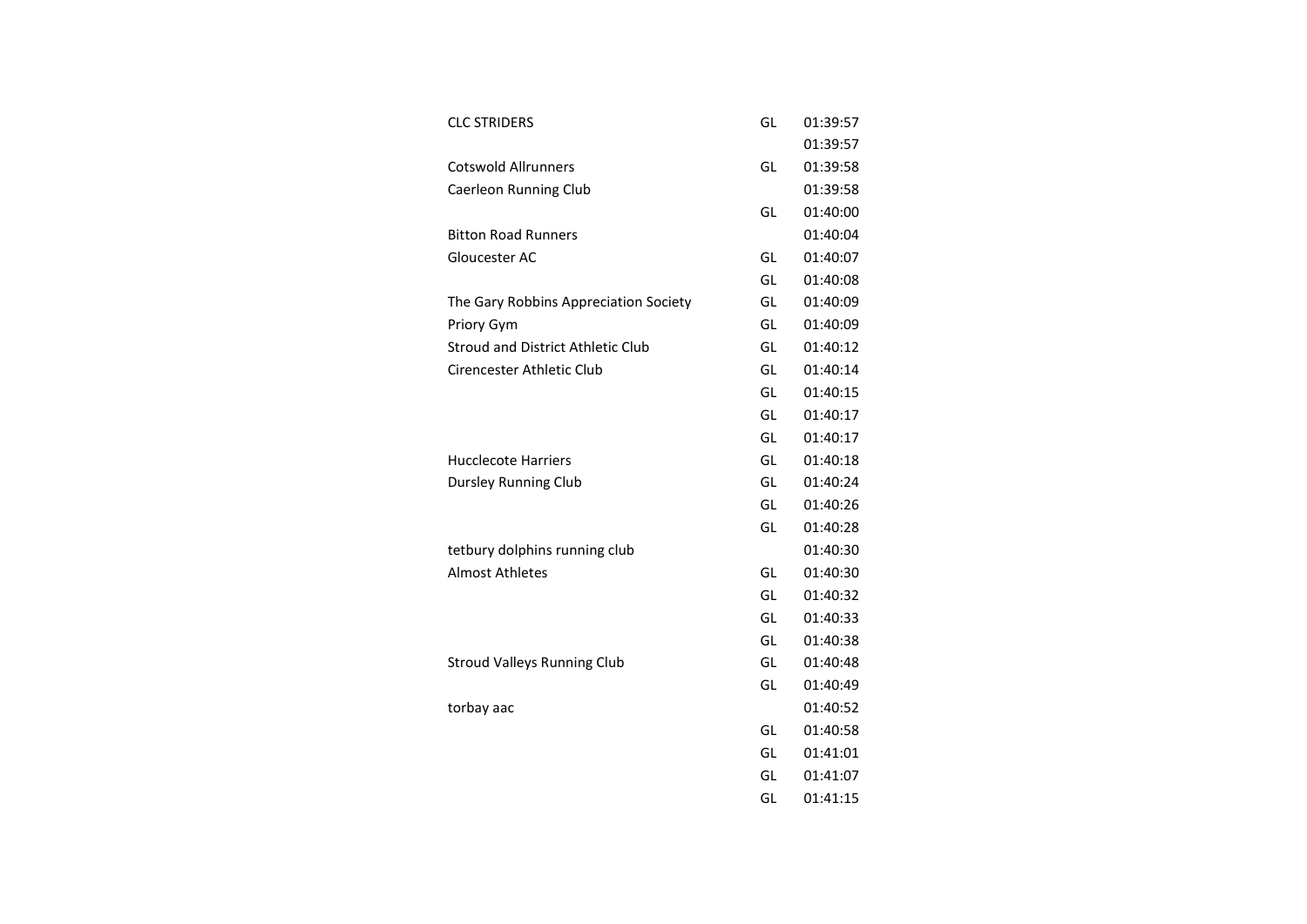|                               | GL | 01:41:15 |
|-------------------------------|----|----------|
| <b>Almost Athletes</b>        | GL | 01:41:16 |
| Caerleon Running Club         |    | 01:41:17 |
| Kingsway Runners              | GL | 01:41:18 |
|                               |    | 01:41:18 |
| <b>Kingsway Runners</b>       | GL | 01:41:20 |
| <b>Almost Athletes</b>        | GL | 01:41:22 |
| Tewkesbury Running Club       | GL | 01:41:23 |
| <b>Kingsway Runners</b>       | GL | 01:41:24 |
|                               | GL | 01:41:28 |
| Thornbury Running Club        |    | 01:41:28 |
| Caerleon Running Club         |    | 01:41:29 |
| <b>CLC STRIDERS</b>           | GL | 01:41:30 |
|                               | GL | 01:41:32 |
|                               | GL | 01:41:33 |
|                               | GL | 01:41:36 |
|                               |    | 01:41:38 |
|                               | GL | 01:41:39 |
| Kingsway Runners              | GL | 01:41:39 |
|                               |    | 01:41:39 |
| <b>Kenilworth Runners</b>     |    | 01:41:42 |
| Parc Bryn Bach Running Club   |    | 01:41:46 |
|                               |    | 01:41:46 |
| <b>TEAM BATH AC</b>           |    | 01:41:52 |
|                               |    | 01:41:57 |
| Somer AC                      |    | 01:41:59 |
| Tri Team Glos                 | GL | 01:42:00 |
|                               | GL | 01:42:00 |
| Pontyclun Road Runners        |    | 01:42:01 |
|                               |    | 01:42:01 |
| <b>Cardiff Triathlon Club</b> |    | 01:42:02 |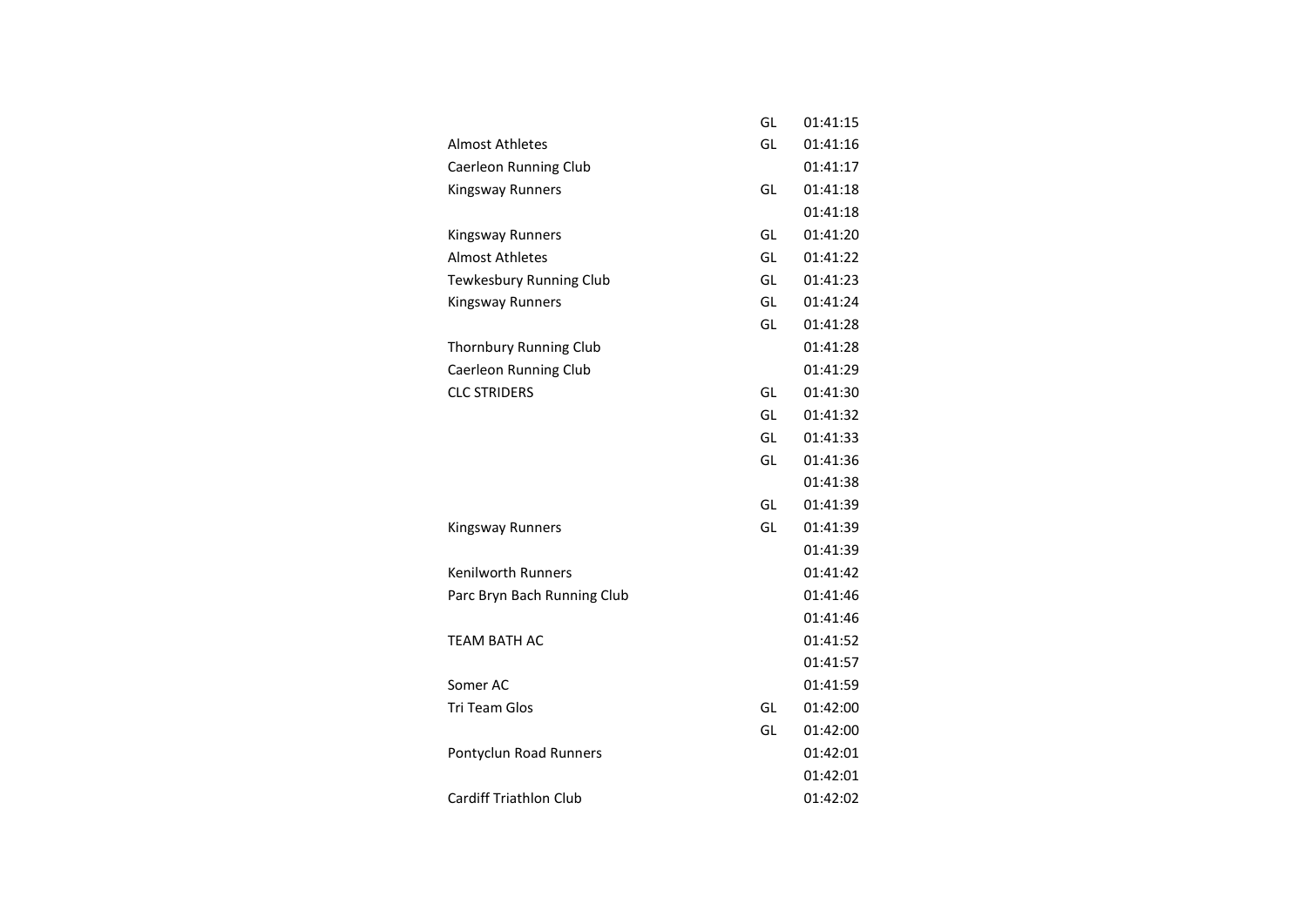|                                          |    | 01:42:03 |
|------------------------------------------|----|----------|
| <b>Bitton Road Runners</b>               |    | 01:42:04 |
|                                          | GL | 01:42:05 |
|                                          |    | 01:42:06 |
| <b>Almost Athletes</b>                   | GL | 01:42:10 |
|                                          |    | 01:42:12 |
| <b>Great Western Runners</b>             |    | 01:42:18 |
|                                          | GL | 01:42:20 |
|                                          | GL | 01:42:23 |
|                                          | GL | 01:42:26 |
|                                          |    | 01:42:28 |
| <b>Stroud and District Athletic Club</b> | GL | 01:42:28 |
|                                          | GL | 01:42:30 |
|                                          | GL | 01:42:30 |
| <b>Cotswold Allrunners</b>               | GL | 01:42:35 |
|                                          | GL | 01:42:37 |
|                                          | GL | 01:42:38 |
| TRI-X                                    | GL | 01:42:41 |
| <b>Cotswold Allrunners</b>               | GL | 01:42:44 |
|                                          | GL | 01:42:44 |
| <b>Almost Athletes</b>                   |    | 01:42:47 |
| <b>Cherwell Runners &amp; Joggers</b>    |    | 01:42:56 |
| <b>Staple Hill Runners</b>               |    | 01:42:57 |
|                                          | GL | 01:42:58 |
|                                          | GL | 01:43:00 |
|                                          |    | 01:43:02 |
|                                          | GL | 01:43:06 |
| <b>Almost Athletes</b>                   | GL | 01:43:09 |
|                                          | GL | 01:43:12 |
| <b>Higham Harriers</b>                   |    | 01:43:19 |
|                                          | GL | 01:43:19 |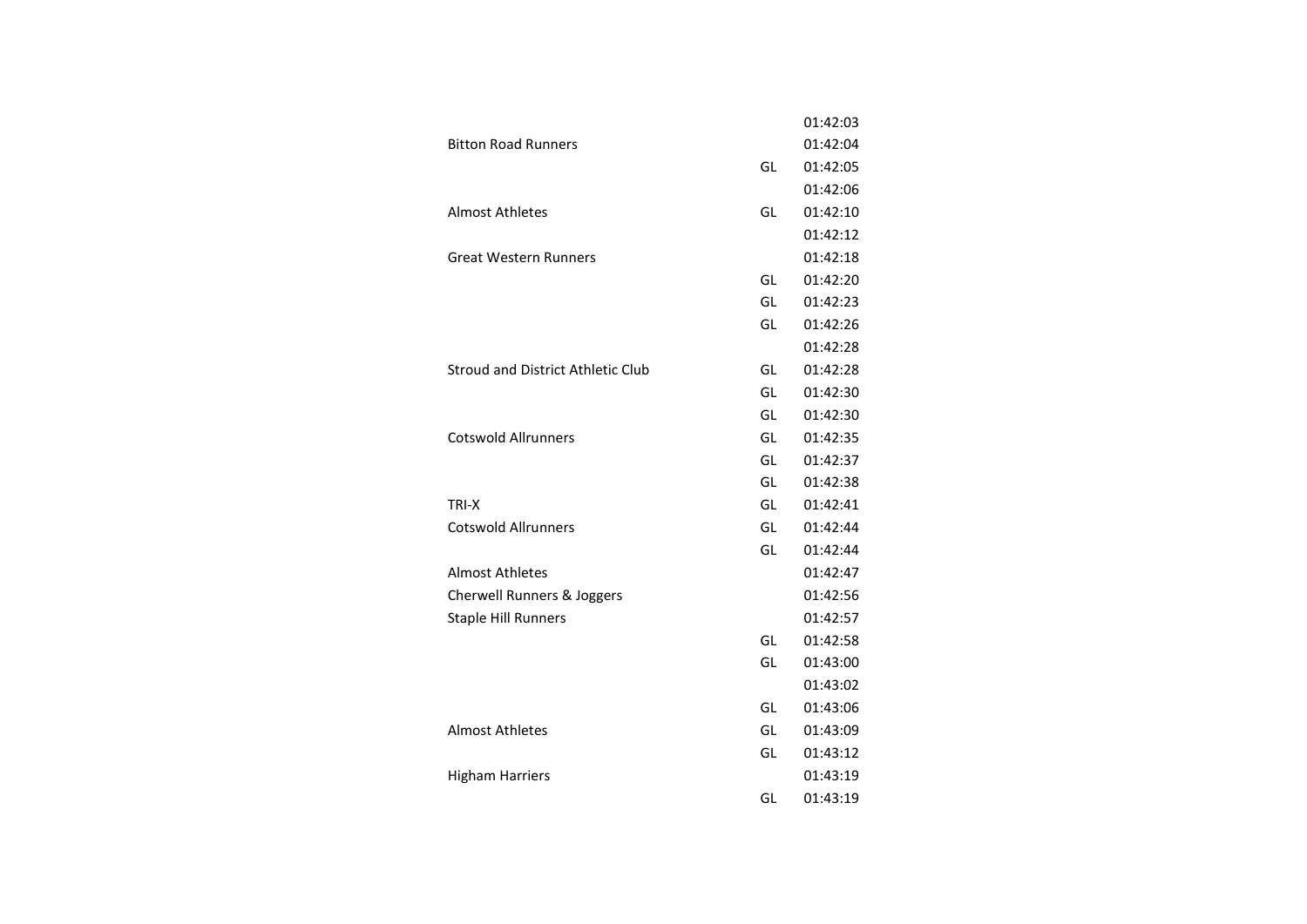| STOURBRIDGE RUNNING CLUB      |    | 01:43:21 |
|-------------------------------|----|----------|
|                               | GL | 01:43:21 |
| Cirencester Athletic Club     | GL | 01:43:26 |
|                               | GL | 01:43:27 |
| Caerleon Running Club         |    | 01:43:28 |
| Royal Wootton Bassett Hounds  |    | 01:43:29 |
| <b>Hook Norton Harriers</b>   |    | 01:43:32 |
|                               | GL | 01:43:32 |
| Cheltenham Baby Boomers       | GL | 01:43:33 |
|                               |    | 01:43:34 |
| <b>Almost Athletes</b>        | GL | 01:43:36 |
| <b>Almost Athletes</b>        | GL | 01:43:38 |
| <b>Dursley Running Club</b>   | GL | 01:43:38 |
|                               | GL | 01:43:40 |
| Caerleon Running Club         |    | 01:43:41 |
|                               |    | 01:43:42 |
| <b>Hereford Couriers</b>      |    | 01:43:45 |
|                               | GL | 01:43:48 |
|                               | GL | 01:43:49 |
|                               | GL | 01:43:50 |
| <b>Tomaree Triathlon Club</b> | GL | 01:43:50 |
|                               | GL | 01:43:51 |
|                               | GL | 01:43:51 |
| <b>Dursley Running Club</b>   | GL | 01:43:52 |
|                               | GL | 01:43:52 |
| <b>Dursley Running Club</b>   | GL | 01:43:52 |
|                               | GL | 01:43:53 |
| Kingsway Runners              | GL | 01:43:56 |
| Kingsway Runners              | GL | 01:43:56 |
| <b>Staple Hill Runners</b>    |    | 01:43:58 |
|                               |    | 01:43:59 |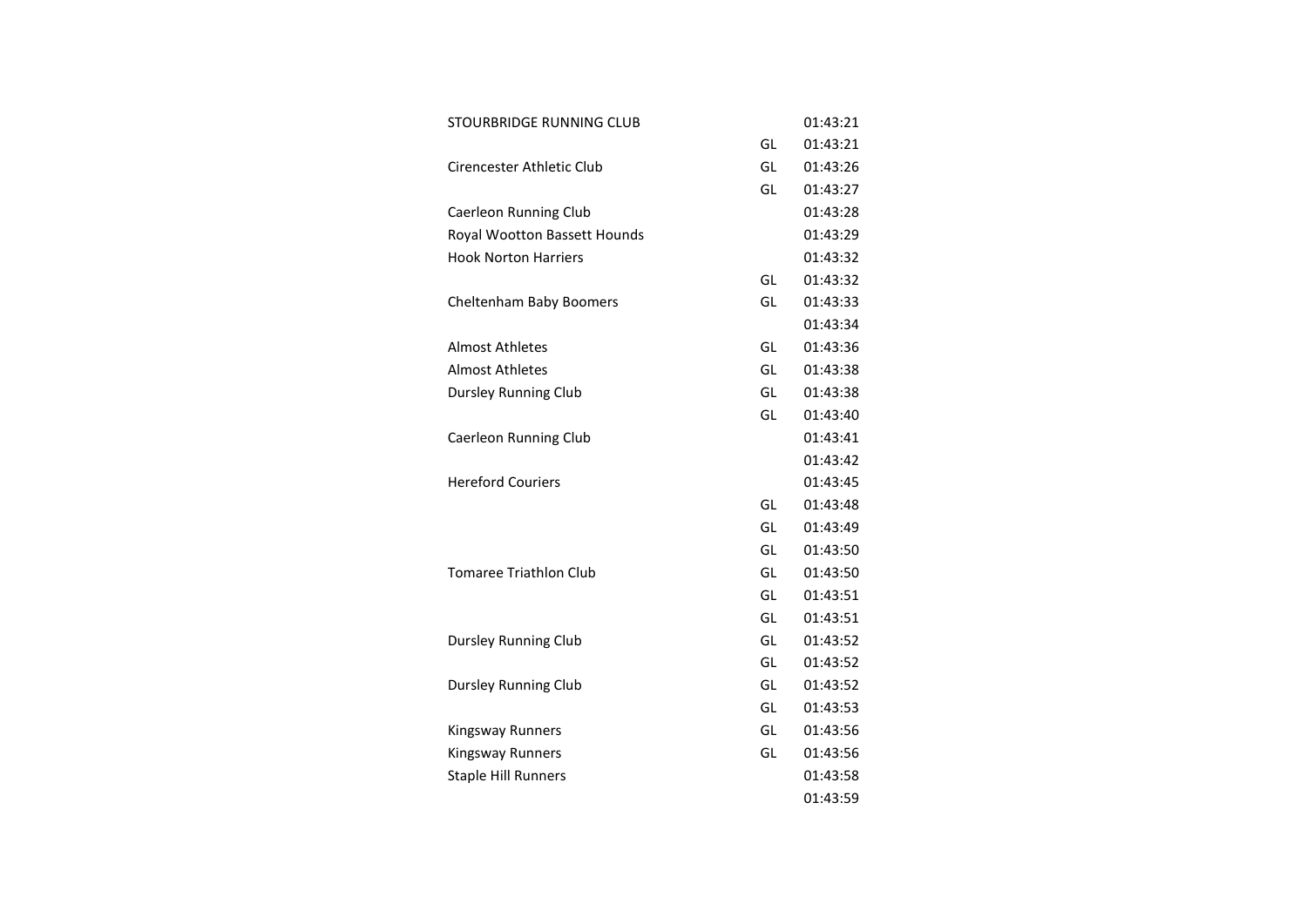| <b>Cotswold Allrunners</b>               | GL | 01:44:00 |
|------------------------------------------|----|----------|
|                                          | GL | 01:44:00 |
| <b>Hucclecote Harriers</b>               | GL | 01:44:00 |
| <b>Stroud and District Athletic Club</b> | GL | 01:44:01 |
| <b>Stroud and District Athletic Club</b> | GL | 01:44:01 |
|                                          |    | 01:44:01 |
|                                          |    | 01:44:04 |
| Vegan Runners                            |    | 01:44:04 |
|                                          | GL | 01:44:05 |
| ESG                                      |    | 01:44:05 |
|                                          | GL | 01:44:06 |
|                                          |    | 01:44:06 |
|                                          | GL | 01:44:07 |
| <b>Weston Athletic Club</b>              |    | 01:44:07 |
|                                          | GL | 01:44:08 |
|                                          | GL | 01:44:10 |
|                                          | GL | 01:44:12 |
|                                          | GL | 01:44:13 |
| #CenturyTriathlon                        | GL | 01:44:13 |
| Cheltenham Triathlon Club                | GL | 01:44:13 |
|                                          | GL | 01:44:14 |
|                                          |    | 01:44:15 |
| Gloucester AC                            | GL | 01:44:17 |
| Malvern Joggers                          |    | 01:44:18 |
|                                          | GL | 01:44:19 |
| <b>Tri Team Glos</b>                     | GL | 01:44:19 |
|                                          |    | 01:44:20 |
| <b>SEVERN AC</b>                         | GL | 01:44:24 |
| <b>Stroud and District Athletic Club</b> | GL | 01:44:27 |
|                                          | GL | 01:44:29 |
|                                          | GL | 01:44:34 |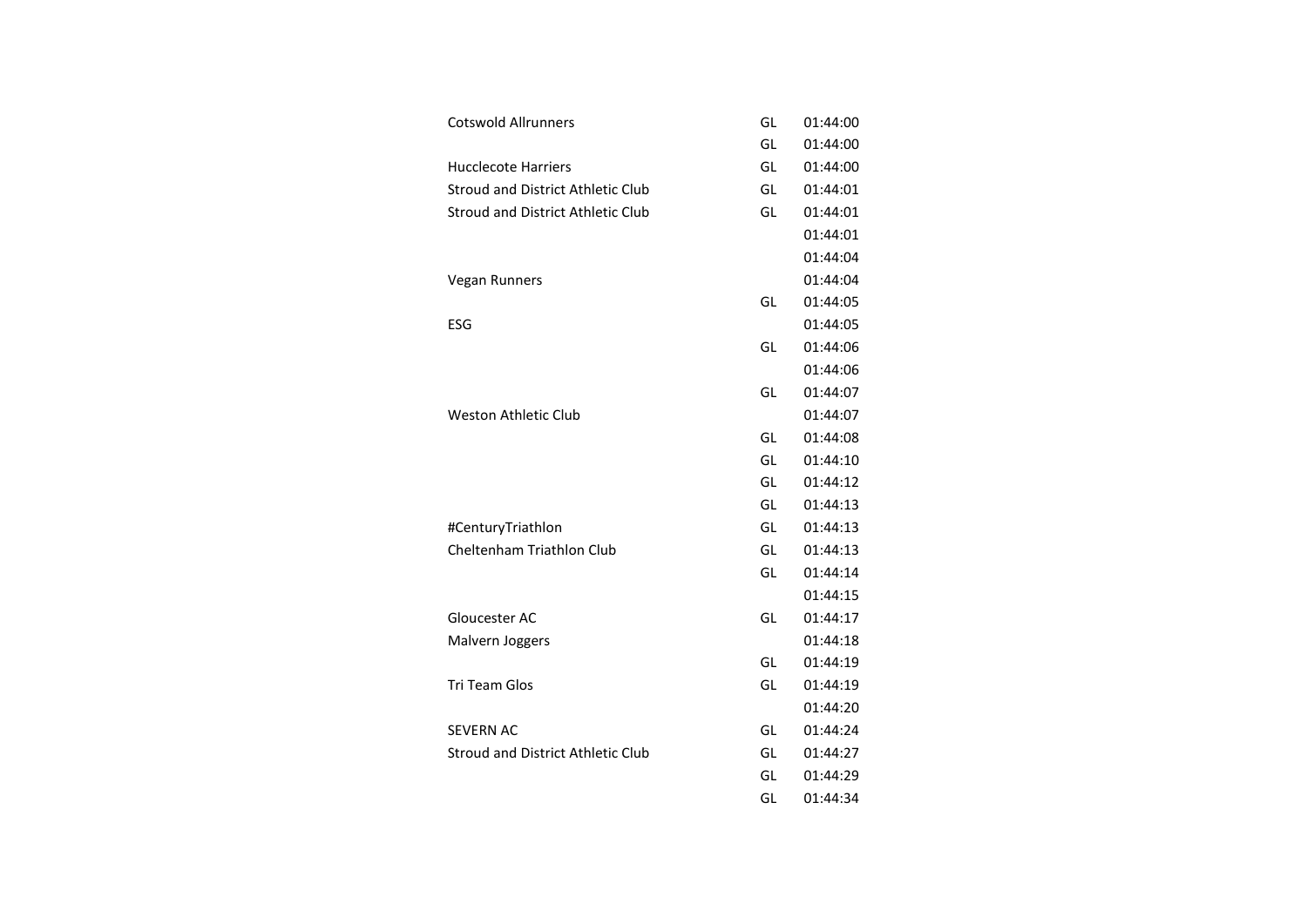|                                          |    | 01:44:34 |
|------------------------------------------|----|----------|
| <b>SEVERN AC</b>                         | GL | 01:44:36 |
| Southend on Sea Athletics Club           |    | 01:44:41 |
|                                          |    | 01:44:43 |
|                                          |    | 01:44:44 |
| Gloucester AC                            | GL | 01:44:49 |
| Caerleon Running Club                    |    | 01:44:56 |
| <b>CLC STRIDERS</b>                      | GL | 01:44:57 |
| Gloucester AC                            | GL | 01:44:59 |
|                                          |    | 01:45:01 |
|                                          | GL | 01:45:01 |
|                                          |    | 01:45:03 |
| <b>Stroud and District Athletic Club</b> | GL | 01:45:09 |
| <b>Stroud and District Athletic Club</b> | GL | 01:45:11 |
|                                          | GL | 01:45:12 |
| Forest Of Dean Athletic Club             | GL | 01:45:12 |
| Stroud and District Athletic Club        | GL | 01:45:14 |
|                                          |    | 01:45:17 |
|                                          | GL | 01:45:17 |
| Thornbury Running Club                   |    | 01:45:18 |
|                                          |    | 01:45:19 |
| Hucclecote Harriers                      | GL | 01:45:21 |
|                                          | GL | 01:45:21 |
| Stroud and District Athletic Club        | GL | 01:45:22 |
|                                          | GL | 01:45:24 |
|                                          | GL | 01:45:27 |
| North Bristol Running Group              |    | 01:45:30 |
|                                          | GL | 01:45:30 |
|                                          | GL | 01:45:31 |
|                                          | GL | 01:45:33 |
|                                          | GL | 01:45:34 |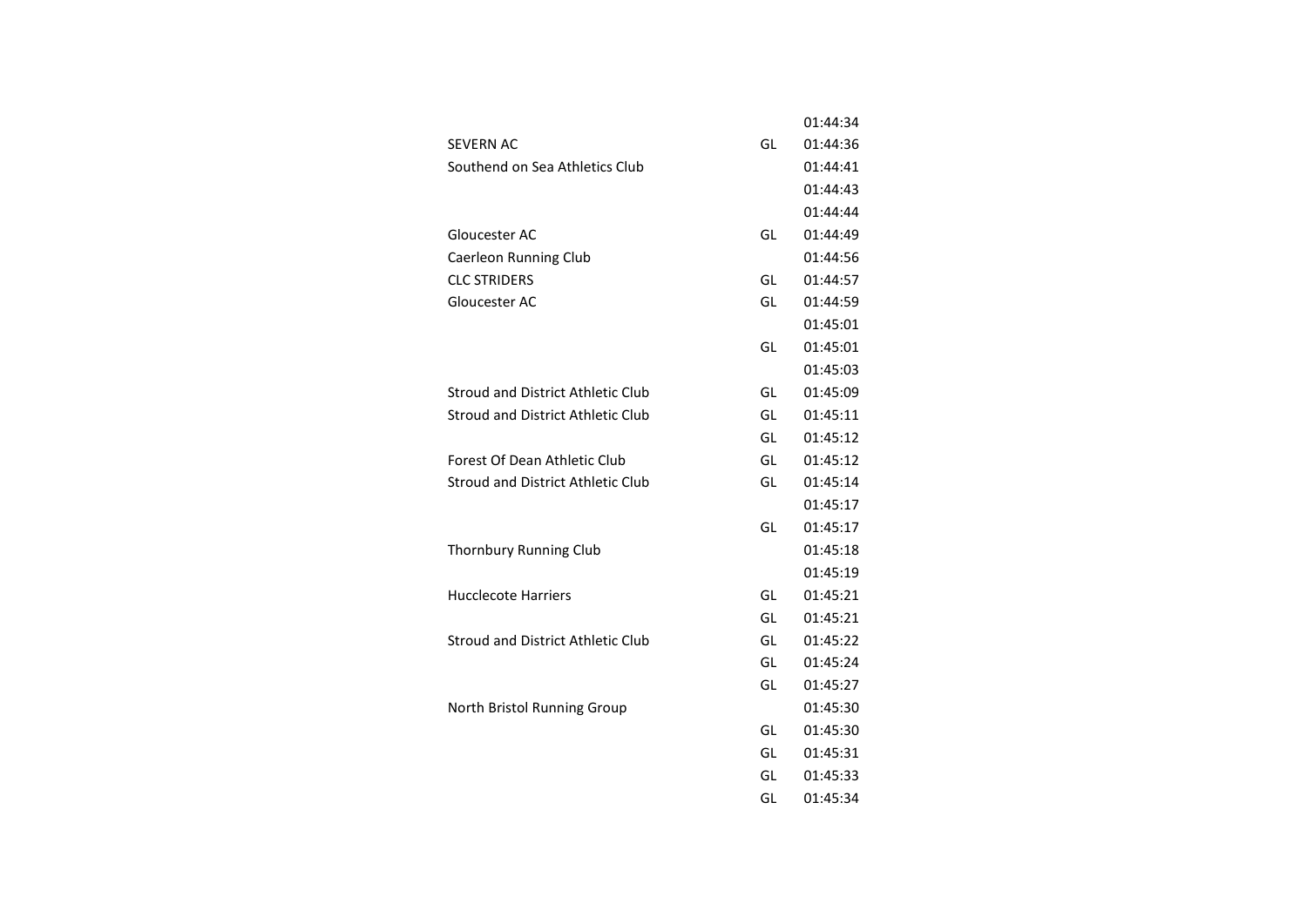|                                          | GL | 01:45:35 |
|------------------------------------------|----|----------|
|                                          |    | 01:45:35 |
| RHONDDA VALLEY RUNNERS                   |    | 01:45:36 |
| <b>Cotswold Allrunners</b>               | GL | 01:45:38 |
|                                          | GL | 01:45:38 |
| <b>Staple Hill Runners</b>               |    | 01:45:40 |
| <b>SMR Barry</b>                         |    | 01:45:42 |
| Cirencester Athletic Club                | GL | 01:45:43 |
|                                          | GL | 01:45:45 |
| Stroud and District Athletic Club        | GL | 01:45:46 |
|                                          | GL | 01:45:53 |
|                                          | GL | 01:45:55 |
| Looe Pioneers Running Club               |    | 01:45:56 |
| <b>DRC Running Club</b>                  | GL | 01:46:00 |
|                                          |    | 01:46:01 |
| Southville Running Club                  |    | 01:46:01 |
| Burnham-on-Sea Harriers                  |    | 01:46:05 |
| Cirencester Athletic Club                | GL | 01:46:09 |
|                                          |    | 01:46:10 |
|                                          | GL | 01:46:11 |
| Hucclecote Harriers                      | GL | 01:46:12 |
| STOURBRIDGE RUNNING CLUB                 |    | 01:46:14 |
|                                          | GL | 01:46:18 |
|                                          | GL | 01:46:20 |
| Tewkesbury Running Club                  | GL | 01:46:24 |
|                                          |    | 01:46:27 |
| <b>SLINN ALLSTARS</b>                    |    | 01:46:27 |
| <b>Stroud and District Athletic Club</b> | GL | 01:46:27 |
| <b>Dursley Running Club</b>              | GL | 01:46:28 |
| <b>Almost Athletes</b>                   | GL | 01:46:30 |
|                                          | GL | 01:46:31 |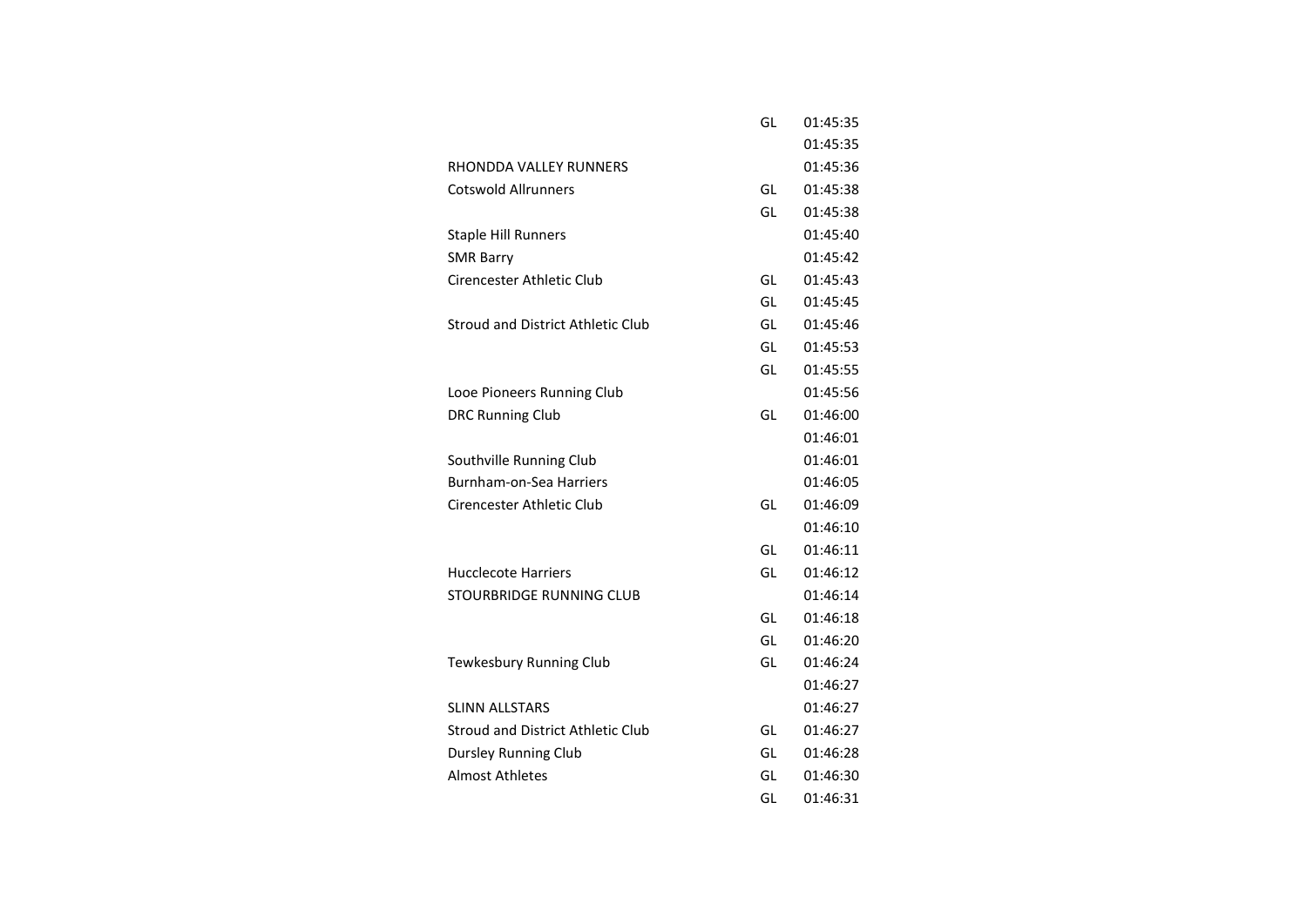| RUNNING SOMEWHERE ELSE CIRENCESTER | GL | 01:46:32 |
|------------------------------------|----|----------|
|                                    |    | 01:46:35 |
|                                    |    | 01:46:38 |
| Caerleon Running Club              |    | 01:46:38 |
|                                    | GL | 01:46:42 |
| <b>Great Western Runners</b>       | GL | 01:46:42 |
|                                    | GL | 01:46:44 |
| <b>Dursley Running Club</b>        | GL | 01:46:45 |
| <b>STOURBRIDGE RUNNING CLUB</b>    |    | 01:46:48 |
|                                    |    | 01:46:48 |
| Tewkesbury Running Club            | GL | 01:46:51 |
|                                    | GL | 01:46:51 |
|                                    | GL | 01:46:52 |
|                                    | GL | 01:46:57 |
|                                    | GL | 01:46:57 |
| <b>Almost Athletes</b>             | GL | 01:46:59 |
| <b>Corsham Running Club</b>        |    | 01:47:02 |
|                                    | GL | 01:47:07 |
|                                    |    | 01:47:11 |
|                                    |    | 01:47:13 |
|                                    |    | 01:47:14 |
| Blackpool wyre and fylde ac        |    | 01:47:22 |
|                                    |    | 01:47:24 |
|                                    |    | 01:47:24 |
| <b>STOURBRIDGE RUNNING CLUB</b>    |    | 01:47:25 |
|                                    |    | 01:47:25 |
| Lonely Goat RC                     | GL | 01:47:36 |
|                                    |    | 01:47:37 |
| <b>Black Pear Joggers</b>          |    | 01:47:42 |
|                                    | GL | 01:47:45 |
| Gloucester AC                      | GL | 01:47:46 |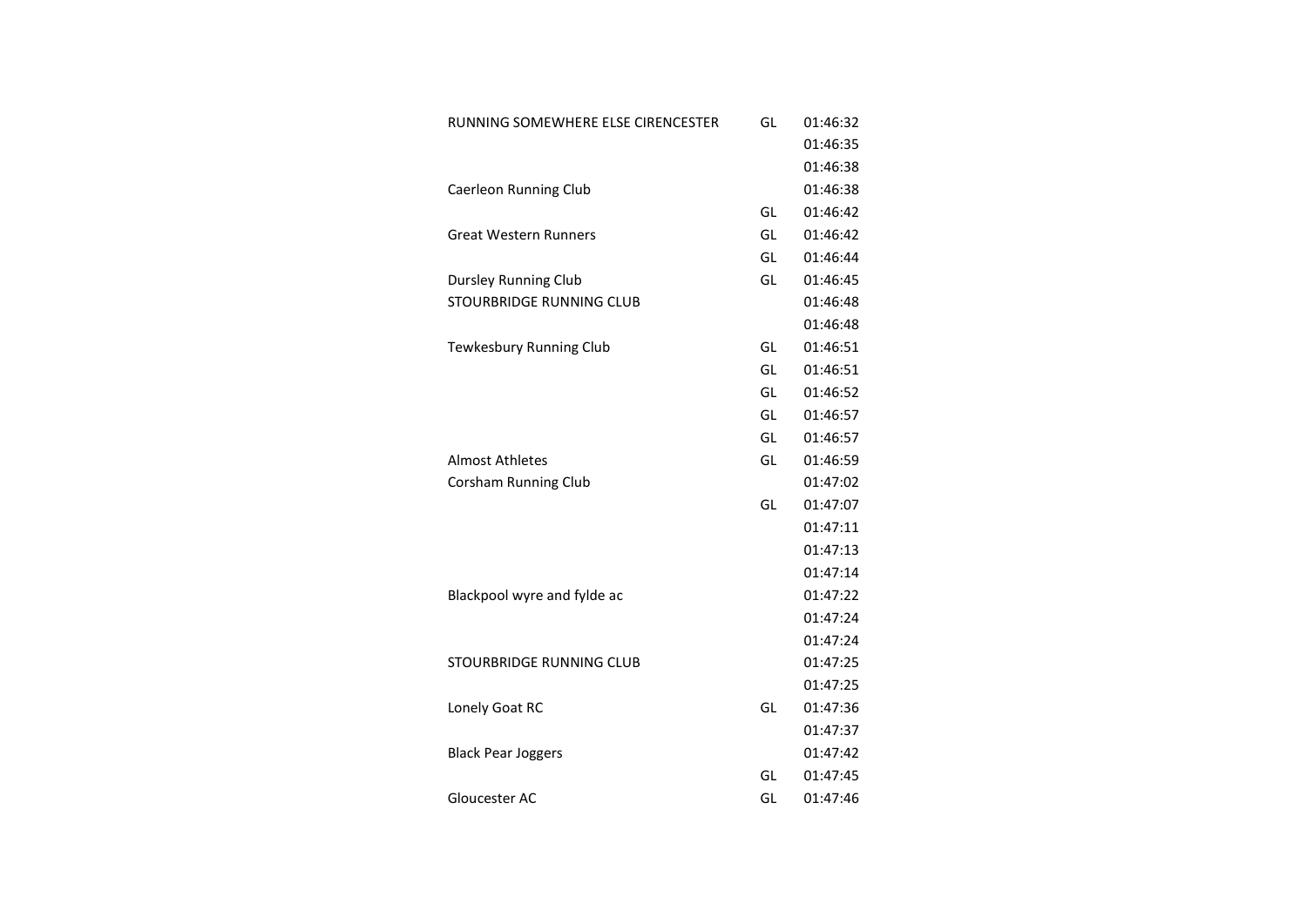|                                              |    | 01:47:50 |
|----------------------------------------------|----|----------|
|                                              | GL | 01:47:55 |
| <b>Bracknell Forest Runners</b>              |    | 01:47:55 |
|                                              | GL | 01:48:00 |
|                                              | GL | 01:48:03 |
|                                              | GL | 01:48:05 |
| <b>Stroud and District Athletic Club</b>     | GL | 01:48:08 |
| RHONDDA VALLEY RUNNERS                       |    | 01:48:11 |
| Dursley Running Club                         | GL | 01:48:13 |
|                                              | GL | 01:48:16 |
|                                              | GL | 01:48:23 |
| <b>Cotswold Allrunners</b>                   | GL | 01:48:24 |
|                                              |    | 01:48:27 |
|                                              |    | 01:48:28 |
| <b>Dursley Running Club</b>                  | GL | 01:48:29 |
|                                              | GL | 01:48:34 |
|                                              |    | 01:48:36 |
|                                              | GL | 01:48:38 |
|                                              | GL | 01:48:40 |
|                                              | GL | 01:48:40 |
| <b>Kingsway Runners</b>                      | GL | 01:48:45 |
| <b>Hucclecote Harriers</b>                   | GL | 01:48:47 |
|                                              | GL | 01:48:48 |
|                                              | GL | 01:48:48 |
|                                              |    | 01:48:49 |
|                                              | GL | 01:48:52 |
| Salisbury running club                       |    | 01:48:59 |
|                                              |    | 01:49:00 |
| <b>DURSLEY &amp; DISTRICT ATHLETICS CLUB</b> | GL | 01:49:02 |
| Dursley Running Club                         | GL | 01:49:02 |
| <b>Staple Hill Runners</b>                   |    | 01:49:03 |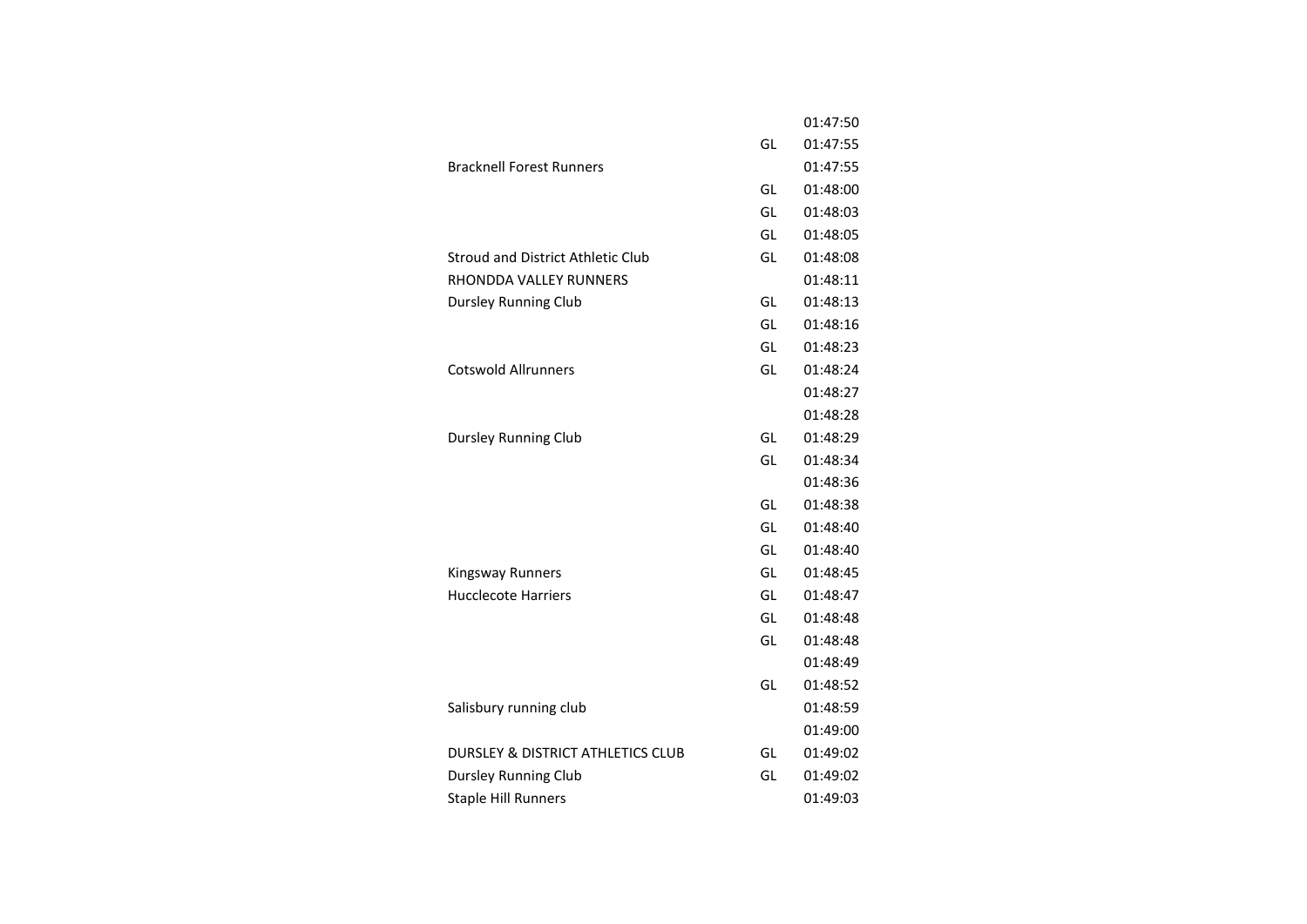| <b>Bitton Road Runners</b>         |    | 01:49:05 |
|------------------------------------|----|----------|
| Les Croupiers RC                   |    | 01:49:05 |
|                                    |    | 01:49:06 |
|                                    |    | 01:49:06 |
|                                    | GL | 01:49:06 |
| <b>Almost Athletes</b>             | GL | 01:49:07 |
| <b>Almost Athletes</b>             | GL | 01:49:08 |
|                                    |    | 01:49:09 |
| Stroud and District Athletic Club  | GL | 01:49:18 |
| Almost Athletes                    | GL | 01:49:20 |
|                                    |    | 01:49:22 |
|                                    | GL | 01:49:24 |
| RUNNING SOMEWHERE ELSE CIRENCESTER | GL | 01:49:24 |
|                                    | GL | 01:49:27 |
| Kingswood Tri Club (Bristol)       |    | 01:49:29 |
|                                    | GL | 01:49:29 |
|                                    |    | 01:49:31 |
| <b>Cotswold Allrunners</b>         | GL | 01:49:31 |
| Stroud and District Athletic Club  | GL | 01:49:37 |
|                                    | GL | 01:49:39 |
|                                    |    | 01:49:39 |
| hogweed trotters                   |    | 01:49:41 |
|                                    | GL | 01:49:41 |
| <b>Kingsway Runners</b>            | GL | 01:49:47 |
| <b>Thornbury Running Club</b>      |    | 01:49:51 |
|                                    | GL | 01:49:54 |
| <b>Frampton Cotterell Harriers</b> |    | 01:49:57 |
| <b>Staple Hill Runners</b>         |    | 01:49:57 |
| Tewkesbury Running Club            | GL | 01:49:58 |
|                                    |    | 01:50:00 |
| RUNNING SOMEWHERE ELSE CIRENCESTER | GL | 01:50:01 |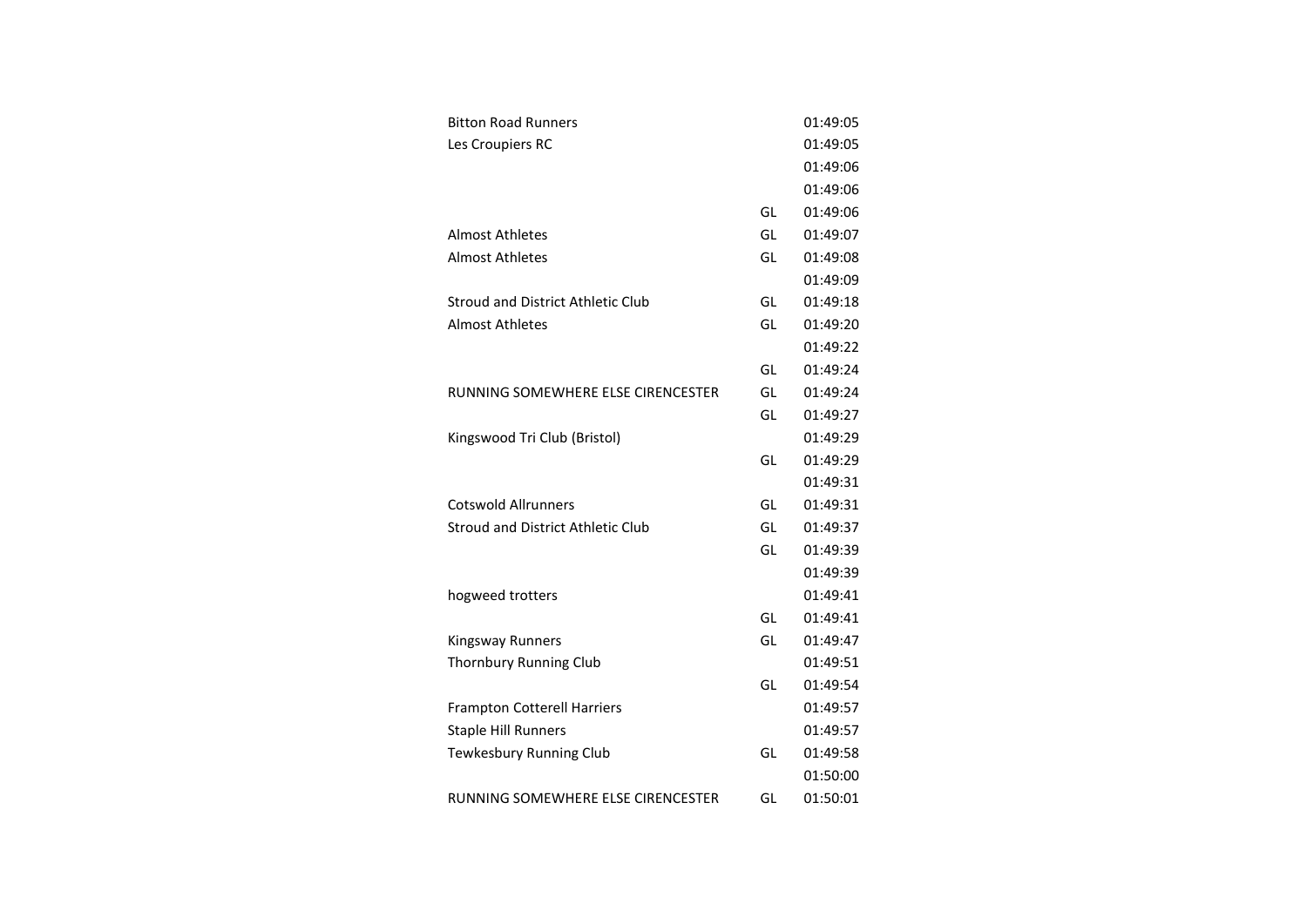|                                          | GL | 01:50:02 |
|------------------------------------------|----|----------|
|                                          |    | 01:50:04 |
| Kingsway Runners                         | GL | 01:50:04 |
|                                          |    | 01:50:04 |
| Caerleon Running Club                    |    | 01:50:04 |
|                                          | GL | 01:50:08 |
| Kingsway Runners                         | GL | 01:50:11 |
| Kingsway Runners                         | GL | 01:50:11 |
| <b>Almost Athletes</b>                   | GL | 01:50:14 |
|                                          | GL | 01:50:23 |
| <b>Stroud and District Athletic Club</b> | GL | 01:50:25 |
|                                          | GL | 01:50:27 |
|                                          | GL | 01:50:31 |
|                                          | GL | 01:50:31 |
|                                          | GL | 01:50:32 |
|                                          | GL | 01:50:33 |
|                                          | GL | 01:50:34 |
|                                          | GL | 01:50:34 |
| <b>Stroud and District Athletic Club</b> | GL | 01:50:35 |
|                                          | GL | 01:50:38 |
|                                          | GL | 01:50:41 |
|                                          | GL | 01:50:41 |
| <b>HEADINGTON ROAD RUNNERS</b>           |    | 01:50:42 |
| Royal Wootton Bassett Hounds             |    | 01:50:44 |
|                                          | GL | 01:50:44 |
|                                          |    | 01:50:48 |
| Spirit of monmouth                       |    | 01:50:48 |
|                                          | GL | 01:50:51 |
|                                          | GL | 01:50:53 |
|                                          | GL | 01:50:54 |
|                                          | GL | 01:50:58 |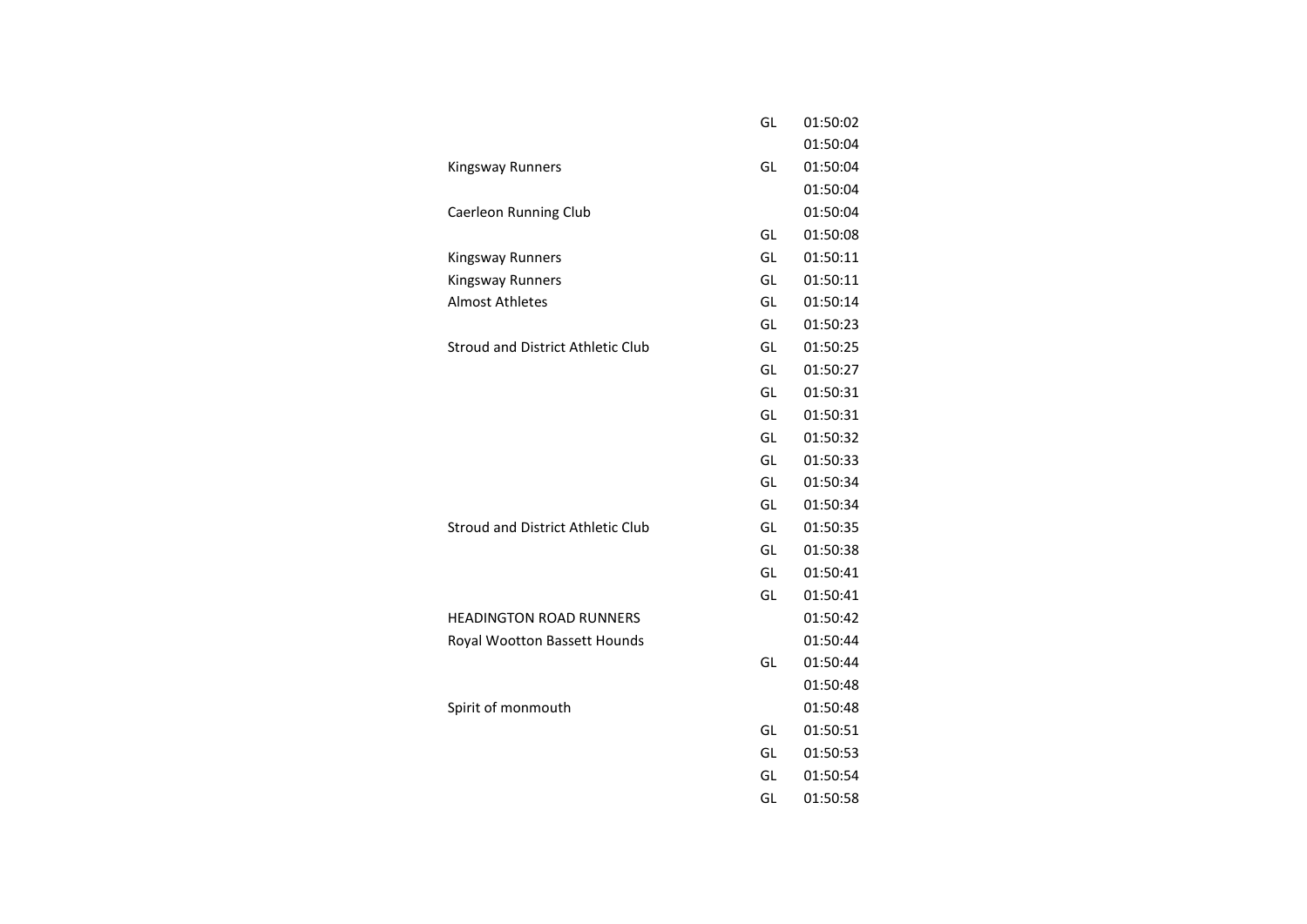| Gloucester AC                            | GL | 01:51:06 |
|------------------------------------------|----|----------|
|                                          | GL | 01:51:11 |
| hogweed trotters                         |    | 01:51:12 |
|                                          |    | 01:51:16 |
|                                          | GL | 01:51:21 |
|                                          |    | 01:51:21 |
| <b>Kingsway Runners</b>                  | GL | 01:51:22 |
| Southville Running Club                  |    | 01:51:25 |
| Tewkesbury Running Club                  | GL | 01:51:28 |
|                                          | GL | 01:51:30 |
|                                          | GL | 01:51:32 |
| Caerleon Running Club                    |    | 01:51:33 |
| Caerleon Running Club                    |    | 01:51:34 |
|                                          | GL | 01:51:39 |
| Parc Bryn Bach Running Club              |    | 01:51:42 |
| Sandwell Valley Running Club             |    | 01:51:44 |
|                                          | GL | 01:51:47 |
|                                          | GL | 01:51:49 |
| <b>Stroud Valleys Running Club</b>       | GL | 01:51:51 |
|                                          | GL | 01:51:56 |
| <b>Stroud and District Athletic Club</b> | GL | 01:51:56 |
|                                          | GL | 01:52:00 |
| <b>Almost Athletes</b>                   | GL | 01:52:03 |
| Stroud and District Athletic Club        | GL | 01:52:05 |
| Stroud and District Athletic Club        | GL | 01:52:06 |
| <b>Stroud and District Athletic Club</b> | GL | 01:52:07 |
|                                          |    | 01:52:09 |
|                                          | GL | 01:52:09 |
|                                          | GL | 01:52:11 |
| <b>Bristol &amp; West AC</b>             | GL | 01:52:13 |
| <b>Dursley Running Club</b>              | GL | 01:52:15 |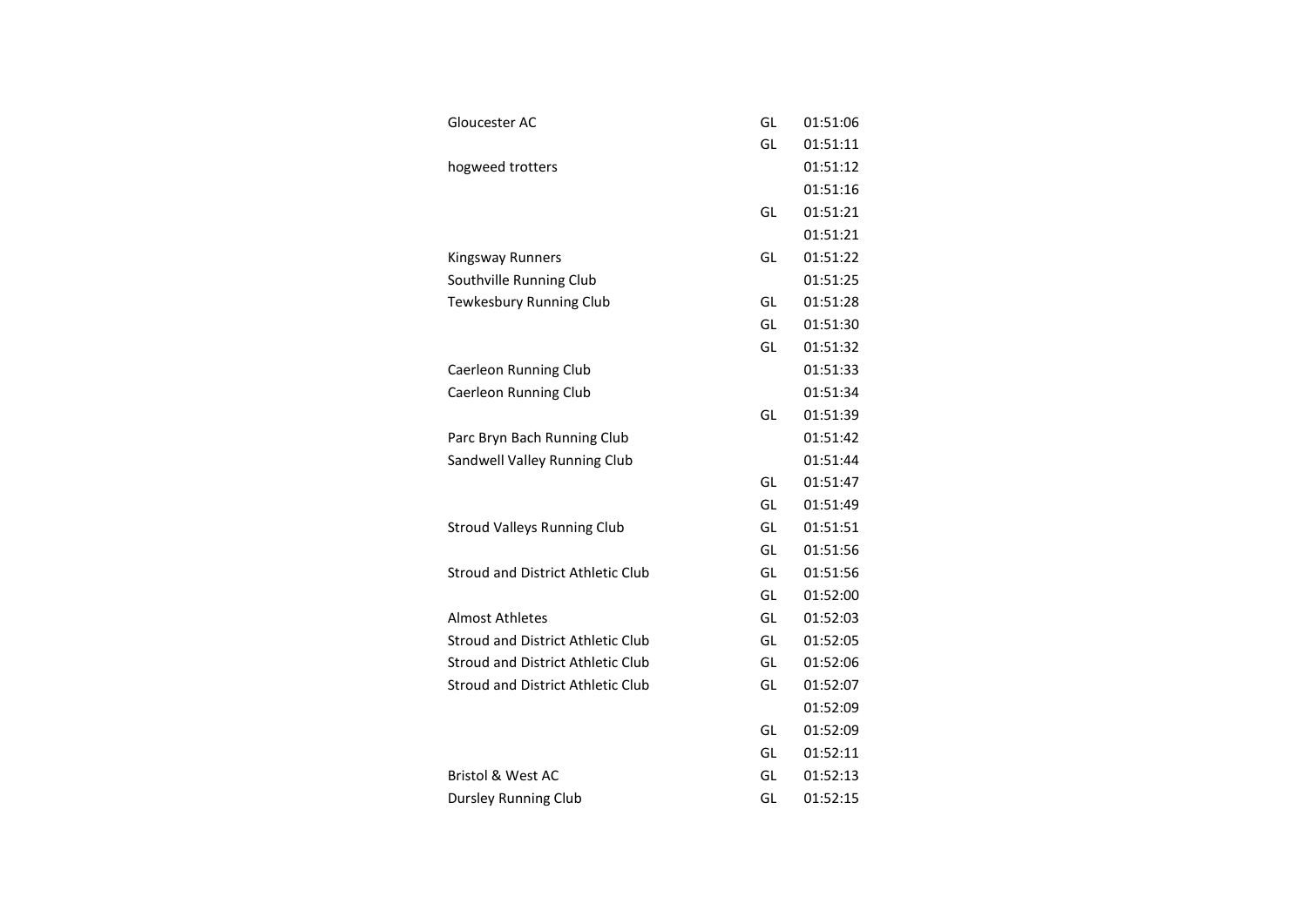| <b>Kingsway Runners</b>                      | GL | 01:52:15 |
|----------------------------------------------|----|----------|
| <b>Dursley Running Club</b>                  | GL | 01:52:16 |
| <b>Wotton Runners</b>                        | GL | 01:52:19 |
|                                              |    | 01:52:20 |
| Caerleon Running Club                        |    | 01:52:21 |
| <b>DURSLEY &amp; DISTRICT ATHLETICS CLUB</b> | GL | 01:52:23 |
|                                              |    | 01:52:23 |
| <b>CLC STRIDERS</b>                          | GL | 01:52:24 |
| Stroud and District Athletic Club            | GL | 01:52:25 |
|                                              | GL | 01:52:26 |
| <b>Almost Athletes</b>                       | GL | 01:52:27 |
|                                              | GL | 01:52:33 |
| <b>Kingsway Runners</b>                      | GL | 01:52:33 |
| Tewkesbury Running Club                      |    | 01:52:37 |
|                                              | GL | 01:52:39 |
| Caerau runners                               |    | 01:52:43 |
|                                              | GL | 01:52:56 |
| <b>Taunton Running Club</b>                  |    | 01:52:58 |
| <b>Almost Athletes</b>                       | GL | 01:53:04 |
|                                              |    | 01:53:07 |
| RUNNING SOMEWHERE ELSE CIRENCESTER           | GL | 01:53:08 |
| Tewkesbury Running Club                      | GL | 01:53:14 |
|                                              | GL | 01:53:18 |
|                                              | GL | 01:53:21 |
|                                              | GL | 01:53:24 |
| hogweed trotters                             |    | 01:53:27 |
| Just Run                                     |    | 01:53:29 |
|                                              |    | 01:53:29 |
| Just Run                                     |    | 01:53:29 |
|                                              | GL | 01:53:31 |
|                                              | GL | 01:53:31 |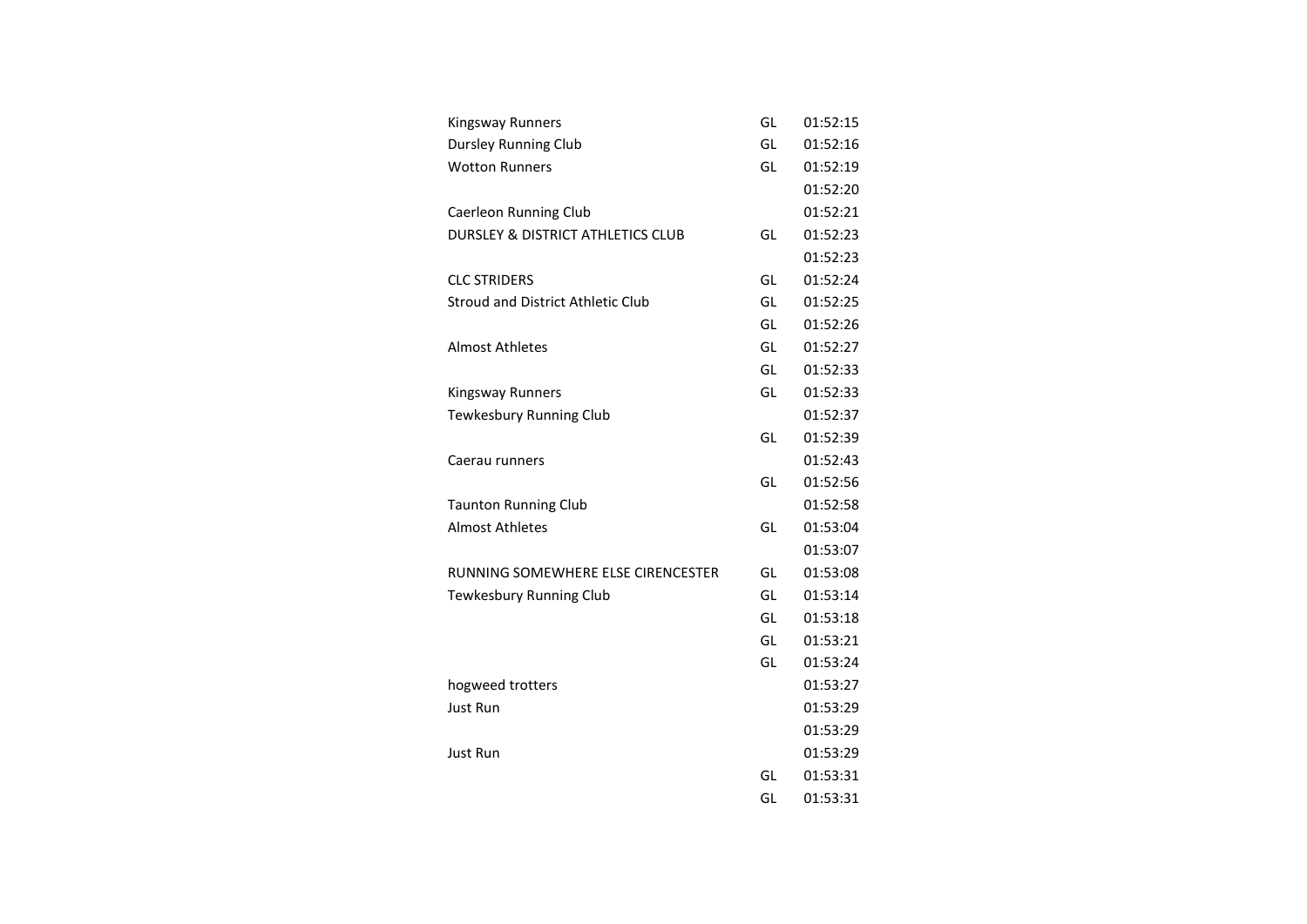| tetbury dolphins running club            | GL | 01:53:31 |
|------------------------------------------|----|----------|
|                                          | GL | 01:53:34 |
| <b>Frampton Cotterell Harriers</b>       |    | 01:53:38 |
|                                          |    | 01:53:38 |
| Kingsway Runners                         | GL | 01:53:41 |
| Caerleon Running Club                    |    | 01:53:41 |
| Kidderminster and Stourport              |    | 01:53:43 |
|                                          |    | 01:53:46 |
|                                          | GL | 01:53:49 |
|                                          | GL | 01:53:53 |
|                                          | GL | 01:53:55 |
|                                          | GL | 01:53:55 |
| Almost Athletes                          | GL | 01:53:57 |
| <b>Stroud Valleys Running Club</b>       | GL | 01:53:58 |
| <b>Dursley Running Club</b>              | GL | 01:54:03 |
|                                          | GL | 01:54:03 |
| <b>Stroud and District Athletic Club</b> | GL | 01:54:04 |
| hogweed trotters                         |    | 01:54:04 |
|                                          | GL | 01:54:05 |
|                                          |    | 01:54:06 |
|                                          | GL | 01:54:07 |
| Almost Athletes                          | GL | 01:54:08 |
| <b>Almost Athletes</b>                   | GL | 01:54:09 |
|                                          | GL | 01:54:11 |
| Leighton fun runners                     |    | 01:54:12 |
|                                          |    | 01:54:15 |
|                                          | GL | 01:54:15 |
| <b>Just Run</b>                          |    | 01:54:15 |
|                                          | GL | 01:54:16 |
| <b>Almost Athletes</b>                   | GL | 01:54:16 |
| <b>Hucclecote Harriers</b>               | GL | 01:54:17 |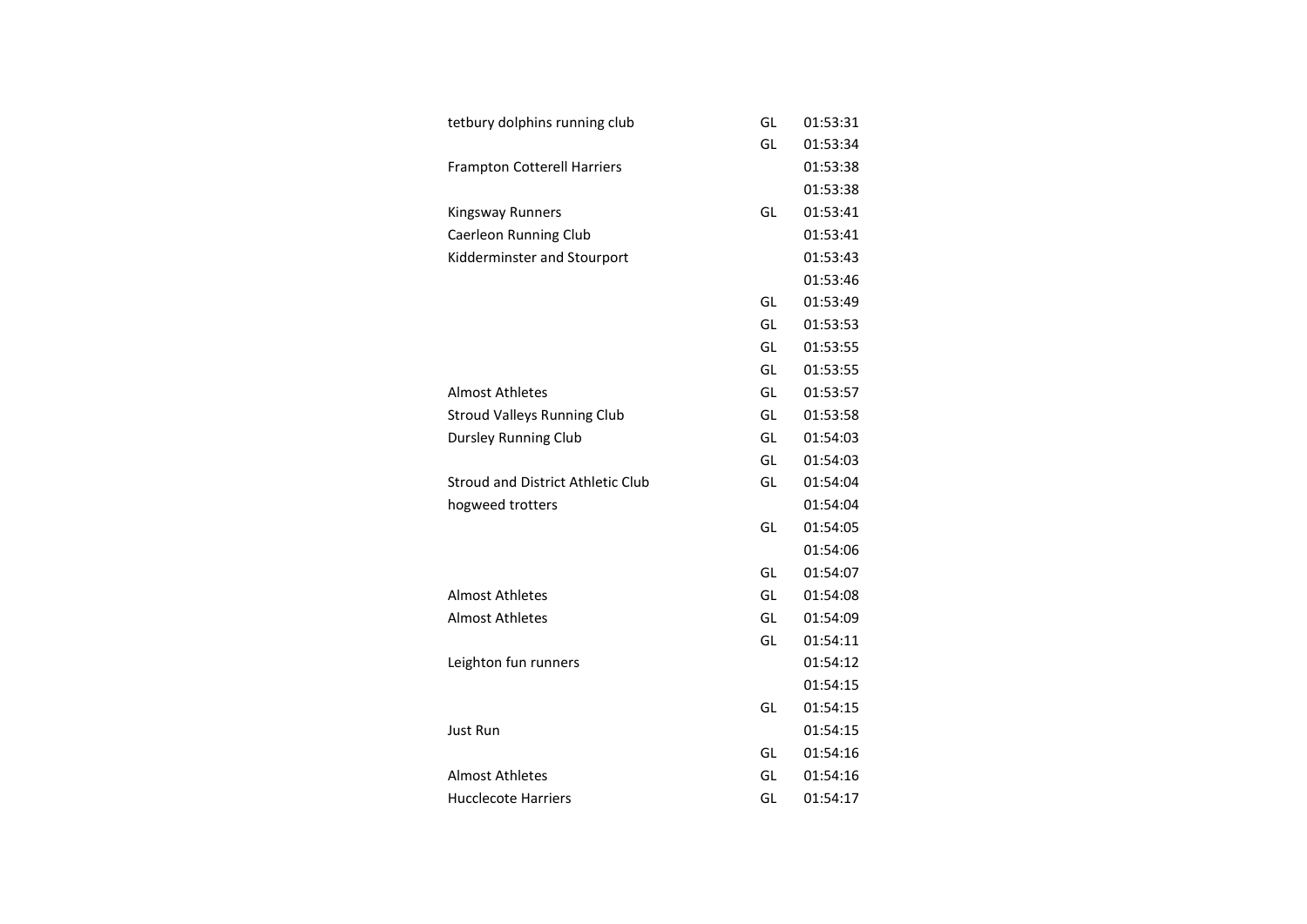|                                          | GL | 01:54:20 |
|------------------------------------------|----|----------|
| <b>Hucclecote Harriers</b>               | GL | 01:54:27 |
|                                          | GL | 01:54:28 |
| Kingsway Runners                         | GL | 01:54:28 |
| <b>Caerleon Running Club</b>             |    | 01:54:29 |
| <b>Ealing Eagles</b>                     |    | 01:54:30 |
|                                          | GL | 01:54:31 |
| Cirencester Athletic Club                | GL | 01:54:32 |
|                                          | GL | 01:54:36 |
|                                          | GL | 01:54:41 |
| hogweed trotters                         |    | 01:54:45 |
|                                          | GL | 01:54:48 |
|                                          | GL | 01:54:58 |
|                                          |    | 01:54:59 |
| Caerleon Running Club                    |    | 01:55:02 |
| STOURBRIDGE RUNNING CLUB                 |    | 01:55:11 |
|                                          | GL | 01:55:11 |
| Southville Running Club                  |    | 01:55:11 |
|                                          | GL | 01:55:11 |
|                                          |    | 01:55:13 |
| Gloucester AC                            | GL | 01:55:17 |
|                                          |    | 01:55:19 |
| <b>STOURBRIDGE RUNNING CLUB</b>          |    | 01:55:21 |
|                                          | GL | 01:55:23 |
| <b>Stroud and District Athletic Club</b> | GL | 01:55:24 |
| <b>Almost Athletes</b>                   | GL | 01:55:25 |
| <b>Stroud and District Athletic Club</b> | GL | 01:55:27 |
| <b>Taunton Running Club</b>              |    | 01:55:29 |
| Kingsway Runners                         | GL | 01:55:30 |
|                                          |    | 01:55:30 |
|                                          | GL | 01:55:30 |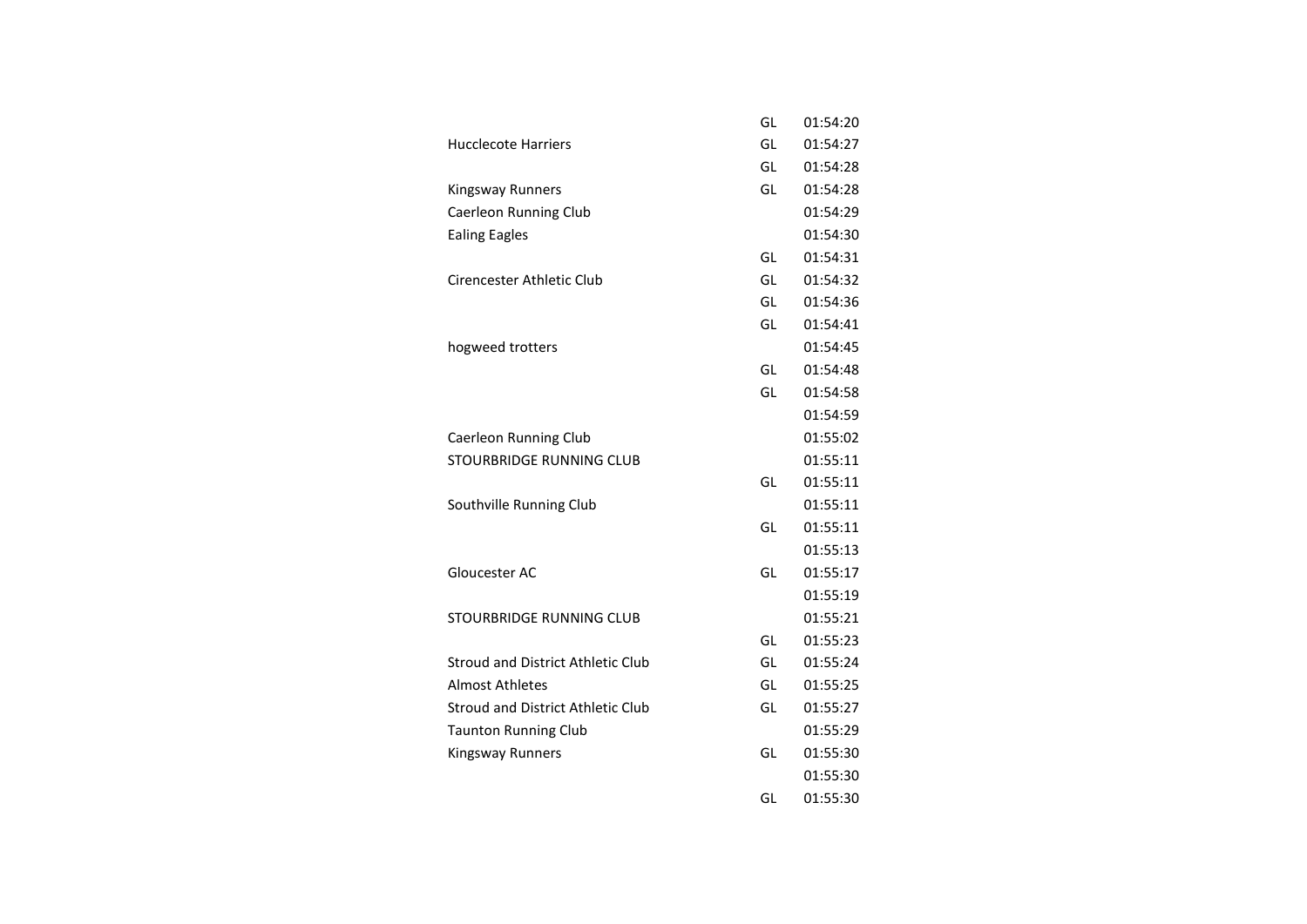| Portishead Running Club            |    | 01:55:31 |
|------------------------------------|----|----------|
| <b>Dursley Running Club</b>        | GL | 01:55:31 |
|                                    | GL | 01:55:34 |
| Caerleon Running Club              |    | 01:55:38 |
| <b>Ryland Runners</b>              |    | 01:55:39 |
|                                    | GL | 01:55:39 |
|                                    |    | 01:55:44 |
| Caerleon Running Club              |    | 01:55:46 |
|                                    | GL | 01:55:48 |
|                                    |    | 01:55:51 |
|                                    |    | 01:55:52 |
|                                    | GL | 01:55:53 |
| <b>Hucclecote Harriers</b>         | GL | 01:55:54 |
|                                    |    | 01:55:54 |
|                                    |    | 01:55:55 |
|                                    | GL | 01:55:57 |
| Kingsway Runners                   | GL | 01:55:59 |
|                                    | GL | 01:55:59 |
|                                    | GL | 01:55:59 |
|                                    |    | 01:56:00 |
| <b>Stroud Valleys Running Club</b> | GL | 01:56:03 |
|                                    | GL | 01:56:04 |
|                                    | GL | 01:56:05 |
| Sole Sisters North Bristol         |    | 01:56:13 |
|                                    |    | 01:56:22 |
|                                    | GL | 01:56:26 |
| <b>Hucclecote Harriers</b>         | GL | 01:56:27 |
|                                    |    | 01:56:28 |
|                                    | GL | 01:56:28 |
| Caerleon Running Club              |    | 01:56:28 |
| <b>Horsley Harriers</b>            | GL | 01:56:29 |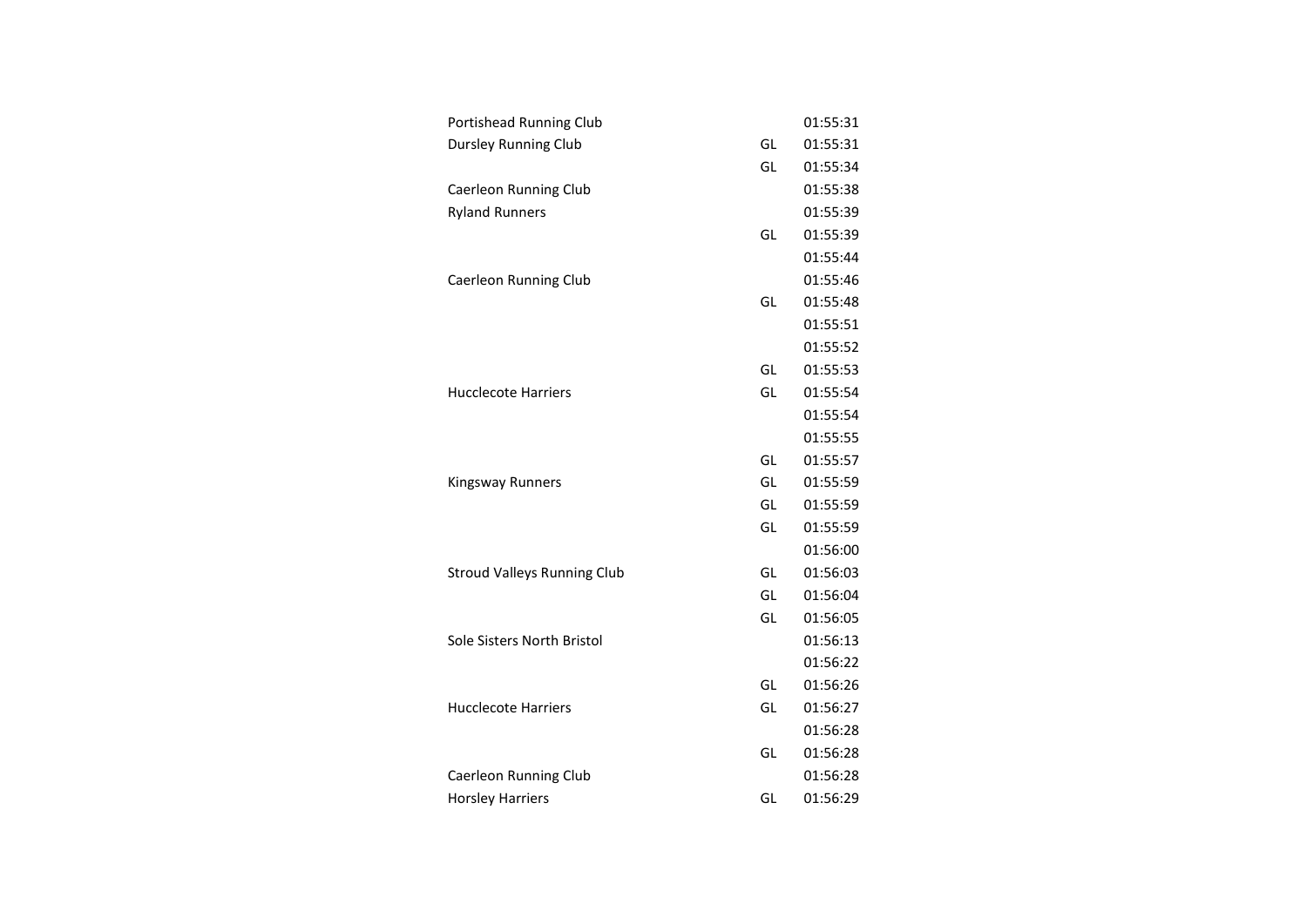|                                          | GL | 01:56:31 |
|------------------------------------------|----|----------|
|                                          | GL | 01:56:32 |
| <b>Stroud and District Athletic Club</b> | GL | 01:56:34 |
|                                          |    | 01:56:38 |
| <b>Cotswold Allrunners</b>               | GL | 01:56:40 |
| Stroud and District Athletic Club        | GL | 01:56:40 |
|                                          | GL | 01:56:40 |
| <b>Stroud and District Athletic Club</b> | GL | 01:56:43 |
| <b>Dursley Running Club</b>              | GL | 01:56:43 |
|                                          |    | 01:56:44 |
|                                          | GL | 01:56:47 |
| <b>Bristol &amp; West AC</b>             |    | 01:56:51 |
|                                          | GL | 01:56:54 |
| <b>Mecelec Running Club</b>              | GL | 01:56:57 |
|                                          | GL | 01:56:58 |
|                                          |    | 01:57:01 |
|                                          | GL | 01:57:03 |
| Tewkesbury Running Club                  | GL | 01:57:03 |
|                                          | GL | 01:57:04 |
|                                          | GL | 01:57:04 |
| <b>Cheltenham Triathlon Club</b>         | GL | 01:57:05 |
|                                          | GL | 01:57:05 |
|                                          |    | 01:57:06 |
|                                          |    | 01:57:06 |
| <b>Cornelly Striders AC</b>              |    | 01:57:09 |
| Cirnelly striders                        |    | 01:57:10 |
| Forest Of Dean Athletic Club             | GL | 01:57:11 |
|                                          |    | 01:57:15 |
|                                          |    | 01:57:17 |
| <b>Bitton Road Runners</b>               |    | 01:57:18 |
|                                          | GL | 01:57:20 |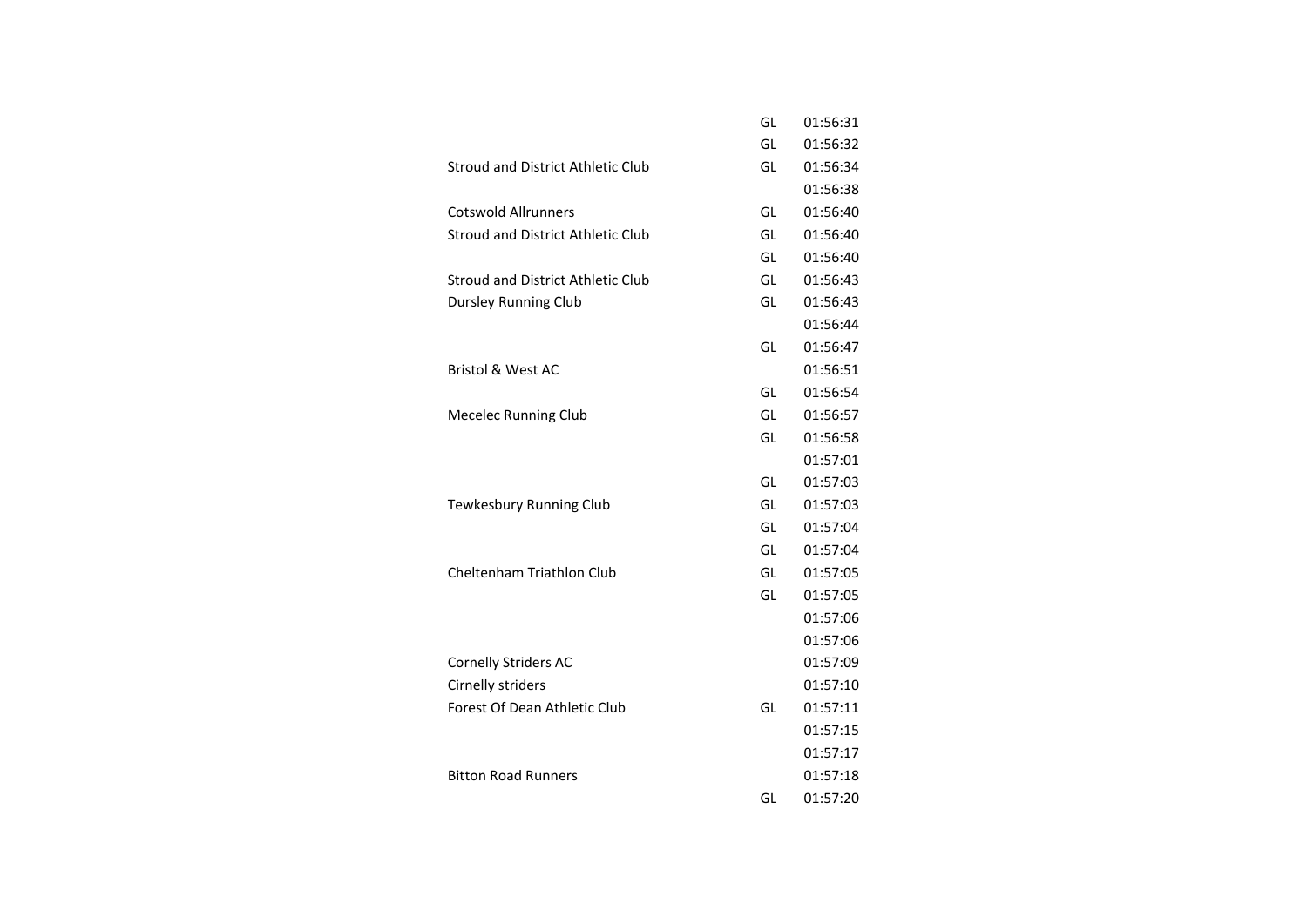| Kingsway Runners                         | GL | 01:57:21 |
|------------------------------------------|----|----------|
|                                          |    | 01:57:22 |
| <b>Black Pear Joggers</b>                |    | 01:57:23 |
|                                          | GL | 01:57:25 |
|                                          | GL | 01:57:27 |
|                                          | GL | 01:57:29 |
| Stroud and District Athletic Club        | GL | 01:57:30 |
|                                          |    | 01:57:31 |
| <b>Stroud and District Athletic Club</b> | GL | 01:57:32 |
| <b>Avon Valley Runners</b>               |    | 01:57:38 |
| Southville Running Club                  |    | 01:57:39 |
|                                          |    | 01:57:43 |
|                                          | GL | 01:57:46 |
|                                          | GL | 01:57:49 |
|                                          |    | 01:57:54 |
|                                          | GL | 01:57:54 |
| Kingsway Runners                         | GL | 01:57:56 |
| <b>CLC STRIDERS</b>                      | GL | 01:57:57 |
| <b>Kingsway Runners</b>                  | GL | 01:57:59 |
| Gloucester AC                            | GL | 01:58:00 |
| hogweed trotters                         |    | 01:58:03 |
| <b>Dursley Running Club</b>              | GL | 01:58:03 |
|                                          | GL | 01:58:03 |
|                                          | GL | 01:58:07 |
|                                          | GL | 01:58:08 |
| RUNNING SOMEWHERE ELSE CIRENCESTER       | GL | 01:58:10 |
| <b>Stroud and District Athletic Club</b> | GL | 01:58:12 |
| <b>Dursley Running Club</b>              | GL | 01:58:15 |
| <b>Hucclecote Harriers</b>               | GL | 01:58:17 |
|                                          | GL | 01:58:18 |
| <b>Staple Hill Runners</b>               |    | 01:58:21 |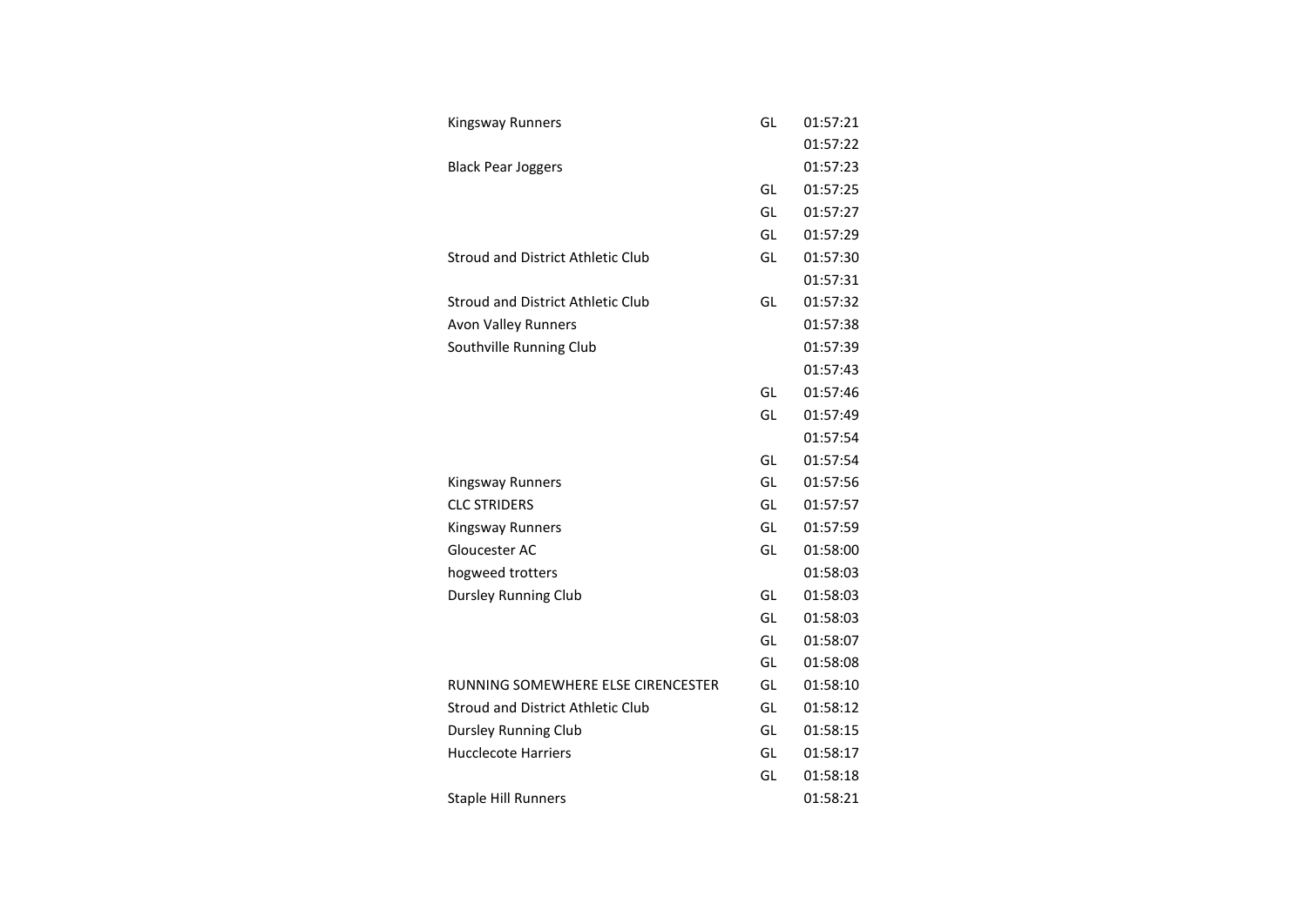|                                          |    | 01:58:23 |
|------------------------------------------|----|----------|
|                                          |    | 01:58:23 |
|                                          | GL | 01:58:23 |
| Dursley Running Club                     | GL | 01:58:24 |
| <b>Stroud and District Athletic Club</b> | GL | 01:58:29 |
| tetbury dolphins running club            | GL | 01:58:30 |
|                                          |    | 01:58:31 |
| <b>VEGAN RUNNERS UK</b>                  | GL | 01:58:37 |
| <b>Almost Athletes</b>                   | GL | 01:58:38 |
|                                          |    | 01:58:39 |
|                                          | GL | 01:58:43 |
|                                          |    | 01:58:44 |
| <b>Dursley Running Club</b>              | GL | 01:58:44 |
|                                          | GL | 01:58:45 |
| <b>Dursley Running Club</b>              | GL | 01:58:45 |
| Dursley Running Club                     | GL | 01:58:45 |
|                                          | GL | 01:58:46 |
| hogweed trotters                         |    | 01:58:47 |
| <b>Staple Hill Runners</b>               |    | 01:58:47 |
|                                          | GL | 01:58:54 |
|                                          | GL | 01:58:56 |
| <b>Dursley Running Club</b>              | GL | 01:58:57 |
|                                          |    | 01:58:59 |
| <b>Stroud Valleys Running Club</b>       | GL | 01:58:59 |
| <b>Stroud Valleys Running Club</b>       | GL | 01:58:59 |
|                                          | GL | 01:59:00 |
| <b>Frampton Cotterell Harriers</b>       |    | 01:59:01 |
| <b>Hucclecote Harriers</b>               | GL | 01:59:02 |
| DURSLEY & DISTRICT ATHLETICS CLUB        | GL | 01:59:03 |
|                                          | GL | 01:59:04 |
|                                          | GL | 01:59:06 |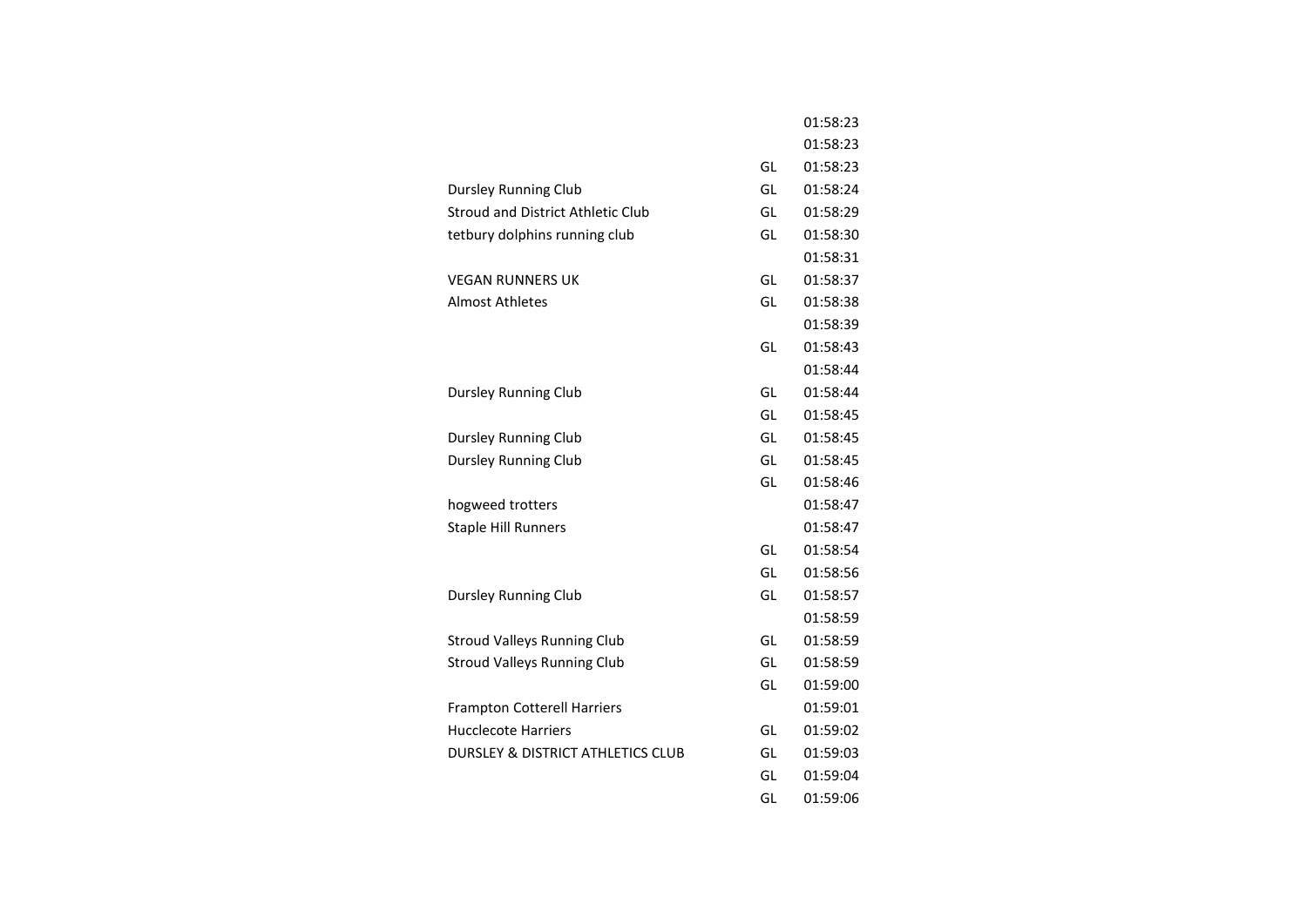|                                 | GL | 01:59:07 |
|---------------------------------|----|----------|
|                                 | GL | 01:59:07 |
|                                 | GL | 01:59:08 |
| <b>Gloucester North Runners</b> | GL | 01:59:08 |
|                                 | GL | 01:59:08 |
|                                 | GL | 01:59:09 |
| <b>Gloucester North Runners</b> | GL | 01:59:11 |
|                                 | GL | 01:59:11 |
|                                 | GL | 01:59:13 |
|                                 | GL | 01:59:14 |
|                                 |    | 01:59:14 |
|                                 |    | 01:59:14 |
|                                 |    | 01:59:15 |
|                                 | GL | 01:59:15 |
|                                 | GL | 01:59:17 |
|                                 | GL | 01:59:17 |
| Tewkesbury Running Club         | GL | 01:59:19 |
|                                 | GL | 01:59:19 |
|                                 | GL | 01:59:19 |
|                                 |    | 01:59:19 |
|                                 | GL | 01:59:19 |
|                                 |    | 01:59:19 |
|                                 | GL | 01:59:19 |
|                                 | GL | 01:59:21 |
| <b>Cotswold Allrunners</b>      | GL | 01:59:21 |
|                                 |    | 01:59:21 |
|                                 | GL | 01:59:21 |
| <b>Dursley Running Club</b>     | GL | 01:59:22 |
|                                 |    | 01:59:23 |
| <b>Almost Athletes</b>          | GL | 01:59:28 |
| <b>Almost Athletes</b>          | GL | 01:59:29 |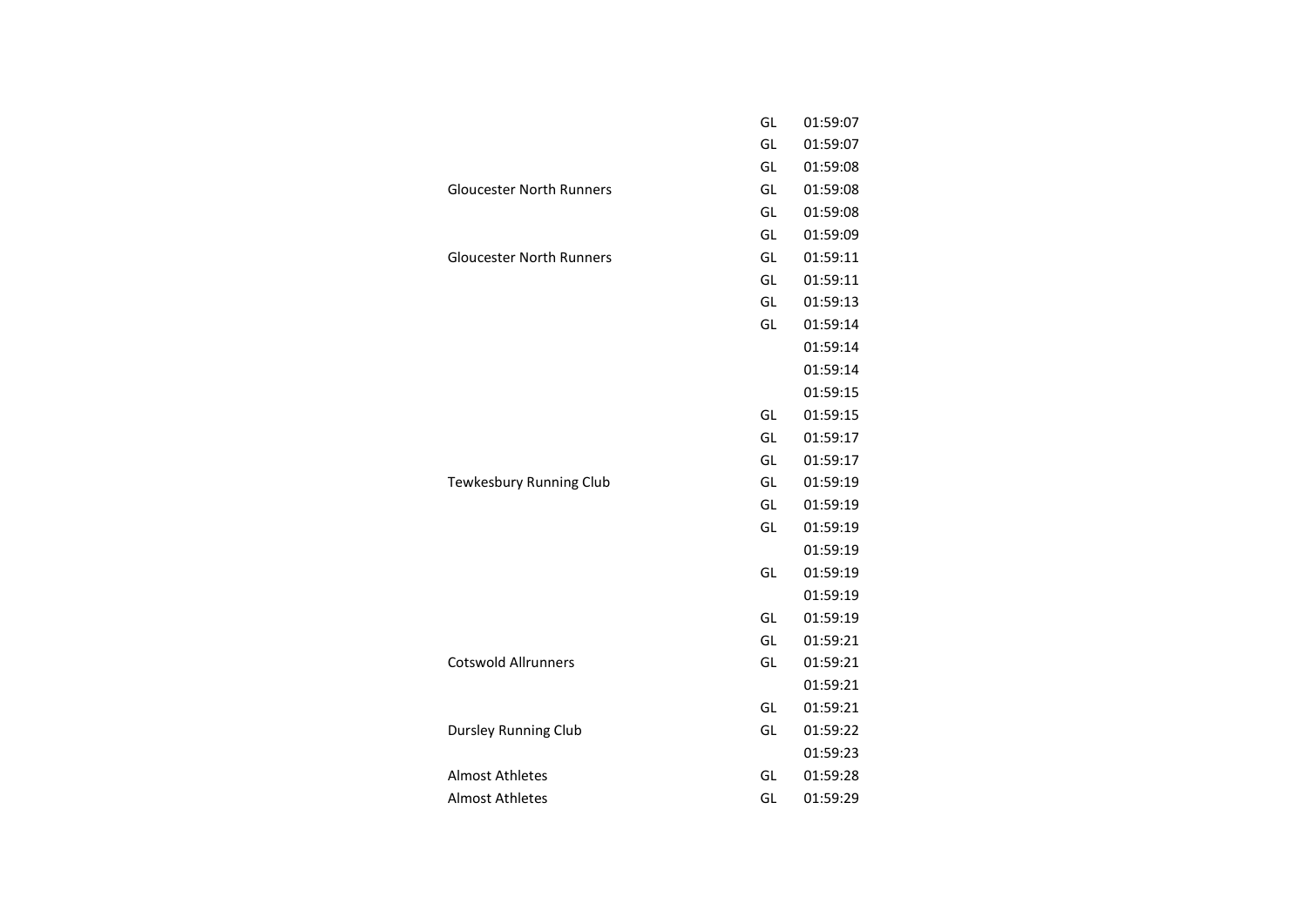| <b>WITNEY ROAD RUNNERS</b>               |    | 01:59:31 |
|------------------------------------------|----|----------|
|                                          | GL | 01:59:32 |
|                                          | GL | 01:59:34 |
|                                          | GL | 01:59:35 |
| Caerleon Running Club                    |    | 01:59:37 |
| <b>EVESHAM VALE RUNNING CLUB</b>         |    | 01:59:39 |
| Spirit of monmouth                       |    | 01:59:41 |
| <b>Black Pear Joggers</b>                |    | 01:59:41 |
|                                          |    | 01:59:42 |
|                                          | GL | 01:59:44 |
| <b>Kingsway Runners</b>                  | GL | 01:59:51 |
|                                          | GL | 01:59:51 |
| <b>Stroud Valleys Running Club</b>       | GL | 01:59:52 |
| <b>SLINN ALLSTARS</b>                    |    | 01:59:53 |
| <b>Stroud and District Athletic Club</b> | GL | 01:59:55 |
|                                          | GL | 01:59:56 |
|                                          | GL | 01:59:58 |
|                                          |    | 01:59:59 |
|                                          |    | 01:59:59 |
| <b>Frampton Cotterell Harriers</b>       |    | 02:00:05 |
|                                          |    | 02:00:08 |
|                                          | GL | 02:00:13 |
| <b>Stroud and District Athletic Club</b> | GL | 02:00:15 |
|                                          | GL | 02:00:17 |
|                                          | GL | 02:00:18 |
| Town and Country Harriers                |    | 02:00:22 |
|                                          | GL | 02:00:25 |
| <b>Stroud and District Athletic Club</b> | GL | 02:00:26 |
|                                          |    | 02:00:27 |
|                                          | GL | 02:00:29 |
|                                          | GL | 02:00:36 |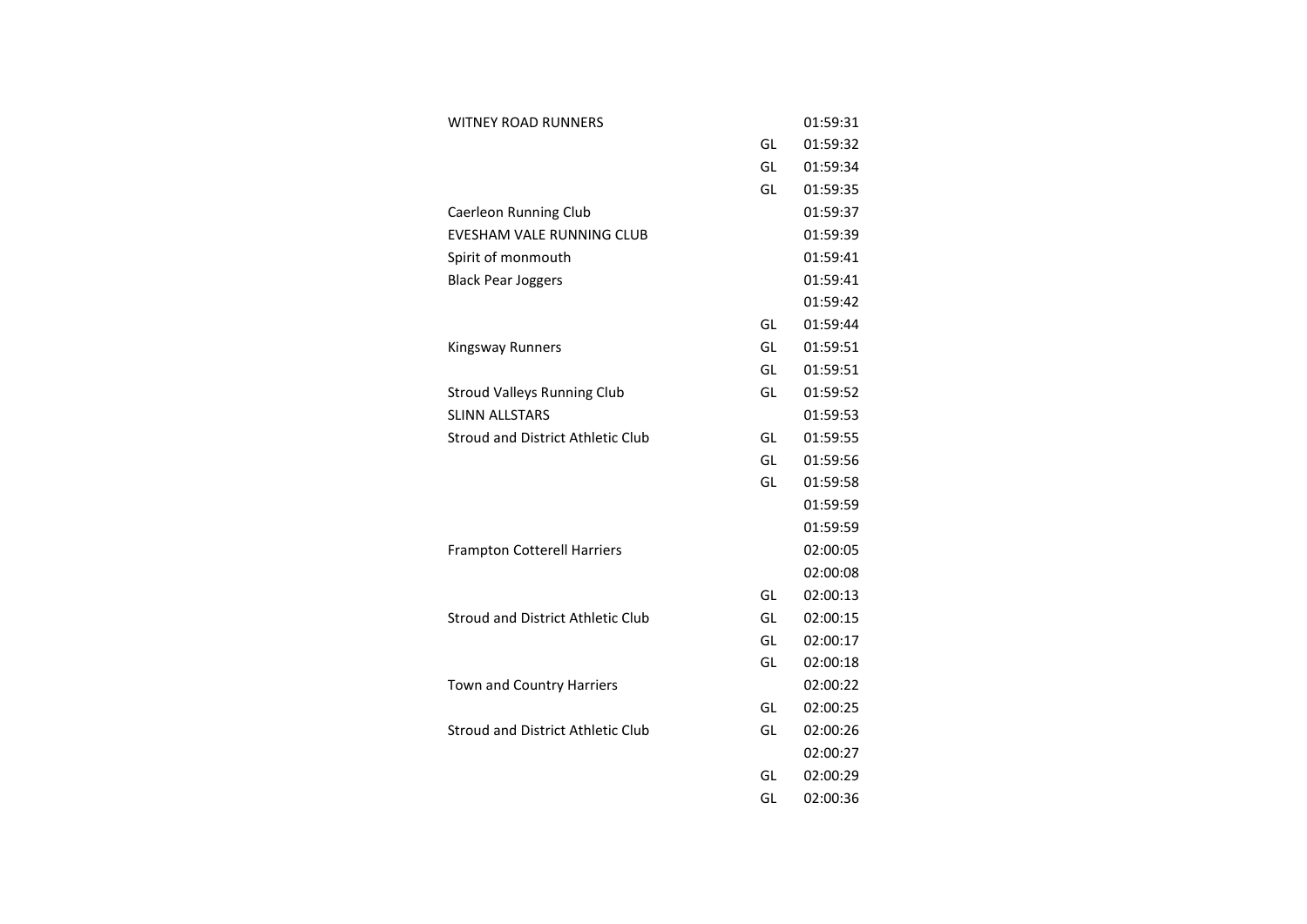| Almost Athletes                              | GL | 02:00:37 |
|----------------------------------------------|----|----------|
|                                              | GL | 02:00:40 |
|                                              | GL | 02:00:41 |
|                                              | GL | 02:00:43 |
|                                              | GL | 02:00:46 |
| Tewkesbury Running Club                      | GL | 02:00:47 |
|                                              | GL | 02:00:47 |
|                                              |    | 02:00:48 |
| Active soul uk                               |    | 02:00:48 |
| <b>Staple Hill Runners</b>                   |    | 02:00:51 |
|                                              | GL | 02:00:53 |
|                                              | GL | 02:00:57 |
|                                              | GL | 02:00:58 |
|                                              |    | 02:01:02 |
| <b>CLC STRIDERS</b>                          | GL | 02:01:04 |
| <b>Almost Athletes</b>                       | GL | 02:01:07 |
| <b>Dursley Running Club</b>                  | GL | 02:01:10 |
| <b>DURSLEY &amp; DISTRICT ATHLETICS CLUB</b> | GL | 02:01:10 |
| <b>Almost Athletes</b>                       | GL | 02:01:19 |
|                                              |    | 02:01:20 |
| <b>Almost Athletes</b>                       | GL | 02:01:23 |
|                                              | GL | 02:01:23 |
| <b>Stroud and District Athletic Club</b>     | GL | 02:01:25 |
| <b>CLC STRIDERS</b>                          | GL | 02:01:27 |
| Spirit of monmouth                           |    | 02:01:30 |
| RUNNING SOMEWHERE ELSE CIRENCESTER           | GL | 02:01:32 |
| Active soul uk                               |    | 02:01:33 |
| <b>Fitquest Running Club</b>                 |    | 02:01:33 |
|                                              |    | 02:01:35 |
|                                              |    | 02:01:39 |
|                                              | GL | 02:01:44 |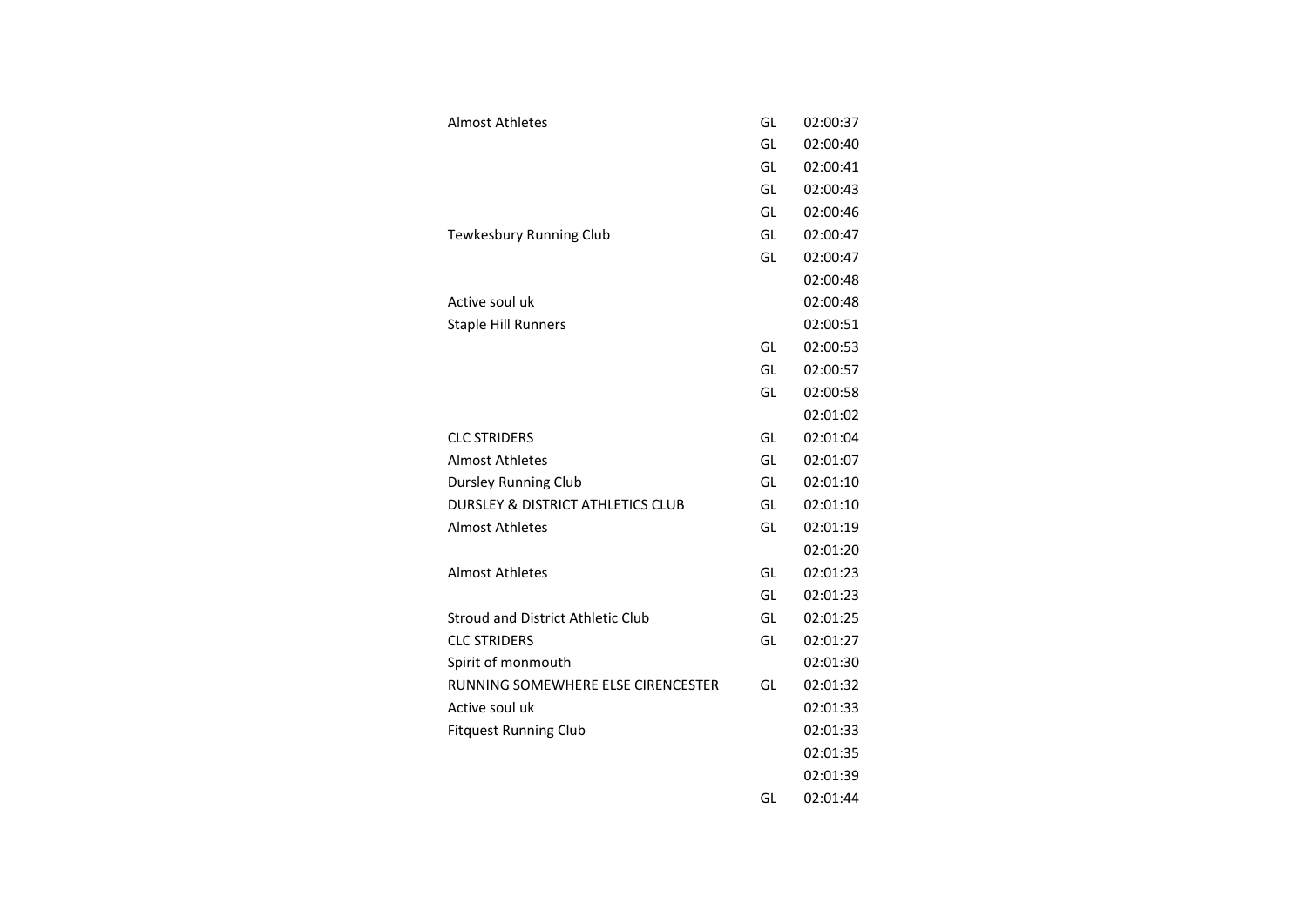|                                              | GL | 02:01:48 |
|----------------------------------------------|----|----------|
|                                              | GL | 02:01:49 |
| <b>Cotswold Allrunners</b>                   | GL | 02:01:49 |
| <b>Dursley Running Club</b>                  | GL | 02:01:50 |
|                                              |    | 02:01:58 |
|                                              | GL | 02:01:59 |
| Caerleon Running Club                        |    | 02:01:59 |
|                                              | GL | 02:02:07 |
| <b>Wotton trotters</b>                       | GL | 02:02:13 |
|                                              | GL | 02:02:13 |
| Cheltenham Running Club                      | GL | 02:02:13 |
|                                              | GL | 02:02:17 |
|                                              | GL | 02:02:22 |
|                                              | GL | 02:02:23 |
| Dragons Running Club                         |    | 02:02:25 |
| Cirencester Athletic Club                    | GL | 02:02:28 |
|                                              | GL | 02:02:34 |
| <b>Stroud and District Athletic Club</b>     | GL | 02:02:40 |
| Stroud and District Athletic Club            | GL | 02:02:40 |
| <b>DURSLEY &amp; DISTRICT ATHLETICS CLUB</b> | GL | 02:02:43 |
| Sole Sisters North Bristol                   |    | 02:02:43 |
| <b>SGC Striders</b>                          |    | 02:02:43 |
|                                              | GL | 02:02:49 |
| <b>Black Pear Joggers</b>                    |    | 02:02:56 |
| hogweed trotters                             |    | 02:02:58 |
| hogweed trotters                             |    | 02:03:00 |
|                                              |    | 02:03:00 |
| <b>Cotswold Allrunners</b>                   | GL | 02:03:05 |
| Almost Athletes                              | GL | 02:03:20 |
| Ledbury Harriers                             |    | 02:03:28 |
| Caerleon Running Club                        |    | 02:03:29 |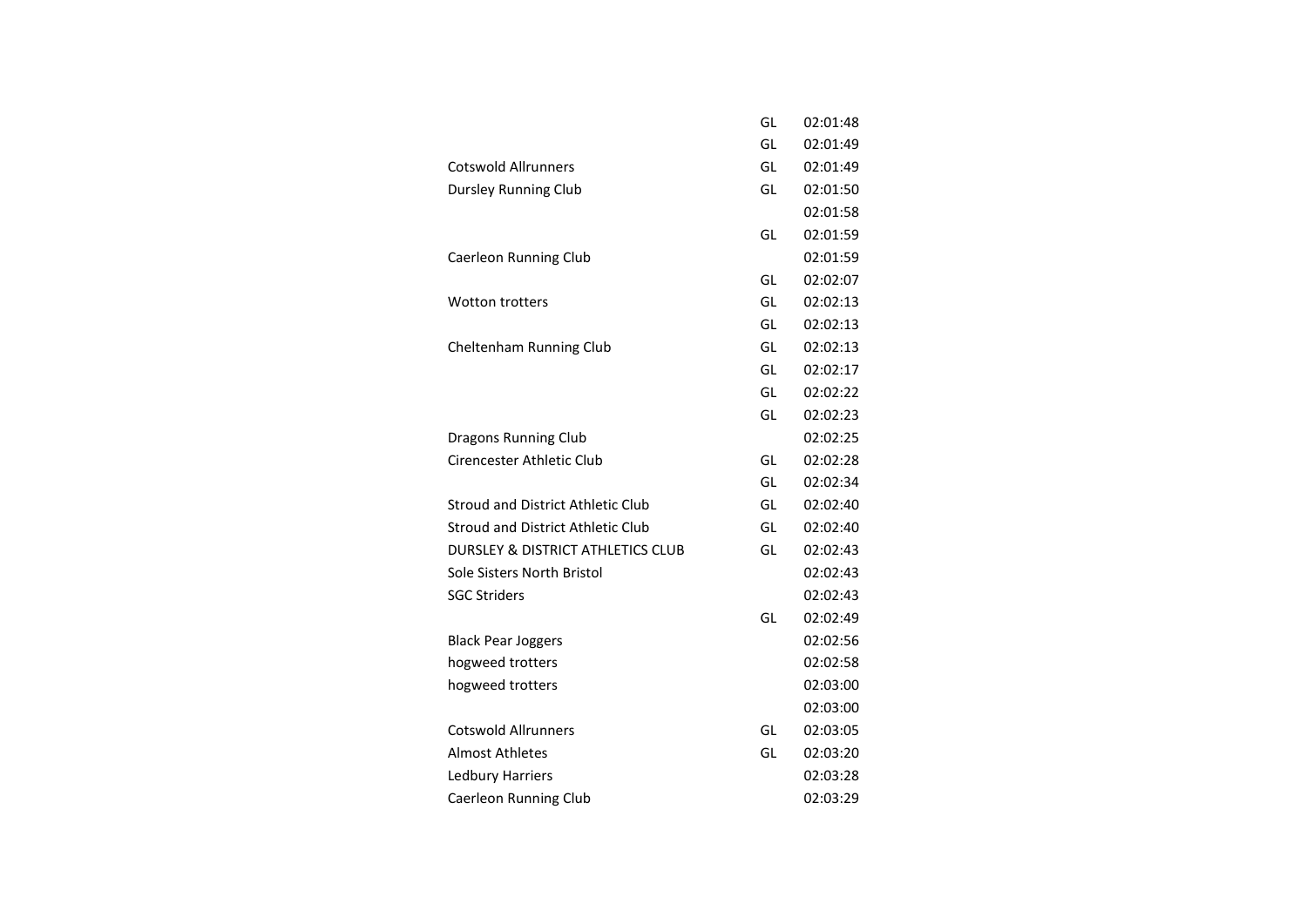|                                          | GL | 02:03:31 |
|------------------------------------------|----|----------|
|                                          | GL | 02:03:31 |
|                                          | GL | 02:03:38 |
| <b>Staple Hill Runners</b>               |    | 02:03:39 |
|                                          |    | 02:03:41 |
|                                          | GL | 02:03:43 |
|                                          |    | 02:03:44 |
|                                          | GL | 02:03:47 |
| <b>Frampton Cotterell Harriers</b>       |    | 02:03:47 |
|                                          | GL | 02:03:50 |
| <b>Stroud Valleys Running Club</b>       | GL | 02:03:51 |
|                                          |    | 02:03:51 |
| Sole Sisters North Bristol               |    | 02:03:53 |
|                                          | GL | 02:03:56 |
|                                          |    | 02:03:57 |
| Angels Running Club                      | GL | 02:03:57 |
| <b>RHONDDA VALLEY RUNNERS</b>            |    | 02:03:58 |
| RHONDDA VALLEY RUNNERS                   |    | 02:04:01 |
|                                          |    | 02:04:08 |
| <b>Almost Athletes</b>                   | GL | 02:04:12 |
| <b>Almost Athletes</b>                   | GL | 02:04:13 |
|                                          | GL | 02:04:18 |
| <b>Stroud and District Athletic Club</b> | GL | 02:04:22 |
|                                          | GL | 02:04:22 |
| Dursley Running Club                     | GL | 02:04:23 |
|                                          | GL | 02:04:26 |
|                                          | GL | 02:04:29 |
|                                          | GL | 02:04:30 |
| <b>Cotswold Allrunners</b>               | GL | 02:04:33 |
| Sole Sisters North Bristol               |    | 02:04:38 |
|                                          |    | 02:04:39 |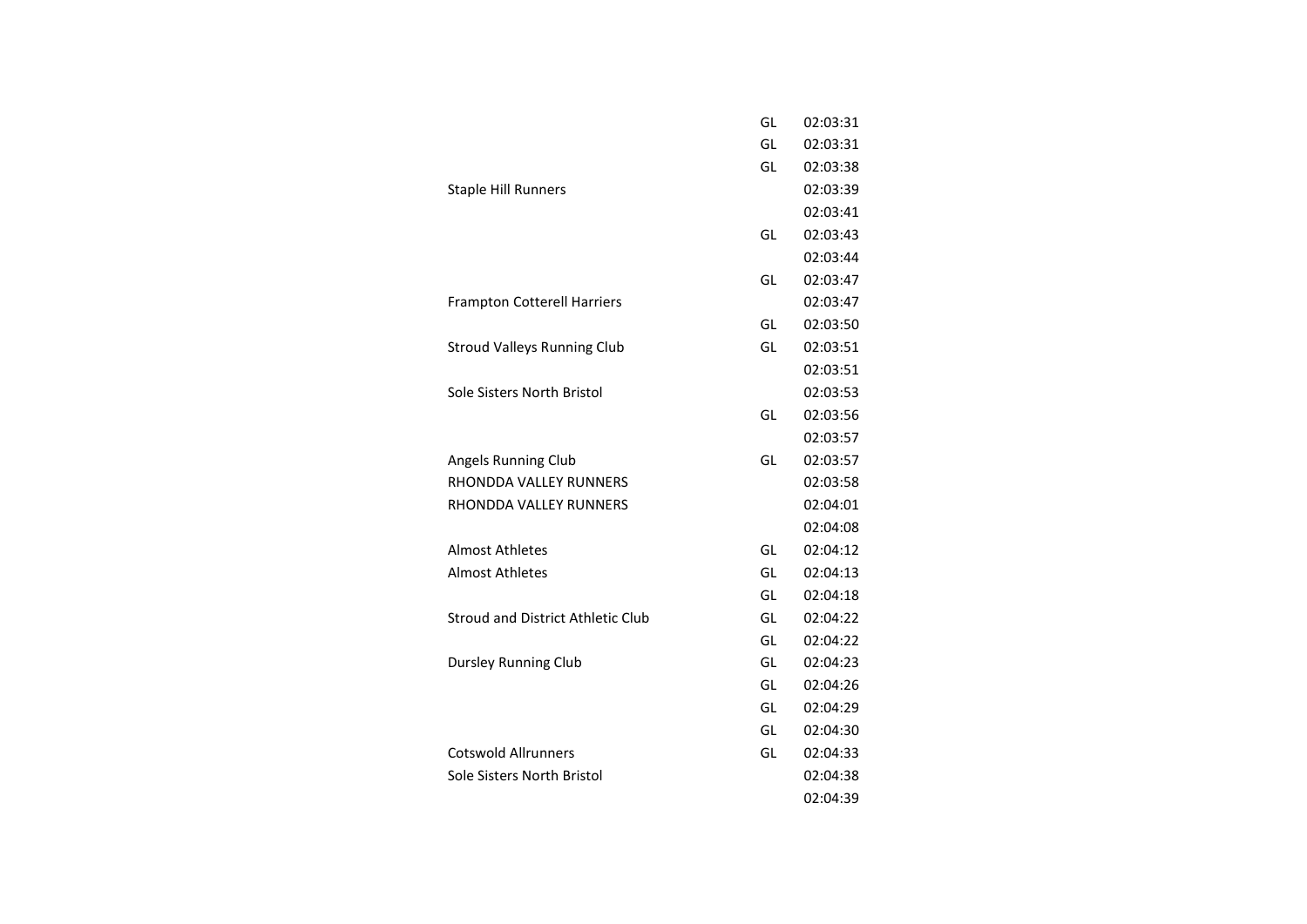| <b>DRC Running Club</b><br>02:04:48<br>GL<br><b>SEVERN AC</b><br>GL<br>02:04:51<br><b>Hucclecote Harriers</b><br>GL<br>02:04:52<br>02:04:53<br><b>Staple Hill Runners</b><br>02:04:54<br>GL<br>02:04:59<br>STOURBRIDGE RUNNING CLUB<br>02:05:01<br>GL<br>02:05:01<br>02:05:04<br>GL<br>02:05:06<br>GL<br>02:05:09<br>02:05:16<br>02:05:19<br>GL<br>Sole Sisters North Bristol<br>02:05:19<br>RUNNING SOMEWHERE ELSE CIRENCESTER<br>GL<br>02:05:20<br>GL<br>02:05:28<br>Just Run<br>02:05:28<br>02:05:35<br>02:05:36<br><b>DURSLEY &amp; DISTRICT ATHLETICS CLUB</b><br>GL<br>02:05:41<br>02:05:44<br>GL<br>02:05:48<br>02:05:49<br>GL<br>02:05:54<br>GL<br>02:05:54<br>GL<br>02:05:59<br>GL<br>02:05:59<br><b>Kingsway Runners</b><br><b>Bitton Road Runners</b><br>02:06:01<br>02:06:02 | <b>Staple Hill Runners</b> | 02:04:46 |
|------------------------------------------------------------------------------------------------------------------------------------------------------------------------------------------------------------------------------------------------------------------------------------------------------------------------------------------------------------------------------------------------------------------------------------------------------------------------------------------------------------------------------------------------------------------------------------------------------------------------------------------------------------------------------------------------------------------------------------------------------------------------------------------|----------------------------|----------|
|                                                                                                                                                                                                                                                                                                                                                                                                                                                                                                                                                                                                                                                                                                                                                                                          |                            |          |
|                                                                                                                                                                                                                                                                                                                                                                                                                                                                                                                                                                                                                                                                                                                                                                                          |                            |          |
|                                                                                                                                                                                                                                                                                                                                                                                                                                                                                                                                                                                                                                                                                                                                                                                          |                            |          |
|                                                                                                                                                                                                                                                                                                                                                                                                                                                                                                                                                                                                                                                                                                                                                                                          |                            |          |
|                                                                                                                                                                                                                                                                                                                                                                                                                                                                                                                                                                                                                                                                                                                                                                                          |                            |          |
|                                                                                                                                                                                                                                                                                                                                                                                                                                                                                                                                                                                                                                                                                                                                                                                          |                            |          |
|                                                                                                                                                                                                                                                                                                                                                                                                                                                                                                                                                                                                                                                                                                                                                                                          |                            |          |
|                                                                                                                                                                                                                                                                                                                                                                                                                                                                                                                                                                                                                                                                                                                                                                                          |                            |          |
|                                                                                                                                                                                                                                                                                                                                                                                                                                                                                                                                                                                                                                                                                                                                                                                          |                            |          |
|                                                                                                                                                                                                                                                                                                                                                                                                                                                                                                                                                                                                                                                                                                                                                                                          |                            |          |
|                                                                                                                                                                                                                                                                                                                                                                                                                                                                                                                                                                                                                                                                                                                                                                                          |                            |          |
|                                                                                                                                                                                                                                                                                                                                                                                                                                                                                                                                                                                                                                                                                                                                                                                          |                            |          |
|                                                                                                                                                                                                                                                                                                                                                                                                                                                                                                                                                                                                                                                                                                                                                                                          |                            |          |
|                                                                                                                                                                                                                                                                                                                                                                                                                                                                                                                                                                                                                                                                                                                                                                                          |                            |          |
|                                                                                                                                                                                                                                                                                                                                                                                                                                                                                                                                                                                                                                                                                                                                                                                          |                            |          |
|                                                                                                                                                                                                                                                                                                                                                                                                                                                                                                                                                                                                                                                                                                                                                                                          |                            |          |
|                                                                                                                                                                                                                                                                                                                                                                                                                                                                                                                                                                                                                                                                                                                                                                                          |                            |          |
|                                                                                                                                                                                                                                                                                                                                                                                                                                                                                                                                                                                                                                                                                                                                                                                          |                            |          |
|                                                                                                                                                                                                                                                                                                                                                                                                                                                                                                                                                                                                                                                                                                                                                                                          |                            |          |
|                                                                                                                                                                                                                                                                                                                                                                                                                                                                                                                                                                                                                                                                                                                                                                                          |                            |          |
|                                                                                                                                                                                                                                                                                                                                                                                                                                                                                                                                                                                                                                                                                                                                                                                          |                            |          |
|                                                                                                                                                                                                                                                                                                                                                                                                                                                                                                                                                                                                                                                                                                                                                                                          |                            |          |
|                                                                                                                                                                                                                                                                                                                                                                                                                                                                                                                                                                                                                                                                                                                                                                                          |                            |          |
|                                                                                                                                                                                                                                                                                                                                                                                                                                                                                                                                                                                                                                                                                                                                                                                          |                            |          |
|                                                                                                                                                                                                                                                                                                                                                                                                                                                                                                                                                                                                                                                                                                                                                                                          |                            |          |
|                                                                                                                                                                                                                                                                                                                                                                                                                                                                                                                                                                                                                                                                                                                                                                                          |                            |          |
|                                                                                                                                                                                                                                                                                                                                                                                                                                                                                                                                                                                                                                                                                                                                                                                          |                            |          |
|                                                                                                                                                                                                                                                                                                                                                                                                                                                                                                                                                                                                                                                                                                                                                                                          |                            |          |
|                                                                                                                                                                                                                                                                                                                                                                                                                                                                                                                                                                                                                                                                                                                                                                                          |                            |          |
|                                                                                                                                                                                                                                                                                                                                                                                                                                                                                                                                                                                                                                                                                                                                                                                          |                            |          |
| 02:06:03                                                                                                                                                                                                                                                                                                                                                                                                                                                                                                                                                                                                                                                                                                                                                                                 |                            |          |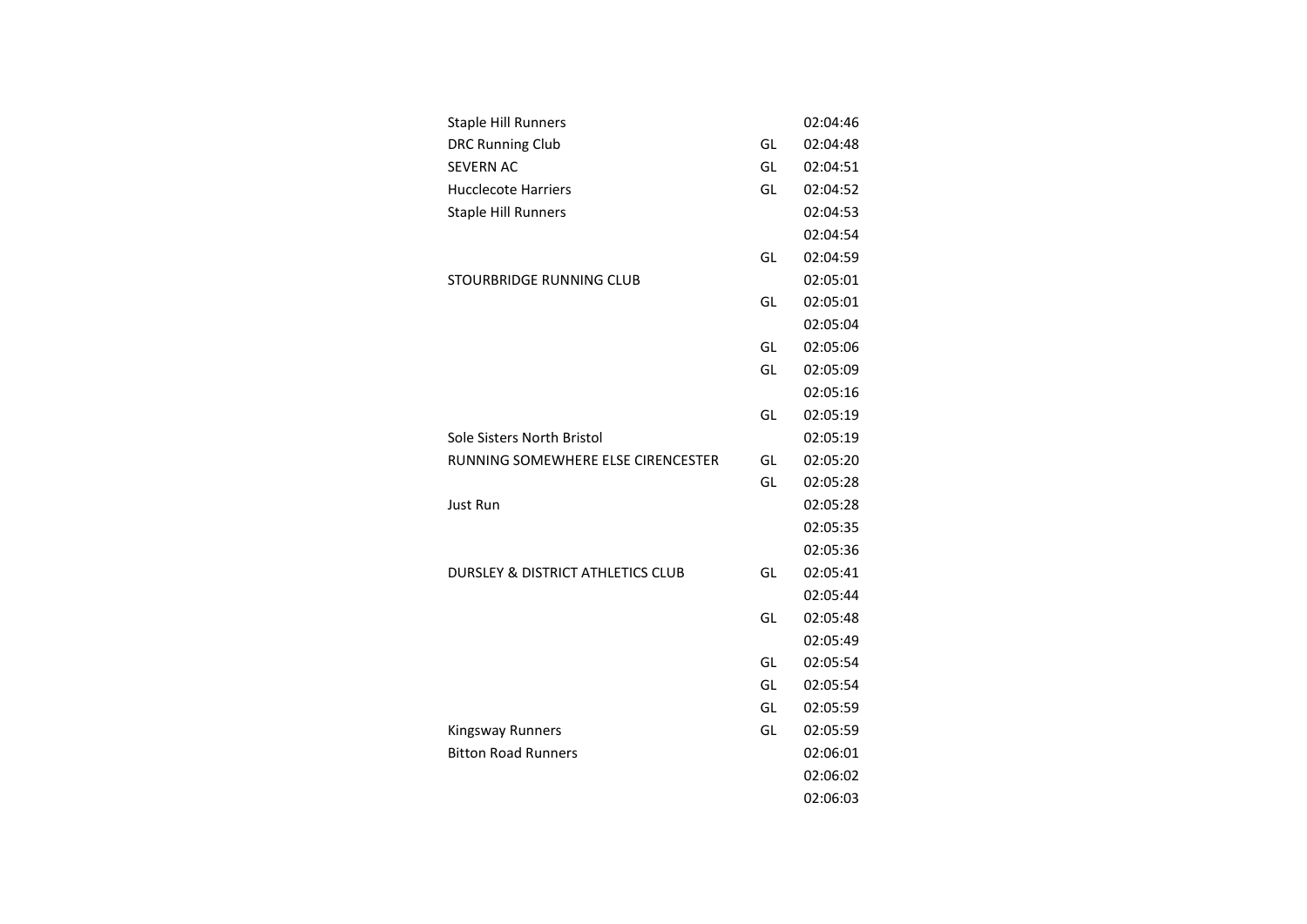|                                          |    | 02:06:03 |
|------------------------------------------|----|----------|
| <b>Stroud and District Athletic Club</b> | GL | 02:06:08 |
| <b>Cotswold Allrunners</b>               | GL | 02:06:08 |
| <b>Kingsway Runners</b>                  | GL | 02:06:11 |
|                                          |    | 02:06:11 |
| Dursley Running Club                     | GL | 02:06:25 |
| <b>Tewkesbury Running Club</b>           |    | 02:06:28 |
| <b>Dursley Running Club</b>              | GL | 02:06:34 |
| Dursley Running Club                     | GL | 02:06:35 |
| <b>Yellow Army</b>                       |    | 02:06:37 |
|                                          |    | 02:06:38 |
|                                          | GL | 02:06:42 |
|                                          | GL | 02:06:42 |
| <b>Great Western Runners</b>             |    | 02:06:43 |
| <b>Caerleon Running Club</b>             |    | 02:06:46 |
|                                          |    | 02:06:51 |
|                                          | GL | 02:06:56 |
|                                          |    | 02:07:04 |
|                                          |    | 02:07:05 |
| <b>Comets Running Club</b>               |    | 02:07:07 |
| <b>Staple Hill Runners</b>               |    | 02:07:09 |
| <b>Staple Hill Runners</b>               |    | 02:07:10 |
| <b>Almost Athletes</b>                   | GL | 02:07:15 |
| Thornbury Running Club                   |    | 02:07:15 |
|                                          |    | 02:07:20 |
| DURSLEY & DISTRICT ATHLETICS CLUB        | GL | 02:07:23 |
|                                          | GL | 02:07:26 |
| <b>Ogmore Phoenix Runners</b>            |    | 02:07:27 |
| <b>Bitton Road Runners</b>               |    | 02:07:29 |
| RHONDDA VALLEY RUNNERS                   |    | 02:07:35 |
| <b>Stroud Mums On The Run</b>            | GL | 02:07:36 |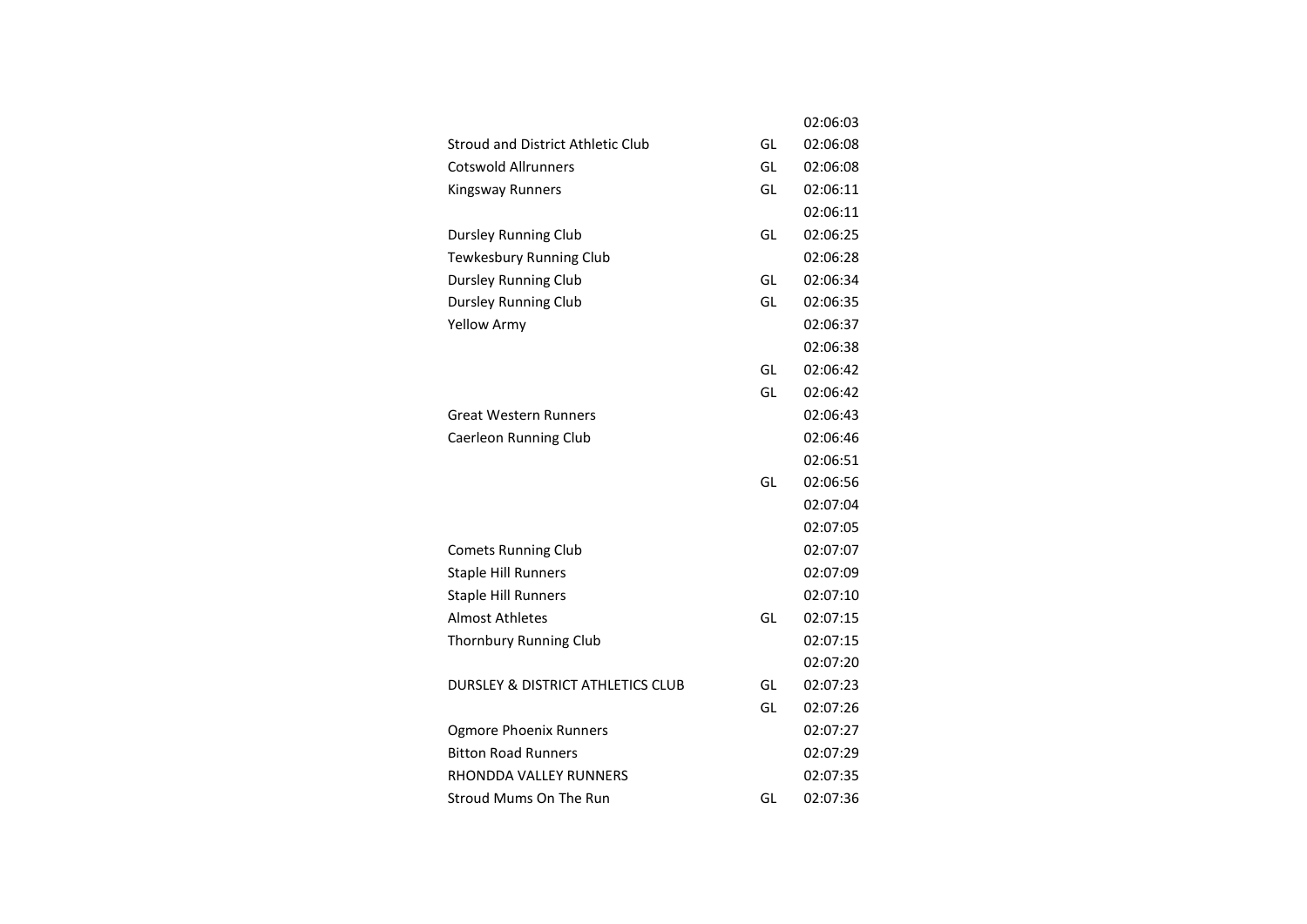|                                    |    | 02:07:40 |
|------------------------------------|----|----------|
| <b>Staple Hill Runners</b>         |    | 02:07:40 |
| Almost Athletes                    | GL | 02:07:41 |
| <b>Staple Hill Runners</b>         |    | 02:07:48 |
|                                    | GL | 02:07:50 |
|                                    |    | 02:07:52 |
| <b>Cotswold Allrunners</b>         | GL | 02:07:53 |
|                                    |    | 02:07:54 |
|                                    |    | 02:07:56 |
|                                    |    | 02:07:57 |
| tetbury dolphins running club      | GL | 02:07:59 |
| <b>Cotswold Allrunners</b>         | GL | 02:08:01 |
|                                    |    | 02:08:04 |
| hogweed trotters                   |    | 02:08:14 |
|                                    |    | 02:08:14 |
| <b>Emersons Green Running Club</b> |    | 02:08:17 |
| <b>Almost Athletes</b>             | GL | 02:08:19 |
|                                    |    | 02:08:24 |
| <b>Kingsway Runners</b>            | GL | 02:08:28 |
| Kingsway Runners                   | GL | 02:08:29 |
|                                    | GL | 02:08:33 |
|                                    | GL | 02:08:34 |
| <b>Hucclecote Harriers</b>         | GL | 02:08:35 |
|                                    | GL | 02:08:43 |
| Flying Monk Triathlon Club         |    | 02:08:44 |
| Flying Monk Triathlon Club         |    | 02:08:45 |
|                                    | GL | 02:08:45 |
| <b>Stroud Valleys Running Club</b> | GL | 02:08:45 |
|                                    |    | 02:08:48 |
| <b>Hucclecote Harriers</b>         | GL | 02:08:52 |
|                                    | GL | 02:09:01 |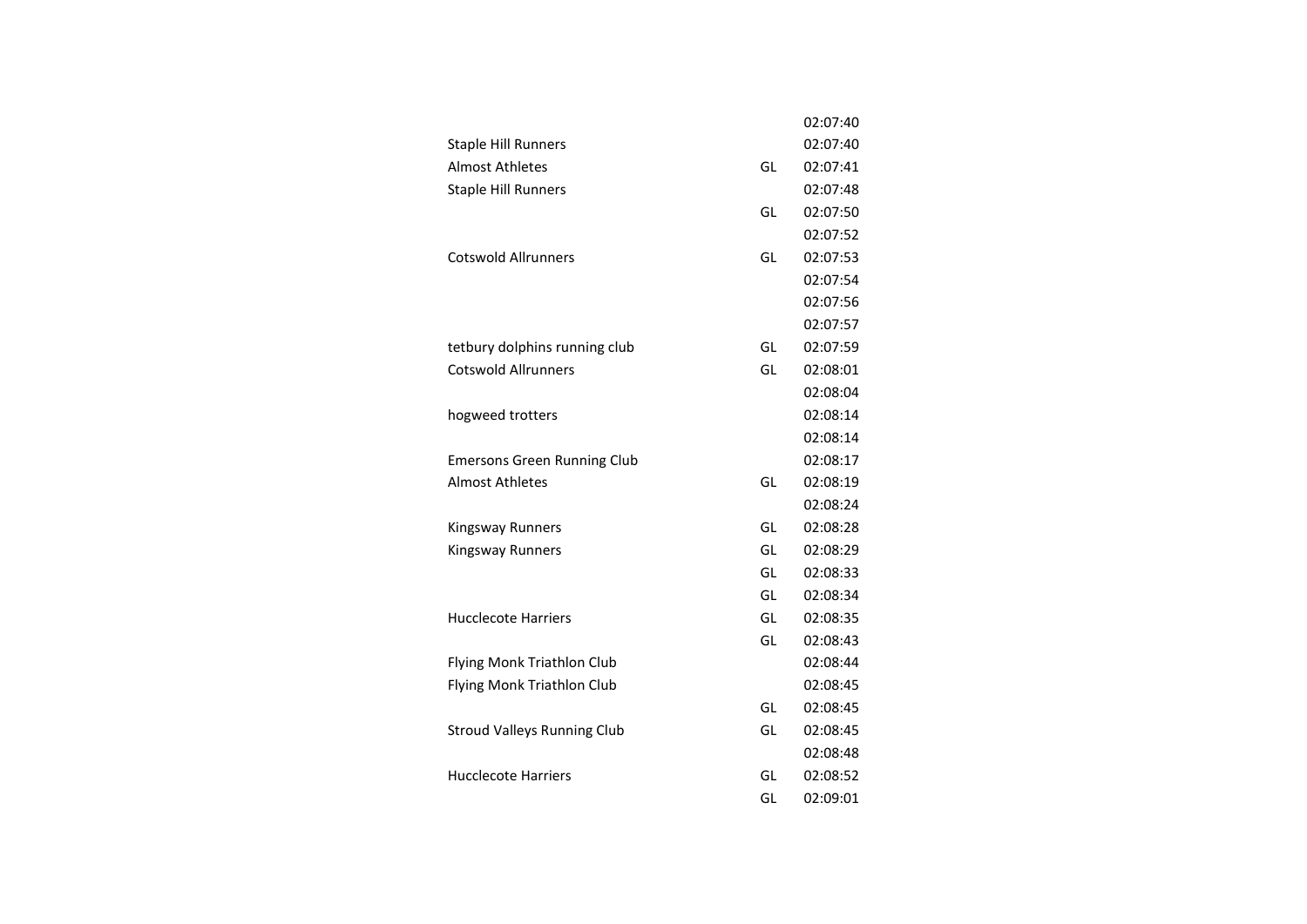| <b>Stroud and District Athletic Club</b> | GL | 02:09:04 |
|------------------------------------------|----|----------|
|                                          | GL | 02:09:08 |
|                                          |    | 02:09:12 |
| Stroud and District Athletic Club        | GL | 02:09:14 |
| Kingsway Runners                         | GL | 02:09:17 |
|                                          | GL | 02:09:22 |
|                                          |    | 02:09:23 |
|                                          |    | 02:09:27 |
|                                          |    | 02:09:31 |
| Stroud and District Athletic Club        | GL | 02:09:35 |
|                                          | GL | 02:09:36 |
|                                          | GL | 02:09:36 |
|                                          | GL | 02:09:38 |
|                                          | GL | 02:09:38 |
|                                          | GL | 02:09:41 |
| <b>Dursley Running Club</b>              | GL | 02:09:54 |
| <b>Frampton Cotterell Harriers</b>       |    | 02:10:09 |
| <b>Stanbridge Flyers</b>                 |    | 02:10:09 |
|                                          |    | 02:10:10 |
| North Bristol Running Group              |    | 02:10:16 |
|                                          | GL | 02:10:20 |
|                                          | GL | 02:10:25 |
| North Bristol Running Group              |    | 02:10:32 |
|                                          | GL | 02:10:35 |
|                                          |    | 02:10:37 |
|                                          | GL | 02:10:39 |
| <b>Horsley Harriers</b>                  | GL | 02:10:41 |
| <b>Horsley Harriers</b>                  | GL | 02:10:41 |
| <b>Staple Hill Runners</b>               |    | 02:10:43 |
|                                          | GL | 02:10:43 |
| <b>Dursley Running Club</b>              | GL | 02:10:44 |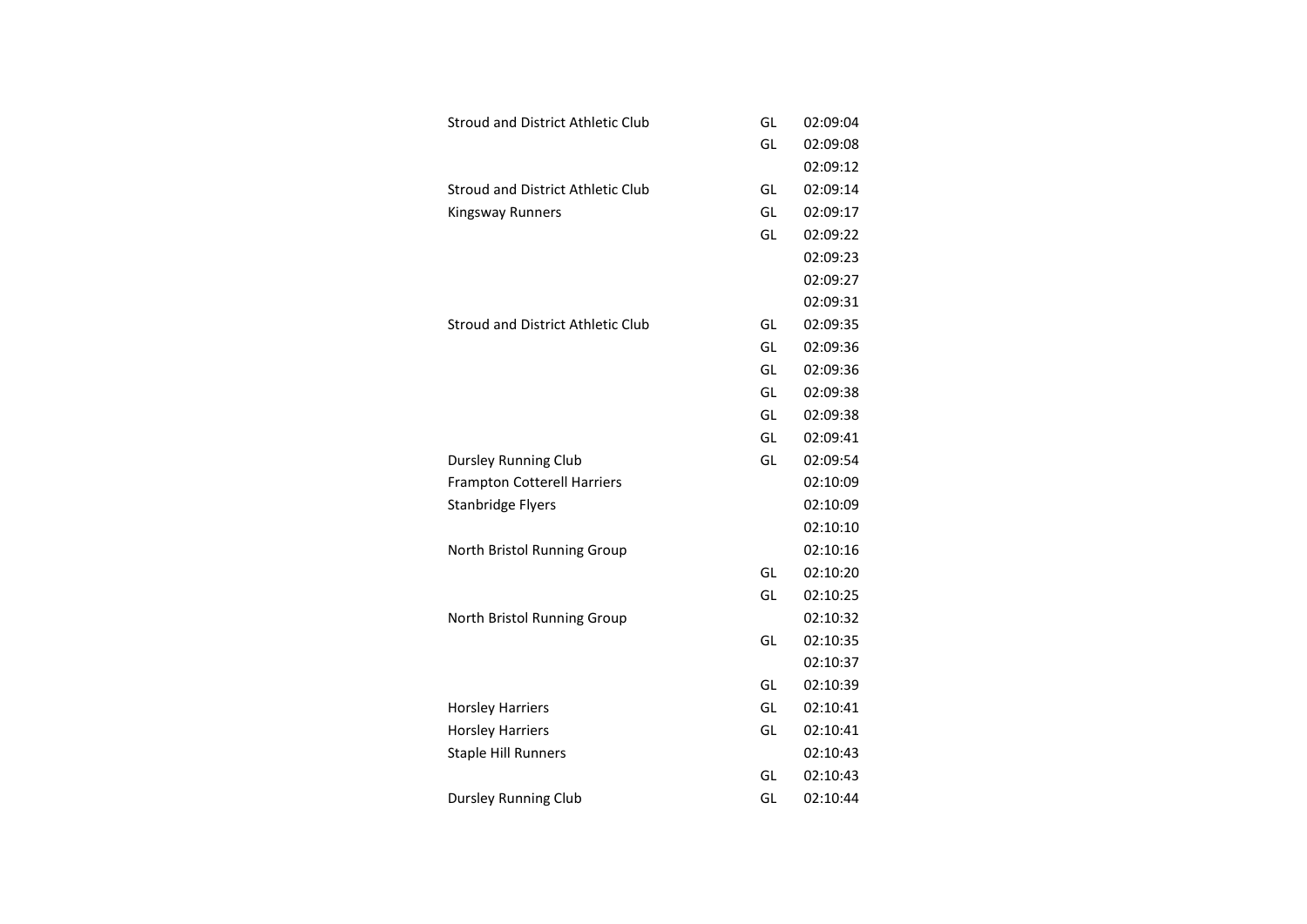| <b>Staple Hill Runners</b>                   |    | 02:10:44 |
|----------------------------------------------|----|----------|
| Gloucester AC                                | GL | 02:10:46 |
| <b>Staple Hill Runners</b>                   |    | 02:10:50 |
|                                              | GL | 02:10:51 |
| <b>Hucclecote Harriers</b>                   | GL | 02:10:51 |
|                                              | GL | 02:10:53 |
|                                              | GL | 02:10:55 |
|                                              |    | 02:10:55 |
|                                              |    | 02:11:00 |
| <b>Kingsway Runners</b>                      | GL | 02:11:03 |
| <b>Kingsway Runners</b>                      | GL | 02:11:03 |
|                                              | GL | 02:11:06 |
|                                              |    | 02:11:08 |
| Caerleon Running Club                        |    | 02:11:14 |
|                                              | GL | 02:11:15 |
| <b>VEGAN RUNNERS UK</b>                      |    | 02:11:19 |
|                                              | GL | 02:11:34 |
|                                              |    | 02:11:38 |
|                                              | GL | 02:11:40 |
|                                              | GL | 02:11:41 |
|                                              | GL | 02:11:44 |
| <b>DURSLEY &amp; DISTRICT ATHLETICS CLUB</b> | GL | 02:11:45 |
|                                              | GL | 02:11:45 |
|                                              | GL | 02:11:46 |
| <b>Stroud and District Athletic Club</b>     | GL | 02:11:47 |
|                                              | GL | 02:11:51 |
|                                              | GL | 02:11:51 |
| <b>SEVERN AC</b>                             | GL | 02:11:53 |
|                                              | GL | 02:11:57 |
|                                              | GL | 02:12:03 |
| <b>Stroud Valleys Running Club</b>           | GL | 02:12:06 |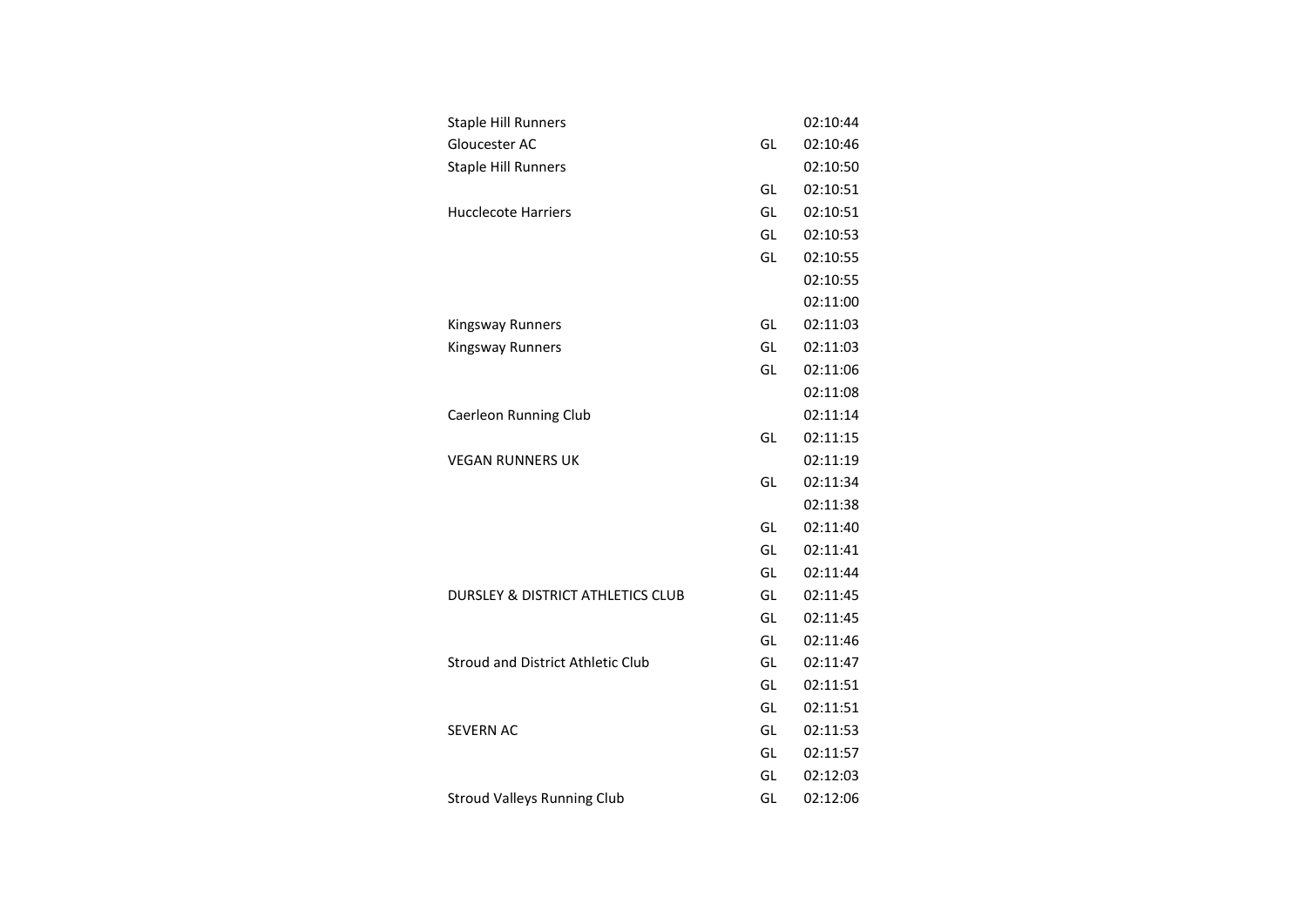|                                          | GL | 02:12:09 |
|------------------------------------------|----|----------|
|                                          |    | 02:12:10 |
|                                          | GL | 02:12:17 |
| <b>EVESHAM VALE RUNNING CLUB</b>         |    | 02:12:22 |
| <b>Cotswold Allrunners</b>               | GL | 02:12:32 |
|                                          |    | 02:12:39 |
|                                          | GL | 02:12:40 |
|                                          |    | 02:12:49 |
|                                          |    | 02:12:50 |
| <b>Frampton Cotterell Harriers</b>       |    | 02:13:03 |
| <b>Stroud and District Athletic Club</b> | GL | 02:13:08 |
|                                          | GL | 02:13:10 |
| Run Birmingham                           |    | 02:13:10 |
|                                          |    | 02:13:13 |
|                                          |    | 02:13:13 |
| <b>Stroud and District Athletic Club</b> | GL | 02:13:18 |
|                                          |    | 02:13:27 |
|                                          |    | 02:13:28 |
|                                          | GL | 02:13:32 |
|                                          |    | 02:13:32 |
|                                          | GL | 02:13:36 |
| <b>Almost Athletes</b>                   | GL | 02:13:38 |
|                                          | GL | 02:13:44 |
| <b>Dursley Running Club</b>              | GL | 02:13:45 |
| <b>Stroud and District Athletic Club</b> | GL | 02:13:45 |
|                                          | GL | 02:13:46 |
| <b>Almost Athletes</b>                   | GL | 02:13:54 |
|                                          | GL | 02:13:56 |
|                                          | GL | 02:13:58 |
|                                          | GL | 02:14:06 |
|                                          | GL | 02:14:06 |
|                                          |    |          |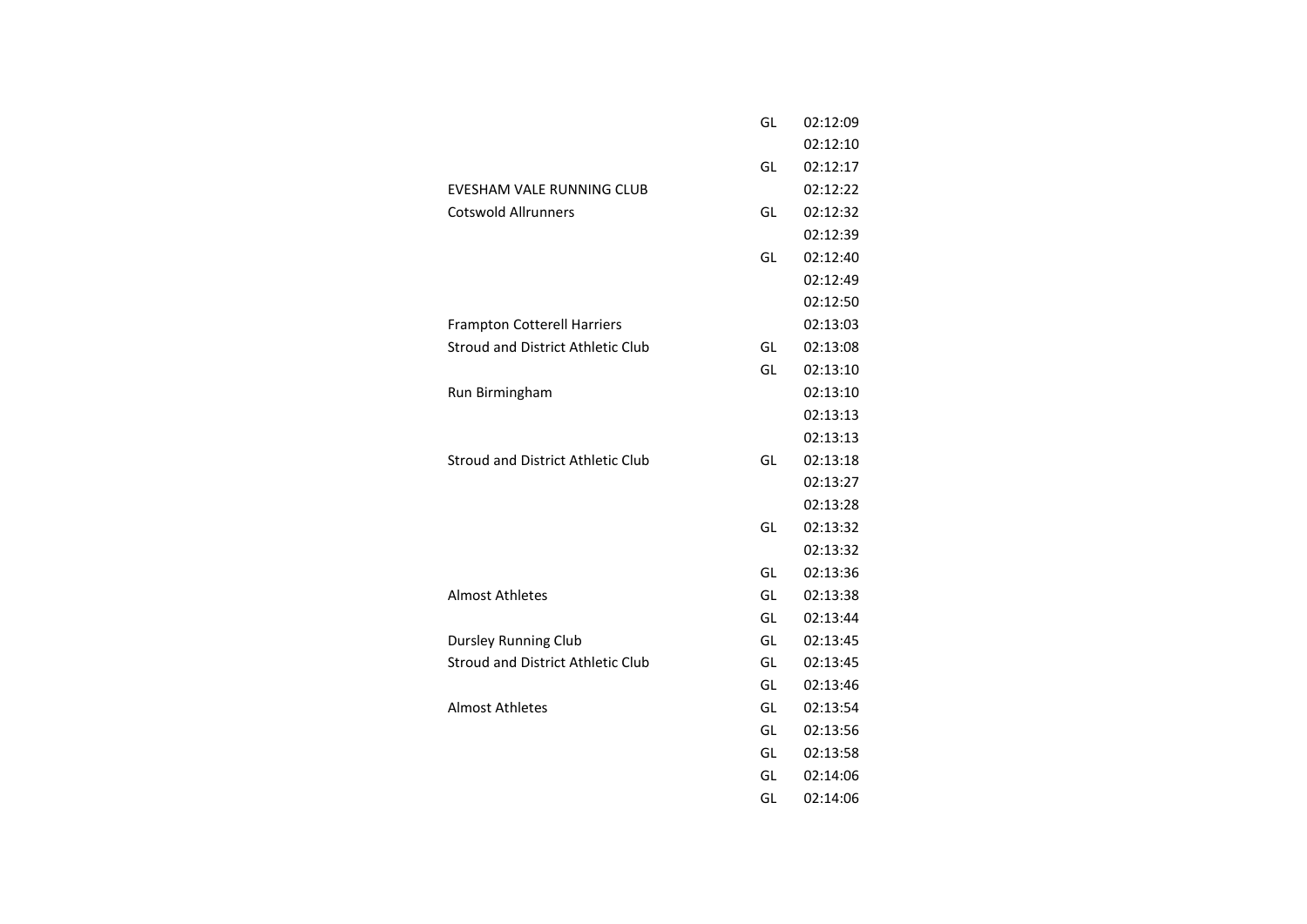|                                          | GL | 02:14:09 |
|------------------------------------------|----|----------|
|                                          | GL | 02:14:12 |
|                                          | GL | 02:14:12 |
|                                          | GL | 02:14:13 |
|                                          |    | 02:14:14 |
|                                          | GL | 02:14:16 |
|                                          | GL | 02:14:19 |
|                                          | GL | 02:14:21 |
|                                          |    | 02:14:25 |
| <b>Stroud Valleys Running Club</b>       | GL | 02:14:32 |
|                                          | GL | 02:14:34 |
| <b>Kingsway Runners</b>                  | GL | 02:14:40 |
| <b>Kingsway Runners</b>                  | GL | 02:14:41 |
|                                          | GL | 02:14:46 |
| tetbury dolphins running club            | GL | 02:14:48 |
| <b>Stroud and District Athletic Club</b> | GL | 02:14:49 |
|                                          | GL | 02:14:53 |
| <b>Almost Athletes</b>                   | GL | 02:14:56 |
| RHONDDA VALLEY RUNNERS                   |    | 02:15:09 |
|                                          |    | 02:15:13 |
| <b>Staple Hill Runners</b>               |    | 02:15:19 |
|                                          | GL | 02:15:21 |
| <b>Hucclecote Harriers</b>               | GL | 02:15:24 |
| <b>Staple Hill Runners</b>               |    | 02:15:27 |
|                                          | GL | 02:15:31 |
| Heal Campo Bordi                         |    | 02:15:32 |
| Cirencester Athletic Club                | GL | 02:15:35 |
|                                          |    | 02:15:43 |
|                                          |    | 02:15:44 |
| jolly joggers                            | GL | 02:15:44 |
|                                          | GL | 02:15:45 |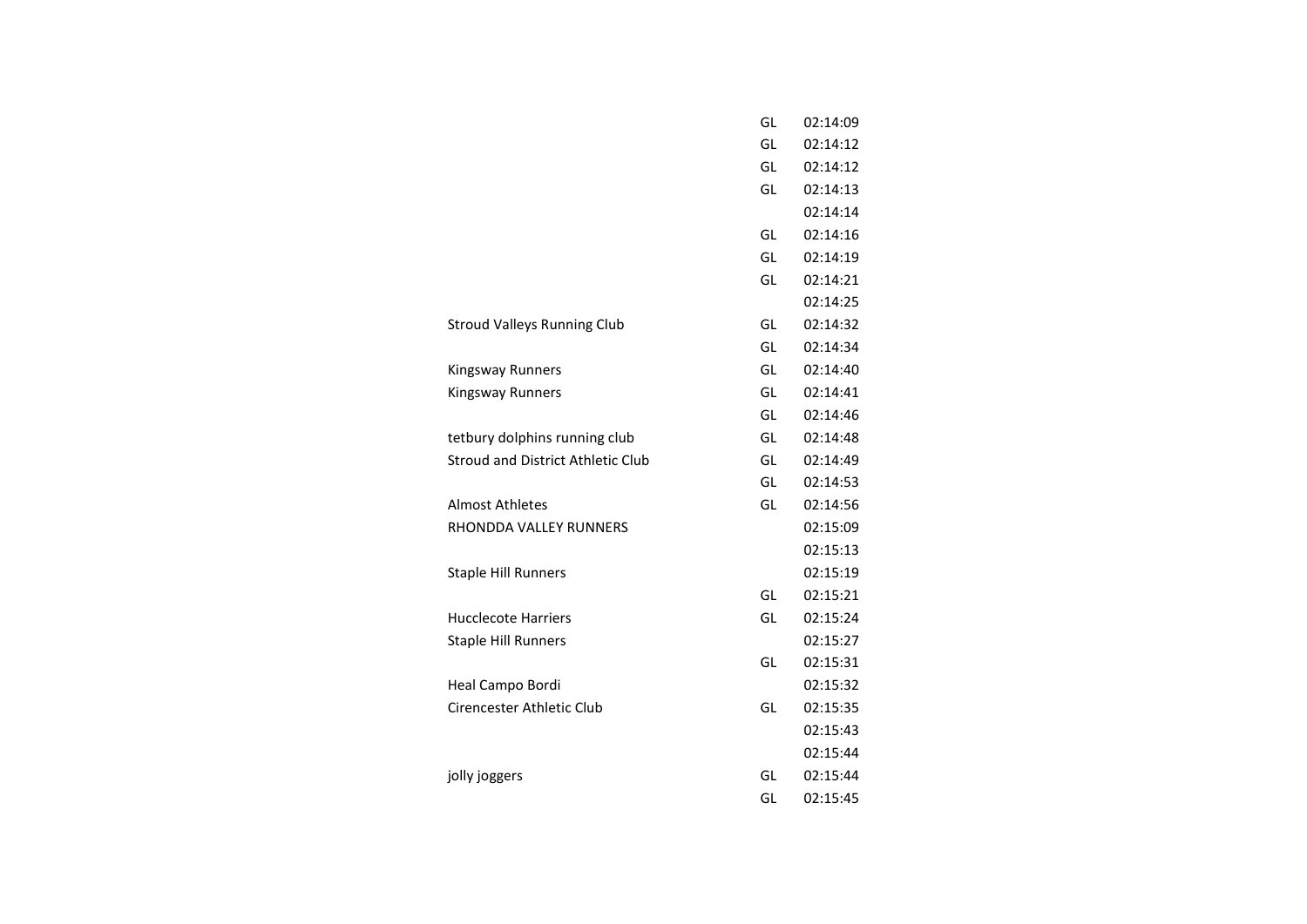| <b>Kingsway Runners</b>                  | GL | 02:15:50 |
|------------------------------------------|----|----------|
| <b>Dursley Running Club</b>              | GL | 02:15:50 |
| Stroud and District Athletic Club        | GL | 02:15:55 |
|                                          | GL | 02:15:56 |
|                                          | GL | 02:15:57 |
|                                          | GL | 02:16:00 |
|                                          | GL | 02:16:01 |
|                                          | GL | 02:16:07 |
| <b>Dursley Running Club</b>              | GL | 02:16:09 |
|                                          | GL | 02:16:11 |
|                                          | GL | 02:16:12 |
|                                          | GL | 02:16:21 |
| <b>Stroud and District Athletic Club</b> | GL | 02:16:24 |
| <b>Stroud and District Athletic Club</b> | GL | 02:16:24 |
| Dursley Running Club                     | GL | 02:16:25 |
|                                          | GL | 02:16:26 |
|                                          | GL | 02:16:32 |
| <b>Almost Athletes</b>                   | GL | 02:16:35 |
| <b>Almost Athletes</b>                   | GL | 02:16:35 |
|                                          |    | 02:16:40 |
| <b>Cotswold Allrunners</b>               | GL | 02:16:41 |
|                                          | GL | 02:16:41 |
| <b>Hucclecote Harriers</b>               | GL | 02:16:42 |
| <b>Great Western Runners</b>             |    | 02:16:44 |
| <b>Almost Athletes</b>                   | GL | 02:16:51 |
|                                          | GL | 02:16:54 |
|                                          | GL | 02:16:54 |
|                                          | GL | 02:16:54 |
|                                          | GL | 02:16:57 |
| <b>Cotswold Allrunners</b>               | GL | 02:16:58 |
|                                          | GL | 02:17:00 |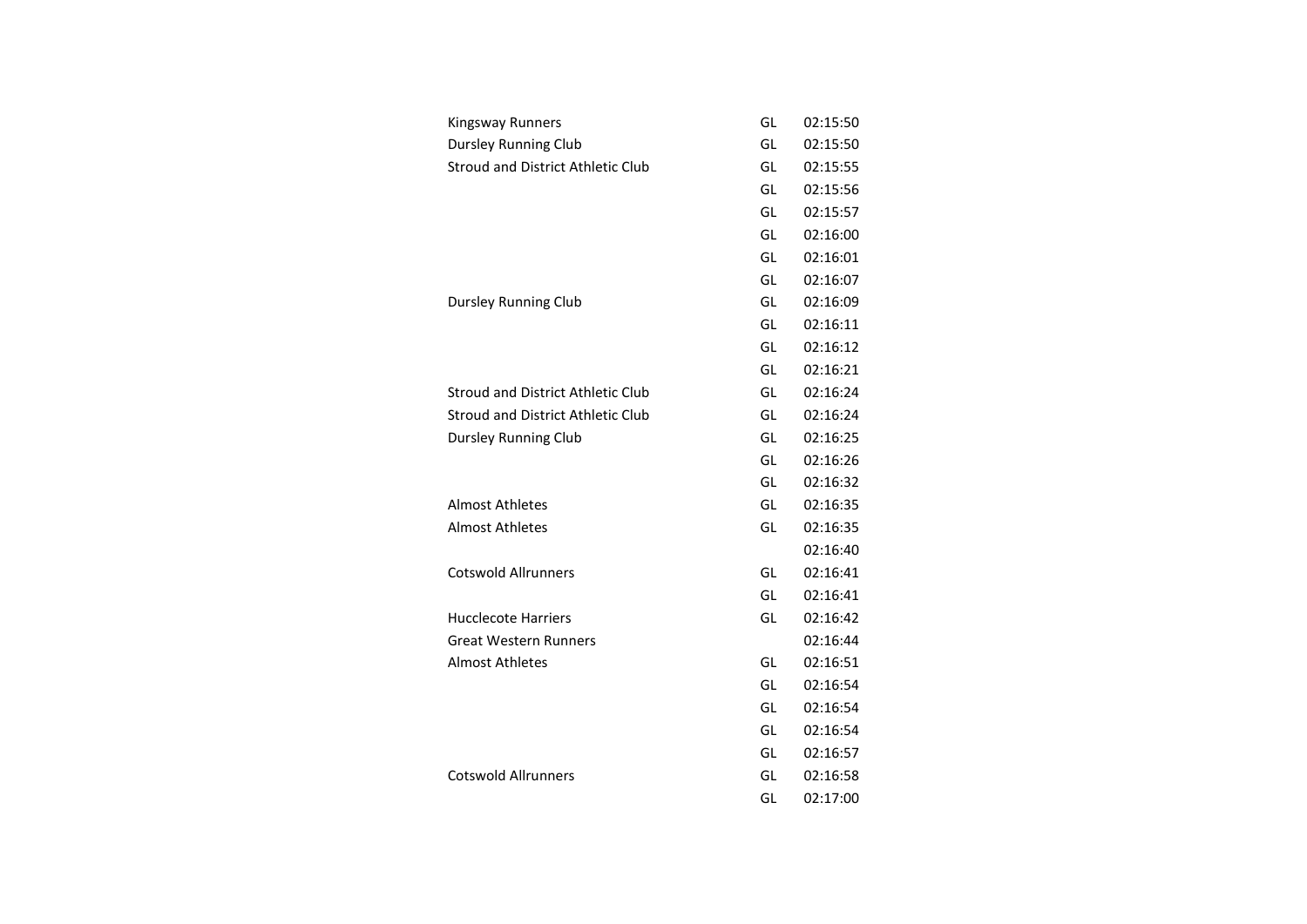|                                              | GL | 02:17:05 |
|----------------------------------------------|----|----------|
|                                              |    | 02:17:09 |
|                                              | GL | 02:17:09 |
|                                              | GL | 02:17:15 |
|                                              |    | 02:17:16 |
|                                              | GL | 02:17:22 |
|                                              | GL | 02:17:23 |
|                                              | GL | 02:17:23 |
| <b>Staple Hill Runners</b>                   |    | 02:17:33 |
| <b>Staple Hill Runners</b>                   |    | 02:17:33 |
|                                              | GL | 02:17:38 |
|                                              | GL | 02:17:39 |
|                                              |    | 02:17:48 |
|                                              |    | 02:17:48 |
|                                              | GL | 02:17:56 |
|                                              | GL | 02:17:56 |
|                                              |    | 02:17:58 |
|                                              |    | 02:18:13 |
| Simply Health Cotswolds                      | GL | 02:18:37 |
| <b>DURSLEY &amp; DISTRICT ATHLETICS CLUB</b> | GL | 02:18:39 |
| DURSLEY & DISTRICT ATHLETICS CLUB            | GL | 02:18:40 |
|                                              | GL | 02:18:45 |
| Gloucester AC                                | GL | 02:18:49 |
| Spirit of monmouth                           | GL | 02:19:03 |
|                                              |    | 02:19:05 |
|                                              | GL | 02:19:06 |
|                                              | GL | 02:19:13 |
|                                              | GL | 02:19:15 |
| <b>Dursley Running Club</b>                  | GL | 02:19:20 |
|                                              | GL | 02:19:21 |
|                                              | GL | 02:19:22 |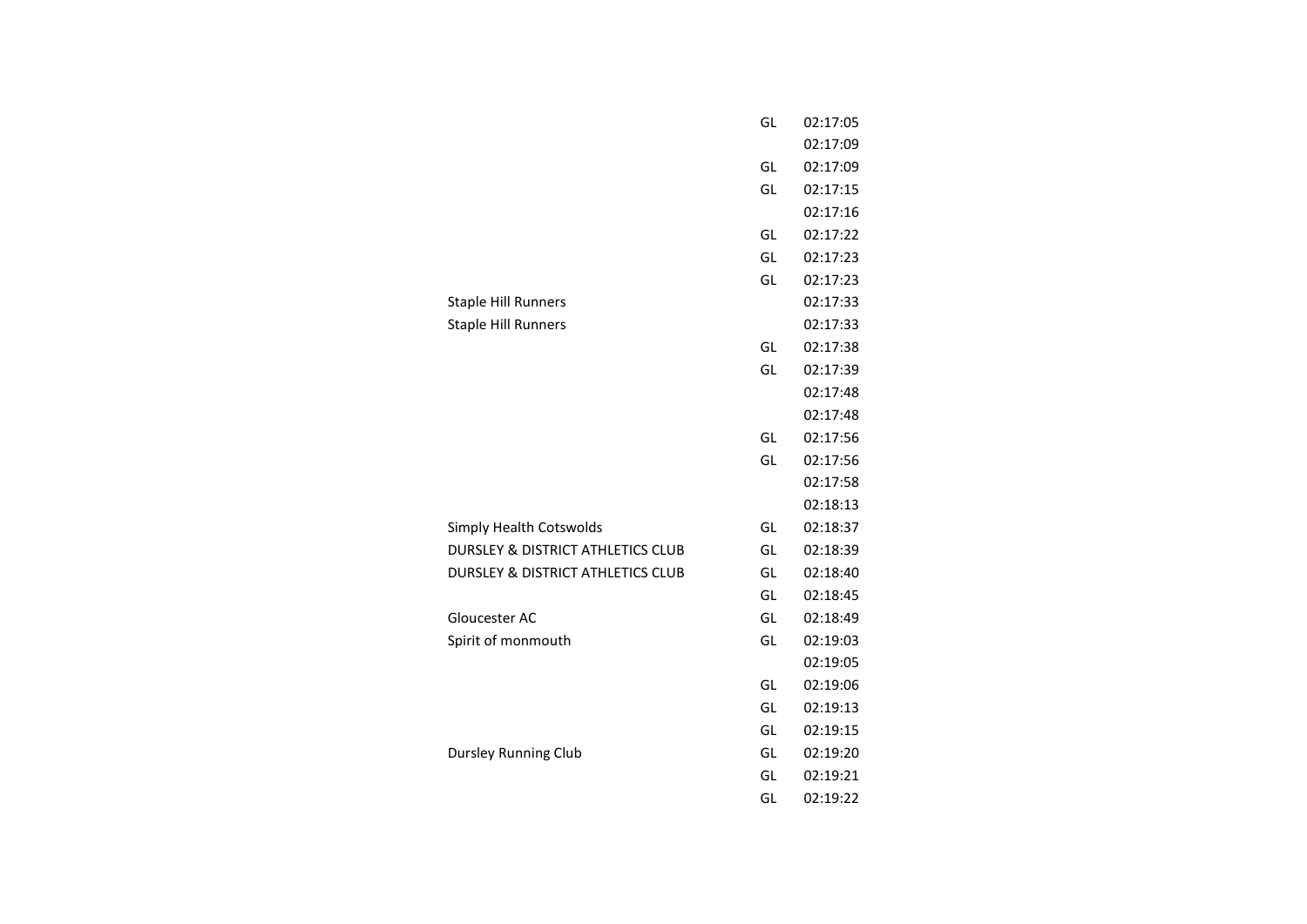| <b>Cotswold Allrunners</b>               | GL | 02:19:26 |
|------------------------------------------|----|----------|
| <b>Kingsway Runners</b>                  | GL | 02:19:32 |
| Kingswood Tri Club (Bristol)             |    | 02:19:33 |
|                                          |    | 02:19:35 |
| <b>Almost Athletes</b>                   | GL | 02:19:38 |
| <b>Dursley Running Club</b>              | GL | 02:19:40 |
|                                          | GL | 02:19:44 |
|                                          | GL | 02:19:44 |
|                                          | GL | 02:19:47 |
|                                          | GL | 02:19:52 |
| <b>Kingsway Runners</b>                  | GL | 02:19:53 |
| <b>Dursley Running Club</b>              | GL | 02:20:05 |
|                                          | GL | 02:20:08 |
| RHONDDA VALLEY RUNNERS                   |    | 02:20:14 |
| RHONDDA VALLEY RUNNERS                   |    | 02:20:14 |
| Bristol & District Triathletes (Bad Tri) |    | 02:20:15 |
| <b>Frampton Cotterell Harriers</b>       |    | 02:20:24 |
| <b>Hucclecote Harriers</b>               | GL | 02:20:25 |
|                                          | GL | 02:20:26 |
| Stroud and District Athletic Club        | GL | 02:20:30 |
| Kingsway Runners                         | GL | 02:20:33 |
|                                          | GL | 02:20:38 |
| Kingsway Runners                         | GL | 02:20:40 |
| Tewkesbury Running Club                  | GL | 02:20:41 |
| tetbury dolphins running club            | GL | 02:20:57 |
|                                          |    | 02:20:59 |
|                                          |    | 02:21:00 |
|                                          | GL | 02:21:00 |
|                                          | GL | 02:21:06 |
|                                          | GL | 02:21:08 |
|                                          | GL | 02:21:08 |
|                                          |    |          |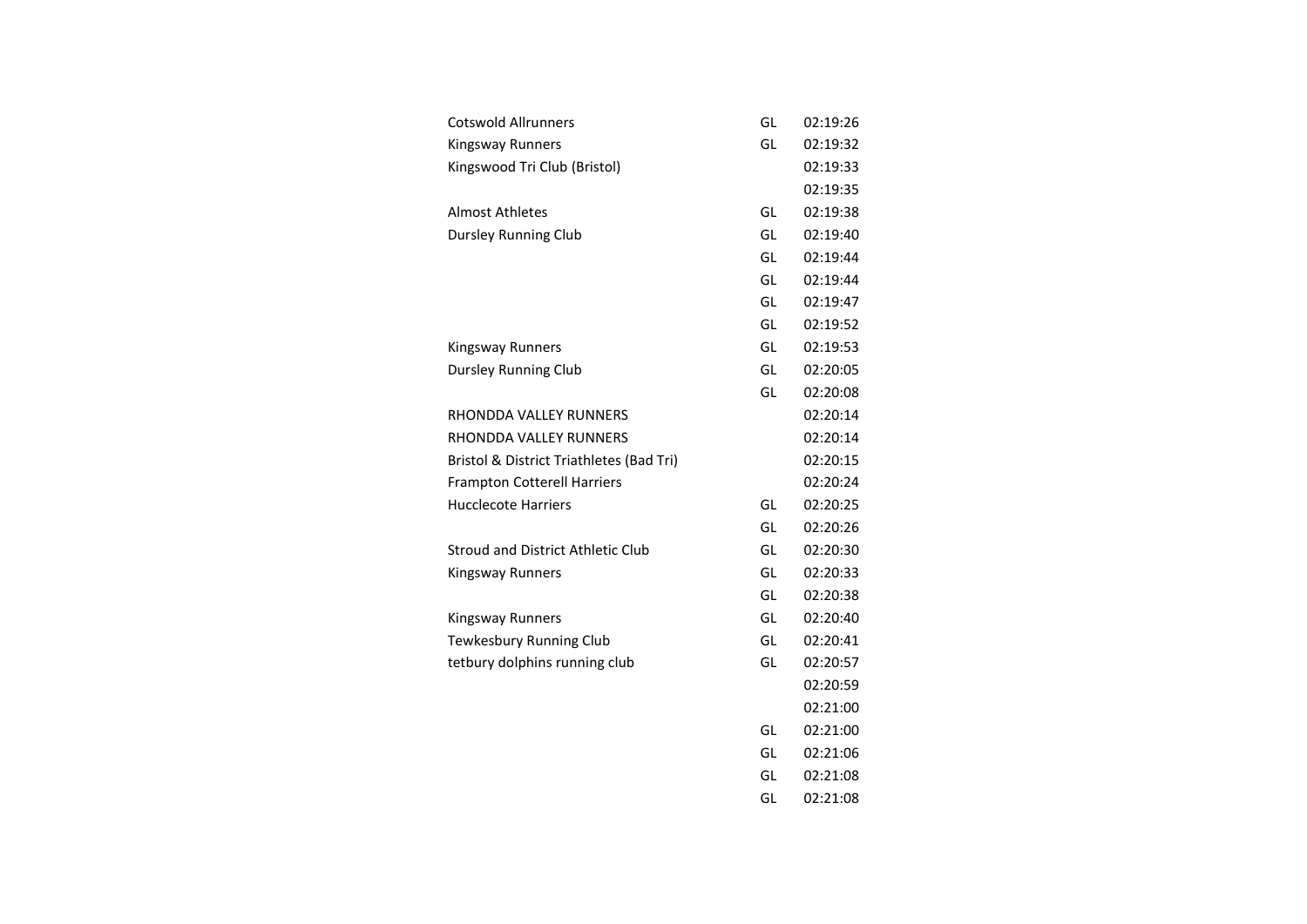| <b>Dursley Running Club</b>        | GL | 02:21:11 |
|------------------------------------|----|----------|
|                                    | GL | 02:21:12 |
|                                    |    | 02:21:14 |
|                                    |    | 02:21:15 |
| <b>Kingsway Runners</b>            | GL | 02:21:23 |
|                                    | GL | 02:21:25 |
|                                    |    | 02:21:32 |
|                                    | GL | 02:21:33 |
|                                    | GL | 02:21:33 |
|                                    | GL | 02:21:37 |
|                                    |    | 02:21:42 |
|                                    | GL | 02:21:42 |
|                                    |    | 02:22:06 |
| <b>Hook Norton Harriers</b>        |    | 02:22:11 |
| <b>Frampton Cotterell Harriers</b> |    | 02:22:18 |
|                                    | GL | 02:22:27 |
|                                    | GL | 02:22:29 |
|                                    | GL | 02:22:29 |
|                                    | GL | 02:22:30 |
| <b>Kingsway Runners</b>            | GL | 02:22:31 |
| Tewkesbury Running Club            | GL | 02:22:31 |
| <b>Staple Hill Runners</b>         |    | 02:22:34 |
|                                    | GL | 02:22:36 |
| <b>Cotswold Allrunners</b>         | GL | 02:22:36 |
|                                    | GL | 02:22:46 |
|                                    | GL | 02:22:47 |
| Tewkesbury All Runners             | GL | 02:22:48 |
|                                    | GL | 02:22:53 |
|                                    |    | 02:22:54 |
|                                    | GL | 02:22:54 |
|                                    |    | 02:22:54 |
|                                    |    |          |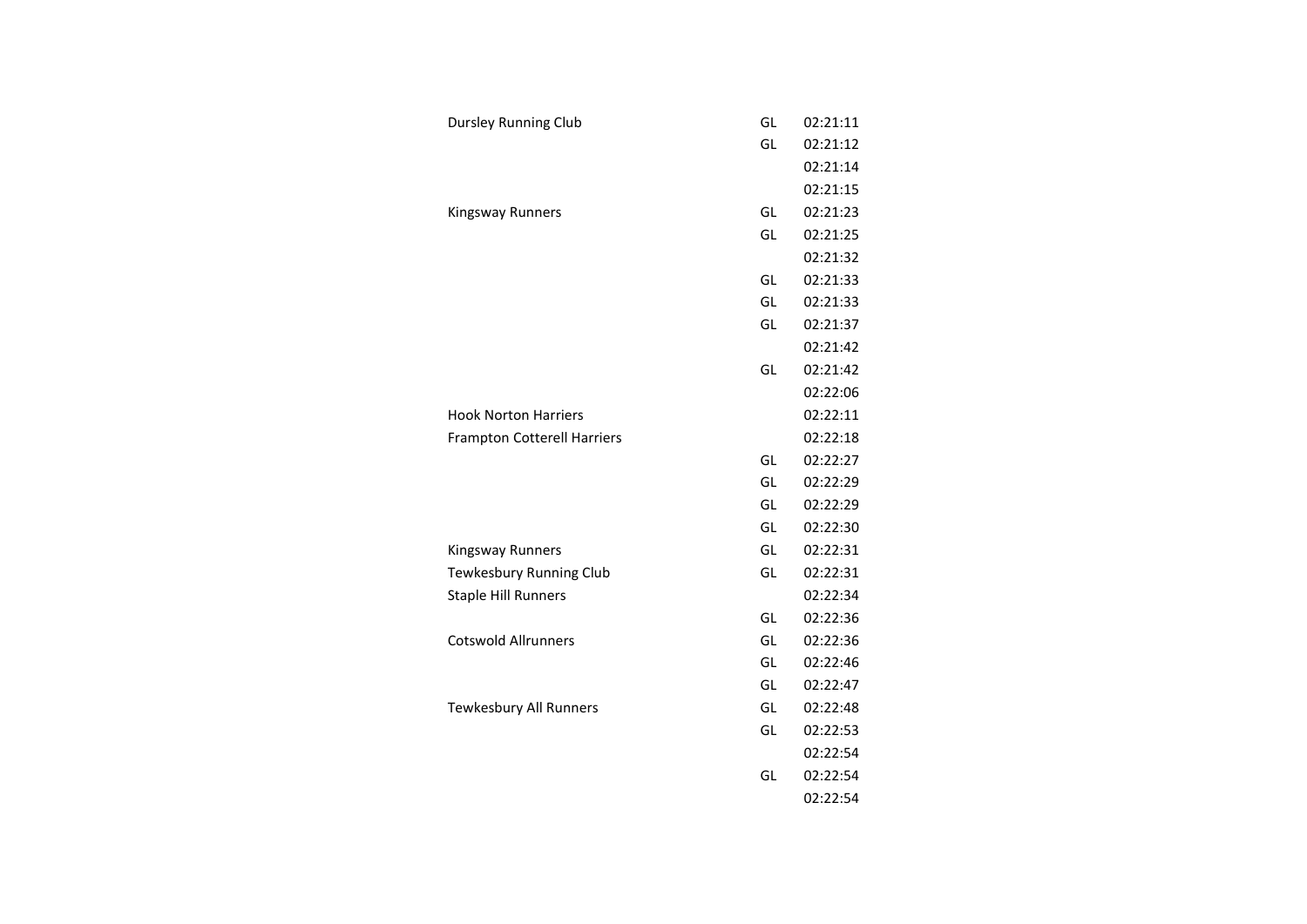|                                          | GL | 02:22:54 |
|------------------------------------------|----|----------|
|                                          |    | 02:22:57 |
|                                          | GL | 02:23:02 |
|                                          | GL | 02:23:04 |
| <b>Team Cake</b>                         | GL | 02:23:04 |
| <b>Almost Athletes</b>                   | GL | 02:23:07 |
|                                          | GL | 02:23:08 |
|                                          | GL | 02:23:08 |
| Thornbury Running Club                   |    | 02:23:10 |
|                                          |    | 02:23:15 |
|                                          | GL | 02:23:16 |
|                                          | GL | 02:23:26 |
|                                          | GL | 02:23:27 |
| <b>Stroud and District Athletic Club</b> | GL | 02:23:28 |
| <b>WINDLE VALLEY RUNNERS</b>             |    | 02:23:28 |
|                                          | GL | 02:23:46 |
|                                          | GL | 02:23:48 |
|                                          | GL | 02:23:48 |
|                                          |    | 02:23:49 |
|                                          |    | 02:23:59 |
|                                          |    | 02:24:08 |
|                                          |    | 02:24:09 |
| Tewkesbury Running Club                  | GL | 02:24:12 |
| Tewkesbury Running Club                  | GL | 02:24:18 |
|                                          | GL | 02:24:24 |
| RHONDDA VALLEY RUNNERS                   |    | 02:24:25 |
|                                          | GL | 02:24:27 |
|                                          | GL | 02:24:27 |
|                                          |    | 02:24:40 |
| Sole Sisters North Bristol               |    | 02:24:45 |
| <b>Kingsway Runners</b>                  | GL | 02:24:55 |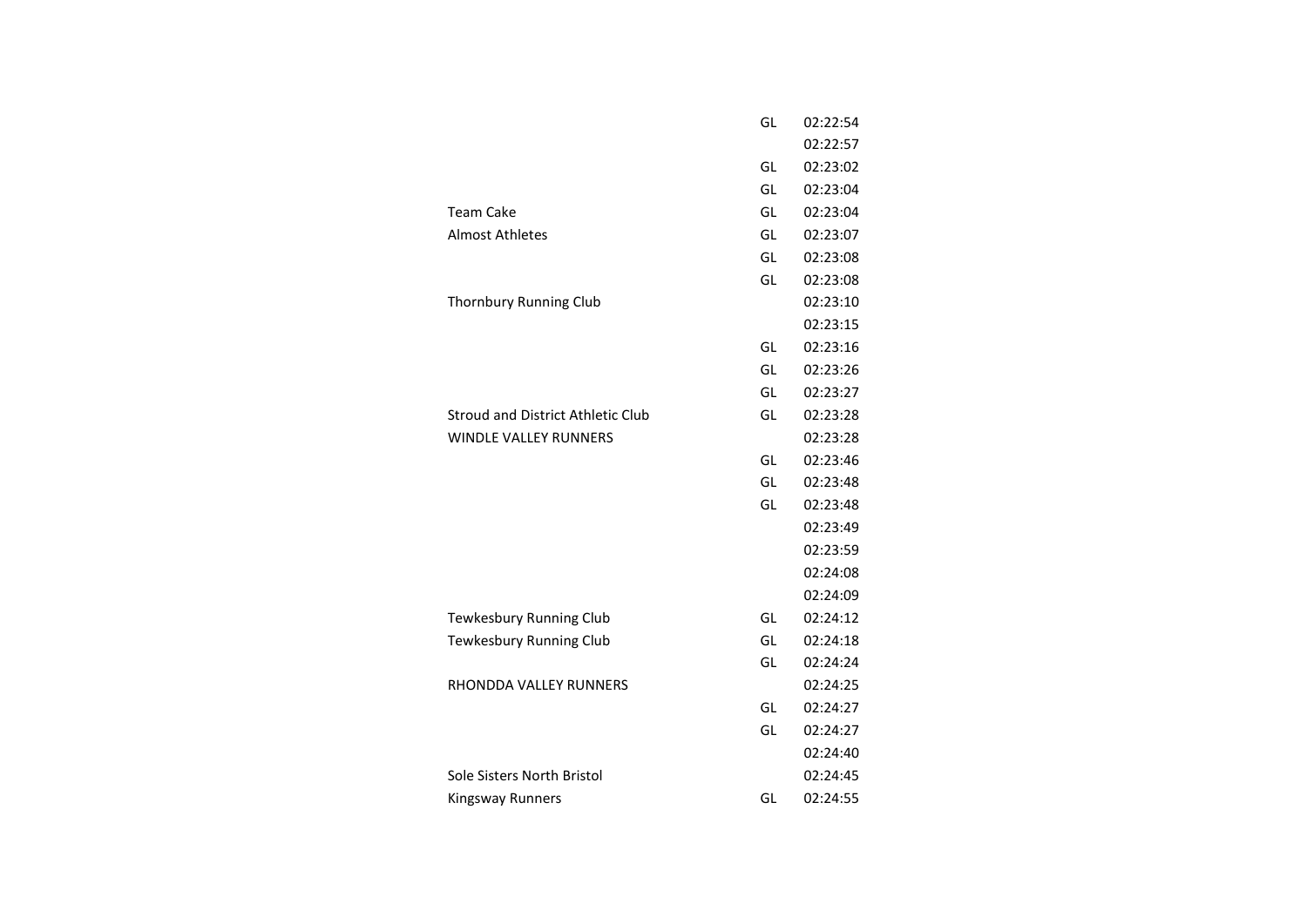|    | 02:24:56 |
|----|----------|
| GL | 02:25:03 |
|    | 02:25:05 |
| GL | 02:25:15 |
|    | 02:25:16 |
|    | 02:25:22 |
| GL | 02:25:32 |
| GL | 02:25:33 |
| GL | 02:25:38 |
|    | 02:25:40 |
| GL | 02:25:45 |
| GL | 02:25:47 |
|    | 02:25:52 |
|    | 02:26:12 |
| GL | 02:26:19 |
| GL | 02:26:20 |
| GL | 02:26:28 |
| GL | 02:26:29 |
| GL | 02:26:34 |
|    | 02:26:37 |
|    | 02:26:41 |
| GL | 02:26:43 |
| GL | 02:26:48 |
|    | 02:26:51 |
| GL | 02:26:55 |
| GL | 02:27:02 |
| GL | 02:27:12 |
| GL | 02:27:16 |
| GL | 02:27:17 |
|    | 02:27:17 |
| GL | 02:27:24 |
|    |          |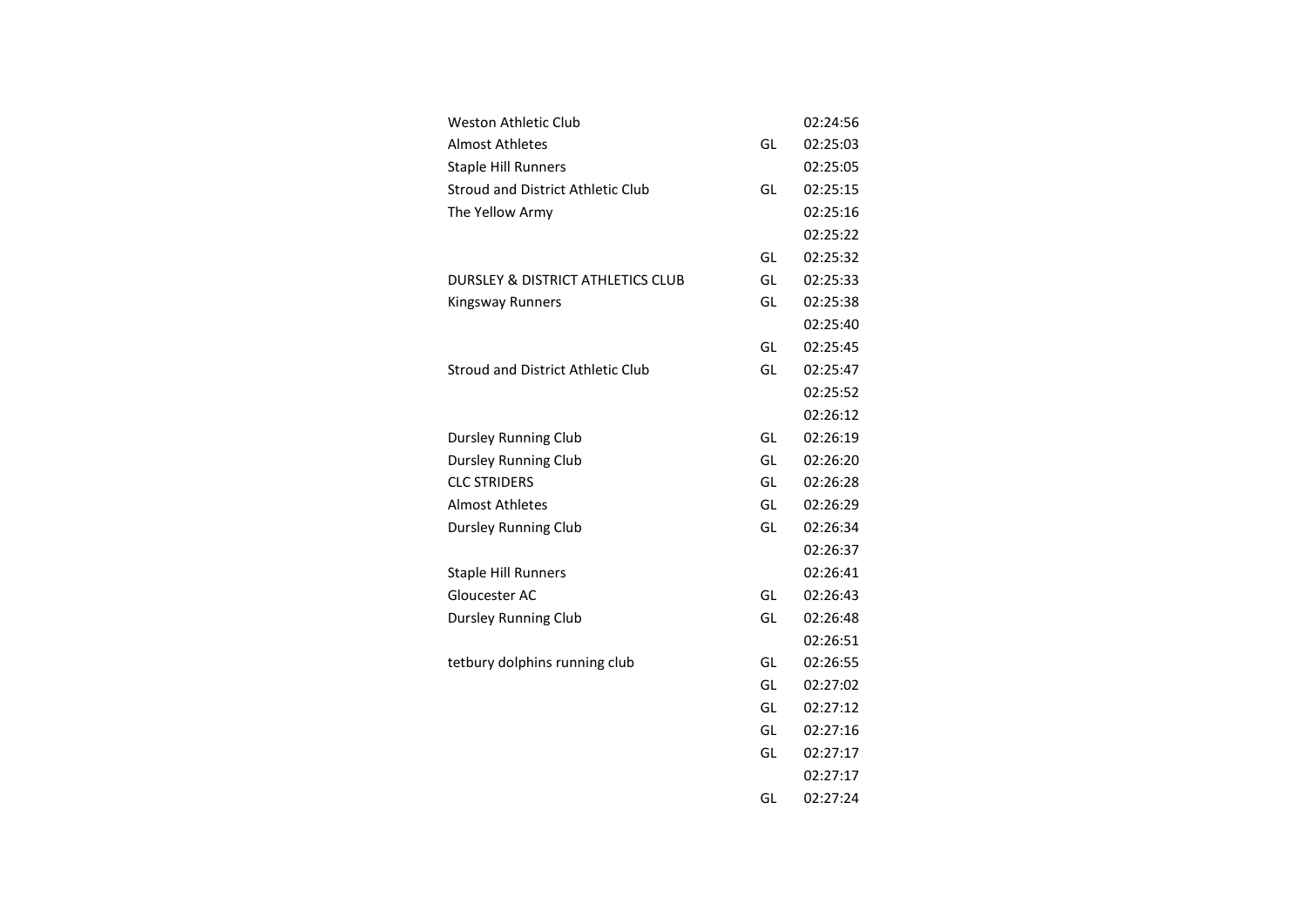| GL<br><b>Hucclecote Harriers</b><br>GL<br>GL<br>GL<br>GL<br>Tewkesbury Running Club<br>GL<br><b>Dursley Running Club</b><br><b>Dursley Running Club</b><br>GL<br>GL<br>GL<br>GL<br><b>Staple Hill Runners</b><br>GL<br>GL<br>GL<br><b>Kingsway Runners</b><br>02:29:24<br>GL<br>GL<br>GL<br>GL<br>GL<br>GL<br>Stroud Mums On The Run<br>GL | 02:27:27<br>02:27:29<br>02:27:42<br>02:27:45<br>02:27:48<br>02:27:50<br>02:27:50<br>02:28:03 |
|--------------------------------------------------------------------------------------------------------------------------------------------------------------------------------------------------------------------------------------------------------------------------------------------------------------------------------------------|----------------------------------------------------------------------------------------------|
|                                                                                                                                                                                                                                                                                                                                            |                                                                                              |
|                                                                                                                                                                                                                                                                                                                                            |                                                                                              |
|                                                                                                                                                                                                                                                                                                                                            |                                                                                              |
|                                                                                                                                                                                                                                                                                                                                            |                                                                                              |
|                                                                                                                                                                                                                                                                                                                                            |                                                                                              |
|                                                                                                                                                                                                                                                                                                                                            |                                                                                              |
|                                                                                                                                                                                                                                                                                                                                            |                                                                                              |
|                                                                                                                                                                                                                                                                                                                                            |                                                                                              |
|                                                                                                                                                                                                                                                                                                                                            | 02:28:14                                                                                     |
|                                                                                                                                                                                                                                                                                                                                            | 02:28:22                                                                                     |
|                                                                                                                                                                                                                                                                                                                                            | 02:28:34                                                                                     |
|                                                                                                                                                                                                                                                                                                                                            | 02:28:35                                                                                     |
|                                                                                                                                                                                                                                                                                                                                            | 02:28:35                                                                                     |
|                                                                                                                                                                                                                                                                                                                                            | 02:28:43                                                                                     |
|                                                                                                                                                                                                                                                                                                                                            | 02:29:03                                                                                     |
|                                                                                                                                                                                                                                                                                                                                            | 02:29:03                                                                                     |
|                                                                                                                                                                                                                                                                                                                                            |                                                                                              |
|                                                                                                                                                                                                                                                                                                                                            |                                                                                              |
|                                                                                                                                                                                                                                                                                                                                            | 02:29:25                                                                                     |
|                                                                                                                                                                                                                                                                                                                                            | 02:29:25                                                                                     |
|                                                                                                                                                                                                                                                                                                                                            | 02:29:36                                                                                     |
|                                                                                                                                                                                                                                                                                                                                            | 02:29:41                                                                                     |
|                                                                                                                                                                                                                                                                                                                                            | 02:29:44                                                                                     |
|                                                                                                                                                                                                                                                                                                                                            | 02:29:45                                                                                     |
|                                                                                                                                                                                                                                                                                                                                            | 02:29:48                                                                                     |
|                                                                                                                                                                                                                                                                                                                                            | 02:29:51                                                                                     |
|                                                                                                                                                                                                                                                                                                                                            | 02:29:57                                                                                     |
| <b>BHAM! Runners</b>                                                                                                                                                                                                                                                                                                                       | 02:30:05                                                                                     |
| <b>Yeovil Town RRC</b>                                                                                                                                                                                                                                                                                                                     | 02:30:06                                                                                     |
| GL                                                                                                                                                                                                                                                                                                                                         | 02:30:06                                                                                     |
| GL<br>02:30:21                                                                                                                                                                                                                                                                                                                             | 02:30:19                                                                                     |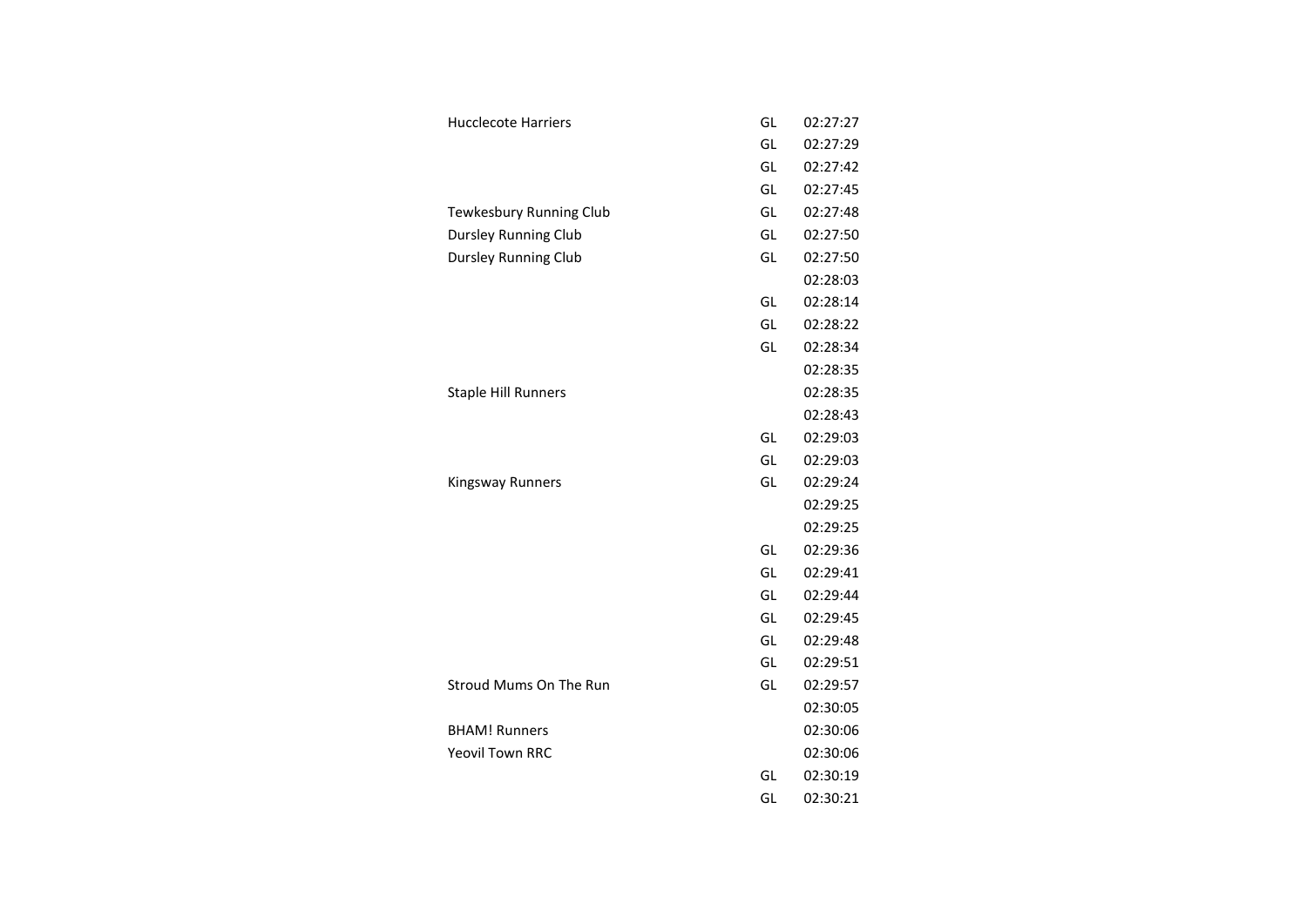| tetbury dolphins running club            | GL | 02:30:25 |
|------------------------------------------|----|----------|
|                                          | GL | 02:30:30 |
|                                          |    | 02:30:37 |
|                                          |    | 02:30:44 |
|                                          | GL | 02:30:46 |
|                                          |    | 02:30:58 |
|                                          | GL | 02:31:19 |
|                                          |    | 02:31:25 |
|                                          | GL | 02:31:33 |
|                                          |    | 02:31:41 |
|                                          |    | 02:31:51 |
| <b>Stroud and District Athletic Club</b> | GL | 02:31:55 |
|                                          |    | 02:32:01 |
|                                          | GL | 02:32:09 |
| Stonehouse parkrun                       | GL | 02:32:09 |
|                                          | GL | 02:32:15 |
|                                          |    | 02:32:23 |
|                                          | GL | 02:32:36 |
| Lady Runners of Cheltenham               | GL | 02:32:36 |
|                                          | GL | 02:32:41 |
|                                          | GL | 02:32:44 |
|                                          | GL | 02:32:53 |
| <b>Hucclecote Harriers</b>               | GL | 02:32:57 |
|                                          | GL | 02:32:57 |
|                                          | GL | 02:32:59 |
|                                          | GL | 02:33:00 |
| <b>Dursley Running Club</b>              | GL | 02:33:09 |
| Tewkesbury Running Club                  | GL | 02:33:11 |
|                                          | GL | 02:33:15 |
|                                          | GL | 02:33:19 |
| tetbury dolphins running club            | GL | 02:33:31 |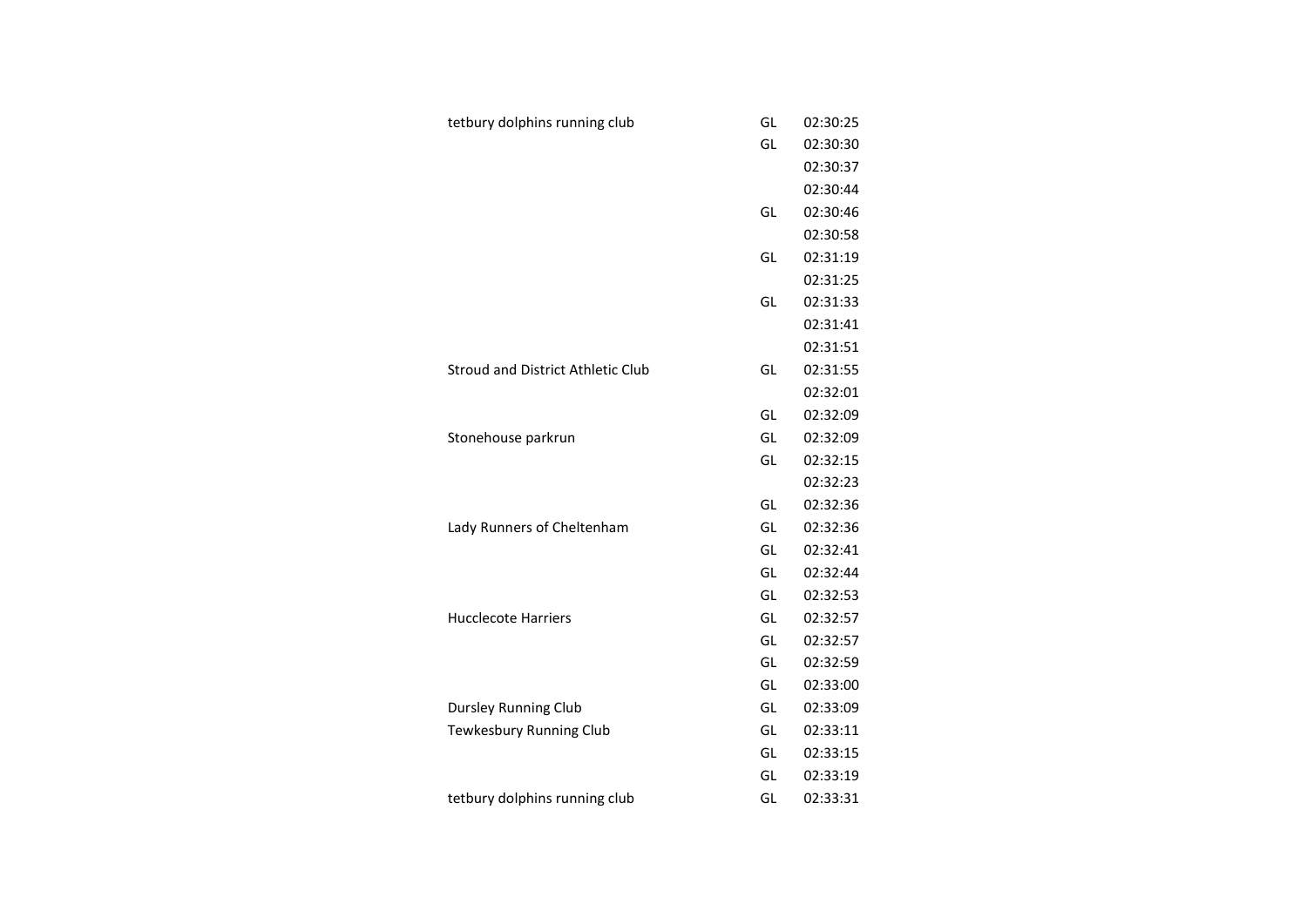| tetbury dolphins running club            | GL | 02:33:31 |
|------------------------------------------|----|----------|
|                                          | GL | 02:33:36 |
| <b>SLINN ALLSTARS</b>                    |    | 02:33:43 |
| <b>Stroud and District Athletic Club</b> | GL | 02:33:43 |
| <b>Stroud and District Athletic Club</b> | GL | 02:33:44 |
| Caerleon Running Club                    |    | 02:33:49 |
| Caerleon Running Club                    |    | 02:33:50 |
| <b>Nbrg</b>                              |    | 02:33:52 |
| North Bristol Running Group              |    | 02:33:52 |
|                                          | GL | 02:33:56 |
|                                          |    | 02:34:04 |
| tetbury dolphins running club            | GL | 02:34:06 |
|                                          |    | 02:34:09 |
|                                          | GL | 02:34:18 |
| North Bristol Running Group              |    | 02:34:18 |
|                                          | GL | 02:34:35 |
|                                          | GL | 02:34:47 |
| <b>Stroud Valleys Running Club</b>       | GL | 02:34:47 |
|                                          | GL | 02:34:47 |
|                                          | GL | 02:34:47 |
|                                          | GL | 02:34:48 |
|                                          | GL | 02:35:09 |
|                                          | GL | 02:35:25 |
|                                          |    | 02:35:29 |
|                                          |    | 02:35:43 |
|                                          | GL | 02:36:21 |
|                                          | GL | 02:36:36 |
|                                          | GL | 02:36:36 |
| <b>Dursley Running Club</b>              | GL | 02:36:40 |
|                                          |    | 02:36:46 |
| <b>Dursley Running Club</b>              | GL | 02:36:55 |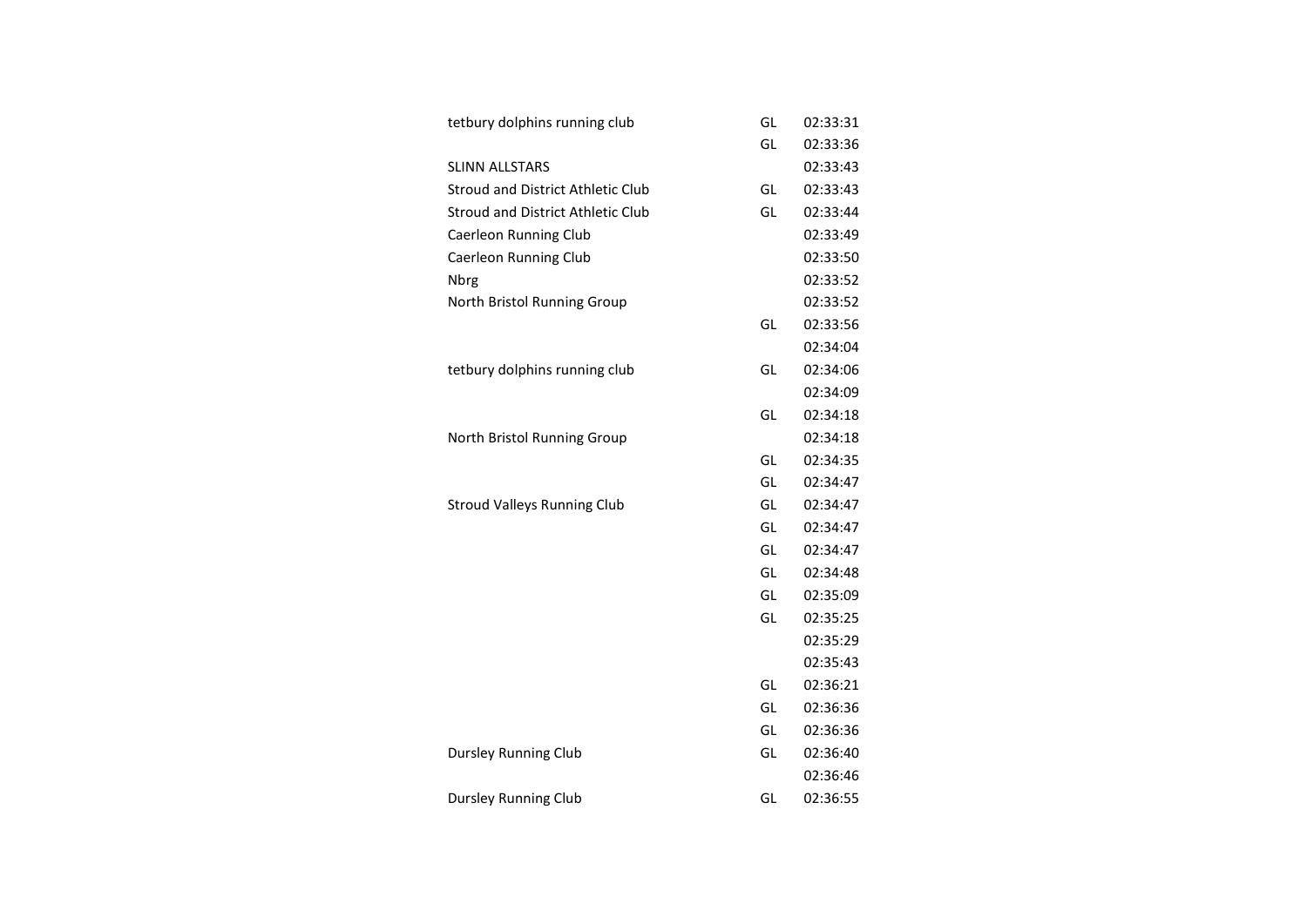| tetbury dolphins running club                | GL | 02:37:05 |
|----------------------------------------------|----|----------|
| <b>DURSLEY &amp; DISTRICT ATHLETICS CLUB</b> | GL | 02:37:12 |
|                                              | GL | 02:37:13 |
|                                              |    | 02:37:14 |
|                                              | GL | 02:37:14 |
| <b>Hucclecote Harriers</b>                   | GL | 02:37:29 |
| <b>Staple Hill Runners</b>                   |    | 02:37:40 |
|                                              | GL | 02:37:41 |
|                                              | GL | 02:37:45 |
|                                              | GL | 02:37:54 |
|                                              | GL | 02:38:00 |
|                                              | GL | 02:38:01 |
| Caerleon Running Club                        |    | 02:38:03 |
| Caerleon Running Club                        |    | 02:38:03 |
|                                              | GL | 02:38:04 |
| Dursley Running Club                         | GL | 02:38:04 |
|                                              | GL | 02:38:04 |
|                                              | GL | 02:38:04 |
|                                              | GL | 02:38:05 |
|                                              | GL | 02:38:08 |
|                                              |    | 02:38:18 |
|                                              |    | 02:38:35 |
|                                              | GL | 02:38:55 |
|                                              | GL | 02:38:55 |
|                                              | GL | 02:39:04 |
|                                              |    | 02:39:04 |
|                                              | GL | 02:39:30 |
| Portishead Running Club                      |    | 02:39:31 |
|                                              |    | 02:39:33 |
| <b>Almost Athletes</b>                       | GL | 02:40:12 |
|                                              | GL | 02:40:30 |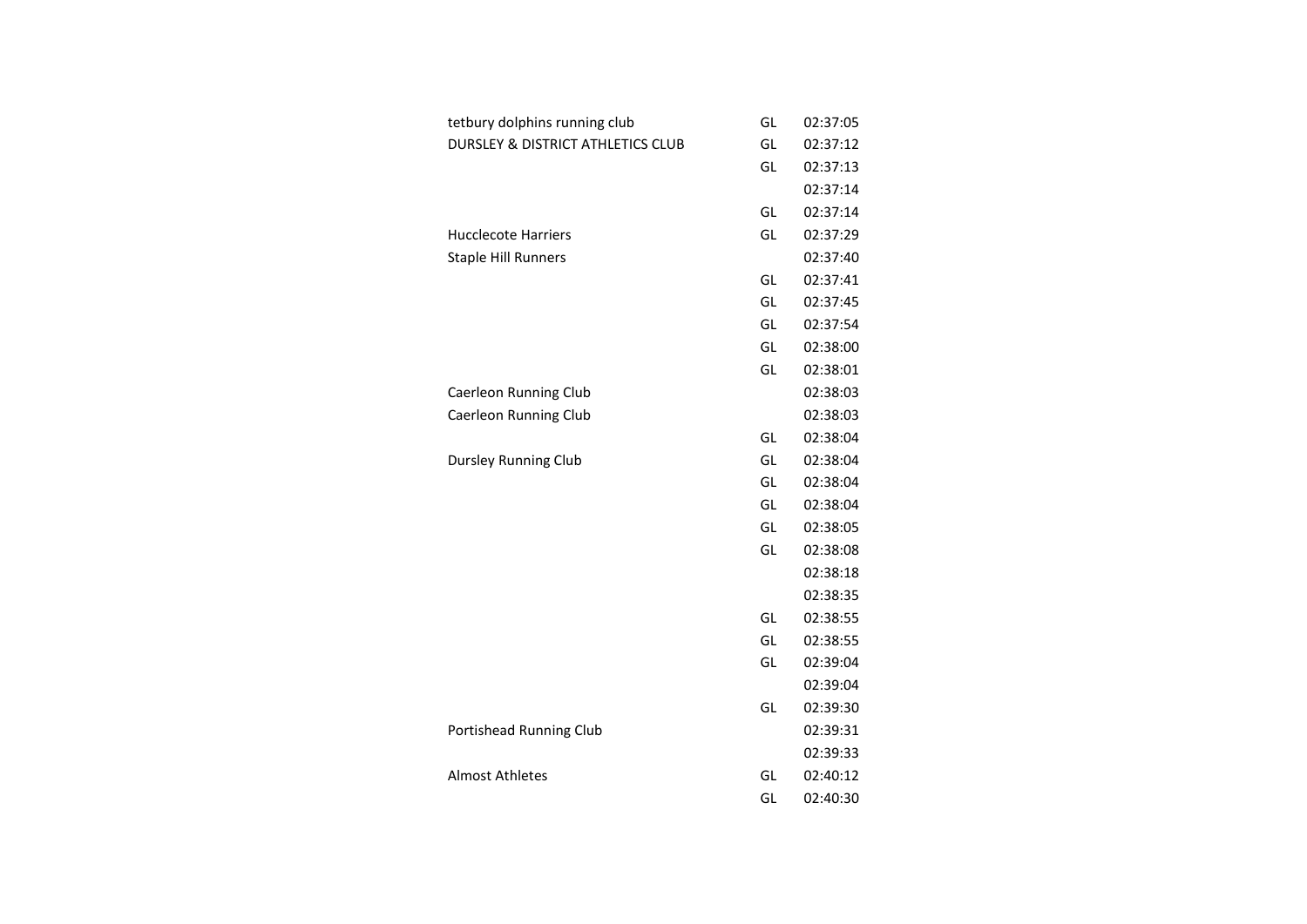|                                              |    | 02:40:30 |
|----------------------------------------------|----|----------|
| <b>Almost Athletes</b>                       | GL | 02:40:38 |
|                                              | GL | 02:40:51 |
| Kingsway Runners                             | GL | 02:40:51 |
| Caerleon Running Club                        |    | 02:40:56 |
| <b>BHAM! Runners</b>                         |    | 02:40:57 |
|                                              | GL | 02:41:09 |
|                                              | GL | 02:41:26 |
| <b>Almost Athletes</b>                       | GL | 02:41:44 |
| <b>Almost Athletes</b>                       | GL | 02:41:44 |
| Stroud and District Athletic Club            | GL | 02:41:46 |
| <b>Tewkesbury All Runners</b>                | GL | 02:41:56 |
|                                              |    | 02:42:02 |
|                                              | GL | 02:42:05 |
|                                              | GL | 02:42:06 |
| Malvern Buzzards                             |    | 02:42:17 |
| Malvern Buzzards                             |    | 02:42:17 |
|                                              | GL | 02:43:05 |
|                                              |    | 02:43:05 |
| <b>DURSLEY &amp; DISTRICT ATHLETICS CLUB</b> | GL | 02:43:21 |
| Dursley Running Club                         | GL | 02:43:22 |
|                                              | GL | 02:44:51 |
| <b>Hucclecote Harriers</b>                   | GL | 02:45:04 |
| <b>Fitquest Running Club</b>                 |    | 02:45:05 |
|                                              |    | 02:45:07 |
|                                              | GL | 02:45:08 |
| <b>Cotswold Allrunners</b>                   | GL | 02:45:11 |
| <b>Stroud and District Athletic Club</b>     | GL | 02:45:28 |
|                                              | GL | 02:45:38 |
|                                              | GL | 02:45:41 |
|                                              | GL | 02:45:54 |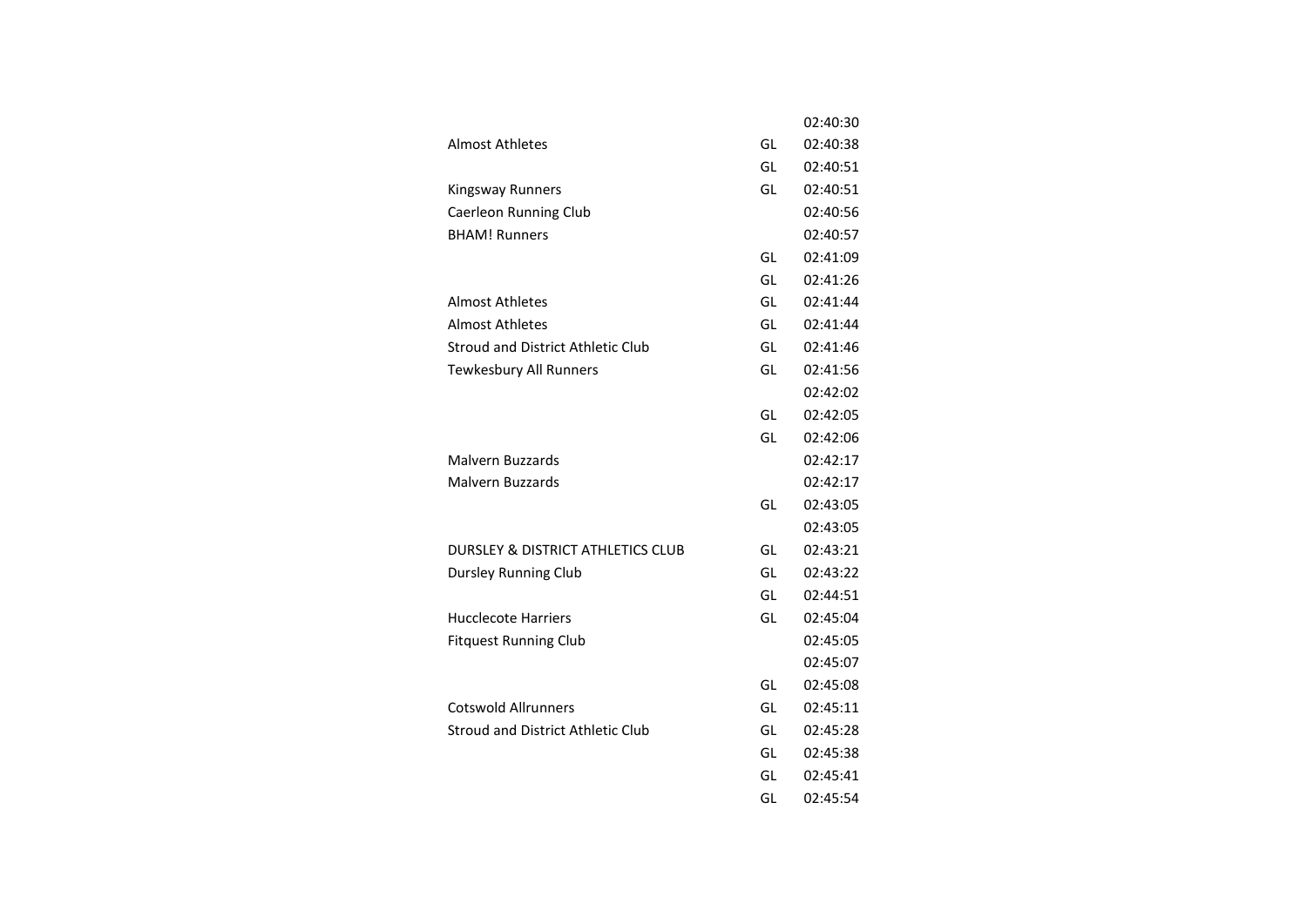|                                 | GL | 02:45:54 |
|---------------------------------|----|----------|
| <b>Almost Athletes</b>          | GL | 02:46:35 |
|                                 | GL | 02:46:44 |
|                                 | GL | 02:46:58 |
|                                 | GL | 02:46:58 |
|                                 |    | 02:47:20 |
|                                 |    | 02:47:20 |
|                                 | GL | 02:47:21 |
|                                 |    | 02:47:42 |
| <b>Bracknell Forest Runners</b> |    | 02:47:45 |
| <b>Bracknell Forest Runners</b> |    | 02:47:52 |
| tetbury dolphins running club   | GL | 02:48:26 |
|                                 |    | 02:48:42 |
|                                 |    | 02:49:24 |
|                                 | GL | 02:49:26 |
|                                 | GL | 02:50:25 |
|                                 | GL | 02:50:51 |
|                                 | GL | 02:51:28 |
|                                 | GL | 02:51:28 |
|                                 | GL | 02:51:29 |
| <b>Dursley Running Club</b>     | GL | 02:51:36 |
|                                 | GL | 02:53:05 |
|                                 | GL | 02:53:05 |
|                                 |    | 02:53:36 |
|                                 | GL | 02:56:23 |
| tetbury dolphins running club   | GL | 02:56:26 |
|                                 | GL | 02:56:26 |
|                                 |    | 02:57:54 |
| Dursley Running Club            | GL | 02:57:59 |
| <b>Dursley Running Club</b>     | GL | 02:58:01 |
|                                 |    | 02:58:03 |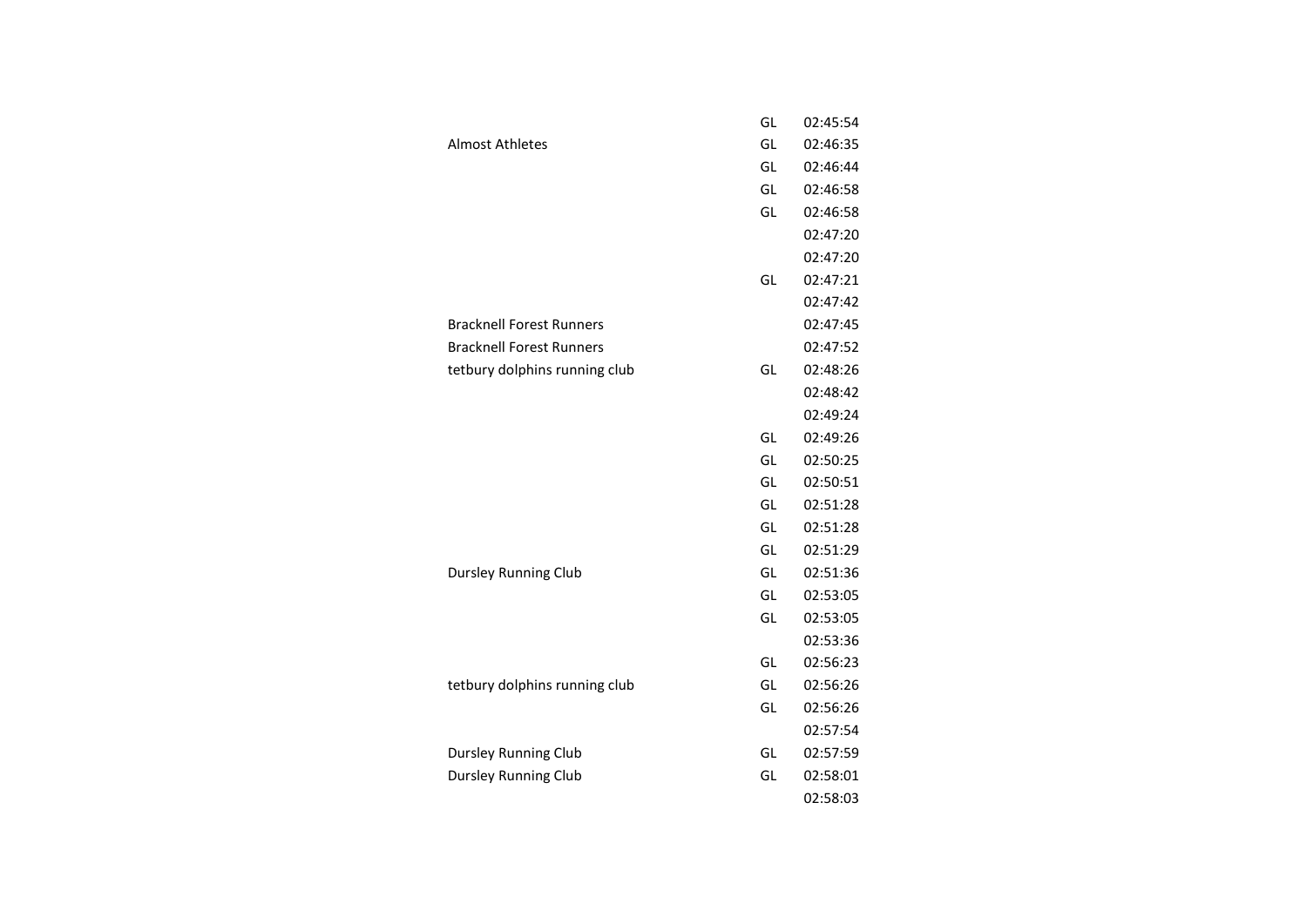|                                              | GL | 02:58:05 |
|----------------------------------------------|----|----------|
|                                              | GL | 02:58:15 |
| <b>Bynea CC</b>                              |    | 02:58:25 |
| tetbury dolphins running club                | GL | 02:58:30 |
| tetbury dolphins running club                | GL | 02:58:31 |
| <b>DURSLEY &amp; DISTRICT ATHLETICS CLUB</b> | GL | 02:59:42 |
|                                              |    | 03:00:13 |
|                                              | GL | 03:00:53 |
|                                              | GL | 03:01:08 |
| <b>Stroud Valleys Running Club</b>           | GL | 03:02:09 |
|                                              | GL | 03:02:28 |
| Stroud Mums On The Run                       | GL | 03:02:45 |
|                                              | GL | 03:04:09 |
| Stroud Mums On The Run                       | GL | 03:04:22 |
|                                              | GL | 03:04:44 |
|                                              | GL | 03:04:45 |
|                                              | GL | 03:05:04 |
| Stroud and District Athletic Club            | GL | 03:05:14 |
| <b>Stroud and District Athletic Club</b>     | GL | 03:05:14 |
|                                              | GL | 03:08:20 |
|                                              | GL | 03:08:29 |
|                                              |    | 03:12:28 |
|                                              |    | 03:12:53 |
| tetbury dolphins running club                | GL | 03:17:50 |
| <b>Frampton Cotterell Harriers</b>           |    | 03:21:24 |
| <b>Almost Athletes</b>                       | GL | 03:21:24 |
|                                              | GL | 03:38:09 |
|                                              | GL | 03:44:29 |
| Kingsway Runners                             | GL | 04:00:34 |
| <b>Frampton Cotterell Harriers</b>           |    |          |